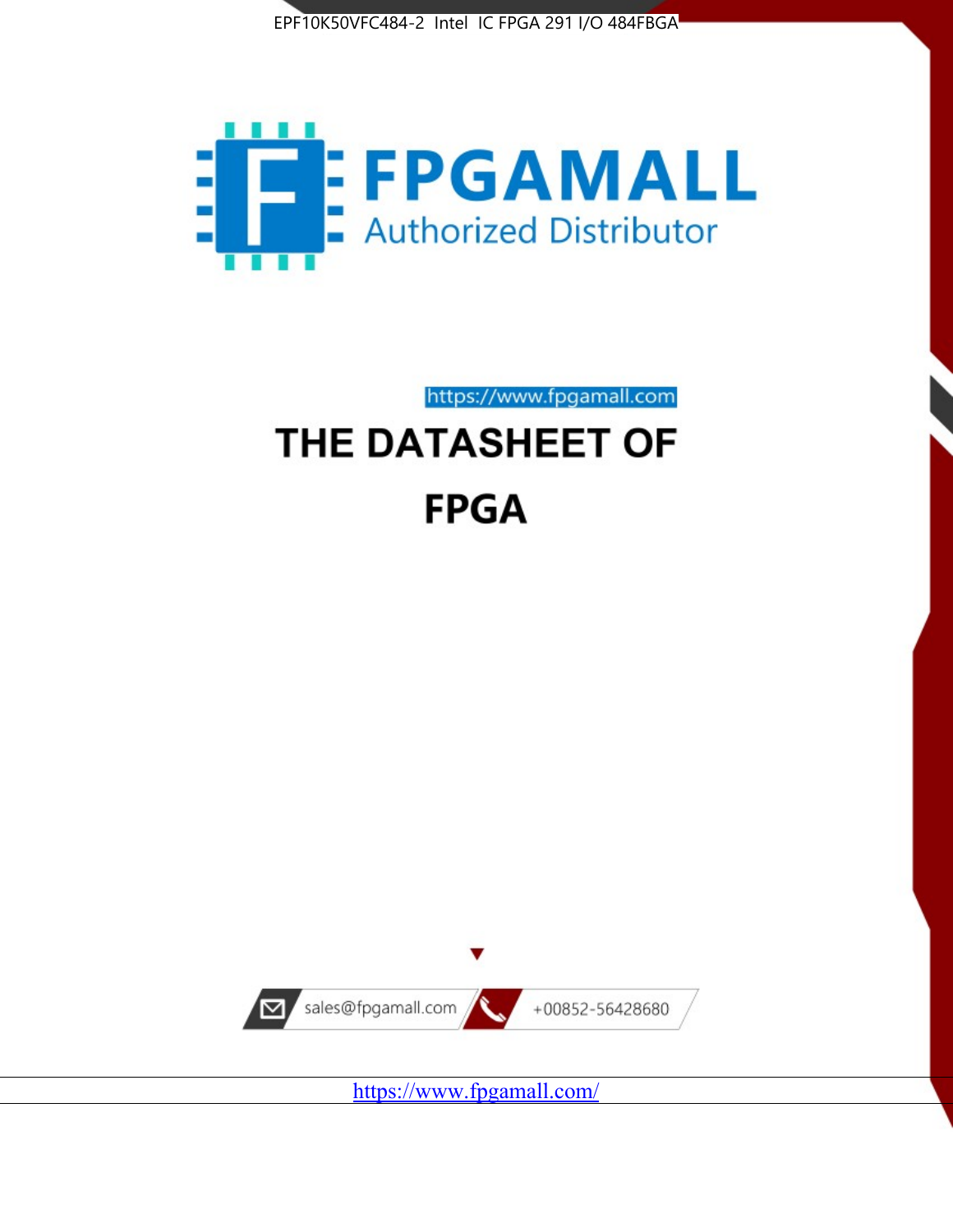#### EPF10K50VFC484-2 Intel IC FPGA 291 I/O 484FBGA





## **FLEX 10K**

### **Embedded Programmable Logic Device Family**

#### **January 2003, ver. 4.2 Data Sheet**

**Features...** ■ The industry's first embedded programmable logic device (PLD) family, providing System-on-a-Programmable-Chip (SOPC) integration

- Embedded array for implementing megafunctions, such as efficient memory and specialized logic functions
- Logic array for general logic functions
- High density
	- 10,000 to 250,000 typical gates (see Tables 1 and 2)
	- Up to 40,960 RAM bits; 2,048 bits per embedded array block (EAB), all of which can be used without reducing logic capacity
- System-level features
	- $MultiVolt<sup>TM</sup> I/O interface support$
	- 5.0-V tolerant input pins in FLEX® 10KA devices
	- Low power consumption (typical specification less than 0.5 mA in standby mode for most devices)
	- FLEX 10K and FLEX 10KA devices support peripheral component interconnect Special Interest Group (PCI SIG) *PCI Local Bus Specification, Revision 2.2*
	- FLEX 10KA devices include pull-up clamping diode, selectable on a pin-by-pin basis for 3.3-V PCI compliance
	- Select FLEX 10KA devices support 5.0-V PCI buses with eight or fewer loads
	- Built-in Joint Test Action Group (JTAG) boundary-scan test (BST) circuitry compliant with IEEE Std. 1149.1-1990, available without consuming any device logic

#### *Table 1. FLEX 10K Device Features*

| <b>Feature</b>                    | <b>EPF10K10</b><br>EPF10K10A | <b>EPF10K20</b> | <b>EPF10K30</b><br><b>EPF10K30A</b> | <b>EPF10K40</b> | <b>EPF10K50</b><br><b>EPF10K50V</b> |
|-----------------------------------|------------------------------|-----------------|-------------------------------------|-----------------|-------------------------------------|
| Typical gates (logic and RAM) (1) | 10,000                       | 20,000          | 30,000                              | 40,000          | 50,000                              |
| Maximum system gates              | 31,000                       | 63,000          | 69,000                              | 93,000          | 116,000                             |
| Logic elements (LEs)              | 576                          | 1,152           | 1,728                               | 2,304           | 2,880                               |
| Logic array blocks (LABs)         | 72                           | 144             | 216                                 | 288             | 360                                 |
| Embedded array blocks (EABs)      | 3                            | 6               | 6                                   | 8               | 10                                  |
| <b>Total RAM bits</b>             | 6.144                        | 12,288          | 12,288                              | 16,384          | 20,480                              |
| Maximum user I/O pins             | 150                          | 189             | 246                                 | 189             | 310                                 |

#### **Altera Corporation 1**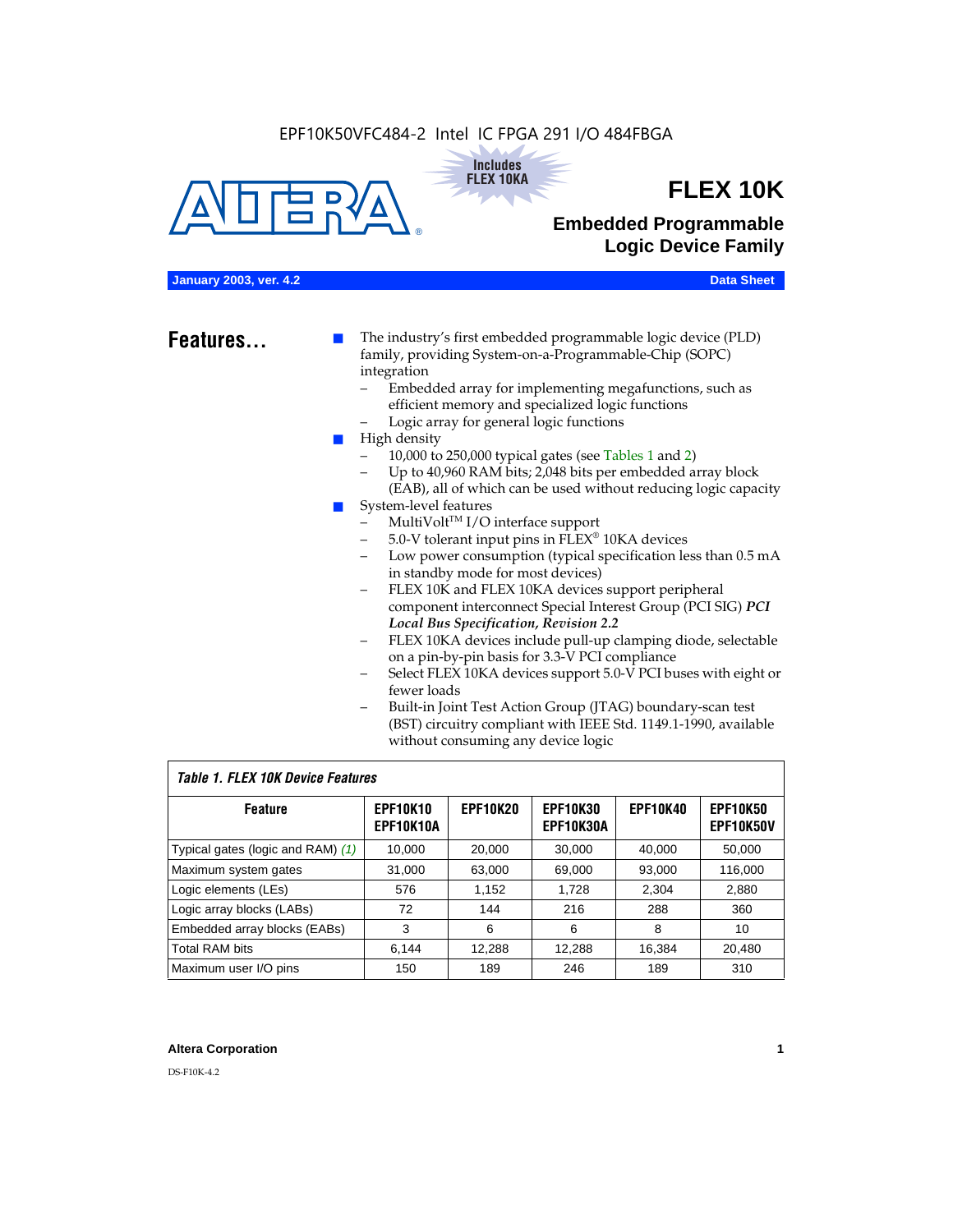| Table 2. FLEX 10K Device Features    |                 |                                |                   |                   |  |
|--------------------------------------|-----------------|--------------------------------|-------------------|-------------------|--|
| <b>Feature</b>                       | <b>EPF10K70</b> | <b>EPF10K100</b><br>EPF10K100A | <b>EPF10K130V</b> | <b>EPF10K250A</b> |  |
| Typical gates (logic and<br>RAM) (1) | 70.000          | 100.000                        | 130,000           | 250,000           |  |
| Maximum system gates                 | 118,000         | 158,000                        | 211,000           | 310,000           |  |
| <b>LEs</b>                           | 3.744           | 4,992                          | 6,656             | 12,160            |  |
| LABs                                 | 468             | 624                            | 832               | 1,520             |  |
| EABs                                 | 9               | 12                             | 16                | 20                |  |
| <b>Total RAM bits</b>                | 18,432          | 24.576                         | 32.768            | 40,960            |  |
| Maximum user I/O pins                | 358             | 406                            | 470               | 470               |  |

#### *Note to tables:*

(1) The embedded IEEE Std. 1149.1 JTAG circuitry adds up to 31,250 gates in addition to the listed typical or maximum system gates.

### **...and More Features**

- Devices are fabricated on advanced processes and operate with a 3.3-V or 5.0-V supply voltage (see Table 3
- In-circuit reconfigurability (ICR) via external configuration device, intelligent controller, or JTAG port
- $ClockLock^{TM}$  and  $ClockBoost^{TM}$  options for reduced clock delay/skew and clock multiplication
- Built-in low-skew clock distribution trees
- 100% functional testing of all devices; test vectors or scan chains are not required

| Table 3. Supply Voltages for FLEX 10K & FLEX 10KA Devices |               |  |  |  |
|-----------------------------------------------------------|---------------|--|--|--|
| 5.0-V Devices                                             | 3.3-V Devices |  |  |  |
| EPF10K10                                                  | EPF10K10A     |  |  |  |
| EPF10K20                                                  | EPF10K30A     |  |  |  |
| EPF10K30                                                  | EPF10K50V     |  |  |  |
| EPF10K40                                                  | EPF10K100A    |  |  |  |
| EPF10K50                                                  | EPF10K130V    |  |  |  |
| EPF10K70                                                  | EPF10K250A    |  |  |  |
| EPF10K100                                                 |               |  |  |  |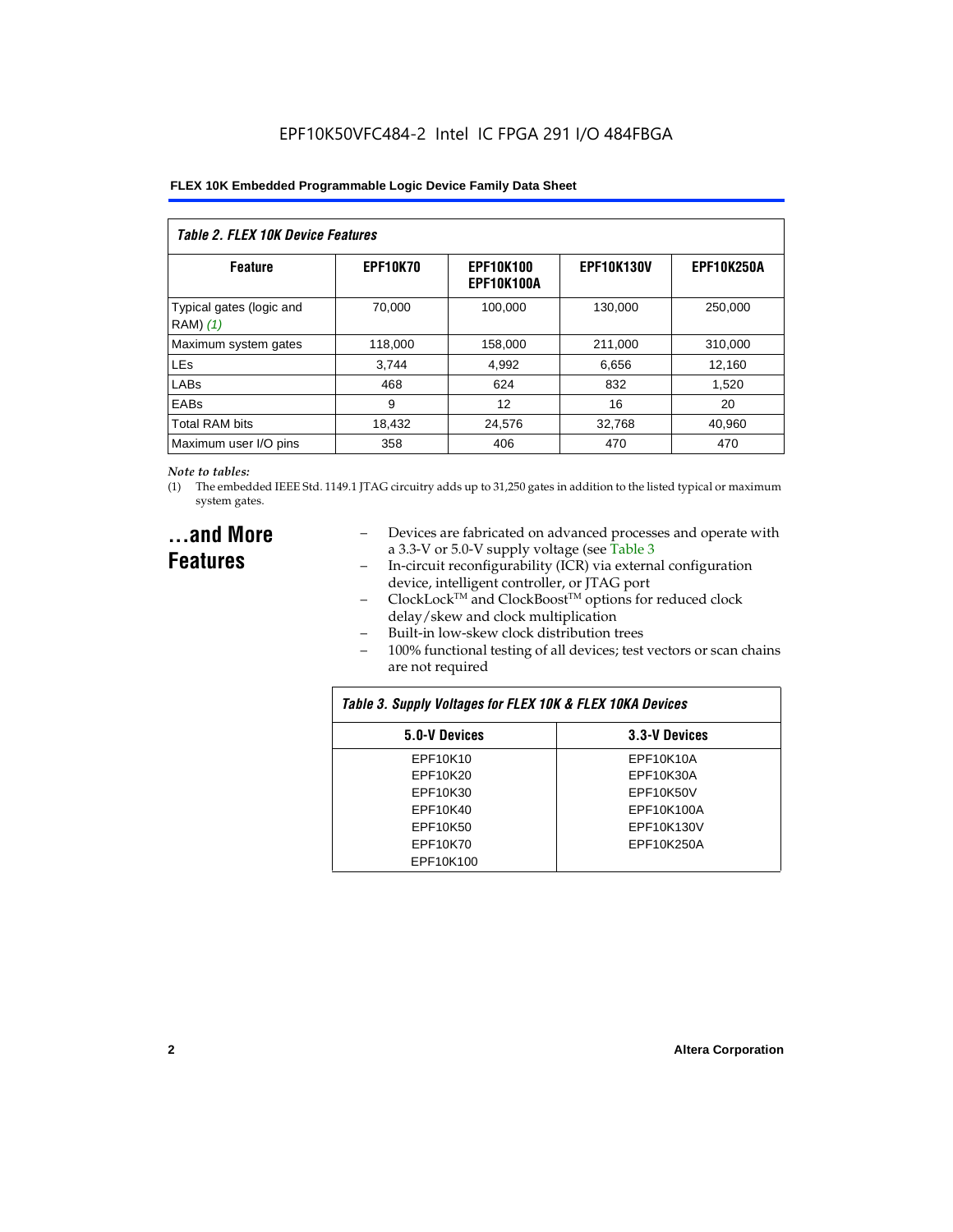- Flexible interconnect
	- FastTrack<sup>®</sup> Interconnect continuous routing structure for fast, predictable interconnect delays
	- Dedicated carry chain that implements arithmetic functions such as fast adders, counters, and comparators (automatically used by software tools and megafunctions)
	- Dedicated cascade chain that implements high-speed, high-fan-in logic functions (automatically used by software tools and megafunctions)
	- Tri-state emulation that implements internal tri-state buses
	- Up to six global clock signals and four global clear signals
- Powerful I/O pins
	- Individual tri-state output enable control for each pin
	- Open-drain option on each I/O pin
	- Programmable output slew-rate control to reduce switching noise
	- FLEX 10KA devices support hot-socketing
- Peripheral register for fast setup and clock-to-output delay
- Flexible package options
	- Available in a variety of packages with 84 to 600 pins (see Tables 4 and 5)
	- Pin-compatibility with other FLEX 10K devices in the same package
	- FineLine BGA<sup>TM</sup> packages maximize board space efficiency
- Software design support and automatic place-and-route provided by Altera development systems for Windows-based PCs and Sun SPARCstation, HP 9000 Series 700/800 workstations
- Additional design entry and simulation support provided by EDIF 2 0 0 and 3 0 0 netlist files, library of parameterized modules (LPM), DesignWare components, Verilog HDL, VHDL, and other interfaces to popular EDA tools from manufacturers such as Cadence, Exemplar Logic, Mentor Graphics, OrCAD, Synopsys, Synplicity, VeriBest, and Viewlogic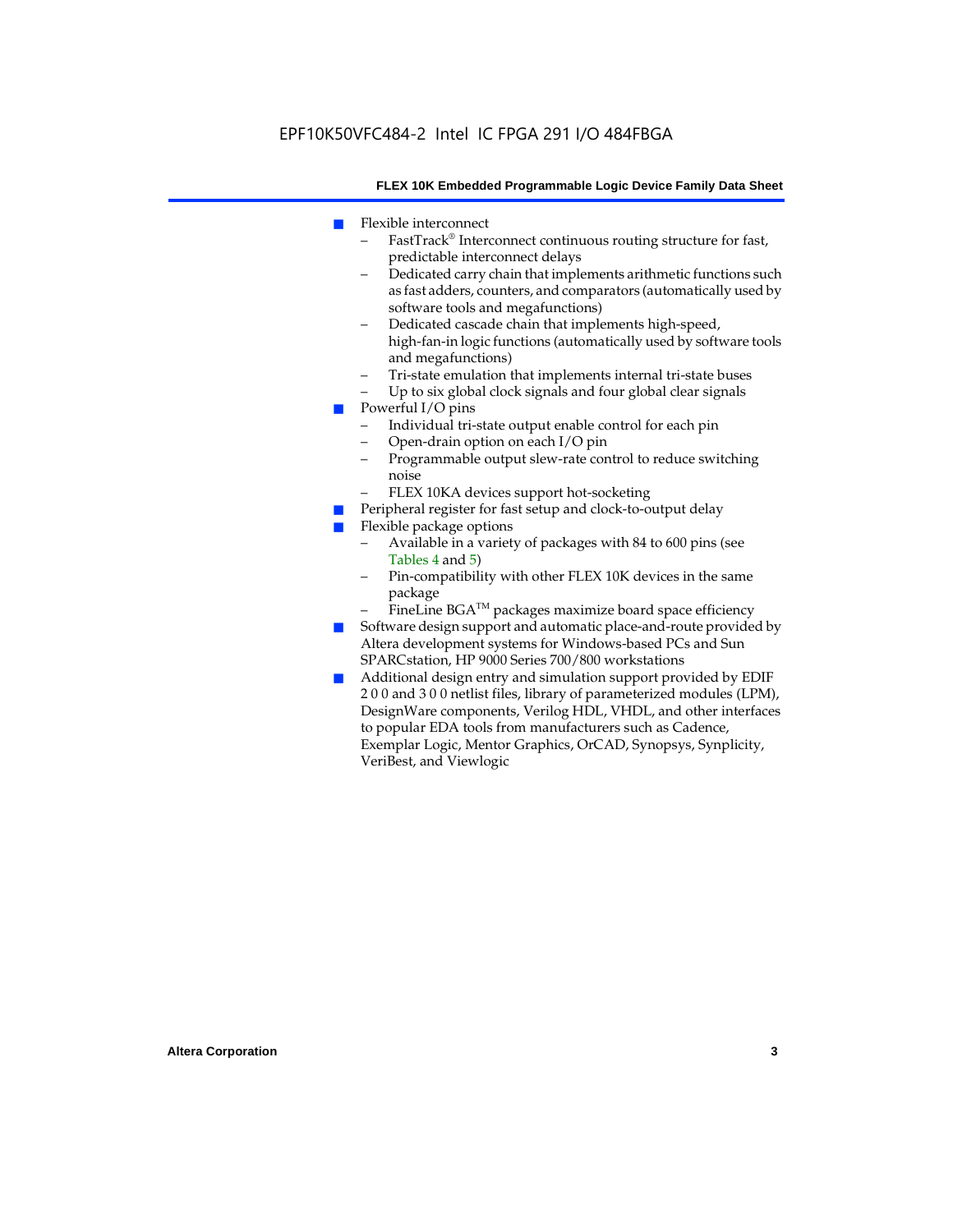| FLEX 10K Embedded Programmable Logic Device Family Data Sheet |  |
|---------------------------------------------------------------|--|
|---------------------------------------------------------------|--|

| <b>Device</b> | 84-Pin<br><b>PLCC</b> | $100-Pin$<br><b>TQFP</b> | 144-Pin TQFP | 208-Pin<br><b>PQFP</b><br><b>ROFP</b> | 240-Pin<br><b>PQFP</b><br><b>ROFP</b> |
|---------------|-----------------------|--------------------------|--------------|---------------------------------------|---------------------------------------|
| EPF10K10      | 59                    |                          | 102          | 134                                   |                                       |
| EPF10K10A     |                       | 66                       | 102          | 134                                   |                                       |
| EPF10K20      |                       |                          | 102          | 147                                   | 189                                   |
| EPF10K30      |                       |                          |              | 147                                   | 189                                   |
| EPF10K30A     |                       |                          | 102          | 147                                   | 189                                   |
| EPF10K40      |                       |                          |              | 147                                   | 189                                   |
| EPF10K50      |                       |                          |              |                                       | 189                                   |
| EPF10K50V     |                       |                          |              |                                       | 189                                   |
| EPF10K70      |                       |                          |              |                                       | 189                                   |
| EPF10K100     |                       |                          |              |                                       |                                       |
| EPF10K100A    |                       |                          |              |                                       | 189                                   |
| EPF10K130V    |                       |                          |              |                                       |                                       |
| EPF10K250A    |                       |                          |              |                                       |                                       |

| Table 5. FLEX 10K Package Options & I/O Pin Count (Continued)<br>Note $(1)$ |                |                       |                                |                |                                |                |                |
|-----------------------------------------------------------------------------|----------------|-----------------------|--------------------------------|----------------|--------------------------------|----------------|----------------|
| <b>Device</b>                                                               | 503-Pin<br>PGA | 599-Pin<br><b>PGA</b> | 256-Pin<br><b>FineLine BGA</b> | 356-Pin<br>BGA | 484-Pin<br><b>FineLine BGA</b> | 600-Pin<br>BGA | 403-Pin<br>PGA |
| EPF10K10                                                                    |                |                       |                                |                |                                |                |                |
| EPF10K10A                                                                   |                |                       | 150                            |                | 150 $(2)$                      |                |                |
| EPF10K20                                                                    |                |                       |                                |                |                                |                |                |
| EPF10K30                                                                    |                |                       |                                | 246            |                                |                |                |
| EPF10K30A                                                                   |                |                       | 191                            | 246            | 246                            |                |                |
| EPF10K40                                                                    |                |                       |                                |                |                                |                |                |
| EPF10K50                                                                    |                |                       |                                | 274            |                                |                | 310            |
| EPF10K50V                                                                   |                |                       |                                | 274            |                                |                |                |
| EPF10K70                                                                    | 358            |                       |                                |                |                                |                |                |
| EPF10K100                                                                   | 406            |                       |                                |                |                                |                |                |
| EPF10K100A                                                                  |                |                       |                                | 274            | 369                            | 406            |                |
| EPF10K130V                                                                  |                | 470                   |                                |                |                                | 470            |                |
| EPF10K250A                                                                  |                | 470                   |                                |                |                                | 470            |                |

 $\mathbf{r}$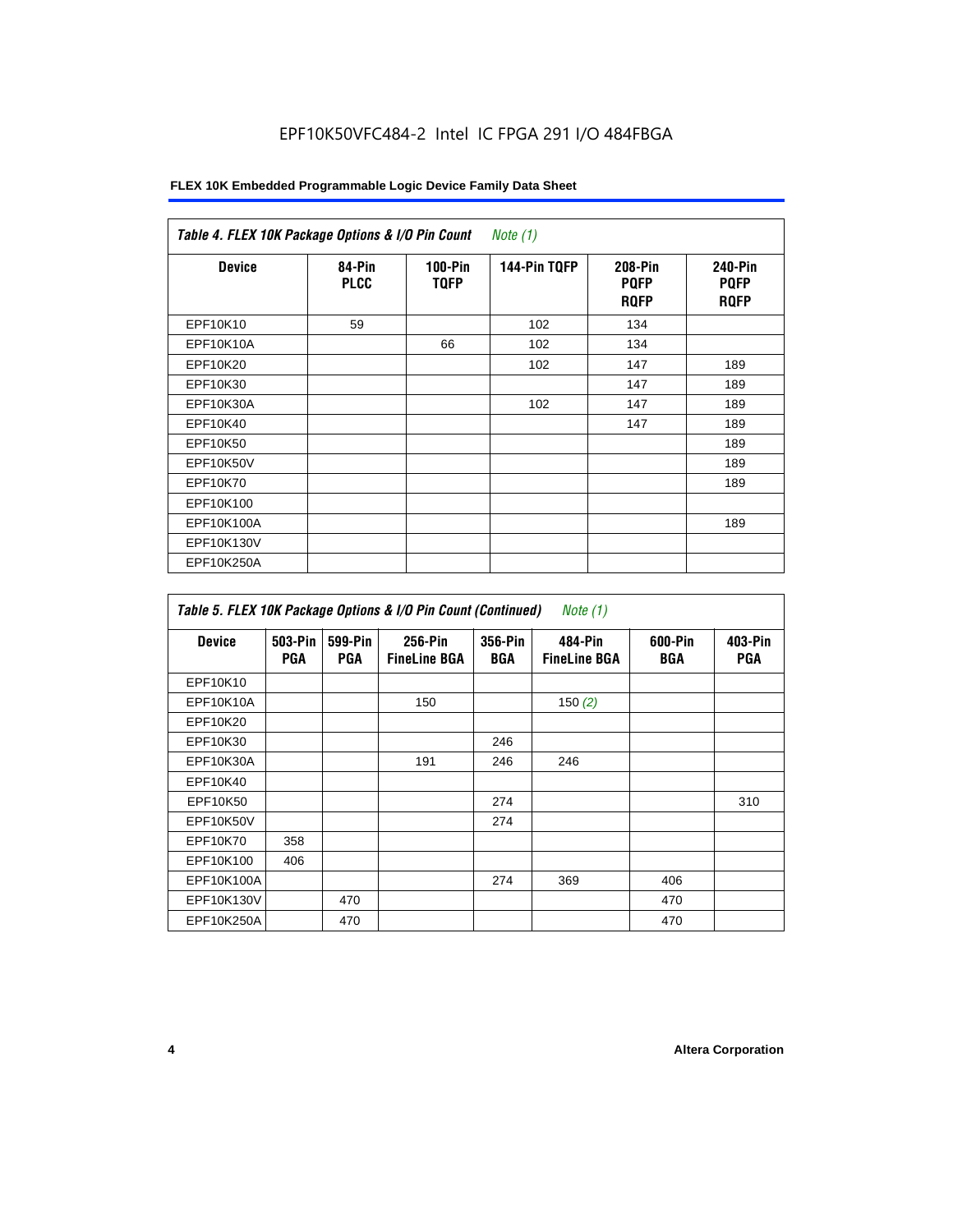### *Notes to tables:*

- FLEX 10K and FLEX 10KA device package types include plastic J-lead chip carrier (PLCC), thin quad flat pack (TQFP), plastic quad flat pack (PQFP), power quad flat pack (RQFP), ball-grid array (BGA), pin-grid array (PGA), and FineLine BGA™ packages.
- (2) This option is supported with a 256-pin FineLine BGA package. By using SameFrame pin migration, all FineLine BGA packages are pin compatible. For example, a board can be designed to support both 256-pin and 484-pin FineLine BGA packages. The Altera software automatically avoids conflicting pins when future migration is set.

### **General Description**

Altera's FLEX 10K devices are the industry's first embedded PLDs. Based on reconfigurable CMOS SRAM elements, the Flexible Logic Element MatriX (FLEX) architecture incorporates all features necessary to implement common gate array megafunctions. With up to 250,000 gates, the FLEX 10K family provides the density, speed, and features to integrate entire systems, including multiple 32-bit buses, into a single device.

FLEX 10K devices are reconfigurable, which allows 100% testing prior to shipment. As a result, the designer is not required to generate test vectors for fault coverage purposes. Additionally, the designer does not need to manage inventories of different ASIC designs; FLEX 10K devices can be configured on the board for the specific functionality required.

Table 6 shows FLEX 10K performance for some common designs. All performance values were obtained with Synopsys DesignWare or LPM functions. No special design technique was required to implement the applications; the designer simply inferred or instantiated a function in a Verilog HDL, VHDL, Altera Hardware Description Language (AHDL), or schematic design file.

| TADIE D. FLEA TUN & FLEA TUNA FEITUITUAILLE   |            |                                 |                    |                   |                   |                   |            |
|-----------------------------------------------|------------|---------------------------------|--------------------|-------------------|-------------------|-------------------|------------|
| <b>Application</b>                            |            | <b>Resources</b><br><b>Used</b> | <b>Performance</b> |                   |                   | <b>Units</b>      |            |
|                                               | <b>LEs</b> | <b>EABs</b>                     | -1 Speed<br>Grade  | -2 Speed<br>Grade | -3 Speed<br>Grade | -4 Speed<br>Grade |            |
| 16-bit loadable<br>counter $(1)$              | 16         | $\Omega$                        | 204                | 166               | 125               | 95                | <b>MHz</b> |
| 16-bit accumulator (1)                        | 16         | $\Omega$                        | 204                | 166               | 125               | 95                | <b>MHz</b> |
| 16-to-1 multiplexer $(2)$                     | 10         | $\Omega$                        | 4.2                | 5.8               | 6.0               | 7.0               | ns         |
| $256 \times 8$ RAM read<br>cycle speed $(3)$  | 0          | 1                               | 172                | 145               | 108               | 84                | <b>MHz</b> |
| 256 $\times$ 8 RAM write<br>cycle speed $(3)$ | 0          | 1                               | 106                | 89                | 68                | 63                | <b>MHz</b> |

*Table 6. FLEX 10K & FLEX 10KA Performance*

#### *Notes:*

(1) The speed grade of this application is limited because of clock high and low specifications.

(2) This application uses combinatorial inputs and outputs.

(3) This application uses registered inputs and outputs.

#### **Altera Corporation 5**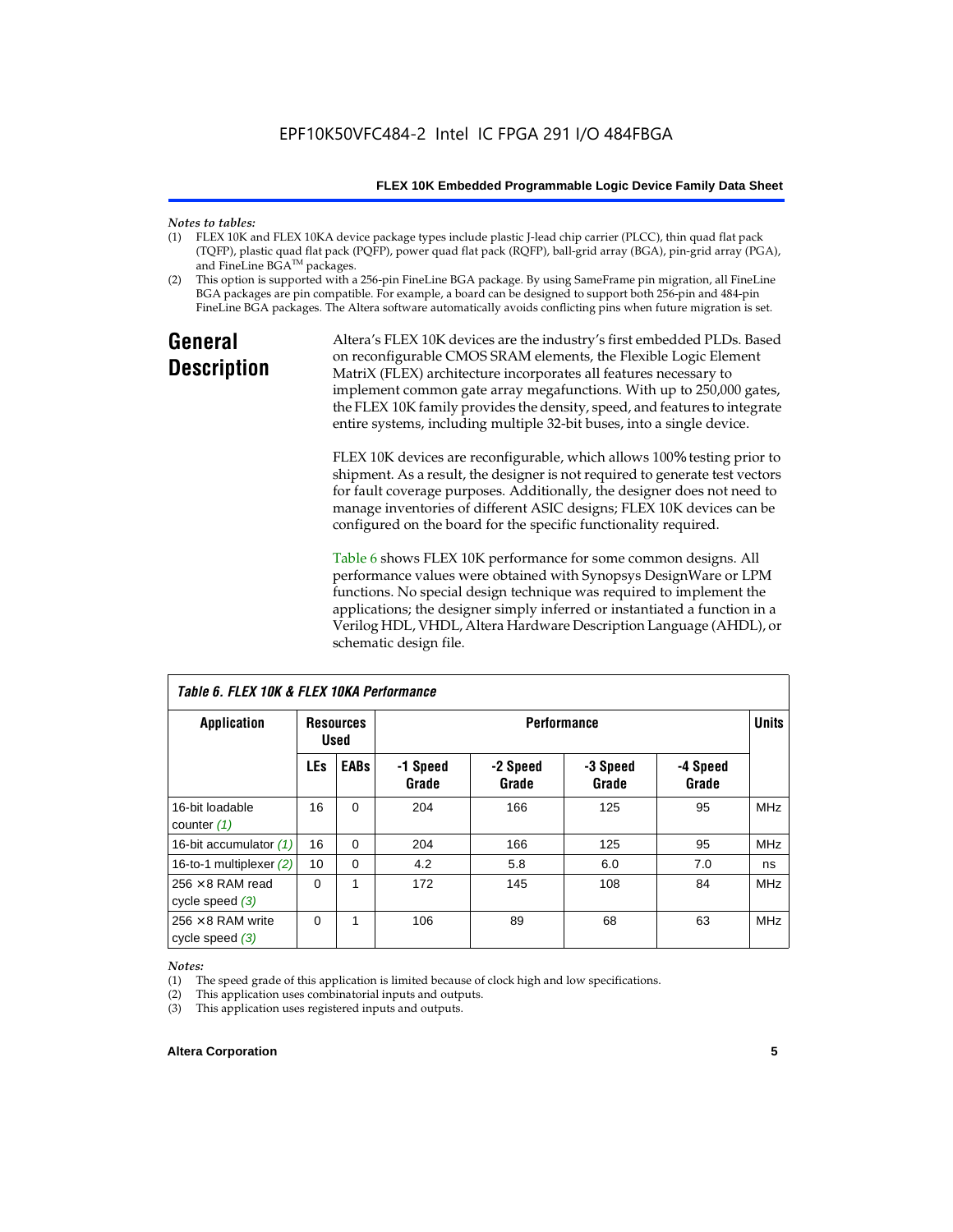The FLEX 10K architecture is similar to that of embedded gate arrays, the fastest-growing segment of the gate array market. As with standard gate arrays, embedded gate arrays implement general logic in a conventional "sea-of-gates" architecture. In addition, embedded gate arrays have dedicated die areas for implementing large, specialized functions. By embedding functions in silicon, embedded gate arrays provide reduced die area and increased speed compared to standard gate arrays. However, embedded megafunctions typically cannot be customized, limiting the designer's options. In contrast, FLEX 10K devices are programmable, providing the designer with full control over embedded megafunctions and general logic while facilitating iterative design changes during debugging.

Each FLEX 10K device contains an embedded array and a logic array. The embedded array is used to implement a variety of memory functions or complex logic functions, such as digital signal processing (DSP), microcontroller, wide-data-path manipulation, and data-transformation functions. The logic array performs the same function as the sea-of-gates in the gate array: it is used to implement general logic, such as counters, adders, state machines, and multiplexers. The combination of embedded and logic arrays provides the high performance and high density of embedded gate arrays, enabling designers to implement an entire system on a single device.

FLEX 10K devices are configured at system power-up with data stored in an Altera serial configuration device or provided by a system controller. Altera offers the EPC1, EPC2, EPC16, and EPC1441 configuration devices, which configure FLEX 10K devices via a serial data stream. Configuration data can also be downloaded from system RAM or from Altera's BitBlaster<sup>™</sup> serial download cable or ByteBlasterMV<sup>™</sup> parallel port download cable. After a FLEX 10K device has been configured, it can be reconfigured in-circuit by resetting the device and loading new data. Because reconfiguration requires less than 320 ms, real-time changes can be made during system operation.

FLEX 10K devices contain an optimized interface that permits microprocessors to configure FLEX 10K devices serially or in parallel, and synchronously or asynchronously. The interface also enables microprocessors to treat a FLEX 10K device as memory and configure the device by writing to a virtual memory location, making it very easy for the designer to reconfigure the device.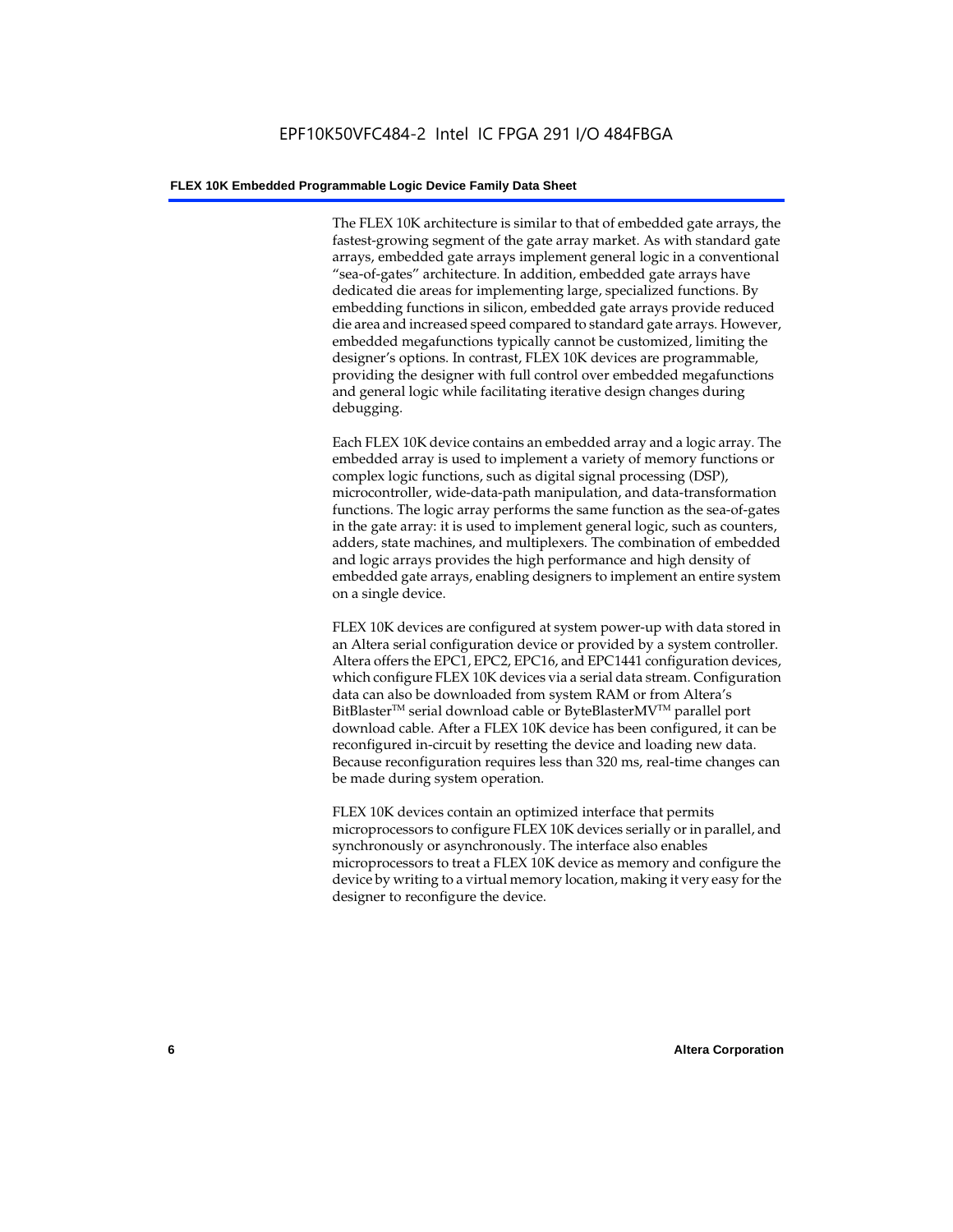For more information, see the following documents:

- *Configuration Devices for APEX & FLEX Devices Data Sheet*
- $BitBlaster$  Serial Download Cable Data Sheet
- *ByteBlasterMV Parallel Port Download Cable Data Sheet*
- *Application Note 116 (Configuring APEX 20K, FLEX 10K & FLEX 6000 Devices)*

FLEX 10K devices are supported by Altera development systems; single, integrated packages that offer schematic, text (including AHDL), and waveform design entry, compilation and logic synthesis, full simulation and worst-case timing analysis, and device configuration. The Altera software provides EDIF 2 0 0 and 3 0 0, LPM, VHDL, Verilog HDL, and other interfaces for additional design entry and simulation support from other industry-standard PC- and UNIX workstation-based EDA tools.

The Altera software works easily with common gate array EDA tools for synthesis and simulation. For example, the Altera software can generate Verilog HDL files for simulation with tools such as Cadence Verilog-XL. Additionally, the Altera software contains EDA libraries that use devicespecific features such as carry chains which are used for fast counter and arithmetic functions. For instance, the Synopsys Design Compiler library supplied with the Altera development systems include DesignWare functions that are optimized for the FLEX 10K architecture.

The Altera development systems run on Windows-based PCs and Sun SPARCstation, and HP 9000 Series 700/800 workstations.



f See the *MAX+PLUS II Programmable Logic Development System & Software Data Sheet* for more information.

### **Functional Description**

Each FLEX 10K device contains an embedded array to implement memory and specialized logic functions, and a logic array to implement general logic.

The embedded array consists of a series of EABs. When implementing memory functions, each EAB provides 2,048 bits, which can be used to create RAM, ROM, dual-port RAM, or first-in first-out (FIFO) functions. When implementing logic, each EAB can contribute 100 to 600 gates towards complex logic functions, such as multipliers, microcontrollers, state machines, and DSP functions. EABs can be used independently, or multiple EABs can be combined to implement larger functions.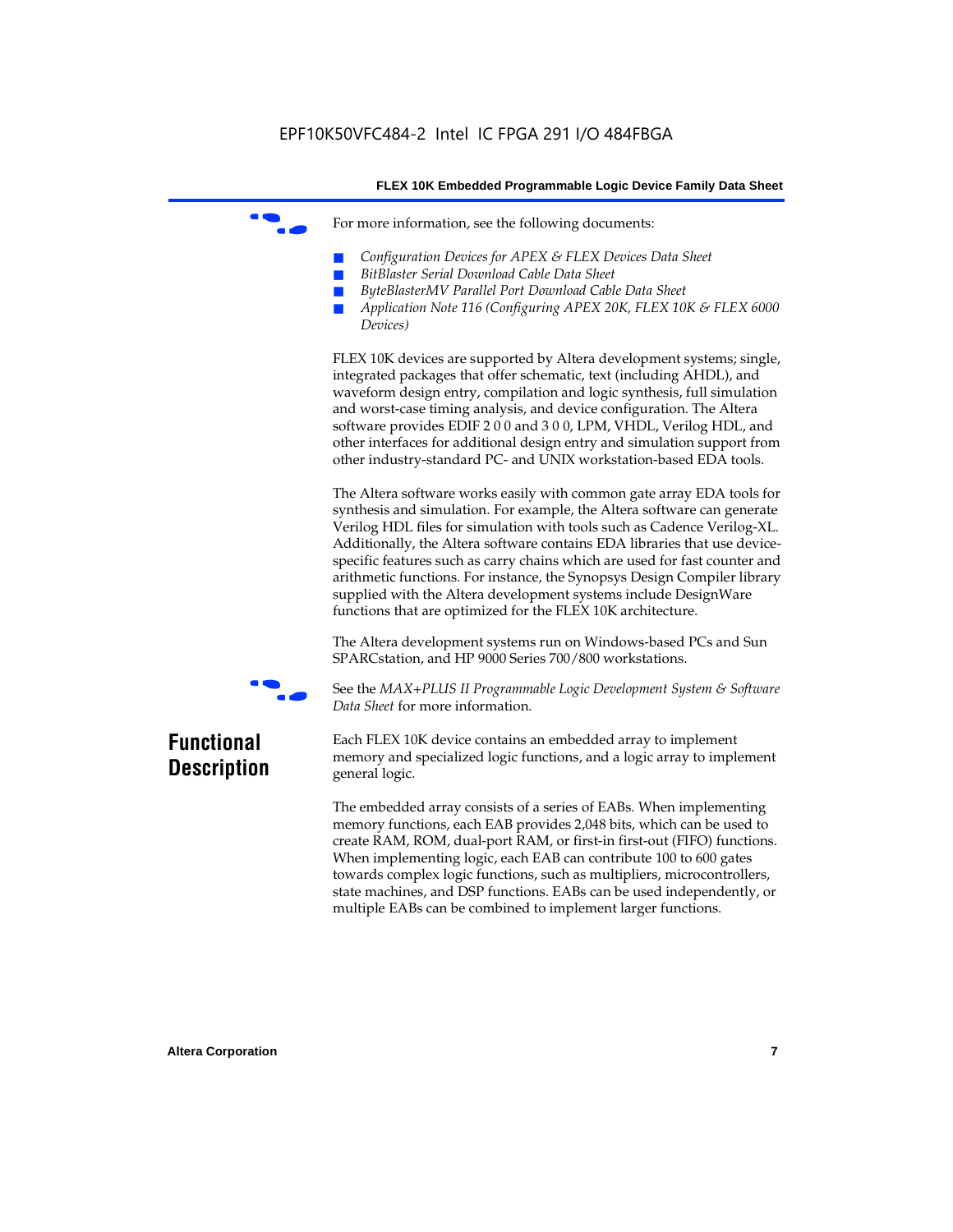The logic array consists of logic array blocks (LABs). Each LAB contains eight LEs and a local interconnect. An LE consists of a 4-input look-up table (LUT), a programmable flipflop, and dedicated signal paths for carry and cascade functions. The eight LEs can be used to create medium-sized blocks of logic—8-bit counters, address decoders, or state machines—or combined across LABs to create larger logic blocks. Each LAB represents about 96 usable gates of logic.

Signal interconnections within FLEX 10K devices and to and from device pins are provided by the FastTrack Interconnect, a series of fast, continuous row and column channels that run the entire length and width of the device.

Each I/O pin is fed by an I/O element (IOE) located at the end of each row and column of the FastTrack Interconnect. Each IOE contains a bidirectional I/O buffer and a flipflop that can be used as either an output or input register to feed input, output, or bidirectional signals. When used with a dedicated clock pin, these registers provide exceptional performance. As inputs, they provide setup times as low as 1.6 ns and hold times of 0 ns; as outputs, these registers provide clock-to-output times as low as 5.3 ns. IOEs provide a variety of features, such as JTAG BST support, slew-rate control, tri-state buffers, and open-drain outputs.

Figure 1 shows a block diagram of the FLEX 10K architecture. Each group of LEs is combined into an LAB; LABs are arranged into rows and columns. Each row also contains a single EAB. The LABs and EABs are interconnected by the FastTrack Interconnect. IOEs are located at the end of each row and column of the FastTrack Interconnect.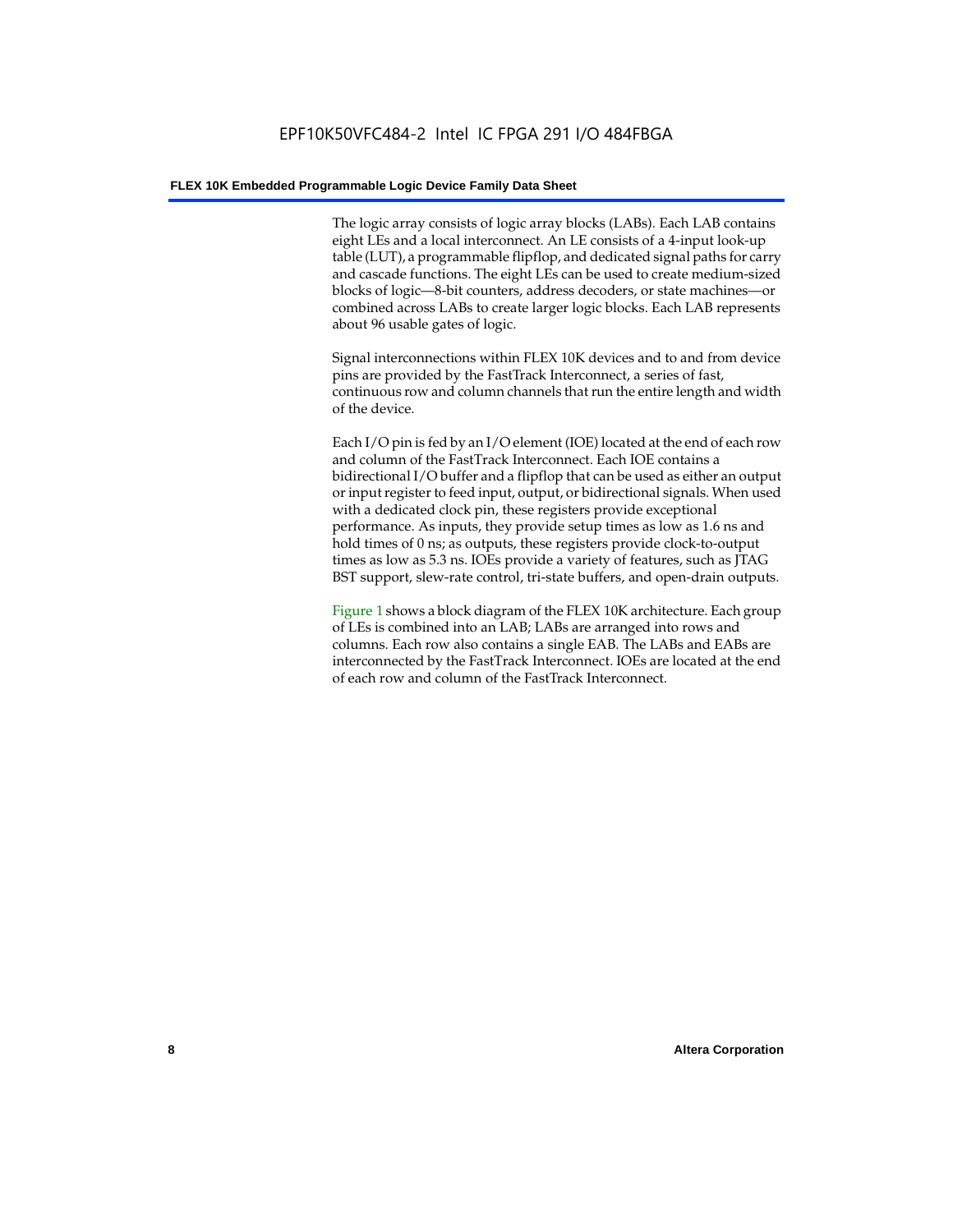



FLEX 10K devices provide six dedicated inputs that drive the flipflops' control inputs to ensure the efficient distribution of high-speed, low-skew (less than 1.5 ns) control signals. These signals use dedicated routing channels that provide shorter delays and lower skews than the FastTrack Interconnect. Four of the dedicated inputs drive four global signals. These four global signals can also be driven by internal logic, providing an ideal solution for a clock divider or an internally generated asynchronous clear signal that clears many registers in the device.

#### **Embedded Array Block**

The EAB is a flexible block of RAM with registers on the input and output ports, and is used to implement common gate array megafunctions. The EAB is also suitable for functions such as multipliers, vector scalars, and error correction circuits, because it is large and flexible. These functions can be combined in applications such as digital filters and microcontrollers.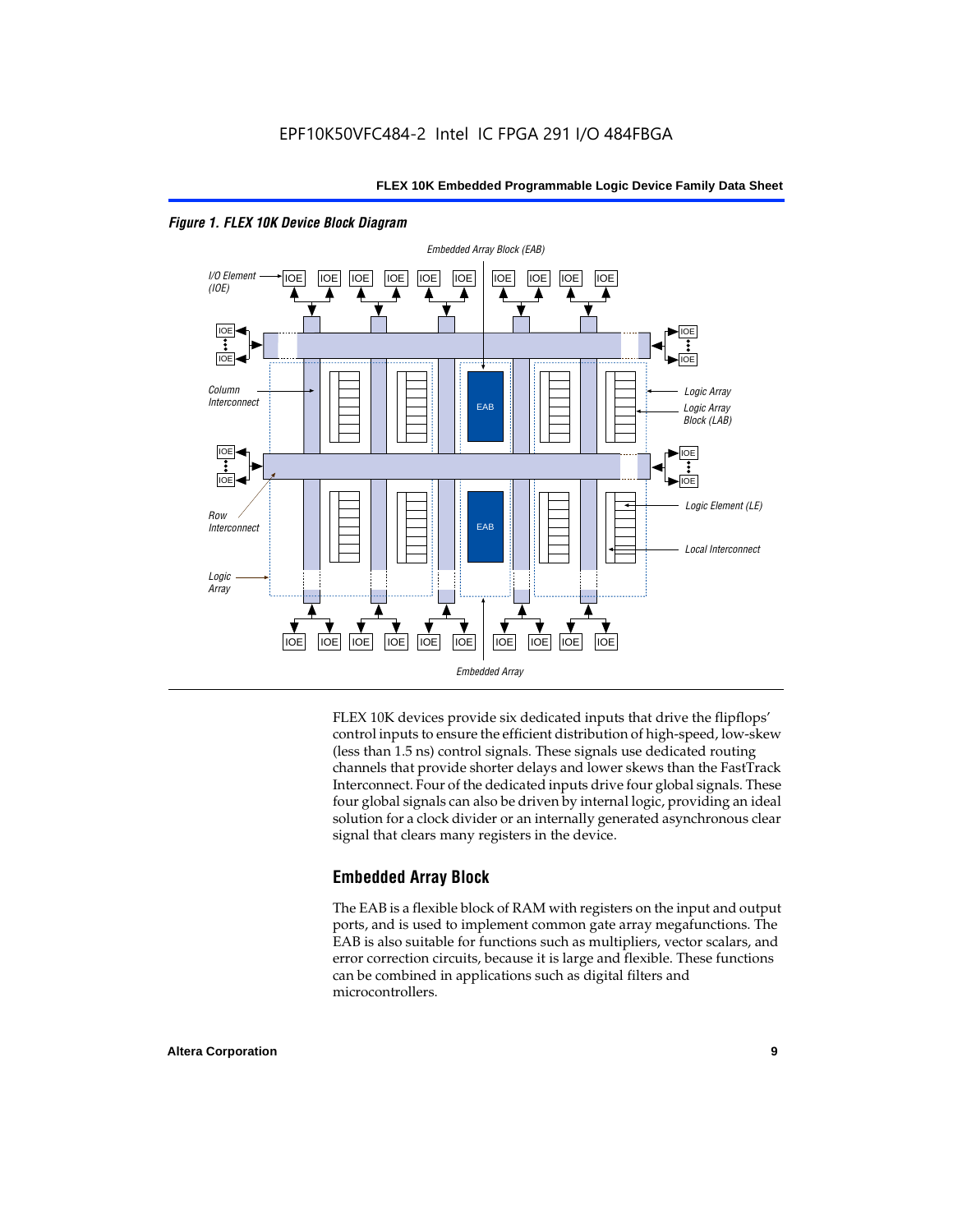Logic functions are implemented by programming the EAB with a readonly pattern during configuration, creating a large LUT. With LUTs, combinatorial functions are implemented by looking up the results, rather than by computing them. This implementation of combinatorial functions can be faster than using algorithms implemented in general logic, a performance advantage that is further enhanced by the fast access times of EABs. The large capacity of EABs enables designers to implement complex functions in one logic level without the routing delays associated with linked LEs or field-programmable gate array (FPGA) RAM blocks. For example, a single EAB can implement a  $4 \times 4$  multiplier with eight inputs and eight outputs. Parameterized functions such as LPM functions can automatically take advantage of the EAB.

The EAB provides advantages over FPGAs, which implement on-board RAM as arrays of small, distributed RAM blocks. These FPGA RAM blocks contain delays that are less predictable as the size of the RAM increases. In addition, FPGA RAM blocks are prone to routing problems because small blocks of RAM must be connected together to make larger blocks. In contrast, EABs can be used to implement large, dedicated blocks of RAM that eliminate these timing and routing concerns.

EABs can be used to implement synchronous RAM, which is easier to use than asynchronous RAM. A circuit using asynchronous RAM must generate the RAM write enable (WE) signal, while ensuring that its data and address signals meet setup and hold time specifications relative to the WE signal. In contrast, the EAB's synchronous RAM generates its own WE signal and is self-timed with respect to the global clock. A circuit using the EAB's self-timed RAM need only meet the setup and hold time specifications of the global clock.

When used as RAM, each EAB can be configured in any of the following sizes:  $256 \times 8$ ,  $512 \times 4$ ,  $1,024 \times 2$ , or  $2,048 \times 1$ . See Figure 2.



#### **10 Altera Corporation**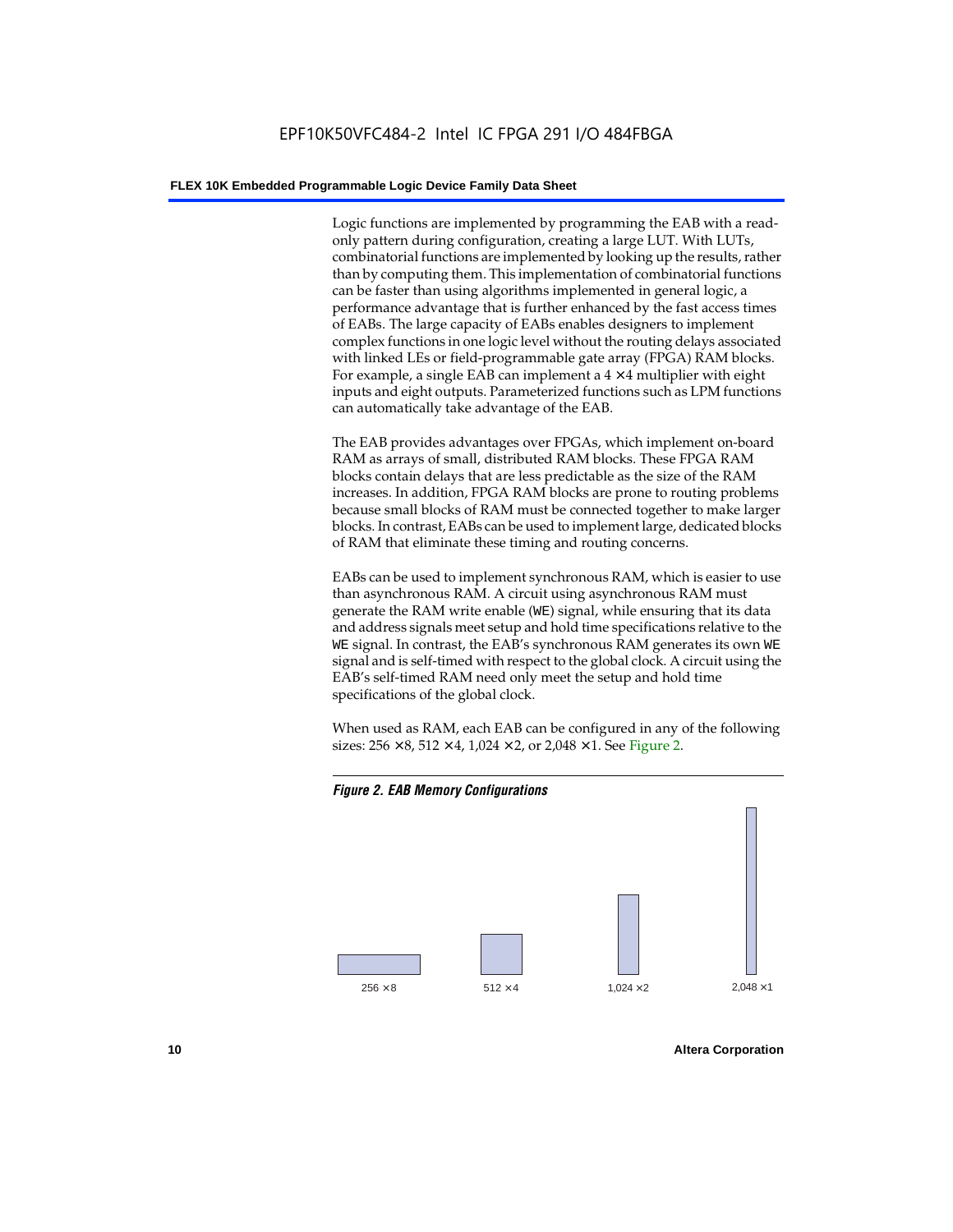Larger blocks of RAM are created by combining multiple EABs. For example, two  $256 \times 8$  RAM blocks can be combined to form a  $256 \times 16$  RAM block; two 512  $\times$  4 blocks of RAM can be combined to form a  $512 \times 8$  RAM block. See Figure 3.



If necessary, all EABs in a device can be cascaded to form a single RAM block. EABs can be cascaded to form RAM blocks of up to 2,048 words without impacting timing. Altera's software automatically combines EABs to meet a designer's RAM specifications.

EABs provide flexible options for driving and controlling clock signals. Different clocks can be used for the EAB inputs and outputs. Registers can be independently inserted on the data input, EAB output, or the address and WE inputs. The global signals and the EAB local interconnect can drive the WE signal. The global signals, dedicated clock pins, and EAB local interconnect can drive the EAB clock signals. Because the LEs drive the EAB local interconnect, the LEs can control the WE signal or the EAB clock signals.

Each EAB is fed by a row interconnect and can drive out to row and column interconnects. Each EAB output can drive up to two row channels and up to two column channels; the unused row channel can be driven by other LEs. This feature increases the routing resources available for EAB outputs. See Figure 4.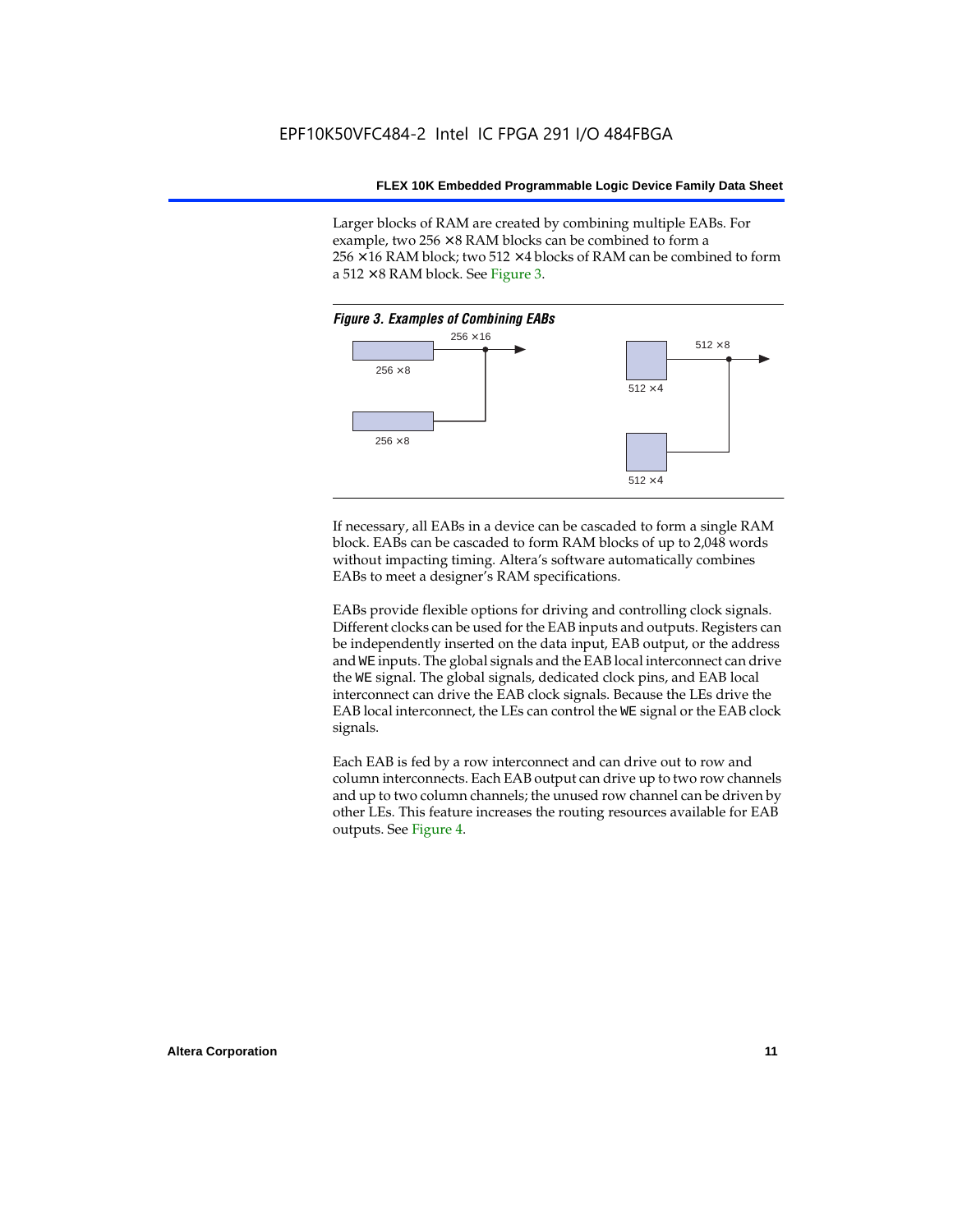

EAB Local Interconnect (1)

*Note:*<br>(1) **H** 

(1) EPF10K10, EPF10K10A, EPF10K20, EPF10K30, EPF10K30A, EPF10K40, EPF10K50, and EPF10K50V devices have 22 EAB local interconnect channels; EPF10K70, EPF10K100, EPF10K100A, EPF10K130V, and EPF10K250A devices have 26.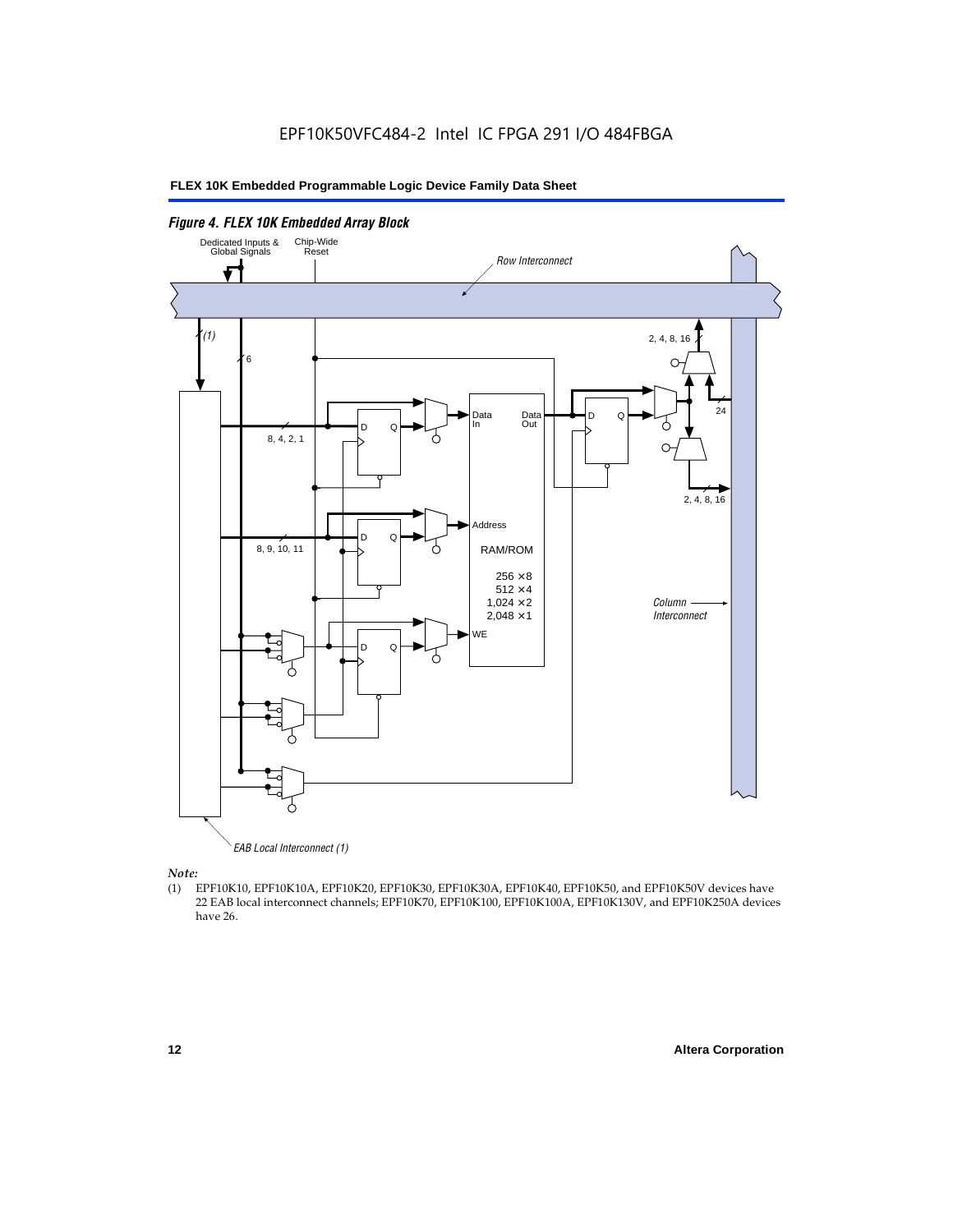#### **Logic Array Block**

Each LAB consists of eight LEs, their associated carry and cascade chains, LAB control signals, and the LAB local interconnect. The LAB provides the coarse-grained structure to the FLEX 10K architecture, facilitating efficient routing with optimum device utilization and high performance. See Figure 5.



#### *Notes:*

- (1) EPF10K10, EPF10K10A, EPF10K20, EPF10K30, EPF10K30A, EPF10K40, EPF10K50, and EPF10K50V devices have 22 inputs to the LAB local interconnect channel from the row; EPF10K70, EPF10K100, EPF10K100A, EPF10K130V, and EPF10K250A devices have 26.
- (2) EPF10K10, EPF10K10A, EPF10K20, EPF10K30, EPF10K30A, EPF10K40, EPF10K50, and EPF10K50V devices have 30 LAB local interconnect channels; EPF10K70, EPF10K100, EPF10K100A, EPF10K130V, and EPF10K250A devices have 34 LABs.

#### **Altera Corporation 13 13**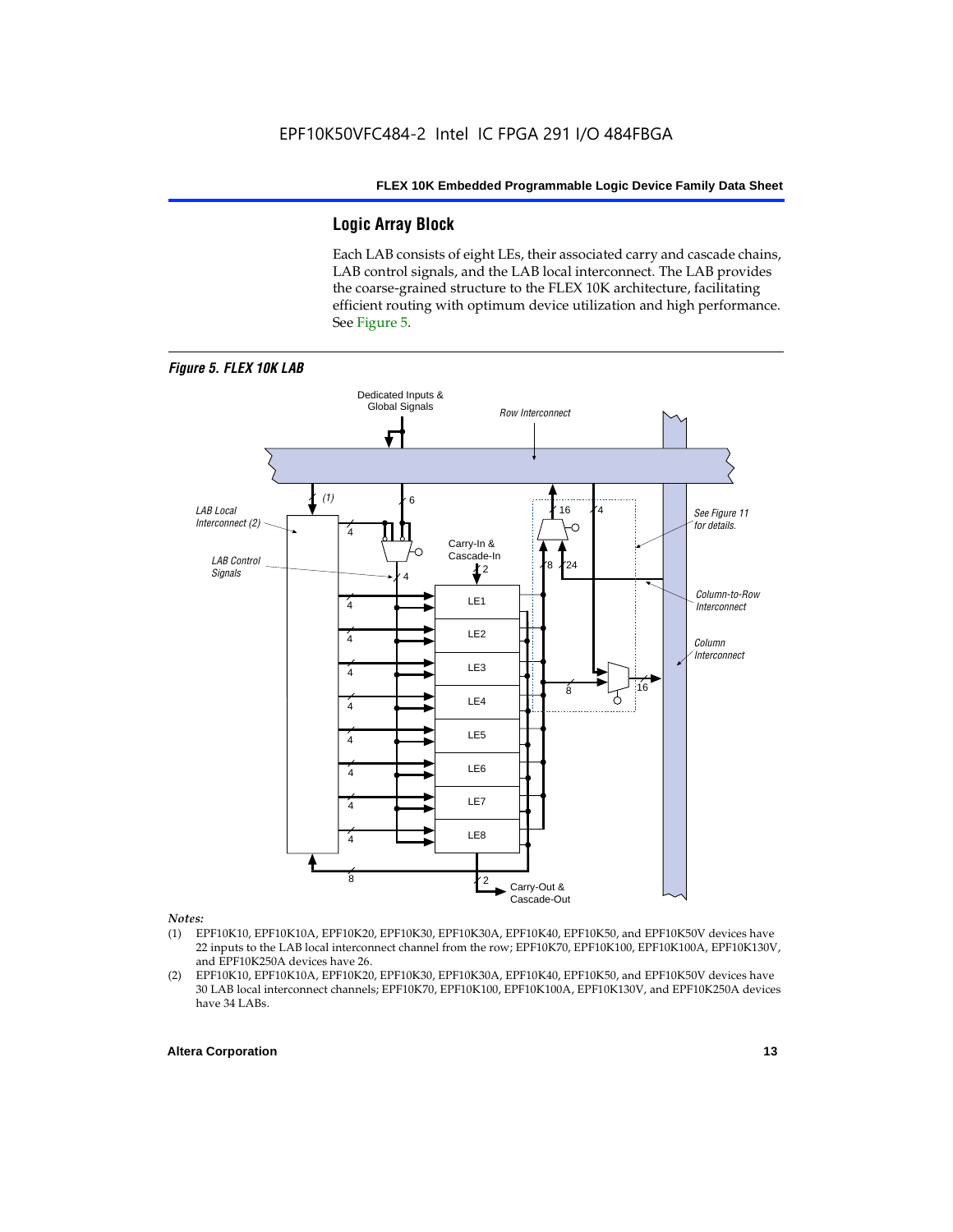Each LAB provides four control signals with programmable inversion that can be used in all eight LEs. Two of these signals can be used as clocks; the other two can be used for clear/preset control. The LAB clocks can be driven by the dedicated clock input pins, global signals, I/O signals, or internal signals via the LAB local interconnect. The LAB preset and clear control signals can be driven by the global signals, I/O signals, or internal signals via the LAB local interconnect. The global control signals are typically used for global clock, clear, or preset signals because they provide asynchronous control with very low skew across the device. If logic is required on a control signal, it can be generated in one or more LEs in any LAB and driven into the local interconnect of the target LAB. In addition, the global control signals can be generated from LE outputs.

#### **Logic Element**

The LE, the smallest unit of logic in the FLEX 10K architecture, has a compact size that provides efficient logic utilization. Each LE contains a four-input LUT, which is a function generator that can quickly compute any function of four variables. In addition, each LE contains a programmable flipflop with a synchronous enable, a carry chain, and a cascade chain. Each LE drives both the local and the FastTrack Interconnect. See Figure 6.



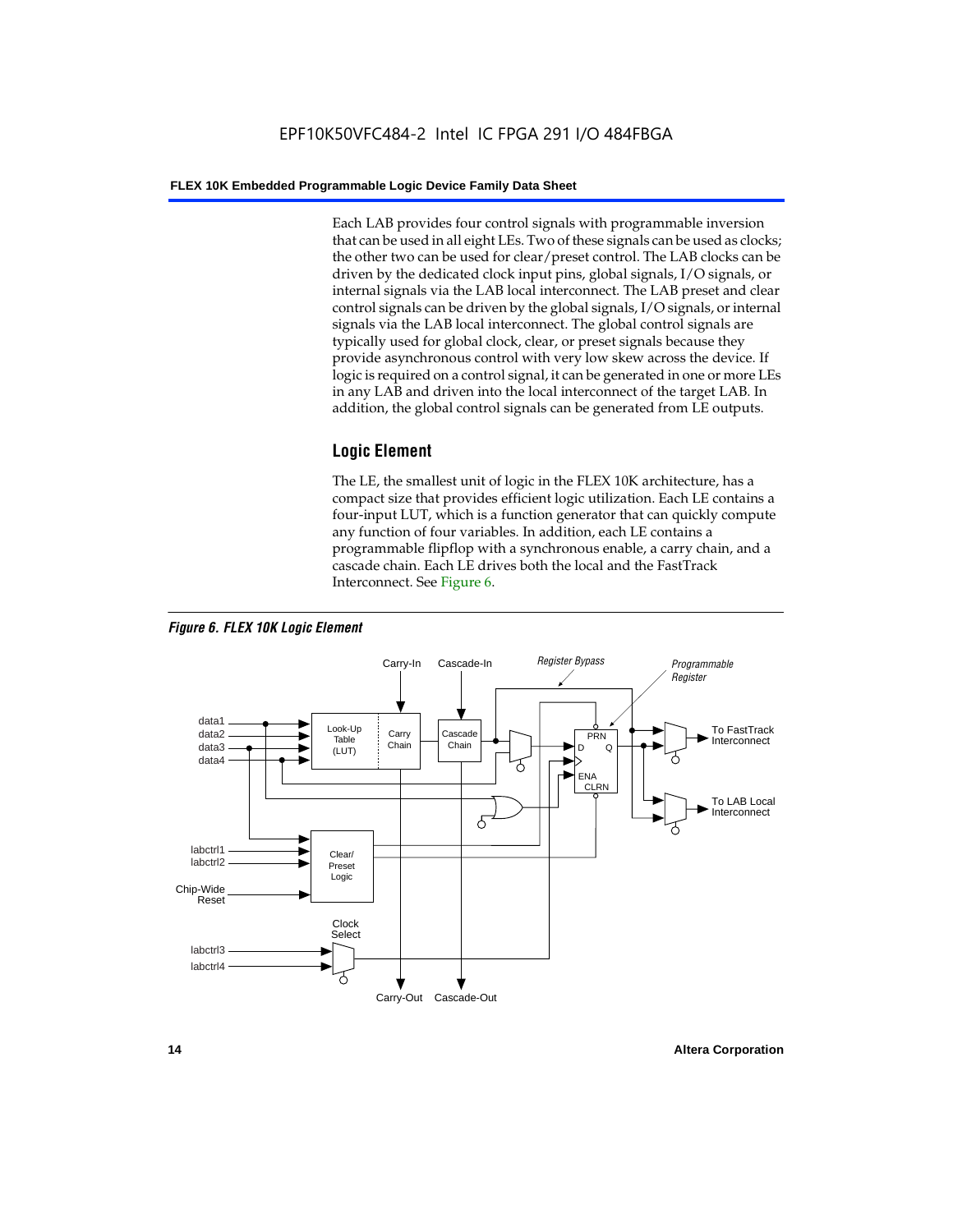The programmable flipflop in the LE can be configured for D, T, JK, or SR operation. The clock, clear, and preset control signals on the flipflop can be driven by global signals, general-purpose I/O pins, or any internal logic. For combinatorial functions, the flipflop is bypassed and the output of the LUT drives the output of the LE.

The LE has two outputs that drive the interconnect; one drives the local interconnect and the other drives either the row or column FastTrack Interconnect. The two outputs can be controlled independently. For example, the LUT can drive one output while the register drives the other output. This feature, called register packing, can improve LE utilization because the register and the LUT can be used for unrelated functions.

The FLEX 10K architecture provides two types of dedicated high-speed data paths that connect adjacent LEs without using local interconnect paths: carry chains and cascade chains. The carry chain supports highspeed counters and adders; the cascade chain implements wide-input functions with minimum delay. Carry and cascade chains connect all LEs in an LAB and all LABs in the same row. Intensive use of carry and cascade chains can reduce routing flexibility. Therefore, the use of these chains should be limited to speed-critical portions of a design.

#### *Carry Chain*

The carry chain provides a very fast (as low as 0.2 ns) carry-forward function between LEs. The carry-in signal from a lower-order bit drives forward into the higher-order bit via the carry chain, and feeds into both the LUT and the next portion of the carry chain. This feature allows the FLEX 10K architecture to implement high-speed counters, adders, and comparators of arbitrary width efficiently. Carry chain logic can be created automatically by the Compiler during design processing, or manually by the designer during design entry. Parameterized functions such as LPM and DesignWare functions automatically take advantage of carry chains.

Carry chains longer than eight LEs are automatically implemented by linking LABs together. For enhanced fitting, a long carry chain skips alternate LABs in a row. A carry chain longer than one LAB skips either from even-numbered LAB to even-numbered LAB, or from oddnumbered LAB to odd-numbered LAB. For example, the last LE of the first LAB in a row carries to the first LE of the third LAB in the row. The carry chain does not cross the EAB at the middle of the row. For instance, in the EPF10K50 device, the carry chain stops at the eighteenth LAB and a new one begins at the nineteenth LAB.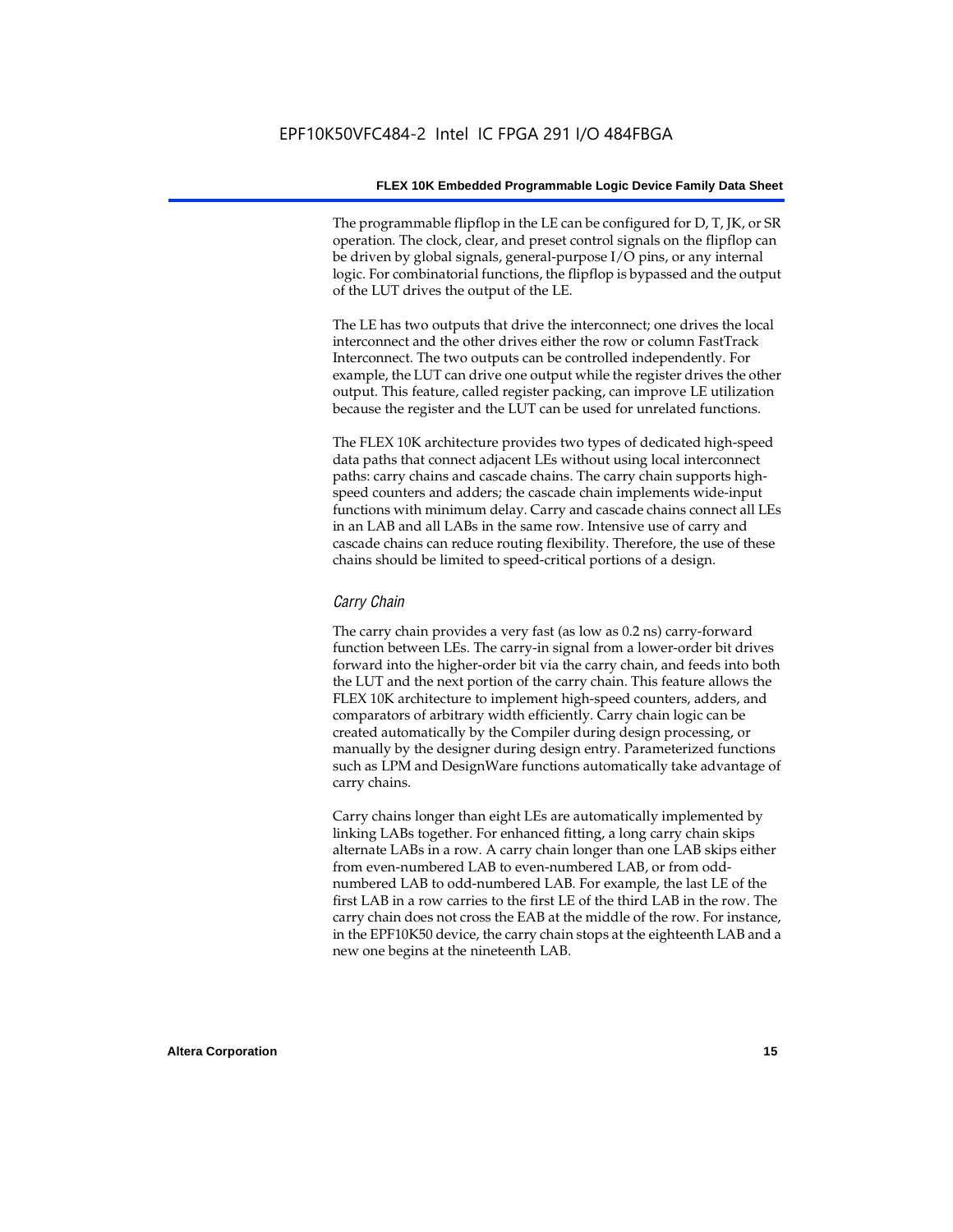Figure 7 shows how an *n*-bit full adder can be implemented in  $n + 1$  LEs with the carry chain. One portion of the LUT generates the sum of two bits using the input signals and the carry-in signal; the sum is routed to the output of the LE. The register can either be bypassed for simple adders or be used for an accumulator function. The carry chain logic generates the carry-out signal, which is routed directly to the carry-in signal of the nexthigher-order bit. The final carry-out signal is routed to an LE, where it can be used as a general-purpose signal.



*Figure 7. Carry Chain Operation (n-bit Full Adder)*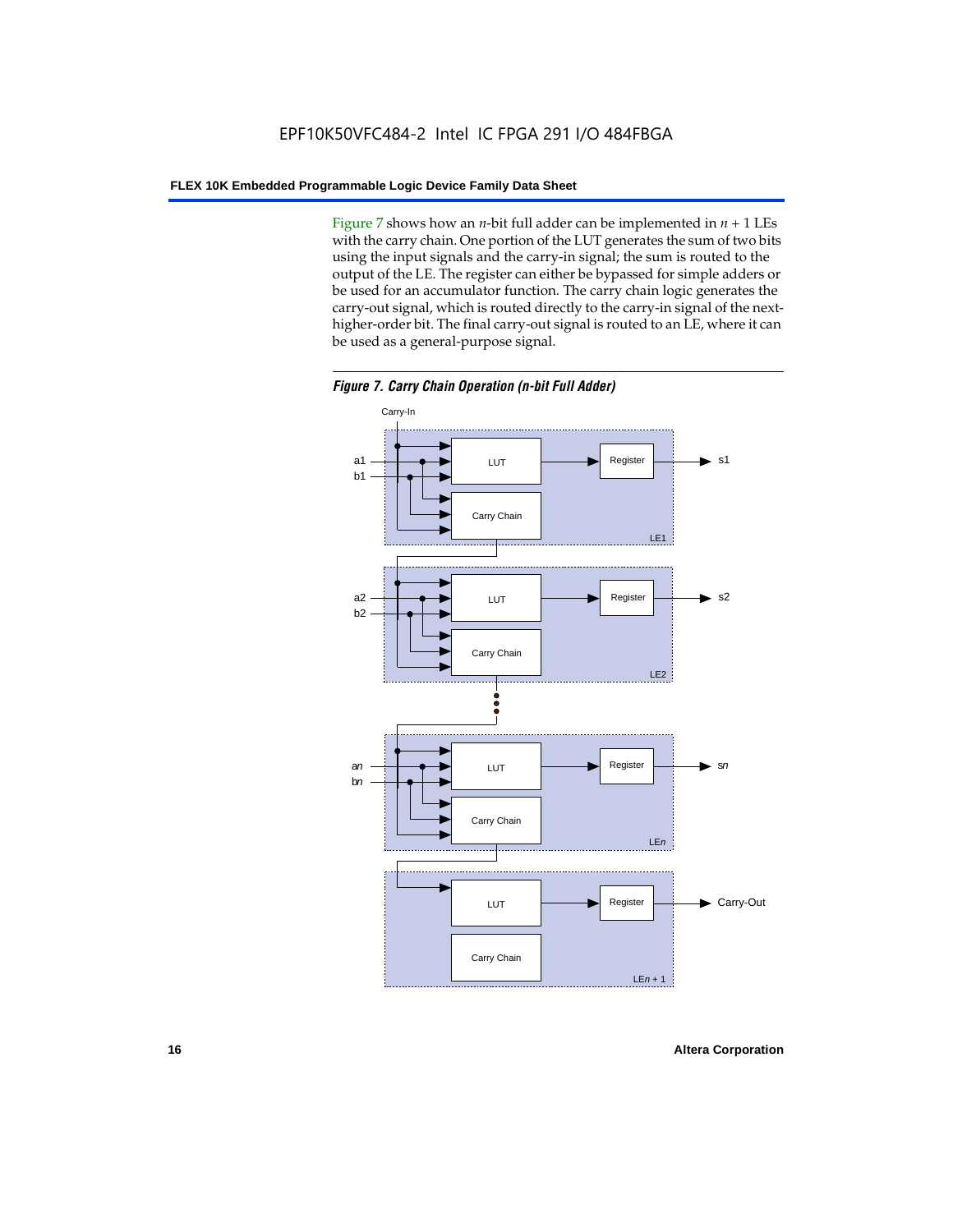#### *Cascade Chain*

With the cascade chain, the FLEX 10K architecture can implement functions that have a very wide fan-in. Adjacent LUTs can be used to compute portions of the function in parallel; the cascade chain serially connects the intermediate values. The cascade chain can use a logical AND or logical OR (via De Morgan's inversion) to connect the outputs of adjacent LEs. Each additional LE provides four more inputs to the effective width of a function, with a delay as low as 0.7 ns per LE. Cascade chain logic can be created automatically by the Compiler during design processing, or manually by the designer during design entry.

Cascade chains longer than eight bits are implemented automatically by linking several LABs together. For easier routing, a long cascade chain skips every other LAB in a row. A cascade chain longer than one LAB skips either from even-numbered LAB to even-numbered LAB, or from odd-numbered LAB to odd-numbered LAB (e.g., the last LE of the first LAB in a row cascades to the first LE of the third LAB). The cascade chain does not cross the center of the row (e.g., in the EPF10K50 device, the cascade chain stops at the eighteenth LAB and a new one begins at the nineteenth LAB). This break is due to the EAB's placement in the middle of the row.

Figure 8 shows how the cascade function can connect adjacent LEs to form functions with a wide fan-in. These examples show functions of 4*n* variables implemented with *n* LEs. The LE delay is as low as 1.6 ns; the cascade chain delay is as low as 0.7 ns. With the cascade chain, 3.7 ns is needed to decode a 16-bit address.



#### *Figure 8. Cascade Chain Operation*

**Altera Corporation 17 17**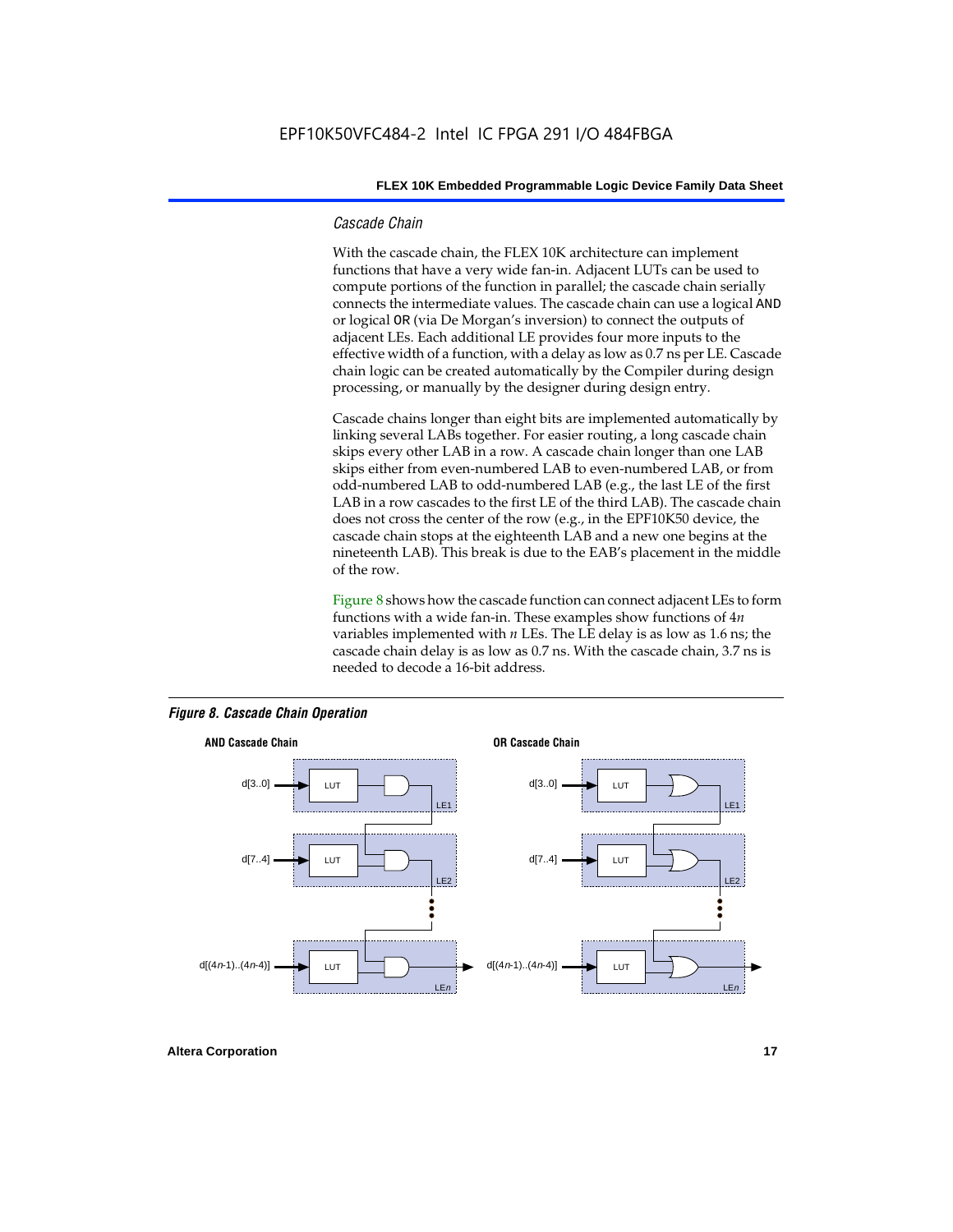#### *LE Operating Modes*

The FLEX 10K LE can operate in the following four modes:

- Normal mode
- Arithmetic mode
- Up/down counter mode
- Clearable counter mode

Each of these modes uses LE resources differently. In each mode, seven available inputs to the LE—the four data inputs from the LAB local interconnect, the feedback from the programmable register, and the carry-in and cascade-in from the previous LE—are directed to different destinations to implement the desired logic function. Three inputs to the LE provide clock, clear, and preset control for the register. The Altera software, in conjunction with parameterized functions such as LPM and DesignWare functions, automatically chooses the appropriate mode for common functions such as counters, adders, and multipliers. If required, the designer can also create special-purpose functions which use a specific LE operating mode for optimal performance.

The architecture provides a synchronous clock enable to the register in all four modes. The Altera software can set DATA1 to enable the register synchronously, providing easy implementation of fully synchronous designs.

Figure 9 shows the LE operating modes.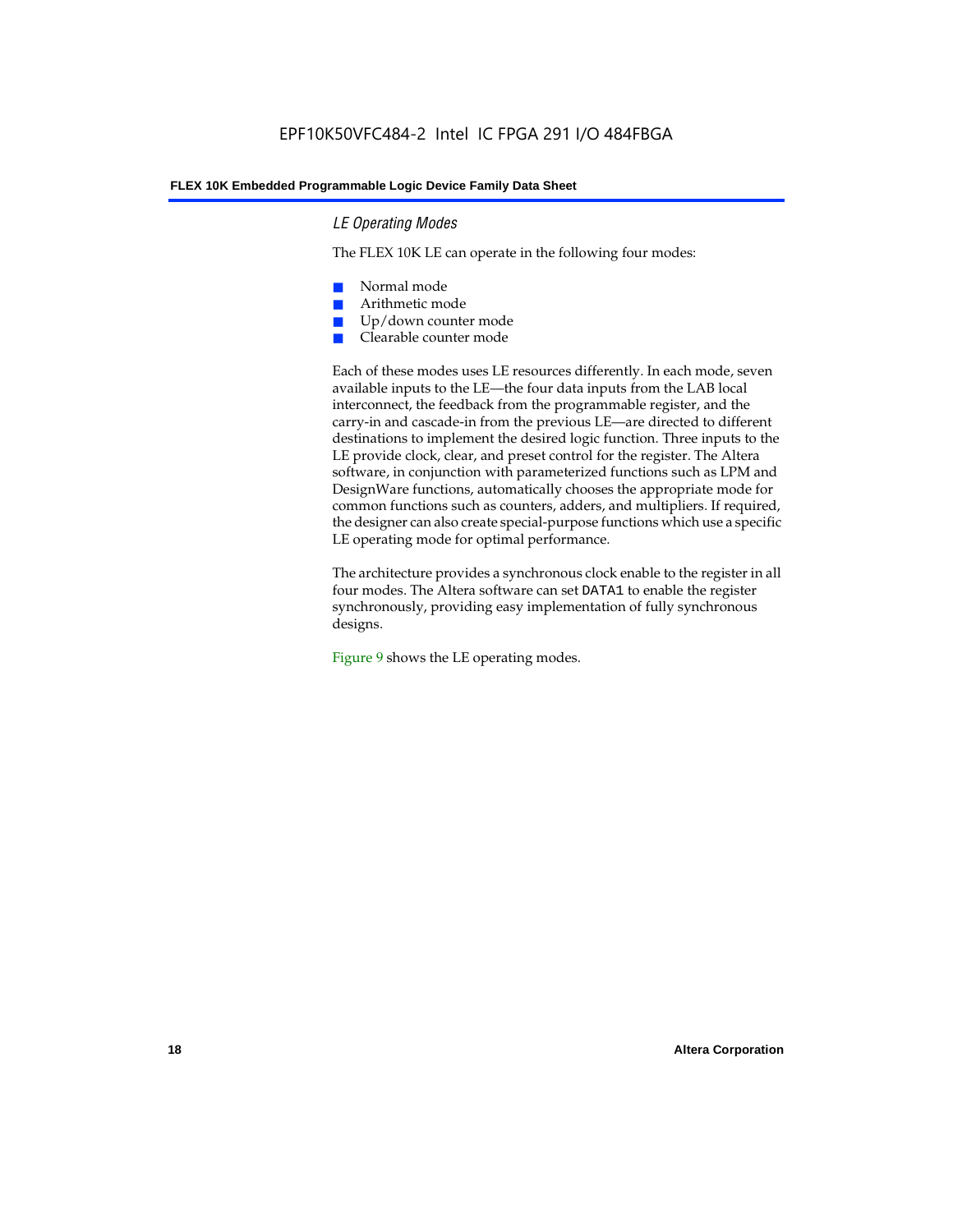#### *Figure 9. FLEX 10K LE Operating Modes*







#### **Up/Down Counter Mode**



#### **Clearable Counter Mode**



#### *Note:*

(1) Packed registers cannot be used with the cascade chain.

#### **Altera Corporation 19**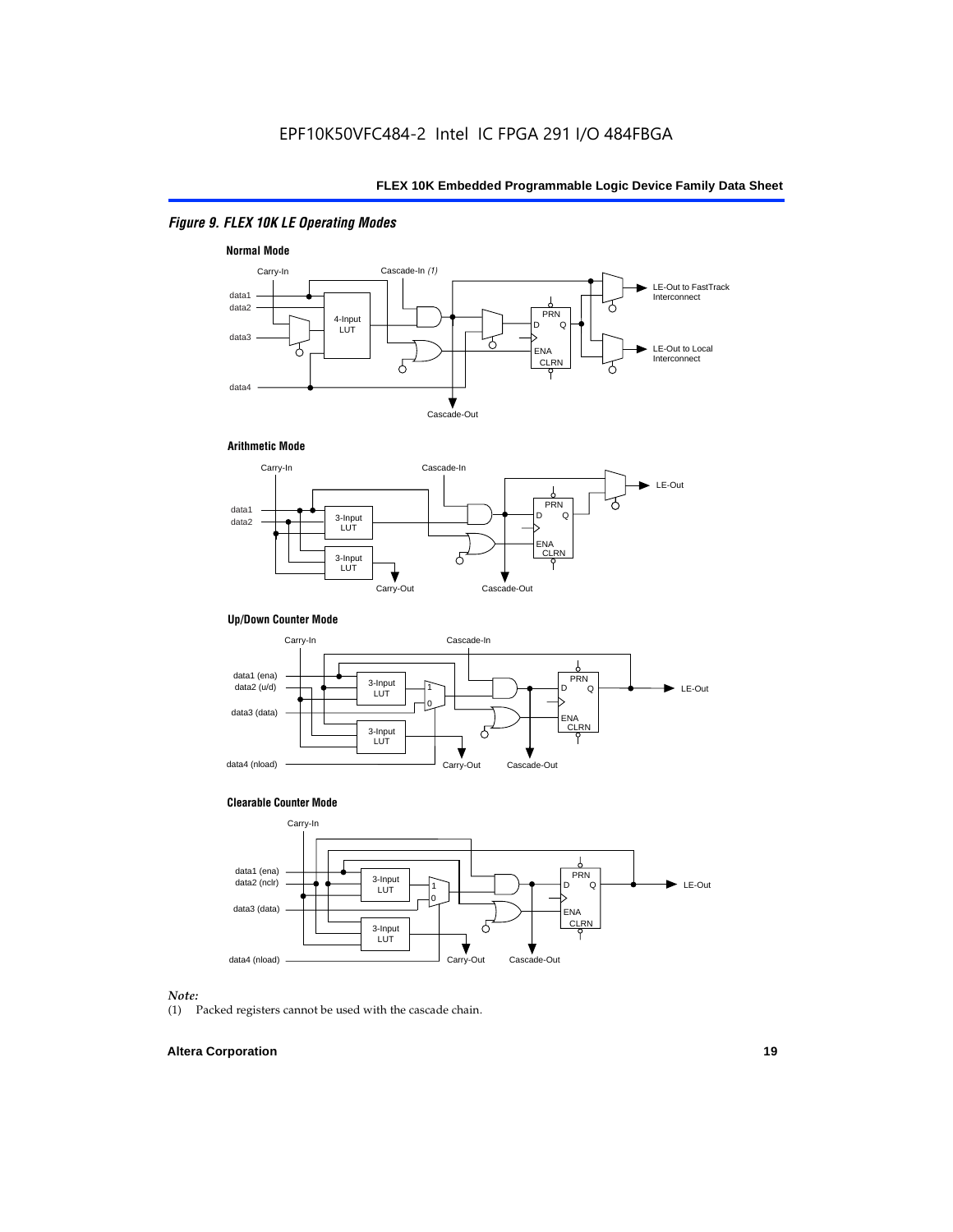#### **Normal Mode**

The normal mode is suitable for general logic applications and wide decoding functions that can take advantage of a cascade chain. In normal mode, four data inputs from the LAB local interconnect and the carry-in are inputs to a four-input LUT. The Compiler automatically selects the carry-in or the DATA3 signal as one of the inputs to the LUT. The LUT output can be combined with the cascade-in signal to form a cascade chain through the cascade-out signal. Either the register or the LUT can be used to drive both the local interconnect and the FastTrack Interconnect at the same time.

The LUT and the register in the LE can be used independently; this feature is known as register packing. To support register packing, the LE has two outputs; one drives the local interconnect and the other drives the FastTrack Interconnect. The DATA4 signal can drive the register directly, allowing the LUT to compute a function that is independent of the registered signal; a three-input function can be computed in the LUT, and a fourth independent signal can be registered. Alternatively, a four-input function can be generated, and one of the inputs to this function can be used to drive the register. The register in a packed LE can still use the clock enable, clear, and preset signals in the LE. In a packed LE, the register can drive the FastTrack Interconnect while the LUT drives the local interconnect, or vice versa.

#### **Arithmetic Mode**

The arithmetic mode offers 2 three-input LUTs that are ideal for implementing adders, accumulators, and comparators. One LUT computes a three-input function, and the other generates a carry output. As shown in Figure 9 on page 19, the first LUT uses the carry-in signal and two data inputs from the LAB local interconnect to generate a combinatorial or registered output. For example, in an adder, this output is the sum of three signals: a, b, and carry-in. The second LUT uses the same three signals to generate a carry-out signal, thereby creating a carry chain. The arithmetic mode also supports simultaneous use of the cascade chain.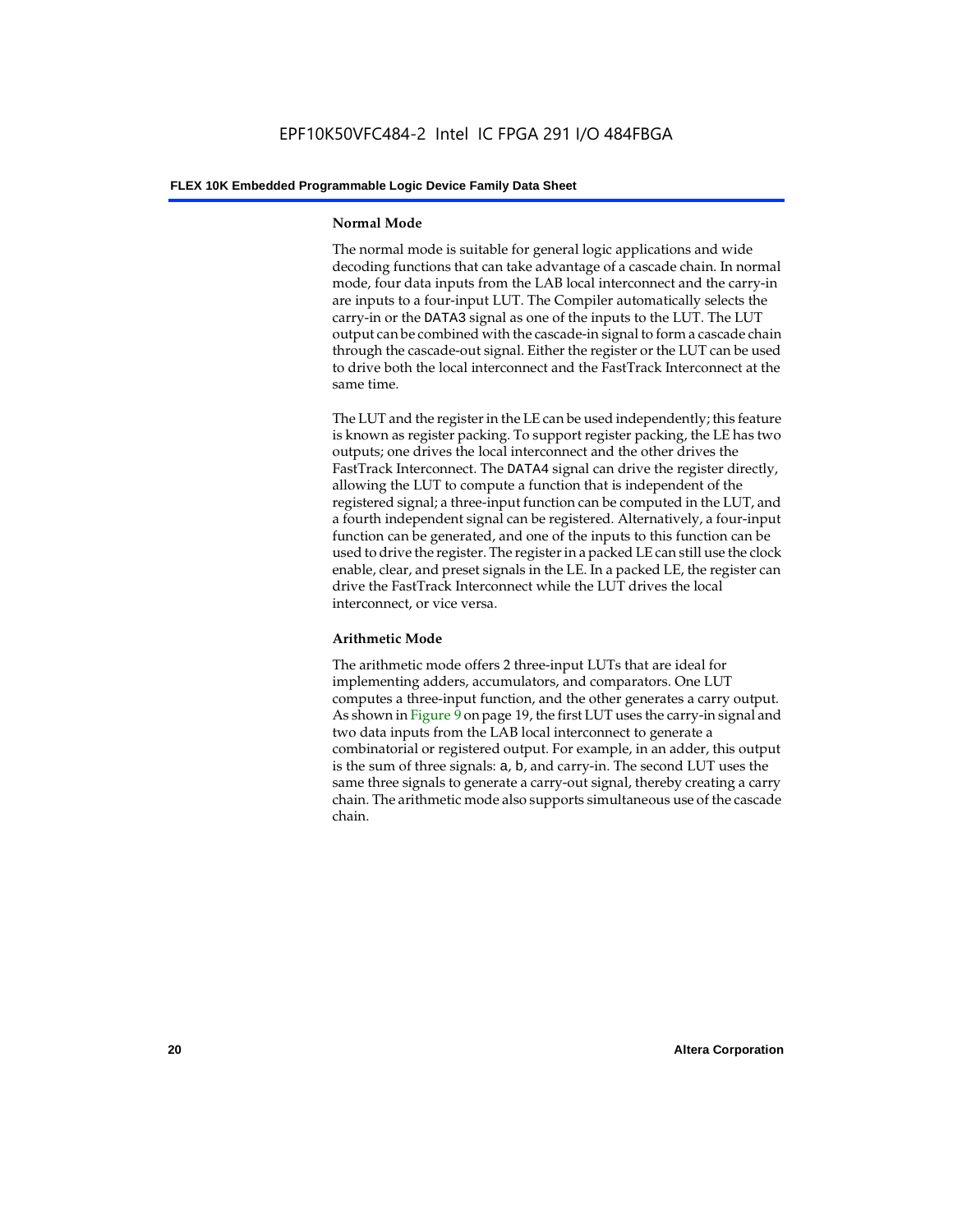#### **Up/Down Counter Mode**

The up/down counter mode offers counter enable, clock enable, synchronous up/down control, and data loading options. These control signals are generated by the data inputs from the LAB local interconnect, the carry-in signal, and output feedback from the programmable register. The Up/down counter mode uses 2 three-input LUTs: one generates the counter data, and the other generates the fast carry bit. A 2-to-1 multiplexer provides synchronous loading. Data can also be loaded asynchronously with the clear and preset register control signals, without using the LUT resources.

#### **Clearable Counter Mode**

The clearable counter mode is similar to the up/down counter mode, but supports a synchronous clear instead of the up/down control. The clear function is substituted for the cascade-in signal in the up/down counter mode. Clearable counter mode uses 2 three-input LUTs: one generates the counter data, and the other generates the fast carry bit. Synchronous loading is provided by a 2-to-1 multiplexer. The output of this multiplexer is ANDed with a synchronous clear signal.

#### *Internal Tri-State Emulation*

Internal tri-state emulation provides internal tri-stating without the limitations of a physical tri-state bus. In a physical tri-state bus, the tri-state buffers' output enable (OE) signals select which signal drives the bus. However, if multiple OE signals are active, contending signals can be driven onto the bus. Conversely, if no OE signals are active, the bus will float. Internal tri-state emulation resolves contending tri-state buffers to a low value and floating buses to a high value, thereby eliminating these problems. The Altera software automatically implements tri-state bus functionality with a multiplexer.

#### *Clear & Preset Logic Control*

Logic for the programmable register's clear and preset functions is controlled by the DATA3, LABCTRL1, and LABCTRL2 inputs to the LE. The clear and preset control structure of the LE asynchronously loads signals into a register. Either LABCTRL1 or LABCTRL2 can control the asynchronous clear. Alternatively, the register can be set up so that LABCTRL1 implements an asynchronous load. The data to be loaded is driven to DATA3; when LABCTRL1 is asserted, DATA3 is loaded into the register.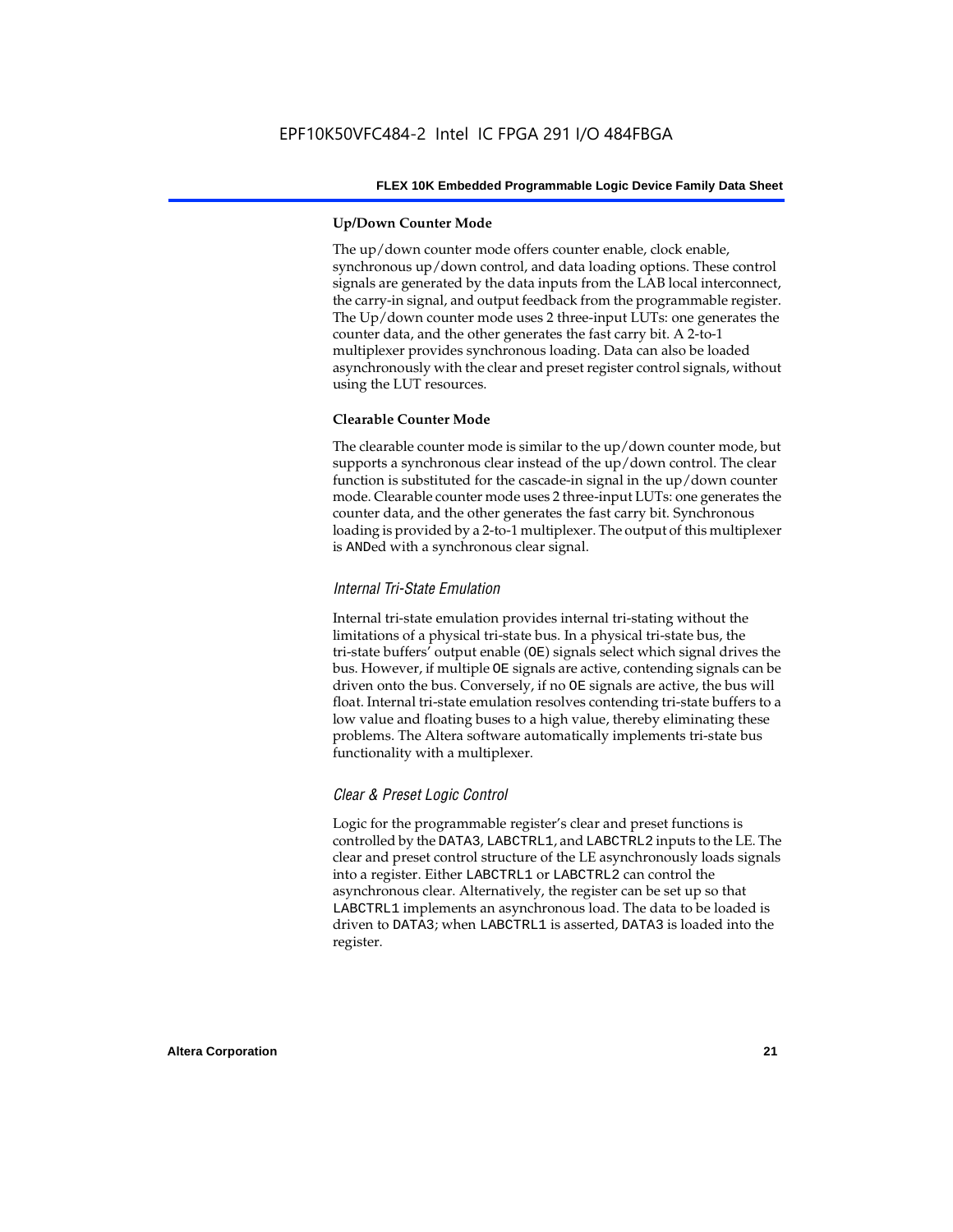During compilation, the Compiler automatically selects the best control signal implementation. Because the clear and preset functions are activelow, the Compiler automatically assigns a logic high to an unused clear or preset.

The clear and preset logic is implemented in one of the following six modes chosen during design entry:

- Asynchronous clear
- Asynchronous preset
- Asynchronous clear and preset
- Asynchronous load with clear
- Asynchronous load with preset
- Asynchronous load without clear or preset

In addition to the six clear and preset modes, FLEX 10K devices provide a chip-wide reset pin that can reset all registers in the device. Use of this feature is set during design entry. In any of the clear and preset modes, the chip-wide reset overrides all other signals. Registers with asynchronous presets may be preset when the chip-wide reset is asserted. Inversion can be used to implement the asynchronous preset. Figure 10 shows examples of how to enter a section of a design for the desired functionality.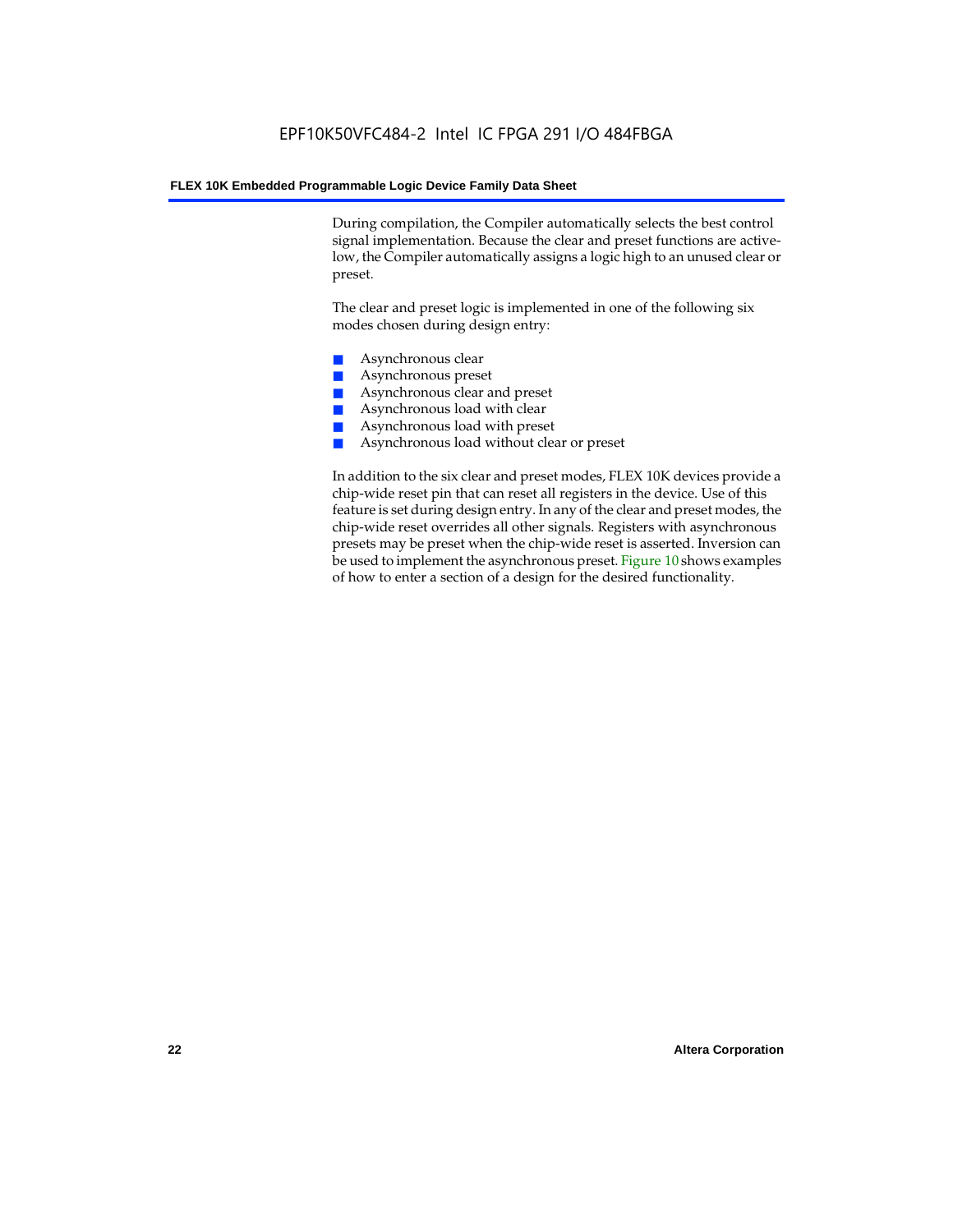#### *Figure 10. LE Clear & Preset Modes*



#### **Asynchronous Clear**

The flipflop can be cleared by either LABCTRL1 or LABCTRL2. In this mode, the preset signal is tied to  $V_{CC}$  to deactivate it.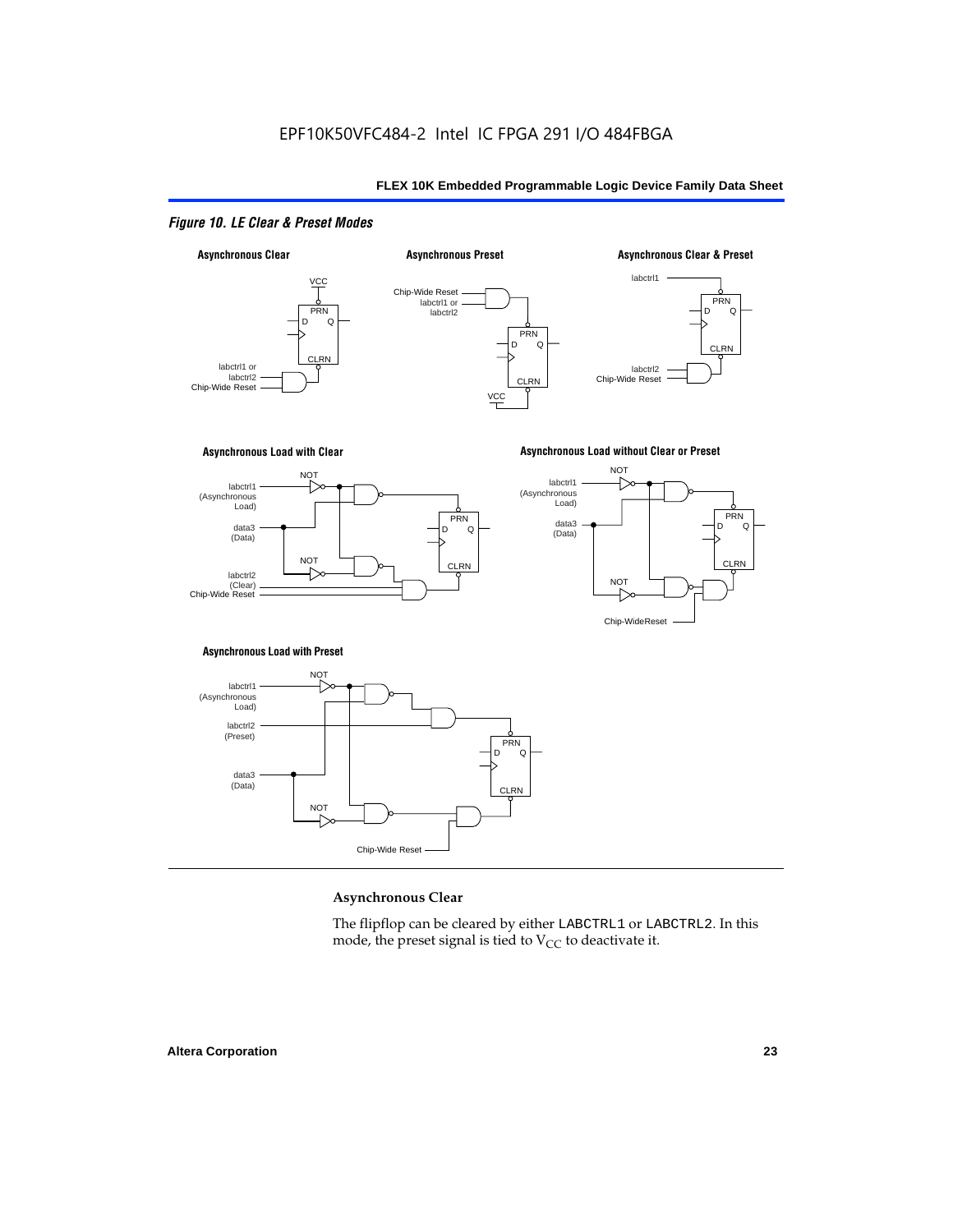#### **Asynchronous Preset**

An asynchronous preset is implemented as either an asynchronous load, or with an asynchronous clear. If DATA3 is tied to  $V_{CC}$ , asserting LABCTRL1 asynchronously loads a one into the register. Alternatively, the Altera software can provide preset control by using the clear and inverting the input and output of the register. Inversion control is available for the inputs to both LEs and IOEs. Therefore, if a register is preset by only one of the two LABCTRL signals, the DATA3 input is not needed and can be used for one of the LE operating modes.

#### **Asynchronous Preset & Clear**

When implementing asynchronous clear and preset, LABCTRL1 controls the preset and LABCTRL2 controls the clear. DATA3 is tied to  $V_{CC}$ , therefore, asserting LABCTRL1 asynchronously loads a one into the register, effectively presetting the register. Asserting LABCTRL2 clears the register.

#### **Asynchronous Load with Clear**

When implementing an asynchronous load in conjunction with the clear, LABCTRL1 implements the asynchronous load of DATA3 by controlling the register preset and clear. LABCTRL2 implements the clear by controlling the register clear; LABCTRL2 does not have to feed the preset circuits.

#### **Asynchronous Load with Preset**

When implementing an asynchronous load in conjunction with preset, the Altera software provides preset control by using the clear and inverting the input and output of the register. Asserting LABCTRL2 presets the register, while asserting LABCTRL1 loads the register. The Altera software inverts the signal that drives DATA3 to account for the inversion of the register's output.

#### **Asynchronous Load without Preset or Clear**

When implementing an asynchronous load without preset or clear, LABCTRL1 implements the asynchronous load of DATA3 by controlling the register preset and clear.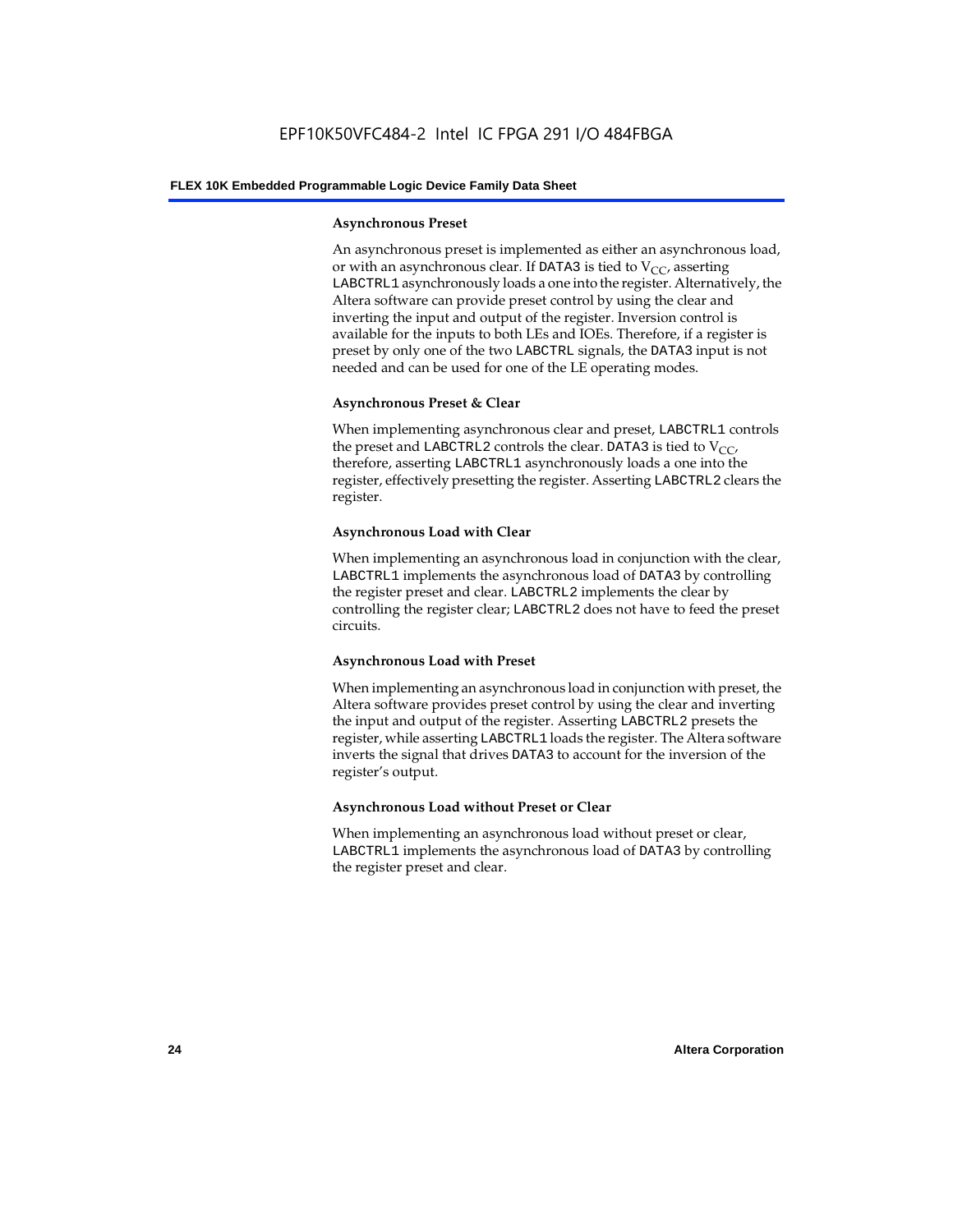#### **FastTrack Interconnect**

In the FLEX 10K architecture, connections between LEs and device I/O pins are provided by the FastTrack Interconnect, which is a series of continuous horizontal and vertical routing channels that traverse the device. This global routing structure provides predictable performance, even in complex designs. In contrast, the segmented routing in FPGAs requires switch matrices to connect a variable number of routing paths, increasing the delays between logic resources and reducing performance.

The FastTrack Interconnect consists of row and column interconnect channels that span the entire device. Each row of LABs is served by a dedicated row interconnect. The row interconnect can drive I/O pins and feed other LABs in the device. The column interconnect routes signals between rows and can drive I/O pins.

A row channel can be driven by an LE or by one of three column channels. These four signals feed dual 4-to-1 multiplexers that connect to two specific row channels. These multiplexers, which are connected to each LE, allow column channels to drive row channels even when all eight LEs in an LAB drive the row interconnect.

Each column of LABs is served by a dedicated column interconnect. The column interconnect can then drive I/O pins or another row's interconnect to route the signals to other LABs in the device. A signal from the column interconnect, which can be either the output of an LE or an input from an I/O pin, must be routed to the row interconnect before it can enter an LAB or EAB. Each row channel that is driven by an IOE or EAB can drive one specific column channel.

Access to row and column channels can be switched between LEs in adjacent pairs of LABs. For example, an LE in one LAB can drive the row and column channels normally driven by a particular LE in the adjacent LAB in the same row, and vice versa. This routing flexibility enables routing resources to be used more efficiently. See Figure 11.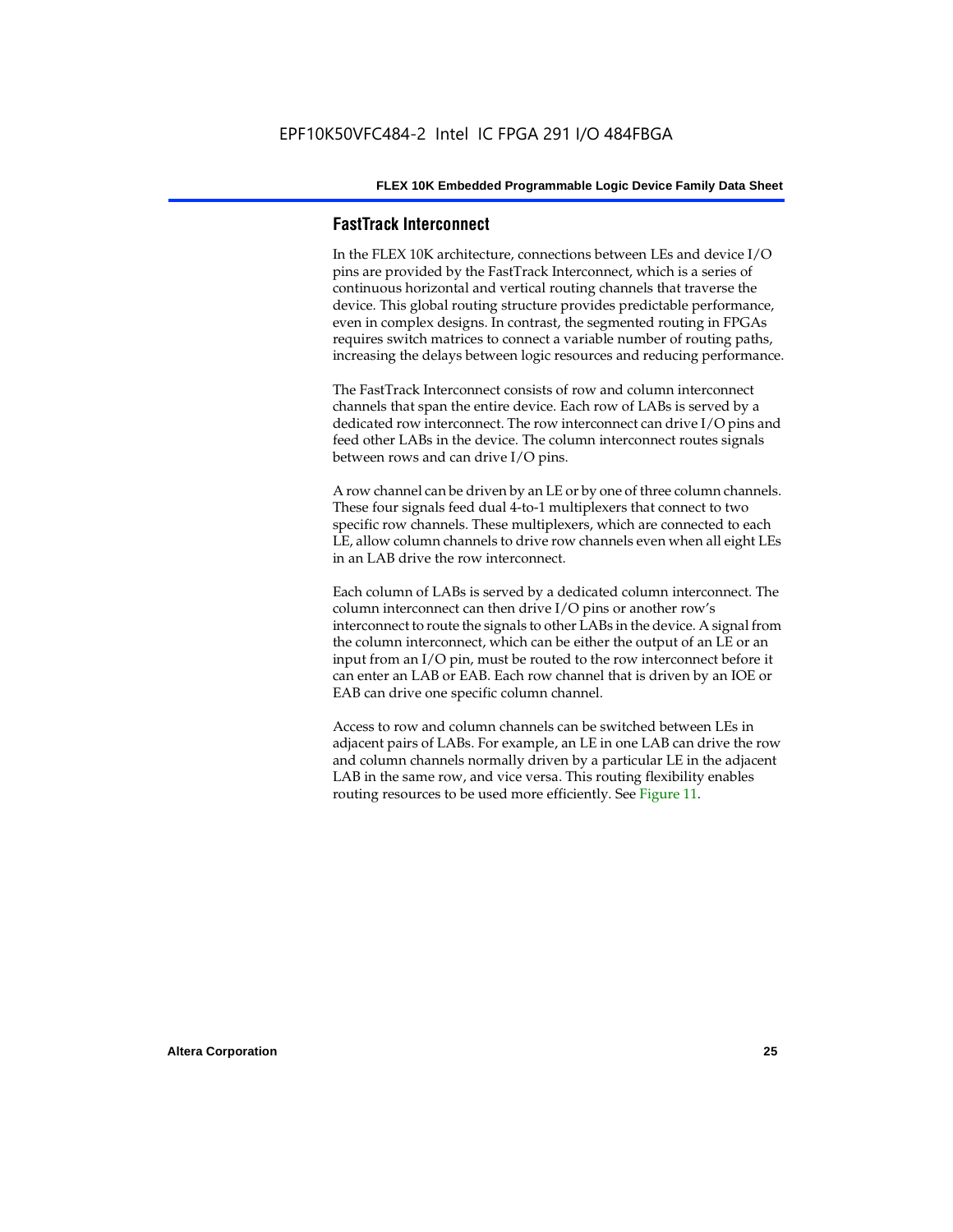### *Figure 11. LAB Connections to Row & Column Interconnect*

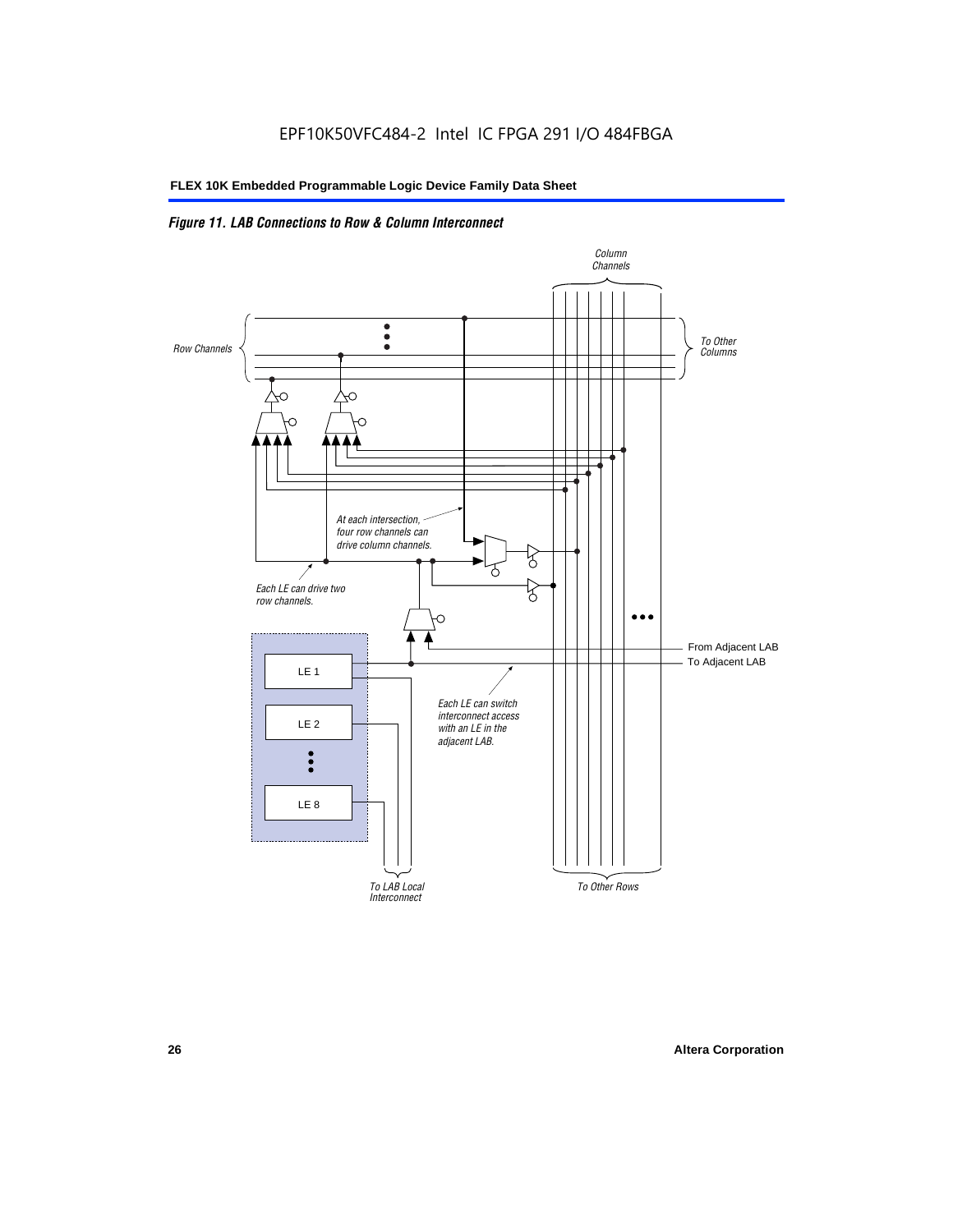For improved routing, the row interconnect is comprised of a combination of full-length and half-length channels. The full-length channels connect to all LABs in a row; the half-length channels connect to the LABs in half of the row. The EAB can be driven by the half-length channels in the left half of the row and by the full-length channels. The EAB drives out to the full-length channels. In addition to providing a predictable, row-wide interconnect, this architecture provides increased routing resources. Two neighboring LABs can be connected using a half-row channel, thereby saving the other half of the channel for the other half of the row.

Table 7 summarizes the FastTrack Interconnect resources available in each FLEX 10K device.

| Table 7. FLEX 10K FastTrack Interconnect Resources |             |                            |                |                               |  |
|----------------------------------------------------|-------------|----------------------------|----------------|-------------------------------|--|
| <b>Device</b>                                      | <b>Rows</b> | <b>Channels per</b><br>Row | <b>Columns</b> | <b>Channels per</b><br>Column |  |
| EPF10K10                                           | 3           | 144                        | 24             | 24                            |  |
| EPF10K10A                                          |             |                            |                |                               |  |
| EPF10K20                                           | 6           | 144                        | 24             | 24                            |  |
| EPF10K30                                           | 6           | 216                        | 36             | 24                            |  |
| EPF10K30A                                          |             |                            |                |                               |  |
| EPF10K40                                           | 8           | 216                        | 36             | 24                            |  |
| EPF10K50                                           | 10          | 216                        | 36             | 24                            |  |
| <b>EPF10K50V</b>                                   |             |                            |                |                               |  |
| EPF10K70                                           | 9           | 312                        | 52             | 24                            |  |
| EPF10K100                                          | 12          | 312                        | 52             | 24                            |  |
| EPF10K100A                                         |             |                            |                |                               |  |
| EPF10K130V                                         | 16          | 312                        | 52             | 32                            |  |
| EPF10K250A                                         | 20          | 456                        | 76             | 40                            |  |

In addition to general-purpose I/O pins, FLEX 10K devices have six dedicated input pins that provide low-skew signal distribution across the device. These six inputs can be used for global clock, clear, preset, and peripheral output enable and clock enable control signals. These signals are available as control signals for all LABs and IOEs in the device.

The dedicated inputs can also be used as general-purpose data inputs because they can feed the local interconnect of each LAB in the device. However, the use of dedicated inputs as data inputs can introduce additional delay into the control signal network.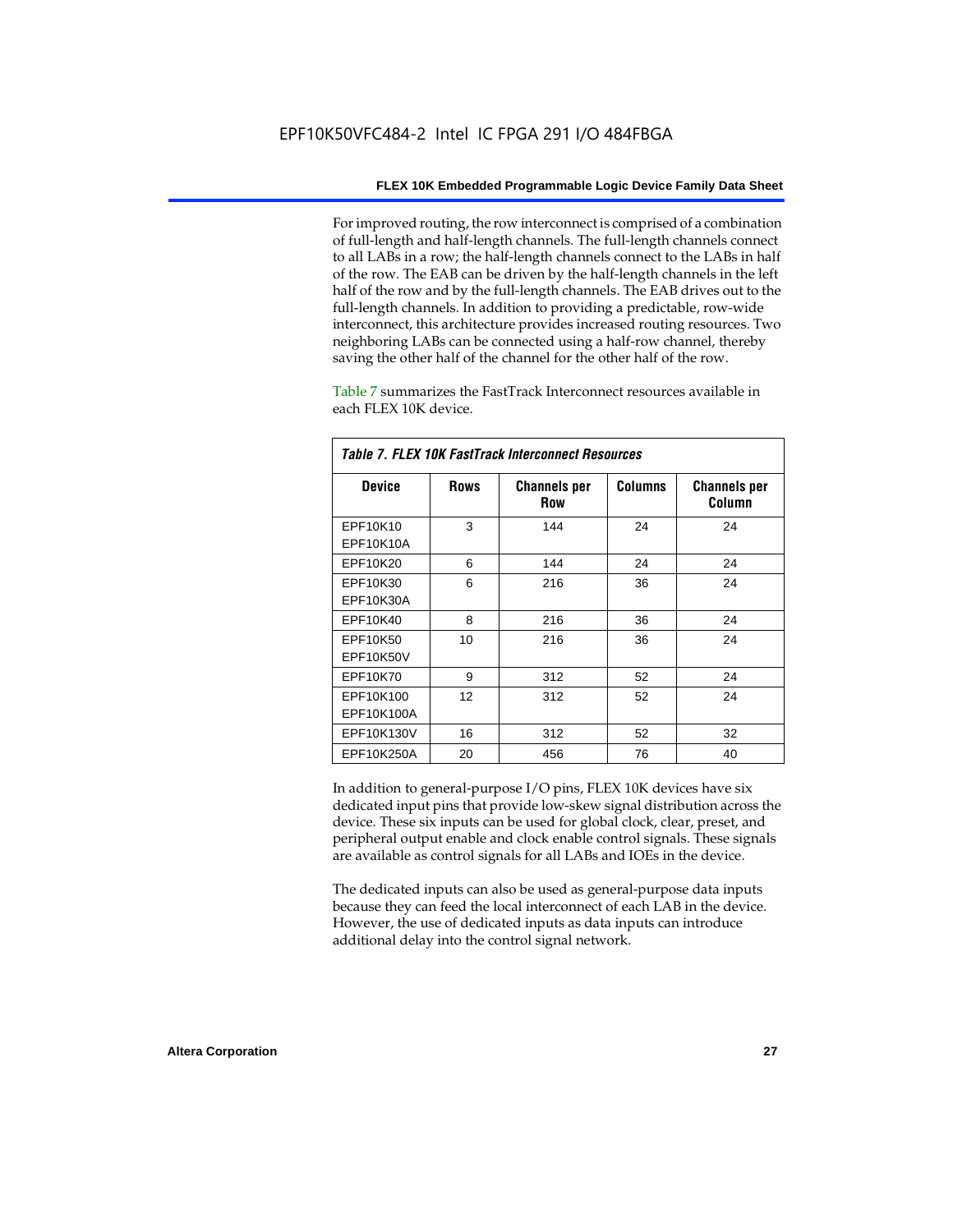Figure 12 shows the interconnection of adjacent LABs and EABs with row, column, and local interconnects, as well as the associated cascade and carry chains. Each LAB is labeled according to its location: a letter represents the row and a number represents the column. For example, LAB B3 is in row B, column 3.



*Figure 12. Interconnect Resources*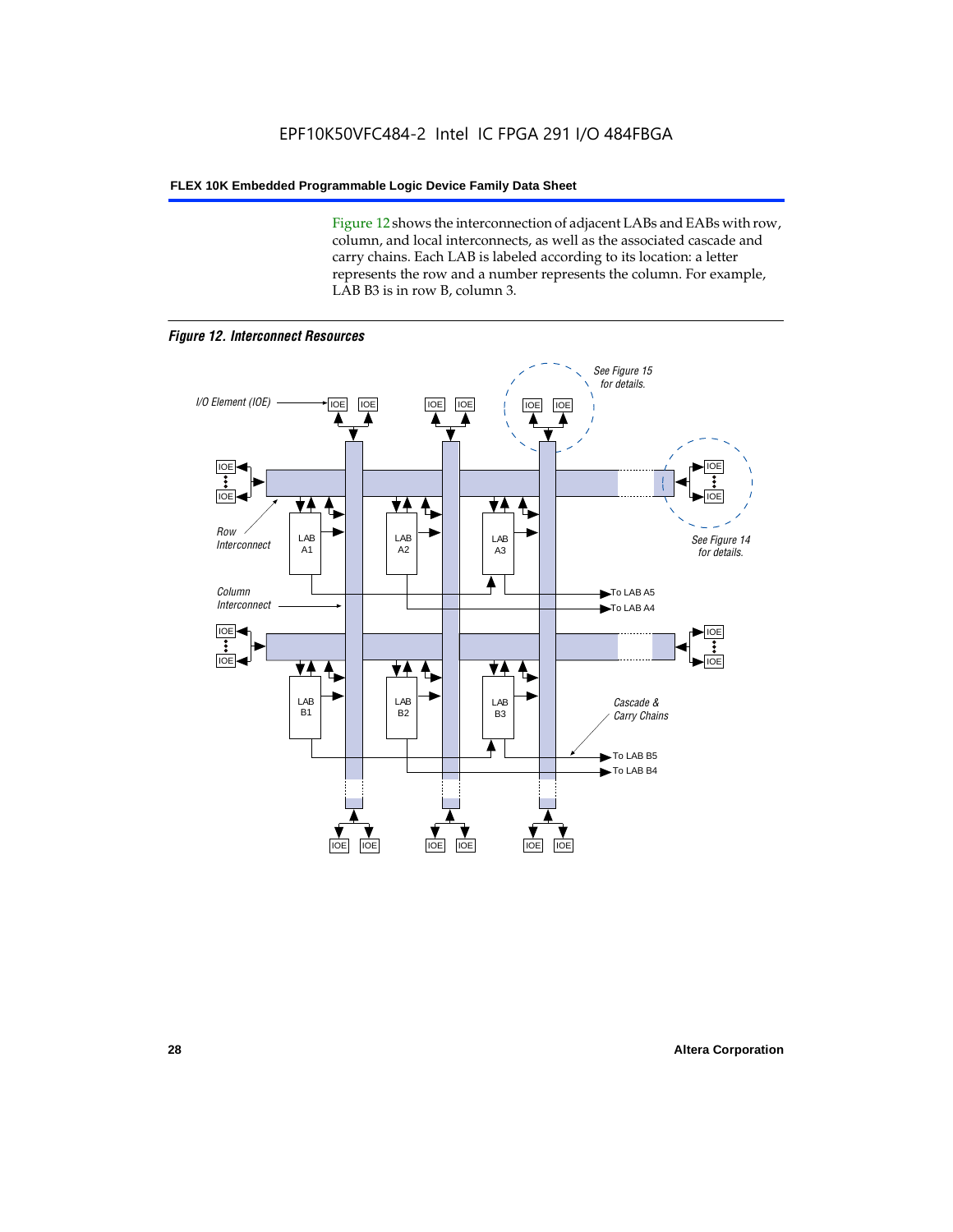#### **I/O Element**

An I/O element (IOE) contains a bidirectional I/O buffer and a register that can be used either as an input register for external data that requires a fast setup time, or as an output register for data that requires fast clockto-output performance. In some cases, using an LE register for an input register will result in a faster setup time than using an IOE register. IOEs can be used as input, output, or bidirectional pins. For bidirectional registered I/O implementation, the output register should be in the IOE and, the data input and output enable register should be LE registers placed adjacent to the bidirectional pin. The Compiler uses the programmable inversion option to invert signals from the row and column interconnect automatically where appropriate. Figure 13 shows the bidirectional I/O registers.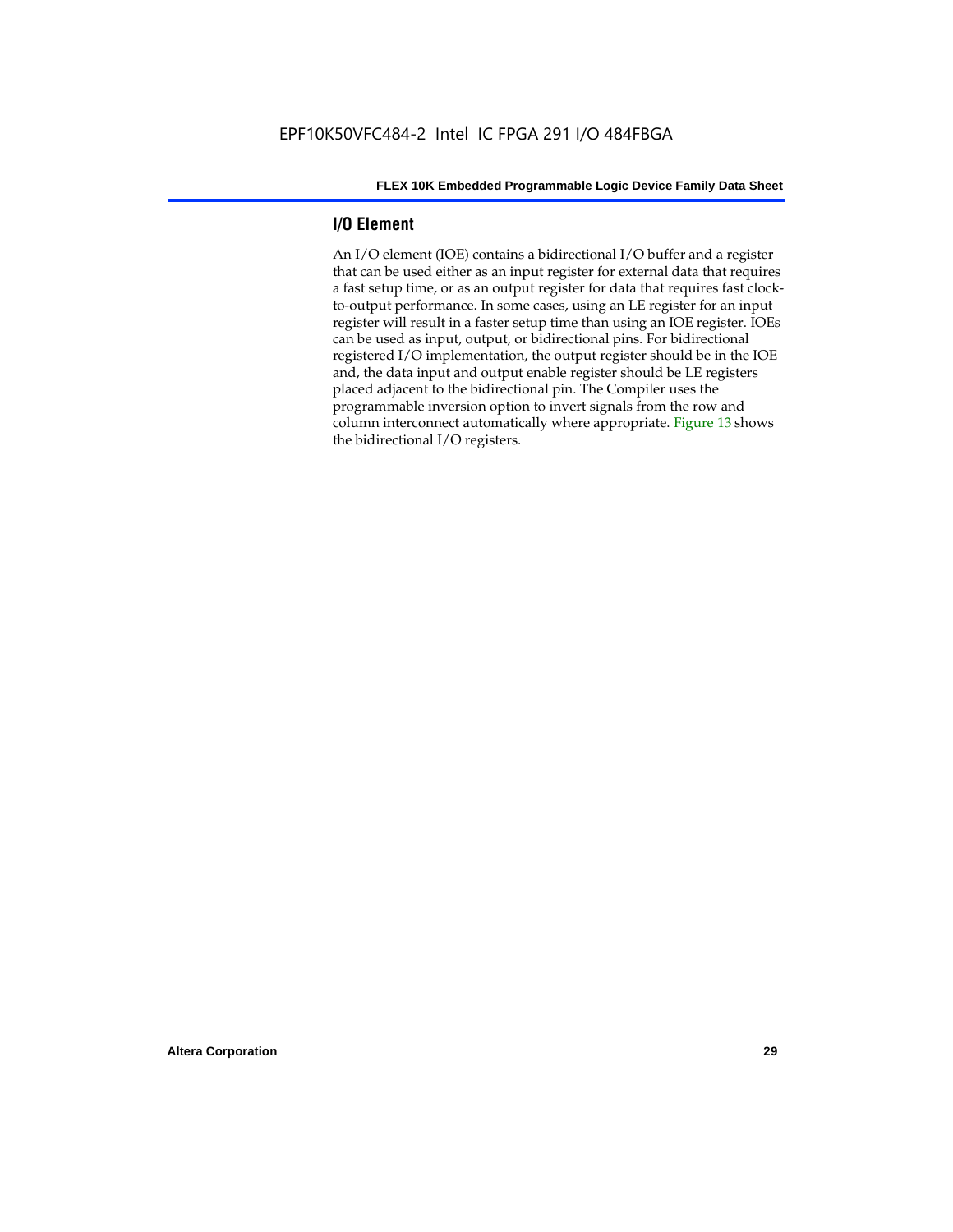#### *Figure 13. Bidirectional I/O Registers*

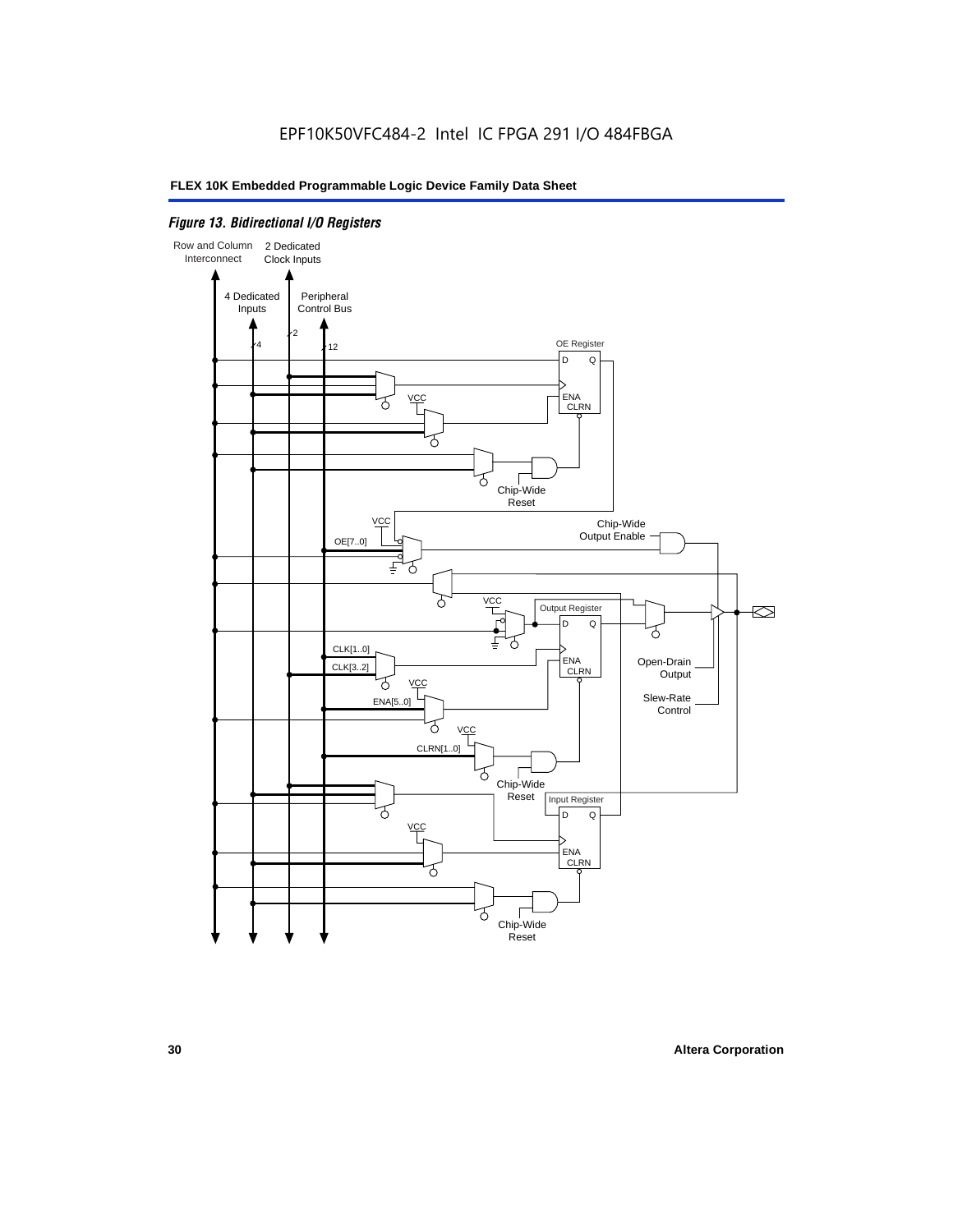Each IOE selects the clock, clear, clock enable, and output enable controls from a network of I/O control signals called the peripheral control bus. The peripheral control bus uses high-speed drivers to minimize signal skew across devices; it provides up to 12 peripheral control signals that can be allocated as follows:

- Up to eight output enable signals
- Up to six clock enable signals
- Up to two clock signals
- Up to two clear signals

If more than six clock enable or eight output enable signals are required, each IOE on the device can be controlled by clock enable and output enable signals driven by specific LEs. In addition to the two clock signals available on the peripheral control bus, each IOE can use one of two dedicated clock pins. Each peripheral control signal can be driven by any of the dedicated input pins or the first LE of each LAB in a particular row. In addition, an LE in a different row can drive a column interconnect, which causes a row interconnect to drive the peripheral control signal. The chip-wide reset signal will reset all IOE registers, overriding any other control signals.

Tables 8 and 9 list the sources for each peripheral control signal, and the rows that can drive global signals. These tables also show how the output enable, clock enable, clock, and clear signals share 12 peripheral control signals.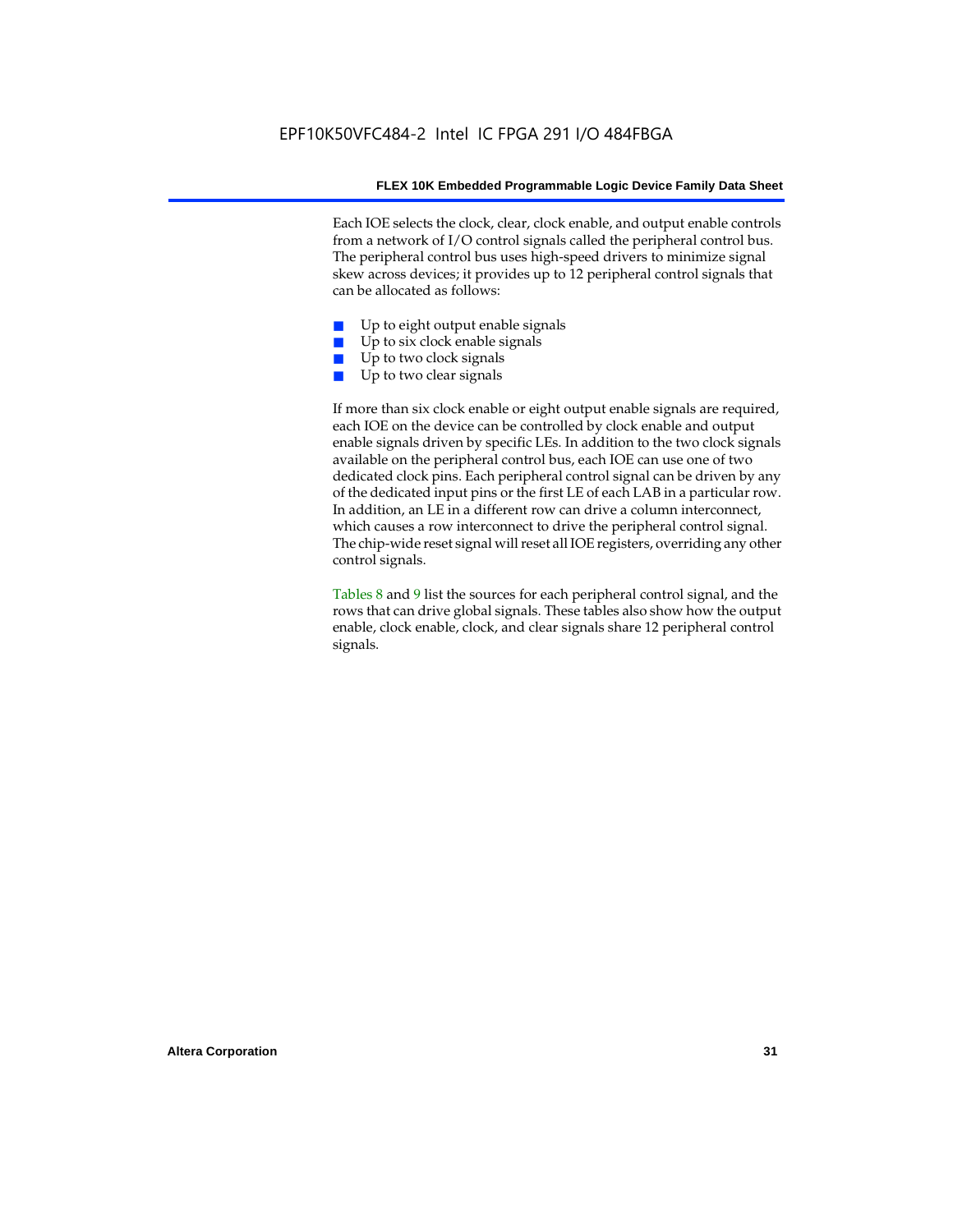| Table 8. EPF10K10, EPF10K20, EPF10K30, EPF10K40 & EPF10K50 Peripheral Bus Sources |                              |                 |                              |                 |                              |
|-----------------------------------------------------------------------------------|------------------------------|-----------------|------------------------------|-----------------|------------------------------|
| <b>Peripheral</b><br><b>Control Signal</b>                                        | <b>EPF10K10</b><br>EPF10K10A | <b>EPF10K20</b> | <b>EPF10K30</b><br>EPF10K30A | <b>EPF10K40</b> | <b>EPF10K50</b><br>EPF10K50V |
| OE0                                                                               | Row A                        | Row A           | Row A                        | Row A           | Row A                        |
| OE1                                                                               | Row A                        | Row B           | Row B                        | Row C           | Row B                        |
| OE2                                                                               | Row B                        | Row C           | Row C                        | Row D           | Row D                        |
| OE3                                                                               | Row B                        | Row D           | Row D                        | Row E           | Row F                        |
| OE4                                                                               | Row C                        | Row E           | Row E                        | Row F           | Row H                        |
| OE5                                                                               | Row C                        | Row F           | Row F                        | Row G           | Row J                        |
| CLKENA0/CLK0/GLOBAL0                                                              | Row A                        | Row A           | Row A                        | Row B           | Row A                        |
| CLKENA1/OE6/GLOBAL1                                                               | Row A                        | Row B           | Row B                        | Row C           | Row C                        |
| CLKENA2/CLR0                                                                      | Row B                        | Row C           | Row C                        | Row D           | Row E                        |
| CLKENA3/OE7/GLOBAL2                                                               | Row B                        | Row D           | Row D                        | Row E           | Row G                        |
| CLKENA4/CLR1                                                                      | Row C                        | Row E           | Row E                        | Row F           | Row I                        |
| CLKENA5/CLK1/GLOBAL3                                                              | Row C                        | Row F           | Row F                        | Row H           | Row J                        |

### *Table 9. EPF10K70, EPF10K100, EPF10K130V & EPF10K250A Peripheral Bus Sources*

| Peripheral<br><b>Control Signal</b> | <b>EPF10K70</b> | <b>EPF10K100</b><br>EPF10K100A | <b>EPF10K130V</b> | <b>EPF10K250A</b> |
|-------------------------------------|-----------------|--------------------------------|-------------------|-------------------|
| OE0                                 | Row A           | Row A                          | Row C             | Row E             |
| OE1                                 | Row B           | Row C                          | Row E             | Row G             |
| OE <sub>2</sub>                     | Row D           | Row E                          | Row G             | Row I             |
| OE3                                 | Row I           | Row L                          | Row N             | Row P             |
| OE4                                 | Row G           | Row I                          | Row K             | Row M             |
| OE5                                 | Row H           | Row K                          | Row M             | Row O             |
| CLKENA0/CLK0/GLOBAL0                | Row E           | Row F                          | Row H             | Row J             |
| CLKENA1/OE6/GLOBAL1                 | Row C           | Row D                          | Row F             | Row H             |
| CLKENA2/CLR0                        | Row B           | Row B                          | Row D             | Row F             |
| CLKENA3/OE7/GLOBAL2                 | Row F           | Row H                          | Row J             | Row L             |
| CLKENA4/CLR1                        | Row H           | Row J                          | Row L             | Row N             |
| CLKENA5/CLK1/GLOBAL3                | Row E           | Row G                          | Row I             | Row K             |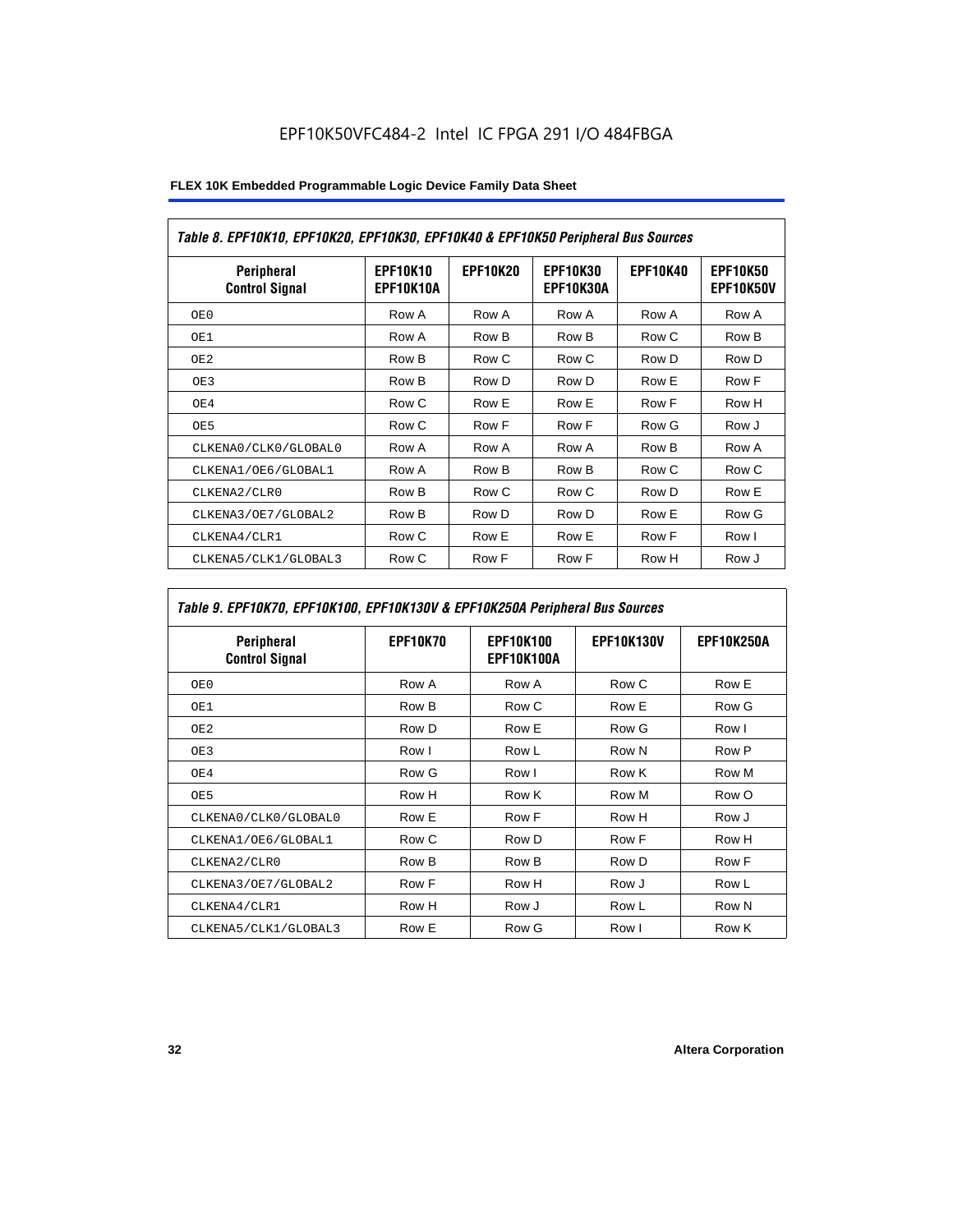Signals on the peripheral control bus can also drive the four global signals, referred to as GLOBAL0 through GLOBAL3 in Tables 8 and 9. The internally generated signal can drive the global signal, providing the same low-skew, low-delay characteristics for an internally generated signal as for a signal driven by an input. This feature is ideal for internally generated clear or clock signals with high fan-out. When a global signal is driven by internal logic, the dedicated input pin that drives that global signal cannot be used. The dedicated input pin should be driven to a known logic state (such as ground) and not be allowed to float.

When the chip-wide output enable pin is held low, it will tri-state all pins on the device. This option can be set in the Global Project Device Options menu. Additionally, the registers in the IOE can be reset by holding the chip-wide reset pin low.

#### *Row-to-IOE Connections*

When an IOE is used as an input signal, it can drive two separate row channels. The signal is accessible by all LEs within that row. When an IOE is used as an output, the signal is driven by a multiplexer that selects a signal from the row channels. Up to eight IOEs connect to each side of each row channel. See Figure 14.

#### *Figure 14. FLEX 10K Row-to-IOE Connections*

*The values for m and n are provided in Table 10.*

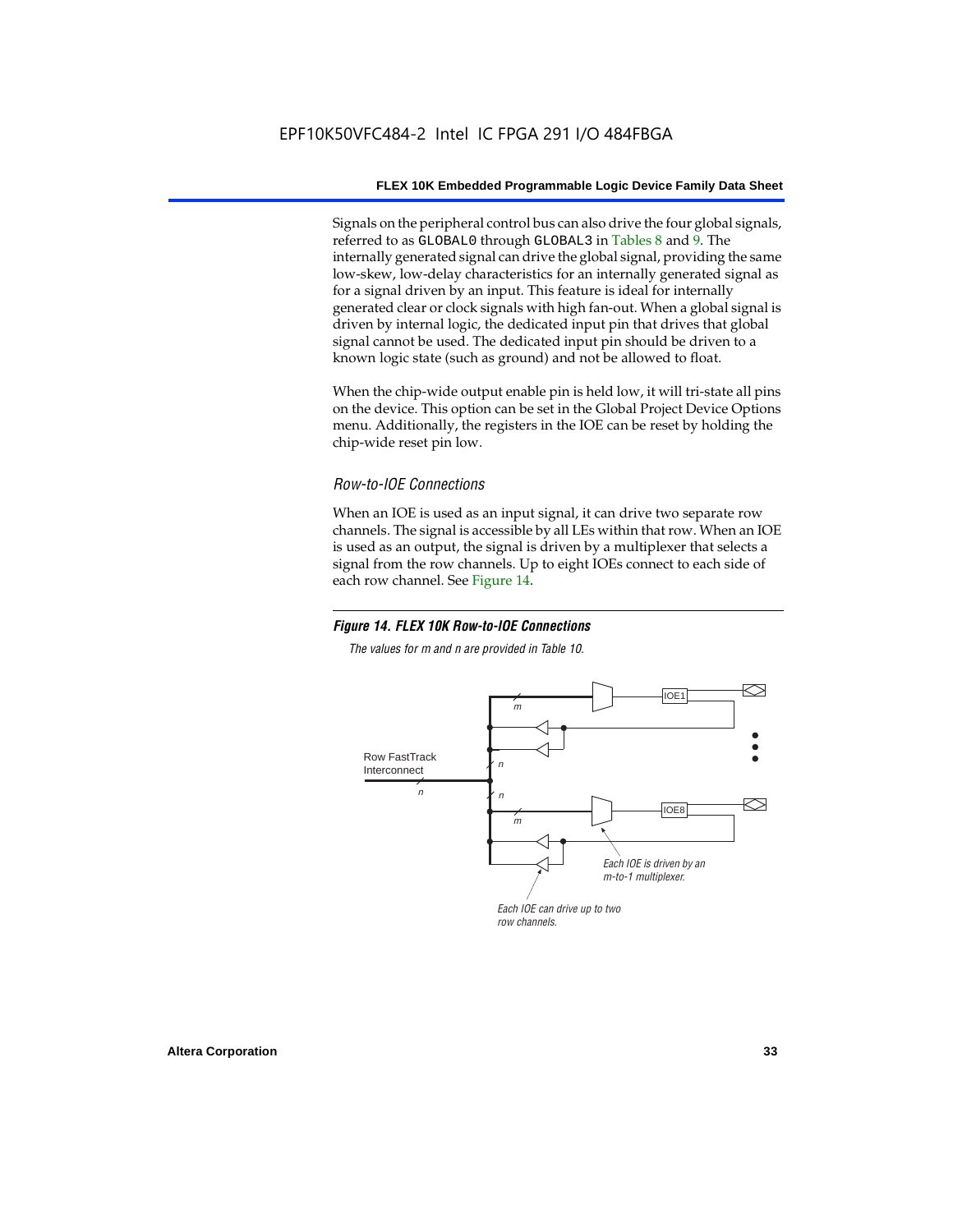| Table 10. FLEX 10K Row-to-IOE Interconnect Resources |                      |                          |  |  |  |
|------------------------------------------------------|----------------------|--------------------------|--|--|--|
| <b>Device</b>                                        | Channels per Row (n) | Row Channels per Pin (m) |  |  |  |
| EPF10K10<br>EPF10K10A                                | 144                  | 18                       |  |  |  |
| EPF10K20                                             | 144                  | 18                       |  |  |  |
| EPF10K30<br>EPF10K30A                                | 216                  | 27                       |  |  |  |
| EPF10K40                                             | 216                  | 27                       |  |  |  |
| EPF10K50<br>EPF10K50V                                | 216                  | 27                       |  |  |  |
| EPF10K70                                             | 312                  | 39                       |  |  |  |
| EPF10K100<br>EPF10K100A                              | 312                  | 39                       |  |  |  |
| EPF10K130V                                           | 312                  | 39                       |  |  |  |
| EPF10K250A                                           | 456                  | 57                       |  |  |  |

Table 10 lists the FLEX 10K row-to-IOE interconnect resources.

#### *Column-to-IOE Connections*

When an IOE is used as an input, it can drive up to two separate column channels. When an IOE is used as an output, the signal is driven by a multiplexer that selects a signal from the column channels. Two IOEs connect to each side of the column channels. Each IOE can be driven by column channels via a multiplexer. The set of column channels that each IOE can access is different for each IOE. See Figure 15.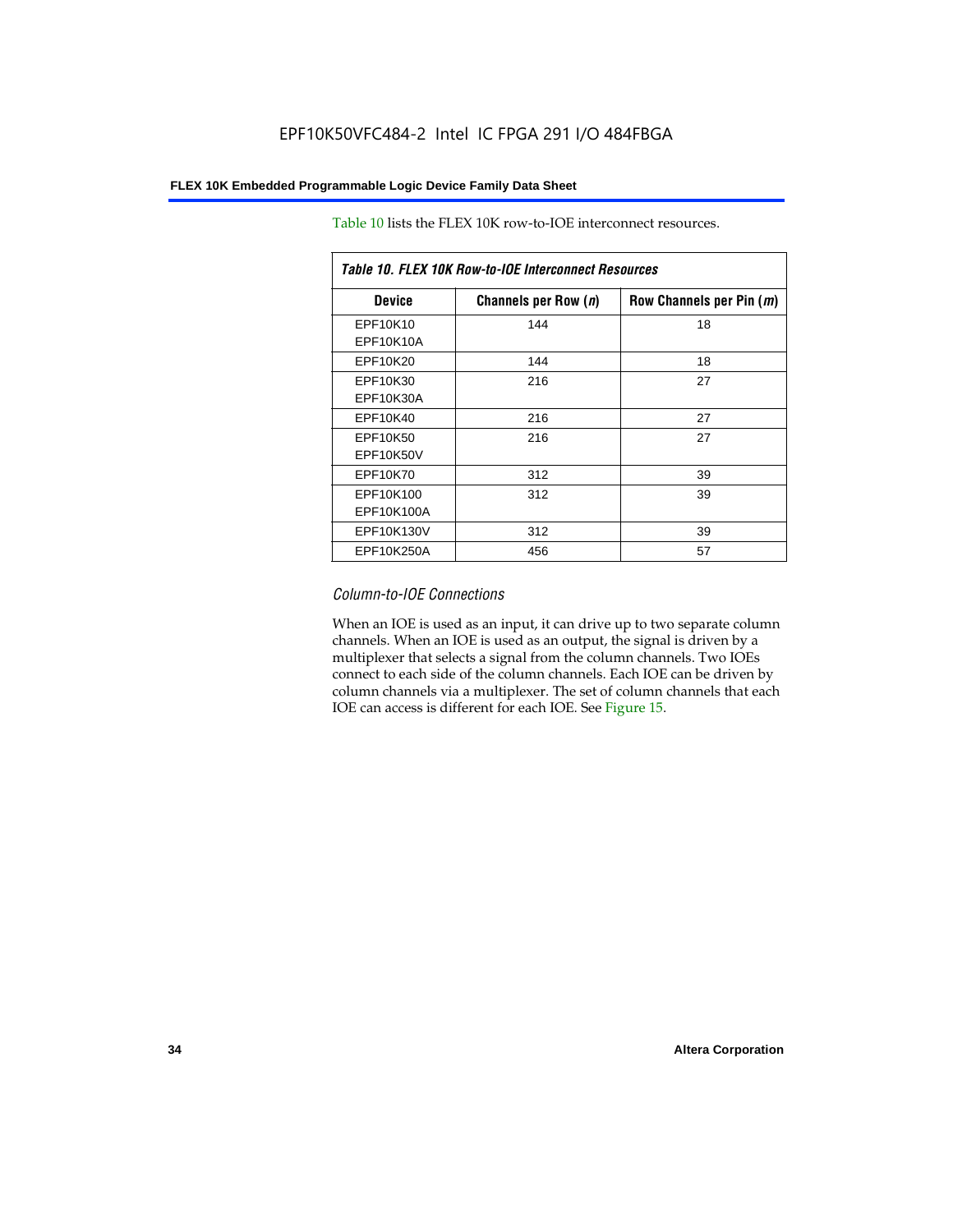#### *Figure 15. FLEX 10K Column-to-IOE Connections*

*The values for m and n are provided in Table 11.*



#### Table 11 lists the FLEX 10K column-to-IOE interconnect resources.

| Table 11, FLEX 10K Column-to-IOE Interconnect Resources |                         |                            |  |  |  |
|---------------------------------------------------------|-------------------------|----------------------------|--|--|--|
| <b>Device</b>                                           | Channels per Column (n) | Column Channel per Pin (m) |  |  |  |
| EPF10K10                                                | 24                      | 16                         |  |  |  |
| EPF10K10A                                               |                         |                            |  |  |  |
| EPF10K20                                                | 24                      | 16                         |  |  |  |
| EPF10K30                                                | 24                      | 16                         |  |  |  |
| EPF10K30A                                               |                         |                            |  |  |  |
| EPF10K40                                                | 24                      | 16                         |  |  |  |
| EPF10K50                                                | 24                      | 16                         |  |  |  |
| EPF10K50V                                               |                         |                            |  |  |  |
| EPF10K70                                                | 24                      | 16                         |  |  |  |
| EPF10K100                                               | 24                      | 16                         |  |  |  |
| EPF10K100A                                              |                         |                            |  |  |  |
| EPF10K130V                                              | 32                      | 24                         |  |  |  |
| EPF10K250A                                              | 40                      | 32                         |  |  |  |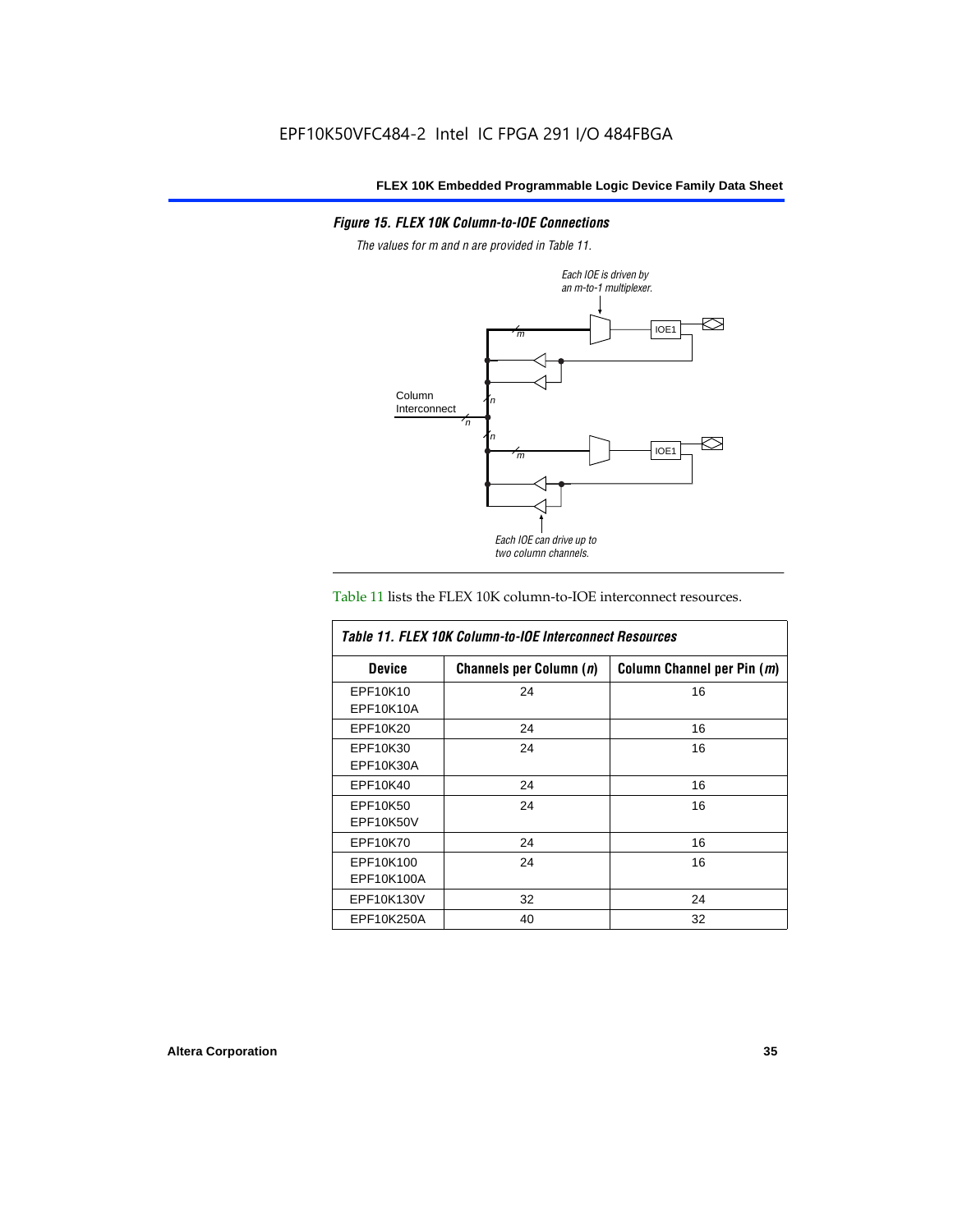# **SameFrame Pin-Outs**

FLEX 10KE devices support the SameFrame pin-out feature for FineLine BGA packages. The SameFrame pin-out feature is the arrangement of balls on FineLine BGA packages such that the lower-ballcount packages form a subset of the higher-ball-count packages. SameFrame pin-outs provide the flexibility to migrate not only from device to device within the same package, but also from one package to another. A given printed circuit board (PCB) layout can support multiple device density/package combinations. For example, a single board layout can support a range of devices from an EPF10K10A device in a 256-pin FineLine BGA package to an EPF10K100A device in a 484-pin FineLine BGA package.

The Altera software provides support to design PCBs with SameFrame pin-out devices. Devices can be defined for present and future use. The Altera software generates pin-outs describing how to lay out a board to take advantage of this migration (see Figure 16).







256-Pin FineLine BGA Package (Reduced I/O Count or Logic Requirements) 484-Pin FineLine BGA Package (Increased I/O Count or Logic Requirements)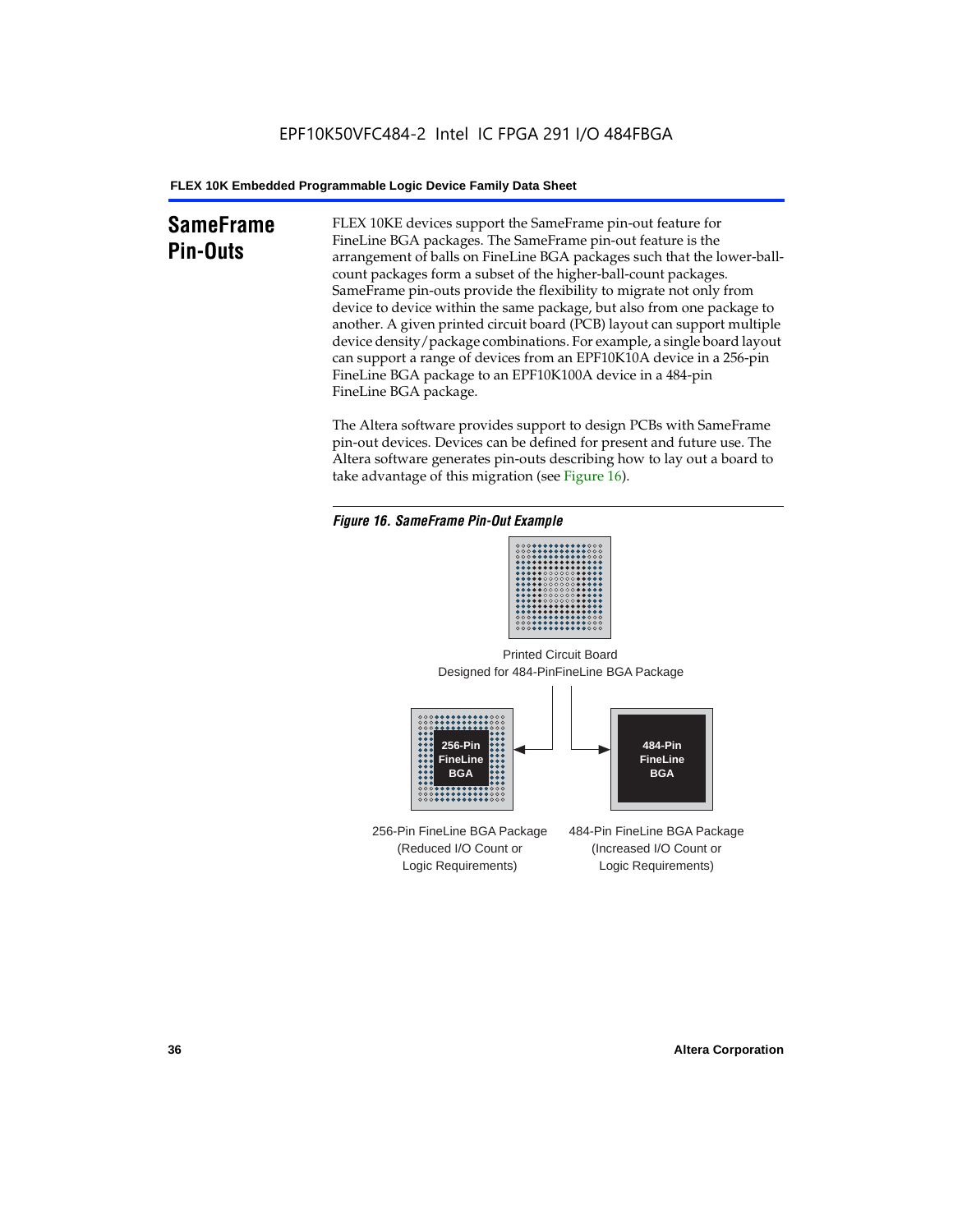| <b>ClockLock &amp;</b><br><b>ClockBoost</b><br><b>Features</b> | To support high-speed designs, selected FLEX 10K devices offer optional<br>ClockLock and ClockBoost circuitry containing a phase-locked loop (PLL)<br>that is used to increase design speed and reduce resource usage. The<br>ClockLock circuitry uses a synchronizing PLL that reduces the clock delay<br>and skew within a device. This reduction minimizes clock-to-output and<br>setup times while maintaining zero hold times. The ClockBoost circuitry,<br>which provides a clock multiplier, allows the designer to enhance device<br>area efficiency by sharing resources within the device. The ClockBoost<br>feature allows the designer to distribute a low-speed clock and multiply<br>that clock on-device. Combined, the ClockLock and ClockBoost features<br>provide significant improvements in system performance and<br>bandwidth.                |
|----------------------------------------------------------------|---------------------------------------------------------------------------------------------------------------------------------------------------------------------------------------------------------------------------------------------------------------------------------------------------------------------------------------------------------------------------------------------------------------------------------------------------------------------------------------------------------------------------------------------------------------------------------------------------------------------------------------------------------------------------------------------------------------------------------------------------------------------------------------------------------------------------------------------------------------------|
|                                                                | The ClockLock and ClockBoost features in FLEX 10K devices are enabled<br>through the Altera software. External devices are not required to use these<br>features. The output of the ClockLock and ClockBoost circuits is not<br>available at any of the device pins.                                                                                                                                                                                                                                                                                                                                                                                                                                                                                                                                                                                                |
|                                                                | The ClockLock and ClockBoost circuitry locks onto the rising edge of the<br>incoming clock. The circuit output can only drive the clock inputs of<br>registers; the generated clock cannot be gated or inverted.                                                                                                                                                                                                                                                                                                                                                                                                                                                                                                                                                                                                                                                    |
|                                                                | The dedicated clock pin (GCLK1) supplies the clock to the ClockLock and<br>ClockBoost circuitry. When the dedicated clock pin is driving the<br>ClockLock or ClockBoost circuitry, it cannot drive elsewhere in the device.                                                                                                                                                                                                                                                                                                                                                                                                                                                                                                                                                                                                                                         |
|                                                                | In designs that require both a multiplied and non-multiplied clock, the<br>clock trace on the board can be connected to GCLK1. With the Altera<br>software, GCLK1 can feed both the ClockLock and ClockBoost circuitry in<br>the FLEX 10K device. However, when both circuits are used, the other<br>clock pin (GCLK0) cannot be used. Figure 17 shows a block diagram of<br>how to enable both the ClockLock and ClockBoost circuits in the Altera<br>software. The example shown is a schematic, but a similar approach<br>applies for designs created in AHDL, VHDL, and Verilog HDL. When the<br>ClockLock and ClockBoost circuits are used simultaneously, the input<br>frequency parameter must be the same for both circuits. In Figure 17, the<br>input frequency must meet the requirements specified when the<br>ClockBoost multiplication factor is two. |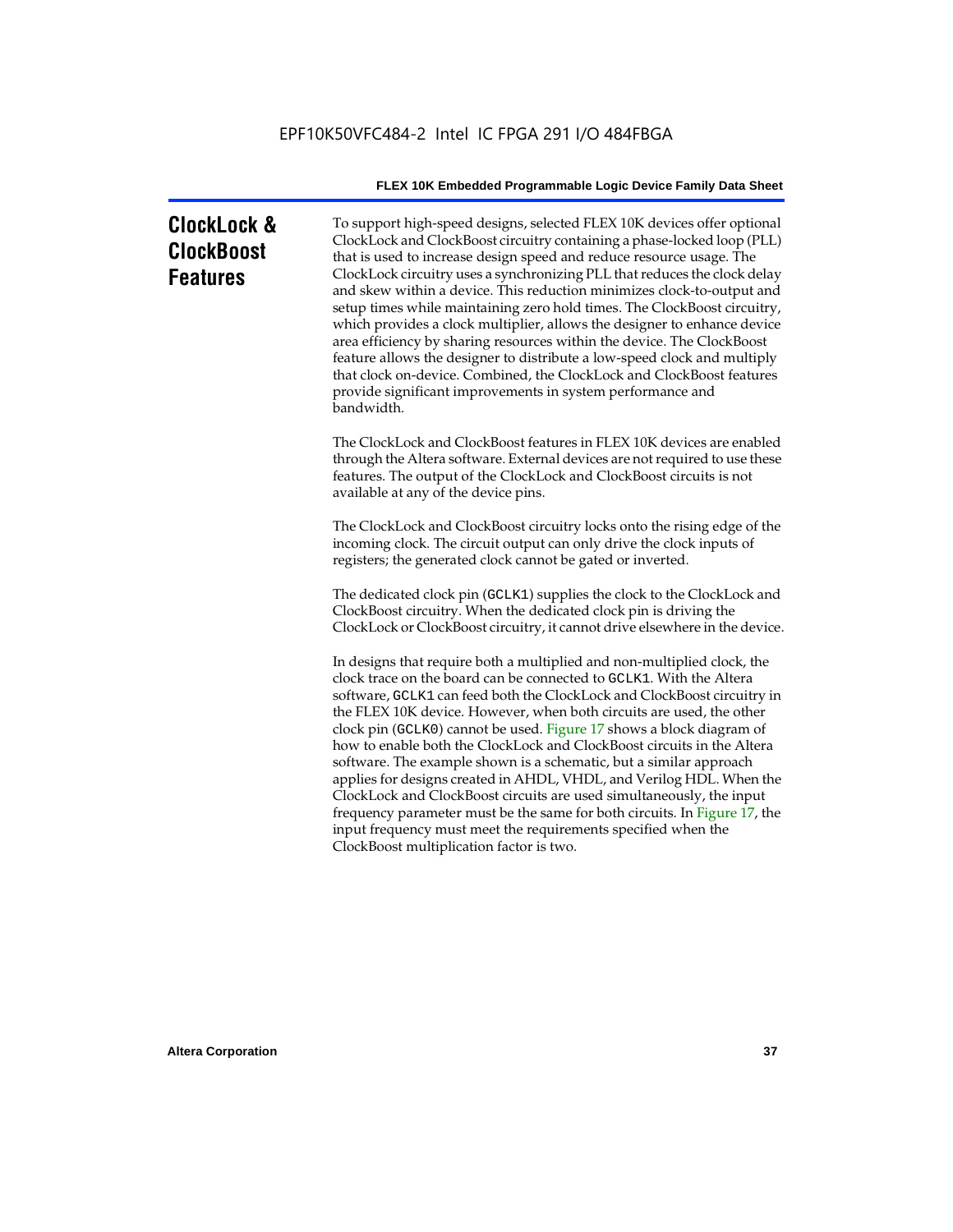

*Figure 17. Enabling ClockLock & ClockBoost in the Same Design*

To use both the ClockLock and ClockBoost circuits in the same design, designers must use Revision C EPF10K100GC503-3DX devices and MAX+PLUS II software versions 7.2 or higher. The die revision is indicated by the third digit of the nine-digit code on the top side of the device.

# **Output Configuration**

This section discusses the peripheral component interconnect (PCI) pull-up clamping diode option, slew-rate control, open-drain output option, MultiVolt I/O interface, and power sequencing for FLEX 10K devices. The PCI pull-up clamping diode, slew-rate control, and open-drain output options are controlled pin-by-pin via Altera logic options. The MultiVolt I/O interface is controlled by connecting  $V_{\text{CCIO}}$  to a different voltage than  $V_{\text{CCINT}}$ . Its effect can be simulated in the Altera software via the **Global Project Device Options** dialog box (Assign menu).

# **PCI Clamping Diodes**

The EPF10K10A and EPF10K30A devices have a pull-up clamping diode on every I/O, dedicated input, and dedicated clock pin. PCI clamping diodes clamp the transient overshoot caused by reflected waves to the  $V_{\text{CCIO}}$  value and are required for 3.3-V PCI compliance. Clamping diodes can also be used to limit overshoot in other systems.

Clamping diodes are controlled on a pin-by-pin basis via a logic option in the Altera software. When  $V_{\text{CCIO}}$  is 3.3 V, a pin that has the clamping diode turned on can be driven by a 2.5-V or 3.3-V signal, but not a 5.0-V signal. When  $V_{\text{CCIO}}$  is 2.5 V, a pin that has the clamping diode turned on can be driven by a 2.5-V signal, but not a 3.3-V or 5.0-V signal. However, a clamping diode can be turned on for a subset of pins, which allows devices to bridge between a 3.3-V PCI bus and a 5.0-V device.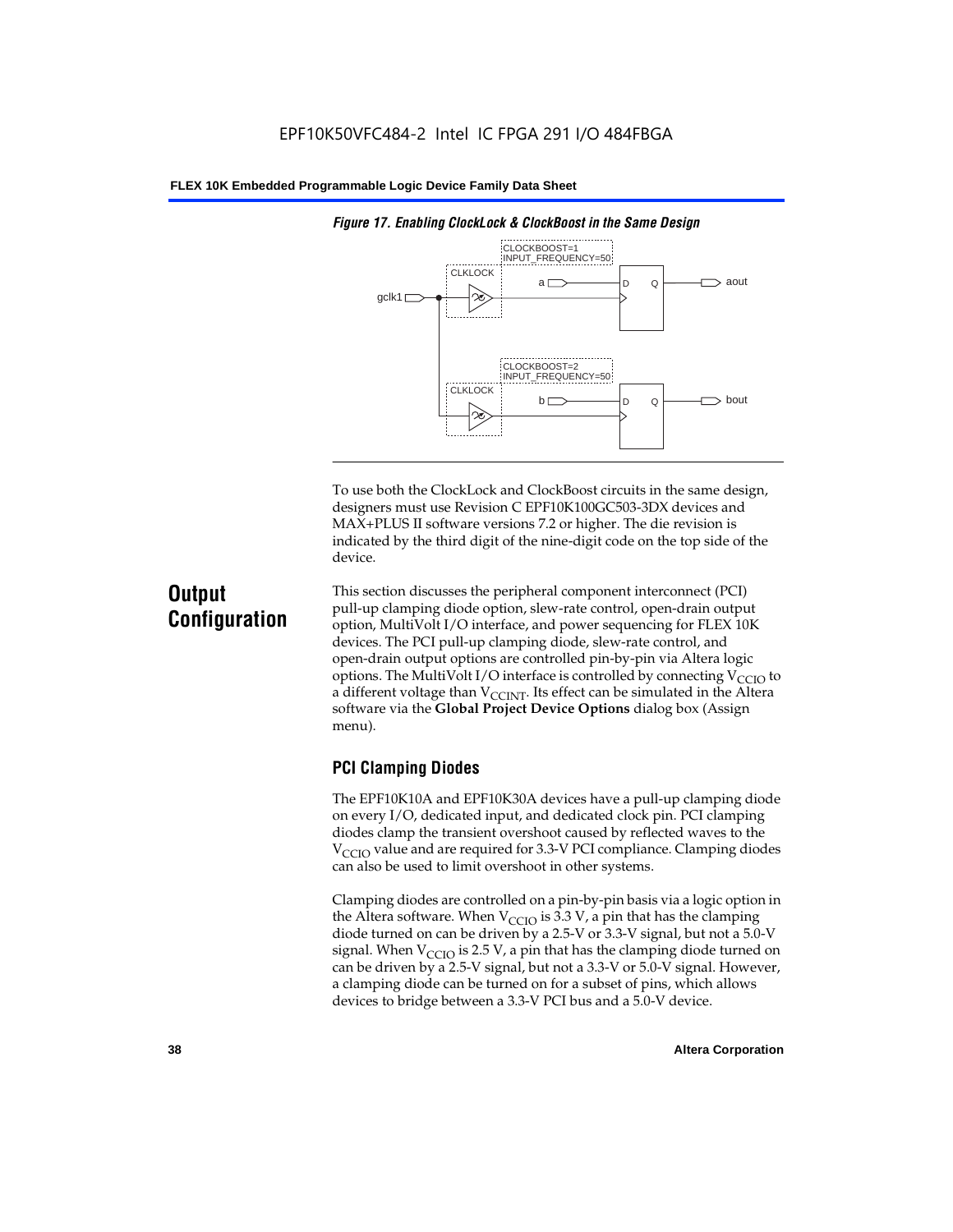### **Slew-Rate Control**

The output buffer in each IOE has an adjustable output slew rate that can be configured for low-noise or high-speed performance. A slower slew rate reduces system noise and adds a maximum delay of approximately 2.9 ns. The fast slew rate should be used for speed-critical outputs in systems that are adequately protected against noise. Designers can specify the slew rate on a pin-by-pin basis during design entry or assign a default slew rate to all pins on a device-wide basis. The slow slew rate setting affects only the falling edge of the output.

# **Open-Drain Output Option**

FLEX 10K devices provide an optional open-drain (electrically equivalent to an open-collector) output for each I/O pin. This open-drain output enables the device to provide system-level control signals (e.g., interrupt and write enable signals) that can be asserted by any of several devices. It can also provide an additional wired-OR plane. Additionally, the Altera software can convert tri-state buffers with grounded data inputs to opendrain pins automatically.

Open-drain output pins on FLEX 10K devices (with a pull-up resistor to the 5.0-V supply) can drive 5.0-V CMOS input pins that require a  $V<sub>IH</sub>$  of 3.5 V. When the open-drain pin is active, it will drive low. When the pin is inactive, the trace will be pulled up to 5.0 V by the resistor. The open-drain pin will only drive low or tri-state; it will never drive high. The rise time is dependent on the value of the pull-up resistor and load impedance. The  $I_{\text{OL}}$  current specification should be considered when selecting a pull-up resistor.

Output pins on 5.0-V FLEX 10K devices with  $V_{\text{CCIO}} = 3.3$  V or 5.0 V (with a pull-up resistor to the 5.0-V supply) can also drive 5.0-V CMOS input pins. In this case, the pull-up transistor will turn off when the pin voltage exceeds 3.3 V. Therefore, the pin does not have to be open-drain.

## **MultiVolt I/O Interface**

The FLEX 10K device architecture supports the MultiVolt I/O interface feature, which allows FLEX 10K devices to interface with systems of differing supply voltages. These devices have one set of  $V_{CC}$  pins for internal operation and input buffers (VCCINT) and another set for I/O output drivers (VCCIO).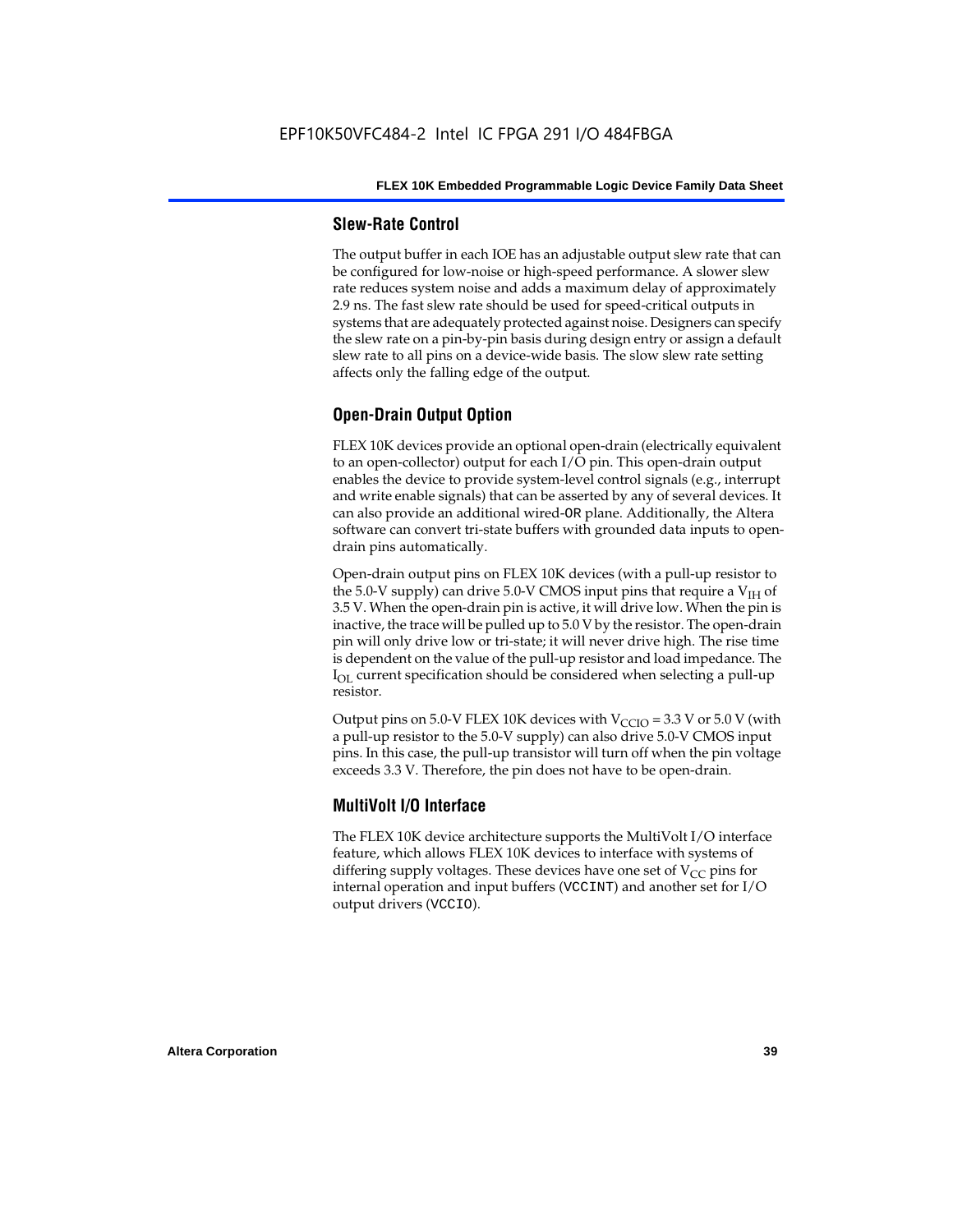Table 12 describes the FLEX 10K device supply voltages and MultiVolt I/O support levels.

| Table 12. Supply Voltages & MultiVolt I/O Support Levels |                          |                   |                                         |               |  |
|----------------------------------------------------------|--------------------------|-------------------|-----------------------------------------|---------------|--|
| <b>Devices</b>                                           | Supply Voltage (V)       |                   | <b>MultiVolt I/O Support Levels (V)</b> |               |  |
|                                                          | <b>V<sub>CCINT</sub></b> | V <sub>CCIO</sub> | Input                                   | <b>Output</b> |  |
| FLEX 10K (1)                                             | 5.0                      | 5.0               | 3.3 or 5.0                              | 5.0           |  |
|                                                          | 5.0                      | 3.3               | 3.3 or 5.0                              | 3.3 or 5.0    |  |
| EPF10K50V (1)                                            | 3.3                      | 3.3               | $3.3$ or $5.0$                          | 3.3 or 5.0    |  |
| EPF10K130V                                               | 3.3                      | 3.3               | $3.3$ or $5.0$                          | 3.3 or 5.0    |  |
| FLEX 10KA (1)                                            | 3.3                      | 3.3               | 2.5, 3.3, or 5.0                        | 3.3 or 5.0    |  |
|                                                          | 3.3                      | 2.5               | 2.5, 3.3, or 5.0                        | 2.5           |  |

*Note*

(1) 240-pin QFP packages do not support the MultiVolt I/O features, so they do not have separate V<sub>CCIO</sub> pins.

# **Power Sequencing & Hot-Socketing**

Because FLEX 10K devices can be used in a multi-voltage environment, they have been designed specifically to tolerate any possible power-up sequence. The  $V_{\text{CCIO}}$  and  $V_{\text{CCINT}}$  power supplies can be powered in any order.

Signals can be driven into FLEX 10KA devices before and during power up without damaging the device. Additionally, FLEX 10KA devices do not drive out during power up. Once operating conditions are reached, FLEX 10KA devices operate as specified by the user.

# **IEEE Std. 1149.1 (JTAG) Boundary-Scan Support**

All FLEX 10K devices provide JTAG BST circuitry that complies with the IEEE Std. 1149.1-1990 specification. All FLEX 10K devices can also be configured using the JTAG pins through the BitBlaster serial download cable, or ByteBlasterMV parallel port download cable, or via hardware that uses the Jam<sup>TM</sup> programming and test language. JTAG BST can be performed before or after configuration, but not during configuration. FLEX 10K devices support the JTAG instructions shown in Table 13.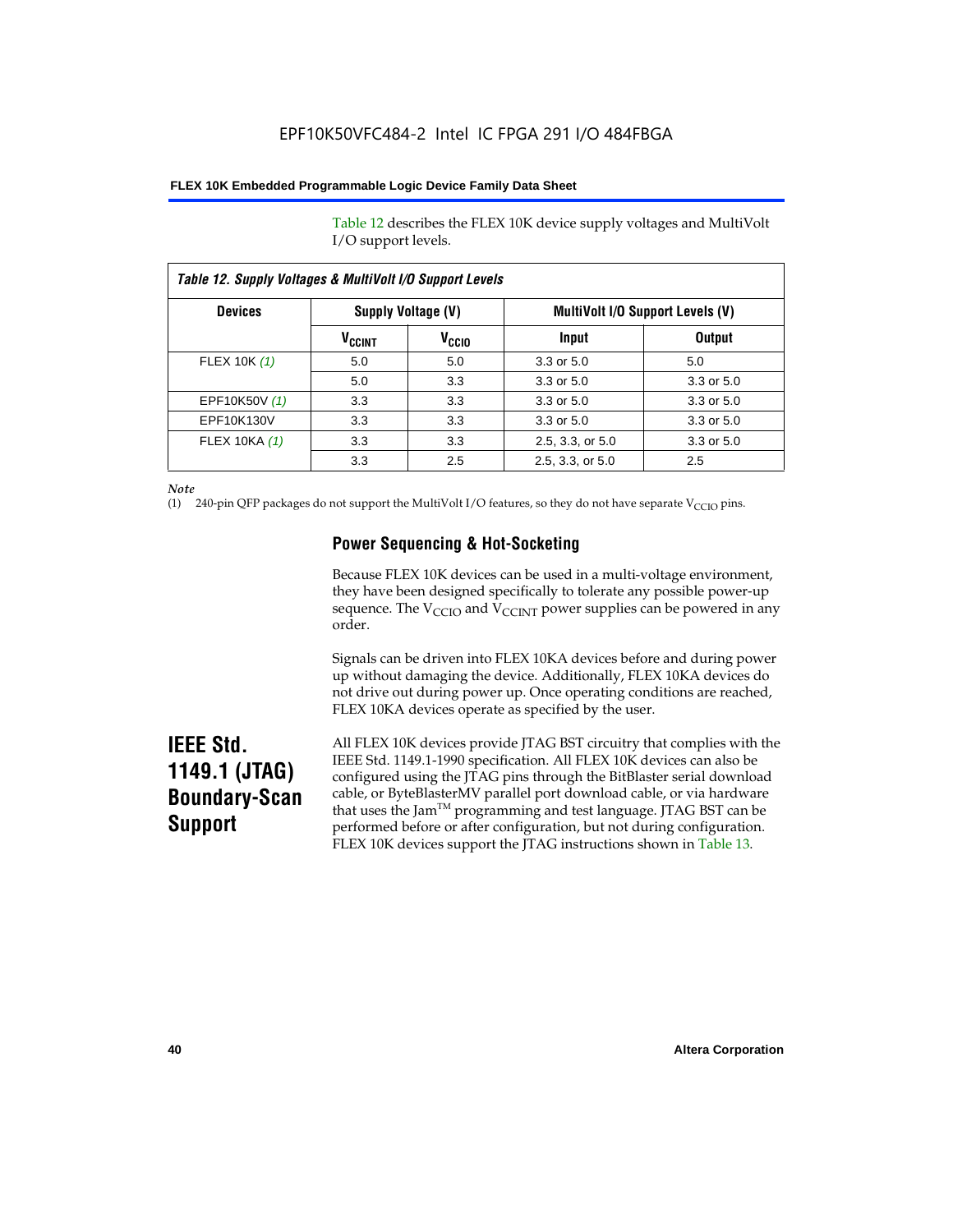| Table 13. FLEX 10K JTAG Instructions |                                                                                                                                                                                                                                             |
|--------------------------------------|---------------------------------------------------------------------------------------------------------------------------------------------------------------------------------------------------------------------------------------------|
| <b>JTAG Instruction</b>              | <b>Description</b>                                                                                                                                                                                                                          |
| SAMPLE/PRELOAD                       | Allows a snapshot of signals at the device pins to be captured and examined during<br>normal device operation, and permits an initial data pattern output at the device pins.                                                               |
| <b>EXTEST</b>                        | Allows the external circuitry and board-level interconnections to be tested by forcing a<br>test pattern at the output pins and capturing test results at the input pins.                                                                   |
| <b>BYPASS</b>                        | Places the 1-bit bypass register between the TDI and TDO pins, which allows the BST<br>data to pass synchronously through a selected device to adjacent devices during normal<br>device operation.                                          |
| <b>USERCODE</b>                      | Selects the user electronic signature (USERCODE) register and places it between the<br>TDI and TDO pins, allowing the USERCODE to be serially shifted out of TDO.                                                                           |
| <b>IDCODE</b>                        | Selects the IDCODE register and places it between TDI and TDO, allowing the IDCODE<br>to be serially shifted out of TDO.                                                                                                                    |
| <b>ICR Instructions</b>              | These instructions are used when configuring a FLEX 10K device via JTAG ports with a<br>BitBlaster, or ByteBlasterMV or MasterBlaster download cable, or using a Jam File<br>(.jam) or Jam Byte-Code File (.jbc) via an embedded processor. |

The instruction register length of FLEX 10K devices is 10 bits. The USERCODE register length in FLEX 10K devices is 32 bits; 7 bits are determined by the user, and 25 bits are predetermined. Tables 14 and 15 show the boundary-scan register length and device IDCODE information for FLEX 10K devices.

| Table 14. FLEX 10K Boundary-Scan Register Length |                                                |  |  |  |
|--------------------------------------------------|------------------------------------------------|--|--|--|
| <b>Device</b>                                    | <b>Boundary-Scan</b><br><b>Register Length</b> |  |  |  |
| EPF10K10, EPF10K10A                              | 480                                            |  |  |  |
| EPF10K20                                         | 624                                            |  |  |  |
| EPF10K30, EPF10K30A                              | 768                                            |  |  |  |
| EPF10K40                                         | 864                                            |  |  |  |
| EPF10K50, EPF10K50V                              | 960                                            |  |  |  |
| EPF10K70                                         | 1,104                                          |  |  |  |
| EPF10K100, EPF10K100A                            | 1,248                                          |  |  |  |
| EPF10K130V                                       | 1,440                                          |  |  |  |
| EPF10K250A                                       | 1,440                                          |  |  |  |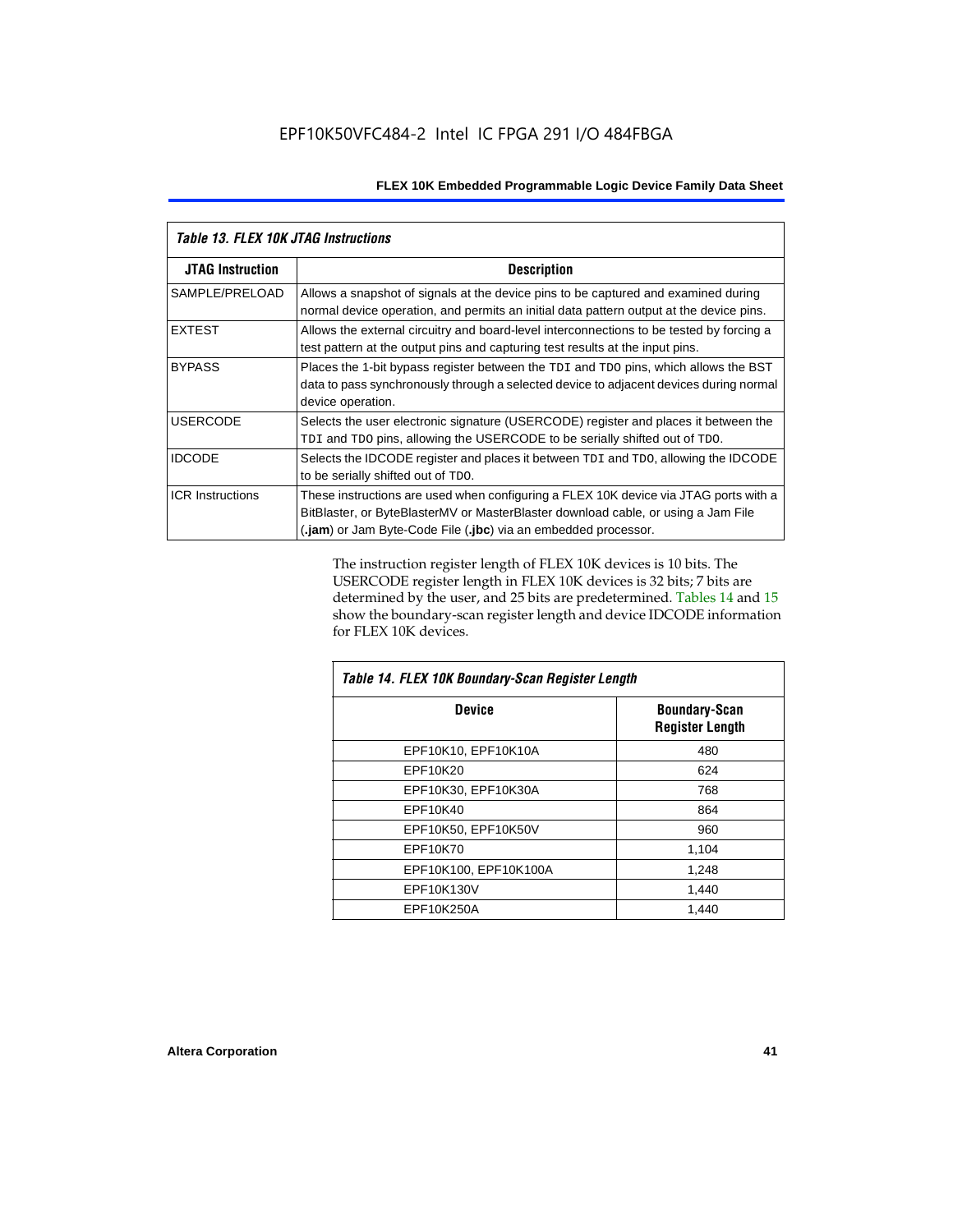| Table 15. 32-Bit FLEX 10K Device IDCODE<br>Note (1) |                            |                                           |                                                       |                    |  |  |  |
|-----------------------------------------------------|----------------------------|-------------------------------------------|-------------------------------------------------------|--------------------|--|--|--|
| <b>Device</b>                                       |                            | <b>IDCODE (32 Bits)</b>                   |                                                       |                    |  |  |  |
|                                                     | <b>Version</b><br>(4 Bits) | <b>Part Number</b><br>$(16 \text{ bits})$ | <b>Manufacturer's Identity</b><br>$(11 \text{ bits})$ | 1 $(1$ Bit)<br>(2) |  |  |  |
| EPF10K10, EPF10K10A                                 | 0000                       | 0001<br>0000<br>0001 0000                 | 00001101110                                           | $\mathbf{1}$       |  |  |  |
| EPF10K20                                            | 0000                       | 0000 0010 0000<br>0001                    | 00001101110                                           | 1                  |  |  |  |
| EPF10K30, EPF10K30A                                 | 0000                       | 0001 0000 0011 0000                       | 00001101110                                           | 1                  |  |  |  |
| EPF10K40                                            | 0000                       | 0000<br>0100<br>0001<br>0000              | 00001101110                                           | $\mathbf{1}$       |  |  |  |
| EPF10K50, EPF10K50V                                 | 0000                       | 0001 0000 0101 0000                       | 00001101110                                           | 1                  |  |  |  |
| EPF10K70                                            | 0000                       | 0000 0111 0000<br>0001                    | 00001101110                                           | $\mathbf{1}$       |  |  |  |
| EPF10K100, EPF10K100A                               | 0000                       | 0001 0000 0000<br>0000                    | 00001101110                                           | 1                  |  |  |  |
| EPF10K130V                                          | 0000                       | 0000<br>0001 0011 0000                    | 00001101110                                           | 1                  |  |  |  |
| EPF10K250A                                          | 0000                       | 0000<br>0010 0101 0000                    | 00001101110                                           | $\mathbf{1}$       |  |  |  |

#### *Notes:*

(1) The most significant bit (MSB) is on the left.

(2) The least significant bit (LSB) for all JTAG IDCODEs is 1.

FLEX 10K devices include weak pull-ups on JTAG pins.



**for more information, see the following documents:** 

- *Application Note 39 (IEEE 1149.1 (JTAG) Boundary-Scan Testing in Altera Devices)*
- *BitBlaster Serial Download Cable Data Sheet*
- *ByteBlasterMV Parallel Port Download Cable Data Sheet*
- *Jam Programming & Test Language Specification*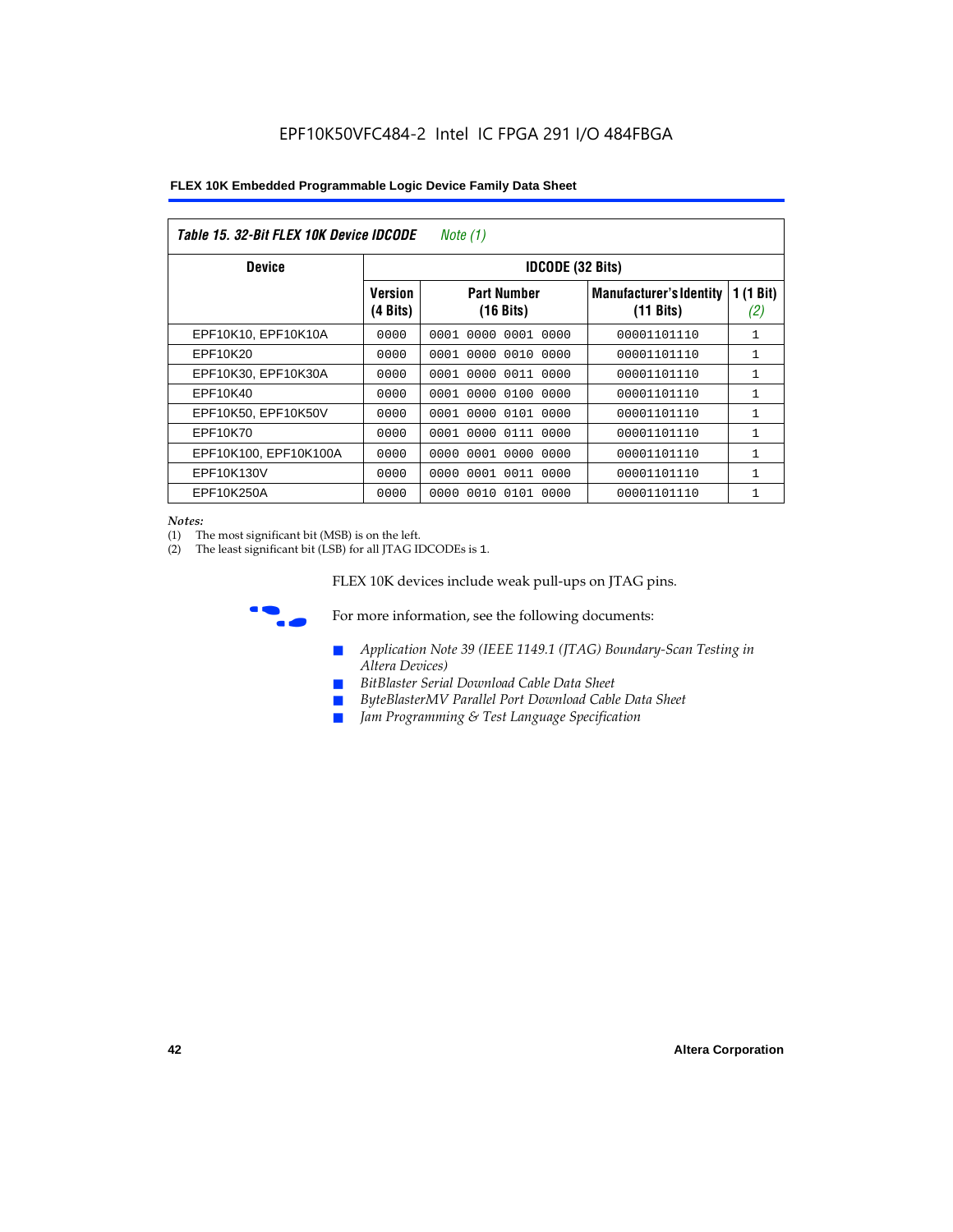Figure 18 shows the timing requirements for the JTAG signals.

*Figure 18. JTAG Waveforms*



Table 16 shows the timing parameters and values for FLEX 10K devices.

|                   | Table 16. JTAG Timing Parameters & Values      |     |            |      |  |  |
|-------------------|------------------------------------------------|-----|------------|------|--|--|
| <b>Symbol</b>     | <b>Parameter</b>                               | Min | <b>Max</b> | Unit |  |  |
| t <sub>JCP</sub>  | <b>TCK clock period</b>                        | 100 |            | ns   |  |  |
| t <sub>JCH</sub>  | TCK clock high time                            | 50  |            | ns   |  |  |
| $t_{JCL}$         | TCK clock low time                             | 50  |            | ns   |  |  |
| tjpsu             | JTAG port setup time                           | 20  |            | ns   |  |  |
| t <sub>JPH</sub>  | JTAG port hold time                            | 45  |            | ns   |  |  |
| <sup>t</sup> JPCO | JTAG port clock to output                      |     | 25         | ns   |  |  |
| t <sub>JPZX</sub> | JTAG port high impedance to valid output       |     | 25         | ns   |  |  |
| t <sub>JPXZ</sub> | JTAG port valid output to high impedance       |     | 25         | ns   |  |  |
| tussu             | Capture register setup time                    | 20  |            | ns   |  |  |
| $t_{JSH}$         | Capture register hold time                     | 45  |            | ns   |  |  |
| tjsco             | Update register clock to output                |     | 35         | ns   |  |  |
| t <sub>JSZX</sub> | Update register high-impedance to valid output |     | 35         | ns   |  |  |
| t <sub>JSXZ</sub> | Update register valid output to high impedance |     | 35         | ns   |  |  |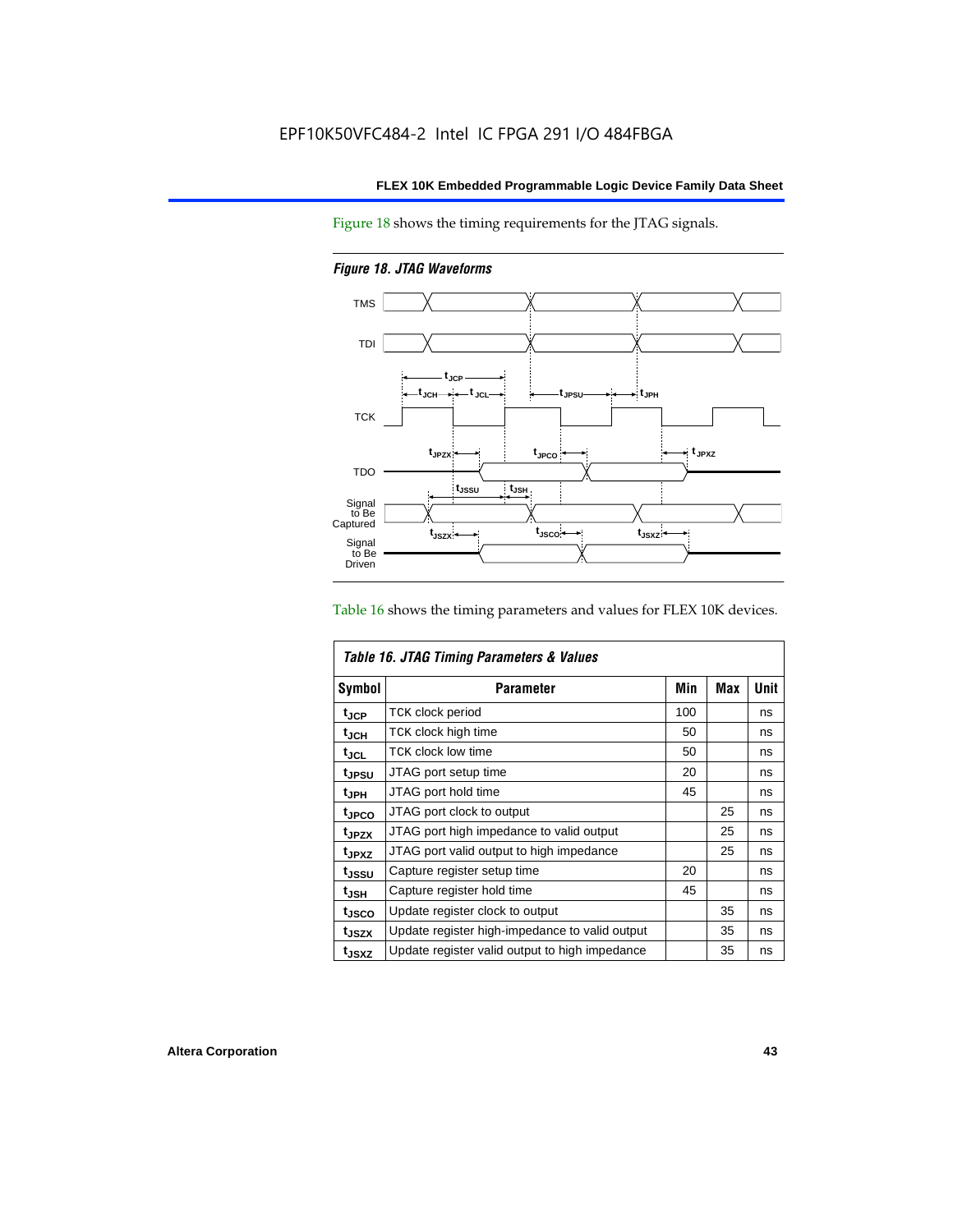**Generic Testing** Each FLEX 10K device is functionally tested. Complete testing of each configurable SRAM bit and all logic functionality ensures 100% yield. AC test measurements for FLEX 10K devices are made under conditions equivalent to those shown in Figure 19. Multiple test patterns can be used to configure devices during all stages of the production flow.

#### *Figure 19. FLEX 10K AC Test Conditions*

*Power supply transients can affect AC measurements. Simultaneous transitions of*  $V<sub>CC</sub>$ *multiple outputs should be avoided for* 464 Ω *accurate measurement. Threshold tests must* (703 Ω) ξ *not be performed under AC conditions.*  $[521 \Omega]$ *Large-amplitude, fast-ground-current* To Test Device *transients normally occur as the device* Output System *outputs discharge the load capacitances. When these transients flow through the parasitic inductance between the device* 250 Ω *ground pin and the test system ground,*  $(8.06 \text{ k}\Omega)$ C1 (includes *significant reductions in observable noise* [481 $\Omega$ ] JIG capacitance) *immunity can result. Numbers without*  Device input *parentheses are for 5.0-V devices or outputs.*  rise and fall *Numbers in parentheses are for 3.3-V devices*  times  $<$  3 ns ŧ *or outputs. Numbers in brackets are for 2.5-V devices or outputs.*

# **Operating Conditions**

Tables 17 through 21 provide information on absolute maximum ratings, recommended operating conditions, DC operating conditions, and capacitance for 5.0-V FLEX 10K devices.

| Table 17. FLEX 10K 5.0-V Device Absolute Maximum Ratings<br>Note (1) |                            |                              |        |     |              |  |
|----------------------------------------------------------------------|----------------------------|------------------------------|--------|-----|--------------|--|
| Symbol                                                               | <b>Parameter</b>           | <b>Conditions</b>            | Min    | Max | <b>Unit</b>  |  |
| $V_{\rm CC}$                                                         | Supply voltage             | With respect to ground $(2)$ | $-2.0$ | 7.0 | V            |  |
| $V_{I}$                                                              | DC input voltage           |                              | $-2.0$ | 7.0 | V            |  |
| $I_{\text{OUT}}$                                                     | DC output current, per pin |                              | $-25$  | 25  | mA           |  |
| $\mathsf{T}_{\texttt{STG}}$                                          | Storage temperature        | No bias                      | $-65$  | 150 | °C           |  |
| $\mathsf{T}_{\mathsf{AMB}}$                                          | Ambient temperature        | Under bias                   | $-65$  | 135 | $^{\circ}$ C |  |
| $T_{\rm J}$                                                          | Junction temperature       | Ceramic packages, under bias |        | 150 | °C           |  |
|                                                                      |                            | PQFP, TQFP, RQFP, and BGA    |        | 135 | $^{\circ}$ C |  |
|                                                                      |                            | packages, under bias         |        |     |              |  |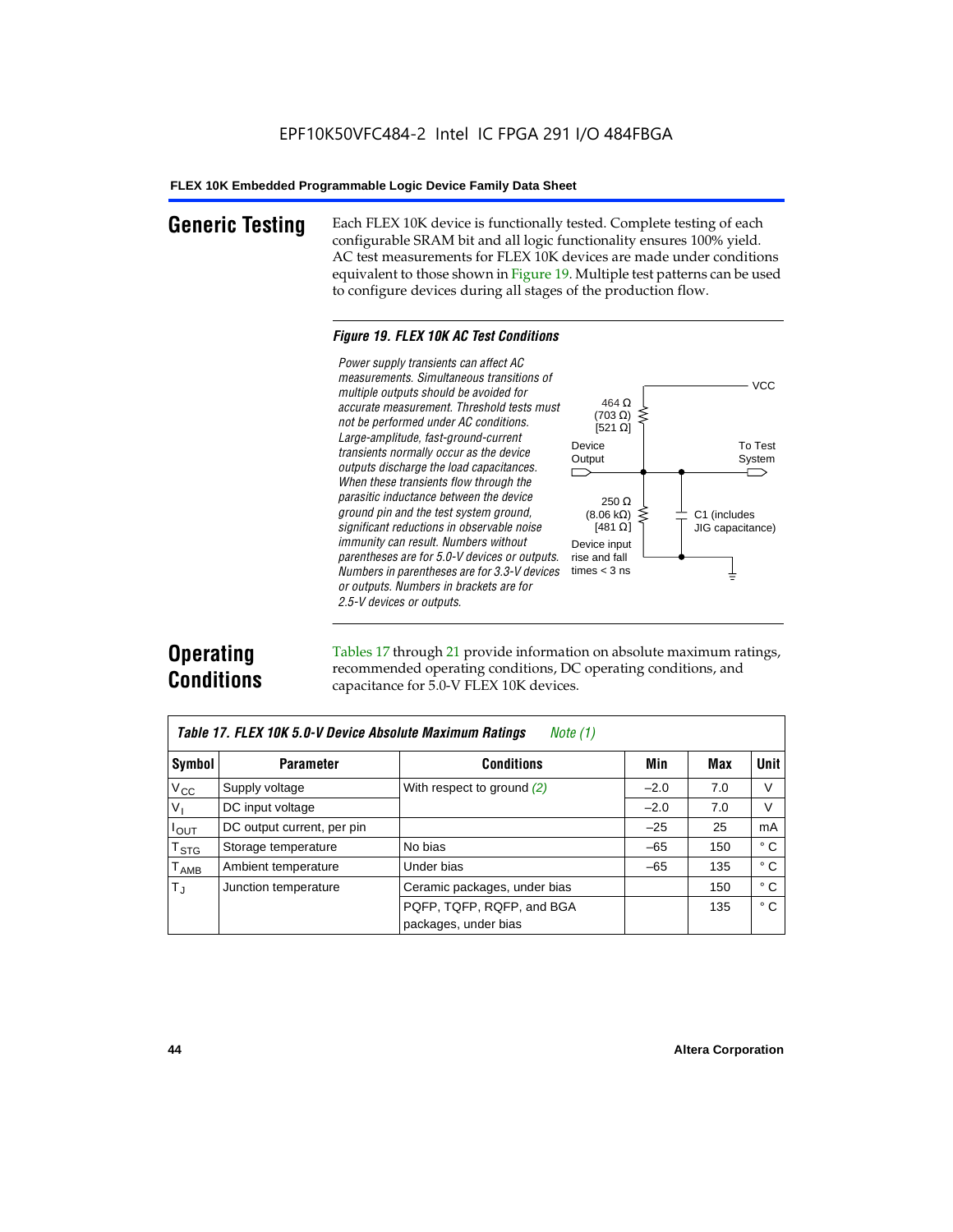|                          | Table 18. FLEX 10K 5.0-V Device Recommended Operating Conditions |                    |             |                          |              |  |  |
|--------------------------|------------------------------------------------------------------|--------------------|-------------|--------------------------|--------------|--|--|
| Symbol                   | <b>Parameter</b>                                                 | <b>Conditions</b>  | Min         | Max                      | Unit         |  |  |
| <b>V<sub>CCINT</sub></b> | Supply voltage for internal logic<br>and input buffers           | (3), (4)           | 4.75 (4.50) | 5.25(5.50)               | V            |  |  |
| V <sub>CCIO</sub>        | Supply voltage for output<br>buffers, 5.0-V operation            | (3), (4)           | 4.75 (4.50) | 5.25(5.50)               | $\vee$       |  |  |
|                          | Supply voltage for output<br>buffers, 3.3-V operation            | (3), (4)           | 3.00(3.00)  | 3.60(3.60)               | $\vee$       |  |  |
| V <sub>1</sub>           | Input voltage                                                    |                    | $-0.5$      | $V_{\text{CCINT}} + 0.5$ | V            |  |  |
| $V_{\rm O}$              | Output voltage                                                   |                    | 0           | V <sub>CCIO</sub>        | V            |  |  |
| $T_A$                    | Ambient temperature                                              | For commercial use | $\mathbf 0$ | 70                       | ° C          |  |  |
|                          |                                                                  | For industrial use | $-40$       | 85                       | $^{\circ}$ C |  |  |
| $T_{\rm J}$              | Operating temperature                                            | For commercial use | $\Omega$    | 85                       | ° C          |  |  |
|                          |                                                                  | For industrial use | $-40$       | 100                      | ° C          |  |  |
| $t_{R}$                  | Input rise time                                                  |                    |             | 40                       | ns           |  |  |
| $t_F$                    | Input fall time                                                  |                    |             | 40                       | ns           |  |  |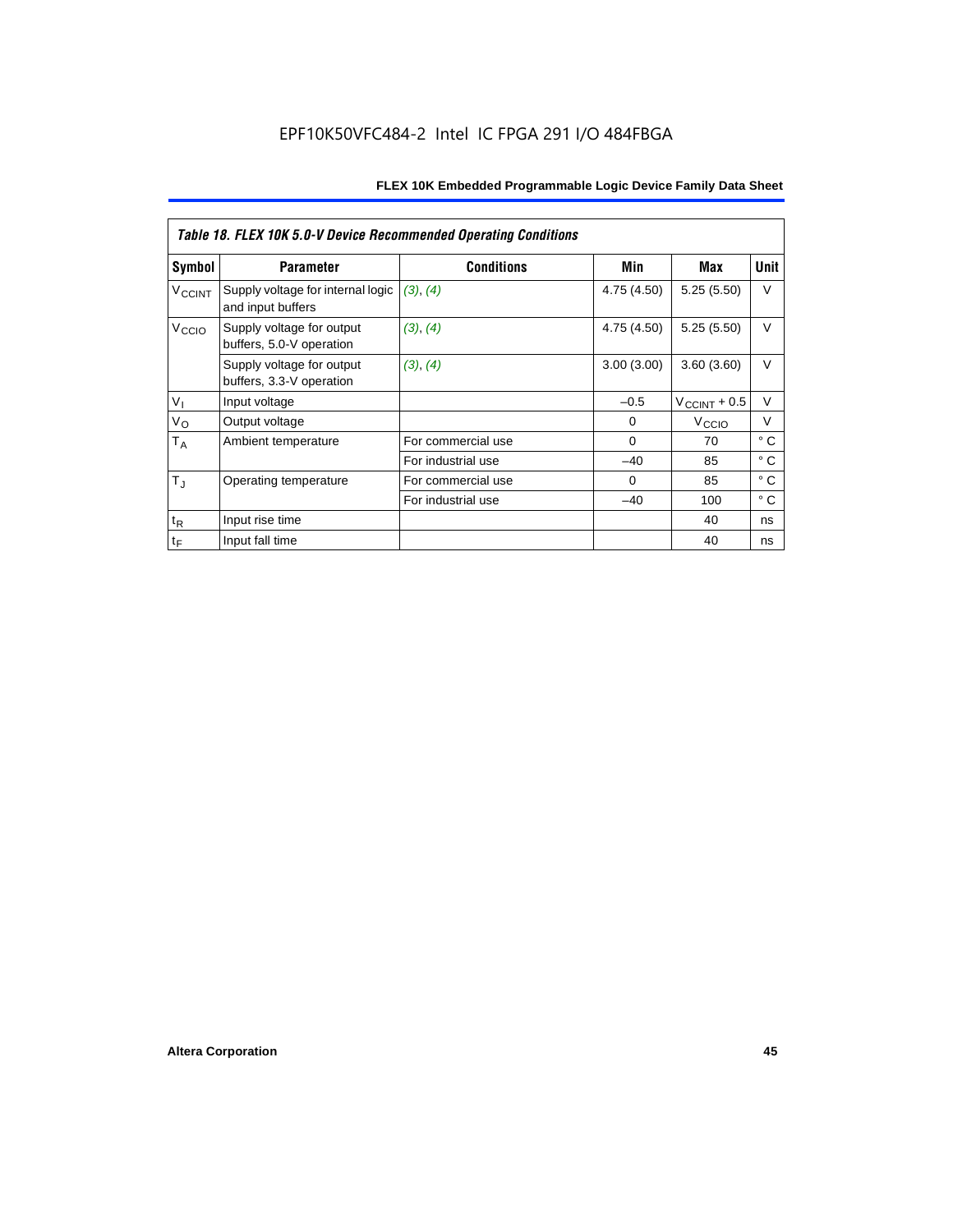# EPF10K50VFC484-2 Intel IC FPGA 291 I/O 484FBGA

|                           | Table 19. FLEX 10K 5.0-V Device DC Operating Conditions<br><i>Notes</i> $(5)$ , $(6)$ |                                                   |                         |            |                   |             |  |
|---------------------------|---------------------------------------------------------------------------------------|---------------------------------------------------|-------------------------|------------|-------------------|-------------|--|
| Symbol                    | <b>Parameter</b>                                                                      | <b>Conditions</b>                                 | Min                     | <b>Typ</b> | <b>Max</b>        | <b>Unit</b> |  |
| $V_{\text{IH}}$           | High-level input<br>voltage                                                           |                                                   | 2.0                     |            | $V_{CCINT} + 0.5$ | V           |  |
| $V_{IL}$                  | Low-level input voltage                                                               |                                                   | $-0.5$                  |            | 0.8               | V           |  |
| V <sub>OH</sub>           | 5.0-V high-level TTL<br>output voltage                                                | $I_{OH} = -4$ mA DC, $V_{CGIO} = 4.75$ V<br>(7)   | 2.4                     |            |                   | V           |  |
|                           | 3.3-V high-level TTL<br>output voltage                                                | $I_{OH} = -4$ mA DC, $V_{CGIO} = 3.00$ V<br>(7)   | 2.4                     |            |                   | V           |  |
|                           | 3.3-V high-level CMOS<br>output voltage                                               | $I_{OH} = -0.1$ mA DC, $V_{CCIO} = 3.00$ V<br>(7) | $V_{\text{CCIO}} - 0.2$ |            |                   | $\vee$      |  |
| $V_{OL}$                  | 5.0-V low-level TTL<br>output voltage                                                 | $I_{OL}$ = 12 mA DC, $V_{CCIO}$ = 4.75 V<br>(8)   |                         |            | 0.45              | $\vee$      |  |
|                           | 3.3-V low-level TTL<br>output voltage                                                 | $I_{OL}$ = 12 mA DC, $V_{CCIO}$ = 3.00 V<br>(8)   |                         |            | 0.45              | $\vee$      |  |
|                           | 3.3-V low-level CMOS<br>output voltage                                                | $I_{OL}$ = 0.1 mA DC, $V_{CCIO}$ = 3.00 V<br>(8)  |                         |            | 0.2               | $\vee$      |  |
| $\mathbf{I}_{\mathbf{I}}$ | Input pin leakage<br>current                                                          | $V_1 = V_{CC}$ or ground<br>(9)                   | $-10$                   |            | 10                | μA          |  |
| $I_{OZ}$                  | Tri-stated I/O pin<br>leakage current                                                 | $V_{O} = V_{CC}$ or ground<br>(9)                 | $-40$                   |            | 40                | μA          |  |
| $I_{CC0}$                 | V <sub>CC</sub> supply current<br>(standby)                                           | $V_1$ = ground, no load                           |                         | 0.5        | 10                | mA          |  |

| Table 20. 5.0-V Device Capacitance of EPF10K10, EPF10K20 & EPF10K30 Devices | Note (10) |  |
|-----------------------------------------------------------------------------|-----------|--|
|-----------------------------------------------------------------------------|-----------|--|

| Symbol    | <b>Parameter</b>                                                         | <b>Conditions</b>                   | Min | Max | <b>Unit</b> |
|-----------|--------------------------------------------------------------------------|-------------------------------------|-----|-----|-------------|
| $C_{IN}$  | Input capacitance                                                        | $V_{IN} = 0 V$ , f = 1.0 MHz        |     |     | pF          |
| CINCLK    | Input capacitance on dedicated $V_{IN} = 0 V$ , f = 1.0 MHz<br>clock pin |                                     |     | 12  | pF          |
| $C_{OUT}$ | Output capacitance                                                       | $V_{\text{OUT}} = 0 V, f = 1.0 MHz$ |     |     | рF          |

| Table 21. 5.0-V Device Capacitance of EPF10K40, EPF10K50, EPF10K70 & EPF10K100 Devices<br><i>Note (10)</i> |                                                                          |                               |     |     |             |  |
|------------------------------------------------------------------------------------------------------------|--------------------------------------------------------------------------|-------------------------------|-----|-----|-------------|--|
| Symbol                                                                                                     | <b>Parameter</b>                                                         | <b>Conditions</b>             | Min | Max | <b>Unit</b> |  |
| $C_{IN}$                                                                                                   | Input capacitance                                                        | $V_{IN} = 0 V$ , f = 1.0 MHz  |     | 10  | рF          |  |
| CINCLK                                                                                                     | Input capacitance on dedicated $V_{IN} = 0 V$ , f = 1.0 MHz<br>clock pin |                               |     | 15  | pF          |  |
| $C_{OUT}$                                                                                                  | Output capacitance                                                       | $V_{OIII}$ = 0 V, f = 1.0 MHz |     | 10  | рF          |  |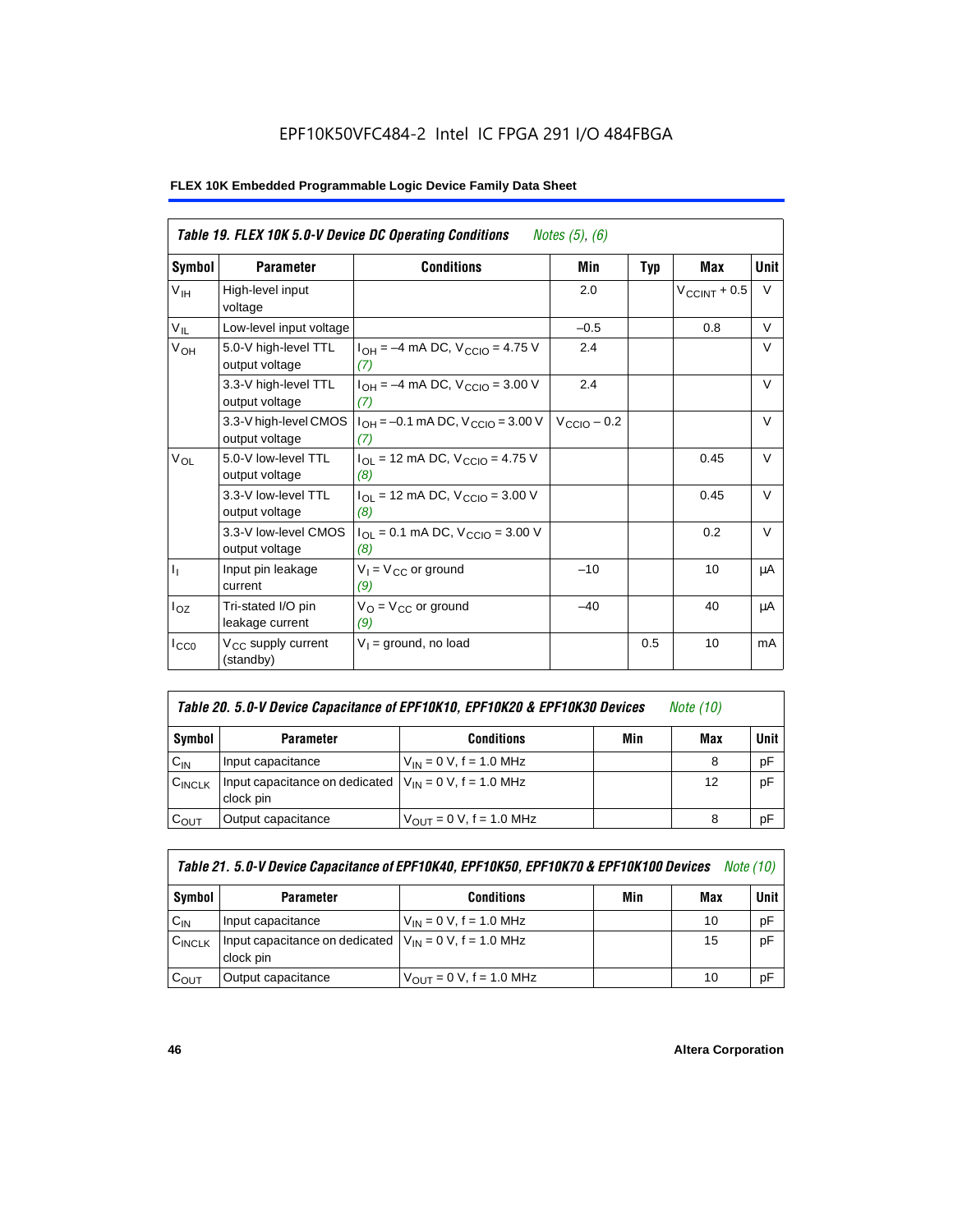#### *Notes to tables:*

- (1) See the *Operating Requirements for Altera Devices Data Sheet*.
- Minimum DC input voltage is  $-0.5$  V. During transitions, the inputs may undershoot to  $-2.0$  V for input currents less than 100 mA and periods shorter than 20 ns.
- (3) Numbers in parentheses are for industrial-temperature-range devices.<br>(4) Maximum  $V_{CC}$  rise time is 100 ms.  $V_{CC}$  must rise monotonically.
- (4) Maximum V<sub>CC</sub> rise time is 100 ms. V<sub>CC</sub> must rise monotonically.<br>(5) Typical values are for T<sub>A</sub> = 25° C and V<sub>CC</sub> = 5.0 V.
- (5) Typical values are for  $T_A = 25^\circ$  C and  $V_{CC} = 5.0$  V.<br>(6) These values are specified under the Recommende
- (6) These values are specified under the Recommended Operation Condition shown in Table 18 on page 45.<br>(7) The  $I_{OH}$  parameter refers to high-level TTL or CMOS output current.
- (7) The  $I_{OH}$  parameter refers to high-level TTL or CMOS output current.<br>(8) The  $I_{OL}$  parameter refers to low-level TTL or CMOS output current. T
- The I<sub>OL</sub> parameter refers to low-level TTL or CMOS output current. This parameter applies to open-drain pins as well as output pins.
- (9) This value is specified for normal device operation. The value may vary during power-up.
- (10) Capacitance is sample-tested only.

Figure 20 shows the typical output drive characteristics of FLEX 10K devices with 5.0-V and 3.3-V  $V_{CCIO}$ . The output driver is compliant with the 5.0-V *PCI Local Bus Specification, Revision 2.2* (for 5.0-V  $V_{\text{CCIO}}$ ).

*Figure 20. Output Drive Characteristics of FLEX 10K Devices*

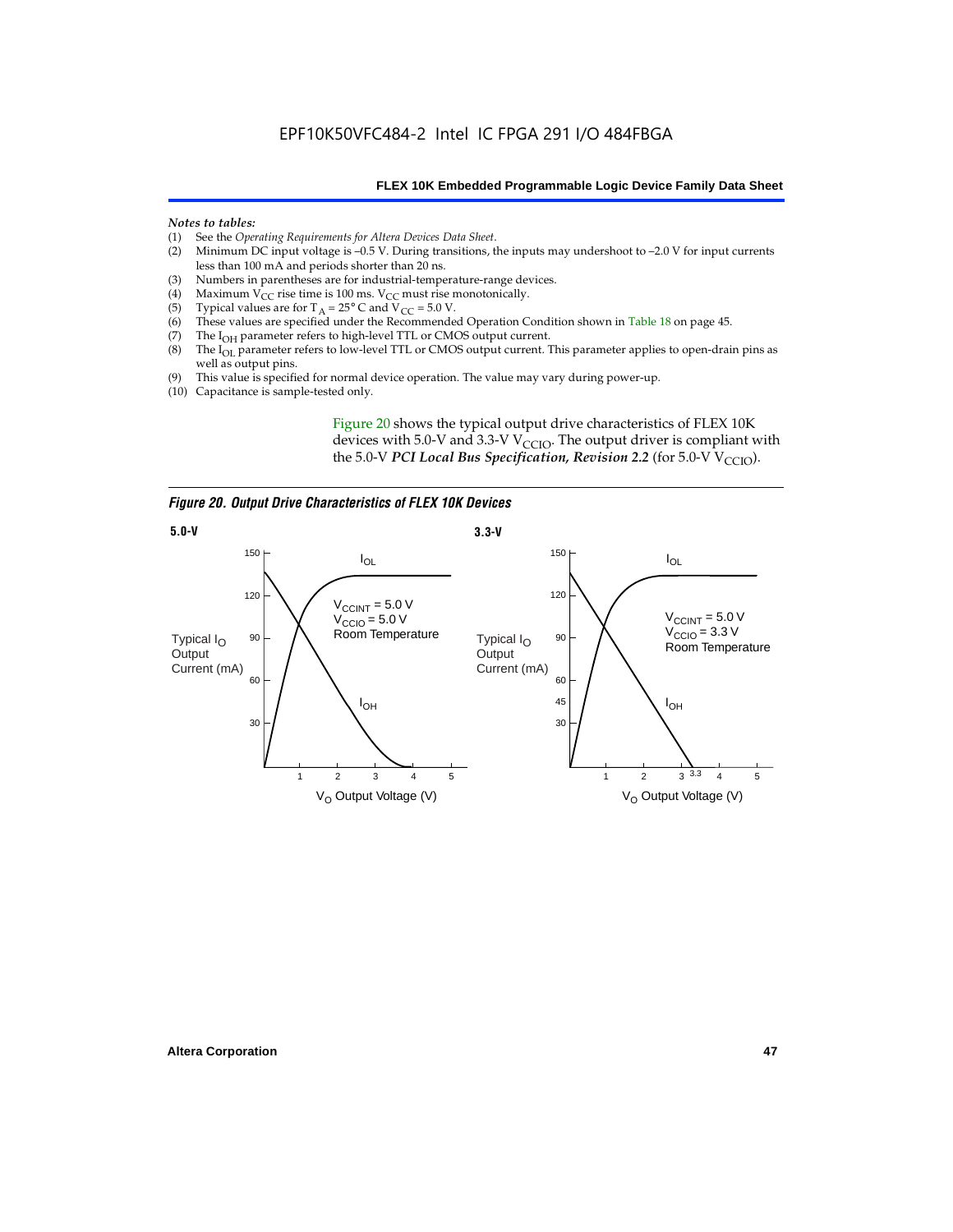Tables 22 through 25 provide information on absolute maximum ratings, recommended operating conditions, DC operating conditions, and capacitance for EPF10K50V and EPF10K130V devices.

| Table 22. EPF10K50V & EPF10K130V Device Absolute Maximum Ratings |                            |                                      |        |      |             |
|------------------------------------------------------------------|----------------------------|--------------------------------------|--------|------|-------------|
| Symbol                                                           | <b>Parameter</b>           | <b>Conditions</b>                    | Min    | Max  | <b>Unit</b> |
| $V_{\rm CC}$                                                     | Supply voltage             | With respect to ground $(2)$         | $-0.5$ | 4.6  | V           |
| $V_{I}$                                                          | DC input voltage           |                                      | $-2.0$ | 5.75 | V           |
| $I_{\text{OUT}}$                                                 | DC output current, per pin |                                      | $-25$  | 25   | mA          |
| $\mathsf{T}_{\text{STG}}$                                        | Storage temperature        | No bias                              | $-65$  | 150  | ° C         |
| $T_{\sf AMB}$                                                    | Ambient temperature        | Under bias                           | $-65$  | 135  | ° C         |
| $T_{\rm J}$                                                      | Junction temperature       | Ceramic packages, under bias         |        | 150  | ° C         |
|                                                                  |                            | RQFP and BGA packages, under<br>bias |        | 135  | ° C         |

|                          | Table 23. EPF10K50V & EPF10K130V Device Recommended Operating Conditions |                    |            |                   |              |  |  |
|--------------------------|--------------------------------------------------------------------------|--------------------|------------|-------------------|--------------|--|--|
| Symbol                   | <b>Parameter</b>                                                         | <b>Conditions</b>  | Min        | Max               | <b>Unit</b>  |  |  |
| <b>V<sub>CCINT</sub></b> | Supply voltage for internal logic<br>and input buffers                   | (3), (4)           | 3.00(3.00) | 3.60(3.60)        | V            |  |  |
| V <sub>CCIO</sub>        | Supply voltage for output<br>buffers                                     | (3), (4)           | 3.00(3.00) | 3.60(3.60)        | $\vee$       |  |  |
| $V_{1}$                  | Input voltage                                                            | (5)                | $-0.5$     | 5.75              | $\vee$       |  |  |
| $V_{\rm O}$              | Output voltage                                                           |                    | $\Omega$   | V <sub>CCIO</sub> | $\vee$       |  |  |
| $T_A$                    | Ambient temperature                                                      | For commercial use | $\Omega$   | 70                | $^{\circ}$ C |  |  |
|                          |                                                                          | For industrial use | $-40$      | 85                | ° C          |  |  |
| $T_{J}$                  | Operating temperature                                                    | For commercial use | $\Omega$   | 85                | ° C          |  |  |
|                          |                                                                          | For industrial use | $-40$      | 100               | ° C          |  |  |
| $t_{R}$                  | Input rise time                                                          |                    |            | 40                | ns           |  |  |
| $t_F$                    | Input fall time                                                          |                    |            | 40                | ns           |  |  |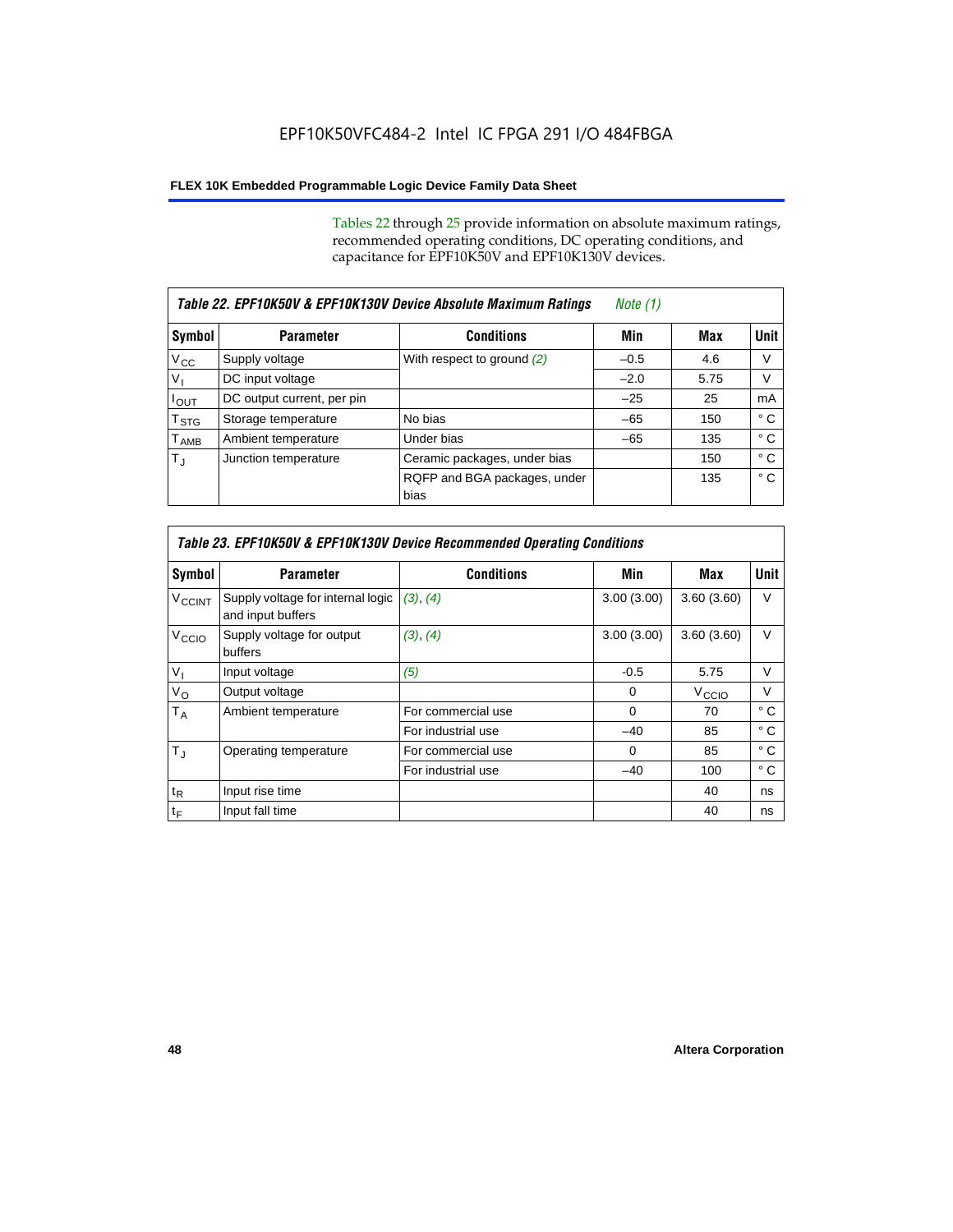| Table 24. EPF10K50V & EPF10K130V Device DC Operating Conditions<br><i>Notes <math>(6)</math>, <math>(7)</math></i> |                                          |                                          |                         |     |      |        |
|--------------------------------------------------------------------------------------------------------------------|------------------------------------------|------------------------------------------|-------------------------|-----|------|--------|
| Symbol                                                                                                             | <b>Parameter</b>                         | <b>Conditions</b>                        | Min                     | Typ | Max  | Unit   |
| V <sub>IH</sub>                                                                                                    | High-level input voltage                 |                                          | 2.0                     |     | 5.75 | V      |
| $V_{IL}$                                                                                                           | Low-level input voltage                  |                                          | $-0.5$                  |     | 0.8  | V      |
| V <sub>OH</sub>                                                                                                    | 3.3-V high-level TTL output<br>voltage   | $I_{OH} = -8$ mA DC (8)                  | 2.4                     |     |      | $\vee$ |
|                                                                                                                    | 3.3-V high-level CMOS output<br>voltage  | $I_{OH} = -0.1$ mA DC (8)                | $V_{\text{CCIO}} - 0.2$ |     |      | $\vee$ |
| $V_{OL}$                                                                                                           | 3.3-V low-level TTL output<br>voltage    | $I_{\Omega I}$ = 8 mA DC (9)             |                         |     | 0.45 | V      |
|                                                                                                                    | 3.3-V low-level CMOS output<br>voltage   | $I_{\text{OI}} = 0.1 \text{ mA DC } (9)$ |                         |     | 0.2  | $\vee$ |
| $\mathsf{I}_1$                                                                                                     | Input pin leakage current                | $V_1 = 5.3$ V to -0.3 V (10)             | $-10$                   |     | 10   | μA     |
| $I_{OZ}$                                                                                                           | Tri-stated I/O pin leakage<br>current    | $V_O$ = 5.3 V to -0.3 V (10)             | $-10$                   |     | 10   | μA     |
| $I_{CC0}$                                                                                                          | $V_{\text{CC}}$ supply current (standby) | $V_1$ = ground, no load                  |                         | 0.3 | 10   | mA     |
|                                                                                                                    |                                          | $V_1$ = ground, no load (11)             |                         | 10  |      | mA     |

| Table 25. EPF10K50V & EPF10K130V Device Capacitance<br>(12) |                                                                          |                              |     |     |             |  |
|-------------------------------------------------------------|--------------------------------------------------------------------------|------------------------------|-----|-----|-------------|--|
| Symbol                                                      | <b>Parameter</b>                                                         | <b>Conditions</b>            | Min | Max | <b>Unit</b> |  |
| $C_{IN}$                                                    | Input capacitance                                                        | $V_{IN} = 0 V$ , f = 1.0 MHz |     | 10  | pF          |  |
| $C_{\text{INCLK}}$                                          | Input capacitance on dedicated $V_{IN} = 0 V$ , f = 1.0 MHz<br>clock pin |                              |     | 15  | pF          |  |
| $C_{OUT}$                                                   | Output capacitance                                                       | $V_{OUT} = 0 V, f = 1.0 MHz$ |     | 10  | pF          |  |

#### *Notes to tables:*

- (1) See the *Operating Requirements for Altera Devices Data Sheet*.
- Minimum DC input voltage is –0.5 V. During transitions, the inputs may undershoot to –2.0 V or overshoot to 5.75 V for input currents less than 100 mA and periods shorter than 20 ns.
- (3) Numbers in parentheses are for industrial-temperature-range devices.<br>(4) Maximum  $V_{CC}$  rise time is 100 ms.  $V_{CC}$  must rise monotonically.
- (4) Maximum  $V_{CC}$  rise time is 100 ms.  $V_{CC}$  must rise monotonically.<br>(5) EPF10K50V and EPF10K130V device inputs may be driven before
- (5) EPF10K50V and EPF10K130V device inputs may be driven before V<sub>CCINT</sub> and V<sub>CCIO</sub> are powered.<br>(6) Typical values are for T<sub>A</sub> = 25° C and V<sub>CC</sub> = 3.3 V.
- Typical values are for  $T_A = 25^\circ$  C and  $V_{CC} = 3.3$  V.
- (7) These values are specified under the EPF10K50V and EPF10K130V device Recommended Operating Conditions in Table 23 on page 48.
- (8) The  $I<sub>OH</sub>$  parameter refers to high-level TTL or CMOS output current.
- (9) The  $I_{OL}$  parameter refers to low-level TTL or CMOS output current. This parameter applies to open-drain pins as well as output pins.
- (10) This value is specified for normal device operation. The value may vary during power-up.
- (11) This parameter applies to -1 speed grade EPF10K50V devices, -2 speed grade EPF10K50V industrial temperature devices, and -2 speed grade EPF10K130V devices.
- (12) Capacitance is sample-tested only.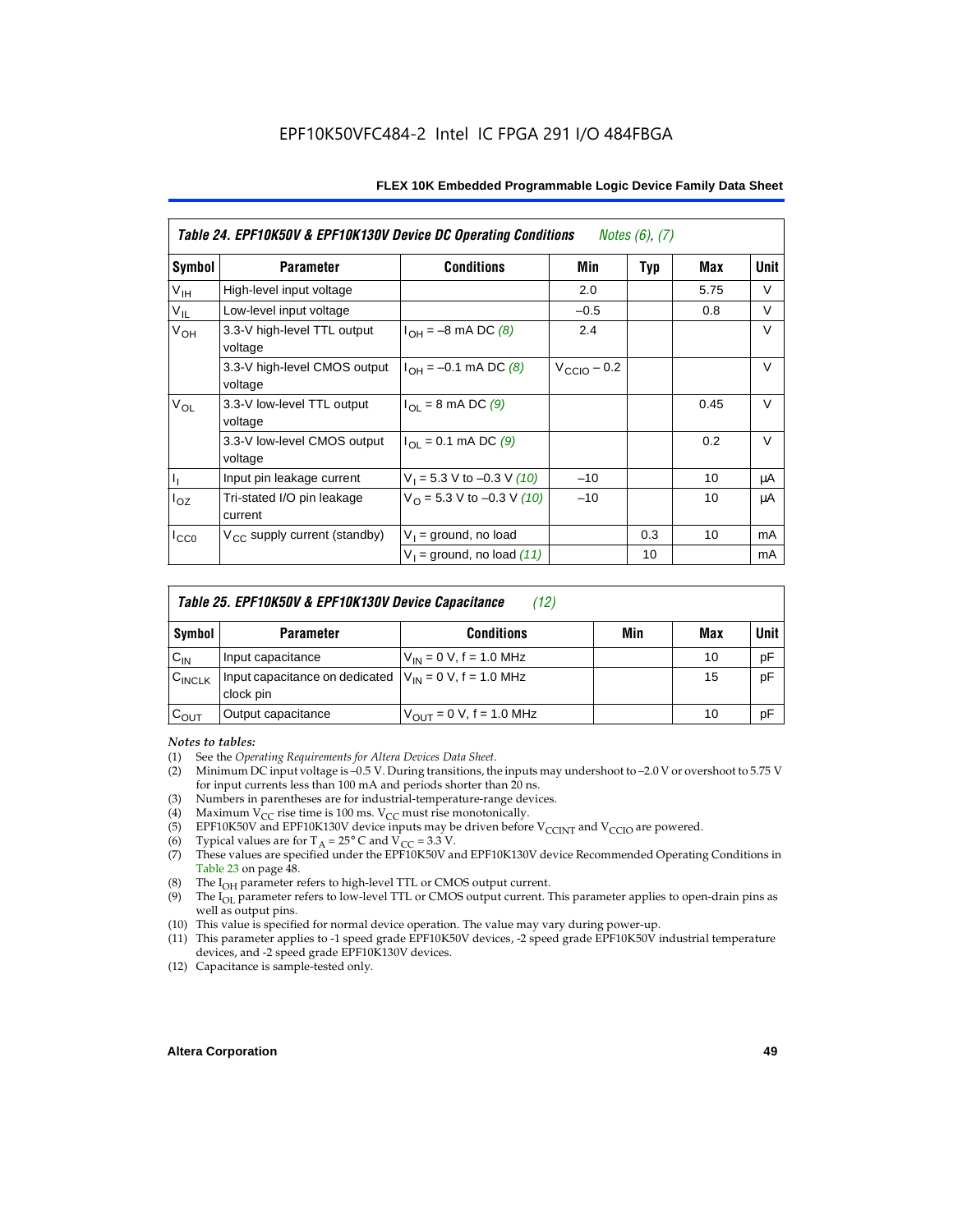Figure 21 shows the typical output drive characteristics of EPF10K50V and EPF10K130V devices.

#### *Figure 21. Output Drive Characteristics of EPF10K50V & EPF10K130V Devices*



Tables 26 through 31 provide information on absolute maximum ratings, recommended operating conditions, DC operating conditions, and capacitance for 3.3-V FLEX 10K devices.

|                  | Table 26. FLEX 10KA 3.3-V Device Absolute Maximum Ratings<br>Note (1) |                              |        |      |              |  |  |
|------------------|-----------------------------------------------------------------------|------------------------------|--------|------|--------------|--|--|
| Symbol           | <b>Parameter</b>                                                      | <b>Conditions</b>            | Min    | Max  | Unit         |  |  |
| $V_{\rm CC}$     | Supply voltage                                                        | With respect to ground $(2)$ | $-0.5$ | 4.6  | V            |  |  |
| $V_{I}$          | DC input voltage                                                      |                              | $-2.0$ | 5.75 | V            |  |  |
| $I_{OUT}$        | DC output current, per pin                                            |                              | $-25$  | 25   | mA           |  |  |
| $T_{\text{STG}}$ | Storage temperature                                                   | No bias                      | $-65$  | 150  | $^{\circ}$ C |  |  |
| $T_{\sf AMB}$    | Ambient temperature                                                   | Under bias                   | $-65$  | 135  | ° C          |  |  |
| $T_{\rm J}$      | Junction temperature                                                  | Ceramic packages, under bias |        | 150  | ° C          |  |  |
|                  |                                                                       | PQFP, TQFP, RQFP, and BGA    |        | 135  | $^{\circ}$ C |  |  |
|                  |                                                                       | packages, under bias         |        |      |              |  |  |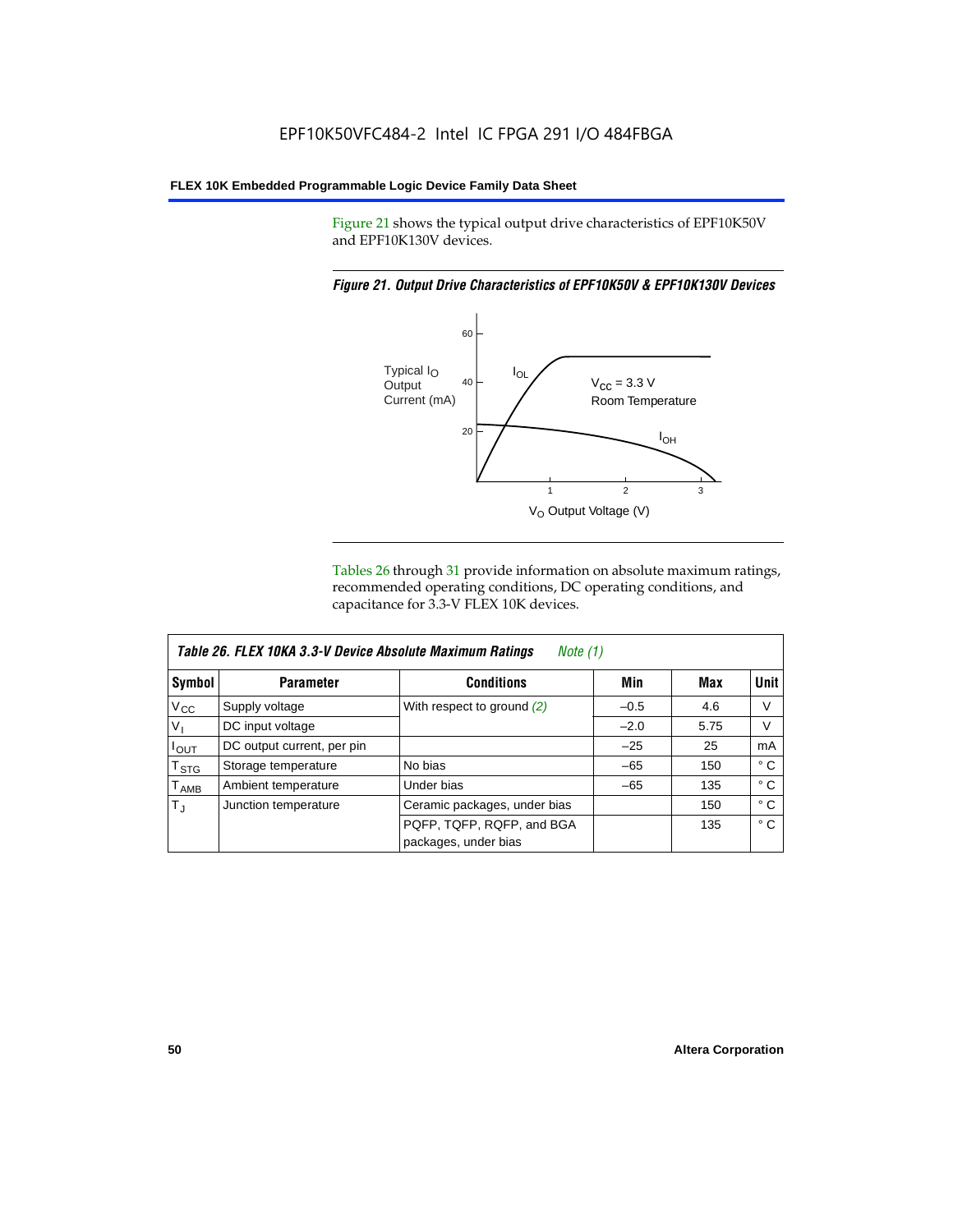| Table 27. FLEX 10KA 3.3-V Device Recommended Operating Conditions |                                                        |                    |            |                   |              |  |  |
|-------------------------------------------------------------------|--------------------------------------------------------|--------------------|------------|-------------------|--------------|--|--|
| Symbol                                                            | <b>Parameter</b>                                       | <b>Conditions</b>  | Min        | Max               | Unit         |  |  |
| <b>V<sub>CCINT</sub></b>                                          | Supply voltage for internal logic<br>and input buffers | (3), (4)           | 3.00(3.00) | 3.60(3.60)        | V            |  |  |
| V <sub>CCIO</sub>                                                 | Supply voltage for output<br>buffers, 3.3-V operation  | (3), (4)           | 3.00(3.00) | 3.60(3.60)        | $\vee$       |  |  |
|                                                                   | Supply voltage for output<br>buffers, 2.5-V operation  | (3), (4)           | 2.30(2.30) | 2.70(2.70)        | V            |  |  |
| V <sub>1</sub>                                                    | Input voltage                                          | (5)                | $-0.5$     | 5.75              | $\vee$       |  |  |
| $V_{\rm O}$                                                       | Output voltage                                         |                    | 0          | V <sub>CCIO</sub> | $\vee$       |  |  |
| $T_A$                                                             | Ambient temperature                                    | For commercial use | $\Omega$   | 70                | $^{\circ}$ C |  |  |
|                                                                   |                                                        | For industrial use | $-40$      | 85                | $^{\circ}$ C |  |  |
| $T_{\rm J}$                                                       | Operating temperature                                  | For commercial use | $\Omega$   | 85                | $^{\circ}$ C |  |  |
|                                                                   |                                                        | For industrial use | $-40$      | 100               | $^{\circ}$ C |  |  |
| $t_{R}$                                                           | Input rise time                                        |                    |            | 40                | ns           |  |  |
| $t_F$                                                             | Input fall time                                        |                    |            | 40                | ns           |  |  |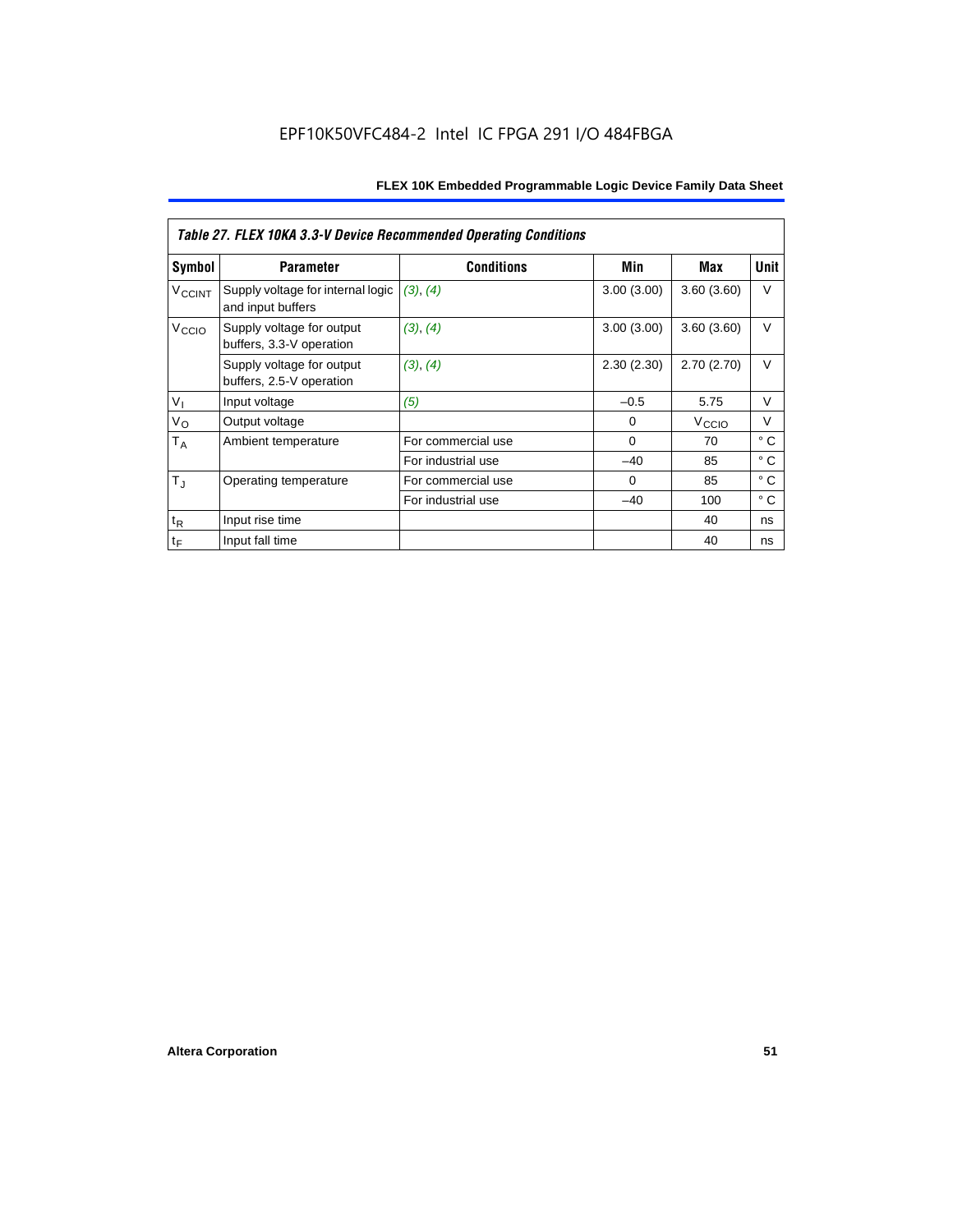# EPF10K50VFC484-2 Intel IC FPGA 291 I/O 484FBGA

| Table 28. FLEX 10KA 3.3-V Device DC Operating Conditions<br><i>Notes</i> $(6)$ , $(7)$ |                                          |                                                                                 |                                                             |            |                              |        |  |
|----------------------------------------------------------------------------------------|------------------------------------------|---------------------------------------------------------------------------------|-------------------------------------------------------------|------------|------------------------------|--------|--|
| <b>Symbol</b>                                                                          | <b>Parameter</b>                         | <b>Conditions</b>                                                               | Min                                                         | <b>Typ</b> | Max                          | Unit   |  |
| V <sub>IH</sub>                                                                        | High-level input voltage                 |                                                                                 | $1.7$ or<br>$0.5 \times V_{CCINT}$<br>whichever is<br>lower |            | 5.75                         | V      |  |
| $V_{IL}$                                                                               | Low-level input voltage                  |                                                                                 | $-0.5$                                                      |            | $0.3 \times V_{CCINT}$       | $\vee$ |  |
| $V_{OH}$                                                                               | 3.3-V high-level TTL output<br>voltage   | $I_{OH} = -11$ mA DC,<br>$V_{\text{CCIO}} = 3.00 \text{ V } (8)$                | 2.4                                                         |            |                              | $\vee$ |  |
|                                                                                        | 3.3-V high-level CMOS output<br>voltage  | $I_{OH} = -0.1$ mA DC,<br>$V_{\text{CCIO}} = 3.00 \text{ V } (8)$               | $V_{\text{CCIO}} - 0.2$                                     |            |                              | V      |  |
|                                                                                        | 3.3-V high-level PCI output<br>voltage   | $I_{OH} = -0.5$ mA DC,<br>$V_{\text{CCIO}} = 3.00$ to 3.60 V (8)                | $0.9 \times V_{\text{CCIO}}$                                |            |                              | $\vee$ |  |
|                                                                                        | 2.5-V high-level output voltage          | $I_{OH} = -0.1$ mA DC,<br>$V_{\text{CCIO}} = 2.30 \text{ V } (8)$               | 2.1                                                         |            |                              | $\vee$ |  |
|                                                                                        |                                          | $I_{OH} = -1$ mA DC,<br>$V_{\text{CCIO}} = 2.30 \text{ V } (8)$                 | 2.0                                                         |            |                              | $\vee$ |  |
|                                                                                        |                                          | $I_{OH} = -2$ mA DC,<br>$V_{\text{CCIO}} = 2.30 \text{ V } (8)$                 | 1.7                                                         |            |                              | V      |  |
| $V_{OL}$                                                                               | 3.3-V low-level TTL output<br>voltage    | $I_{OL}$ = 9 mA DC,<br>$V_{\text{CCIO}} = 3.00 \text{ V} (9)$                   |                                                             |            | 0.45                         | $\vee$ |  |
|                                                                                        | 3.3-V low-level CMOS output<br>voltage   | $I_{\text{OI}} = 0.1 \text{ mA} \text{ DC},$<br>$V_{\text{CCIO}} = 3.00 V (9)$  |                                                             |            | 0.2                          | $\vee$ |  |
|                                                                                        | 3.3-V low-level PCI output<br>voltage    | $I_{\text{O1}} = 1.5 \text{ mA DC}$ ,<br>$V_{\text{CCIO}} = 3.00$ to 3.60 V (9) |                                                             |            | $0.1 \times V_{\text{CCIO}}$ | V      |  |
|                                                                                        | 2.5-V low-level output voltage           | $I_{OL} = 0.1$ mA DC,<br>$V_{\text{CCIO}} = 2.30 V (9)$                         |                                                             |            | 0.2                          | $\vee$ |  |
|                                                                                        |                                          | $I_{OL}$ = 1 mA DC,<br>$V_{\text{CCIO}} = 2.30 \text{ V} (9)$                   |                                                             |            | 0.4                          | $\vee$ |  |
|                                                                                        |                                          | $I_{OL}$ = 2 mA DC,<br>$V_{\text{CCIO}} = 2.30 V (9)$                           |                                                             |            | 0.7                          | $\vee$ |  |
| Τ,                                                                                     | Input pin leakage current                | $V_1 = 5.3$ V to -0.3 V (10)                                                    | $-10$                                                       |            | 10                           | μA     |  |
| $I_{OZ}$                                                                               | Tri-stated I/O pin leakage<br>current    | $V_O = 5.3 V to -0.3 V (10)$                                                    | $-10$                                                       |            | 10                           | μA     |  |
| $I_{CC0}$                                                                              | V <sub>CC</sub> supply current (standby) | $V_1$ = ground, no load                                                         |                                                             | 0.3        | 10                           | mA     |  |
|                                                                                        |                                          | $V_1$ = ground, no load (11)                                                    |                                                             | 10         |                              | mA     |  |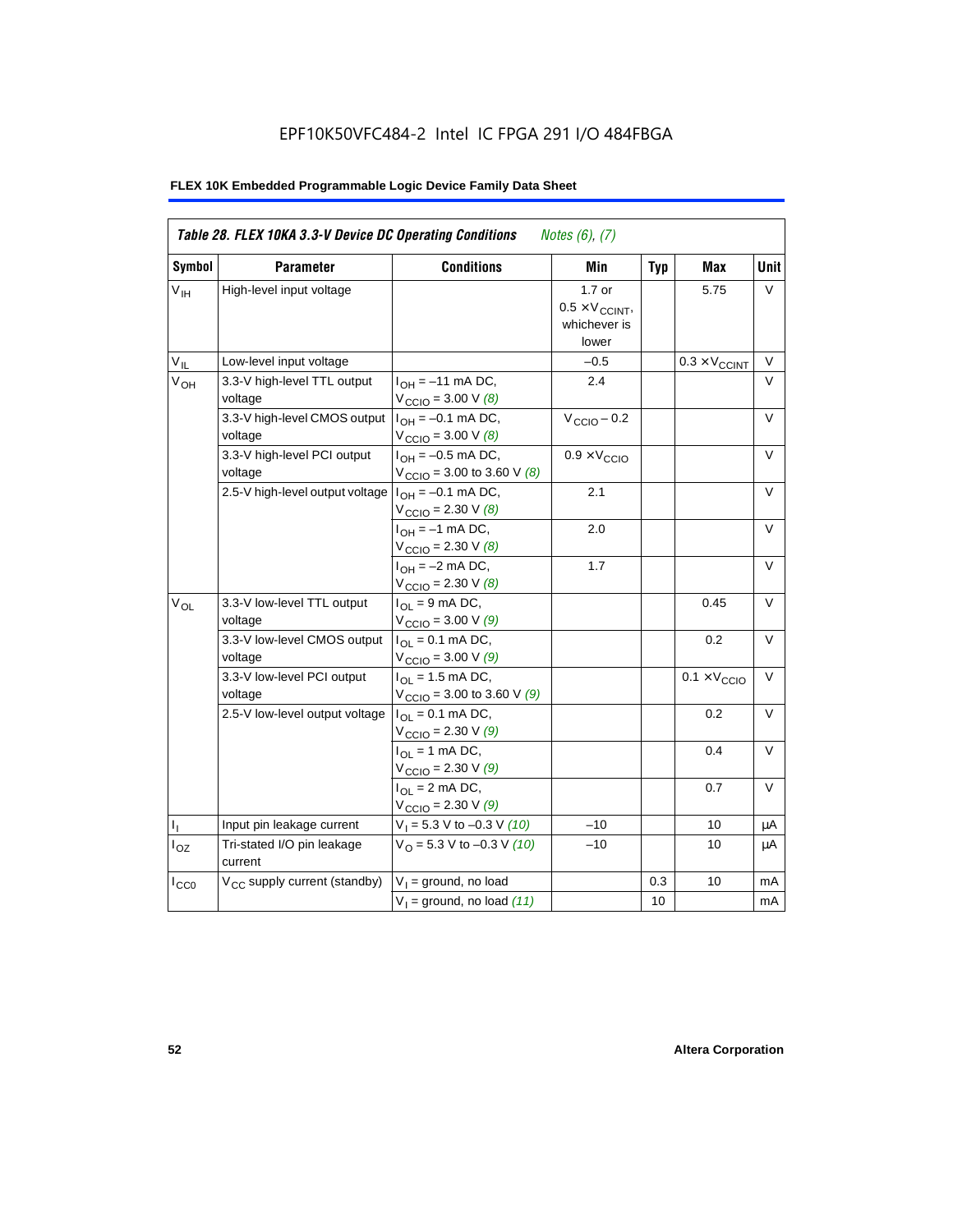| Table 29. 3.3-V Device Capacitance of EPF10K10A & EPF10K30A Devices |                                                                           |                               | <i>Note</i> (12) |     |        |
|---------------------------------------------------------------------|---------------------------------------------------------------------------|-------------------------------|------------------|-----|--------|
| Symbol                                                              | <b>Parameter</b>                                                          | <b>Conditions</b>             | Min              | Max | Unit I |
| $C_{IN}$                                                            | Input capacitance                                                         | $V_{IN} = 0 V$ , f = 1.0 MHz  |                  | 8   | pF     |
| $C_{\text{INCLK}}$                                                  | Input capacitance on dedicated $ V_{IN} = 0 V$ , f = 1.0 MHz<br>clock pin |                               |                  | 12  | pF     |
| $C_{OUT}$                                                           | Output capacitance                                                        | $V_{OUT} = 0 V$ , f = 1.0 MHz |                  | 8   | pF     |

#### *Table 30. 3.3-V Device Capacitance of EPF10K100A Devices Note (12)*

| Symbol             | <b>Parameter</b>                                                        | <b>Conditions</b>                   | Min | Max | <b>Unit</b> |
|--------------------|-------------------------------------------------------------------------|-------------------------------------|-----|-----|-------------|
| $C_{IN}$           | Input capacitance                                                       | $V_{IN} = 0 V$ , f = 1.0 MHz        |     | 10  | pF          |
| $C_{\text{INCLK}}$ | Input capacitance on dedicated $V_{1N} = 0$ V, f = 1.0 MHz<br>clock pin |                                     |     | 15  | pF          |
| $\mathrm{c_{out}}$ | Output capacitance                                                      | $V_{\text{OUT}} = 0$ V, f = 1.0 MHz |     | 10  | pF          |

#### *Table 31. 3.3-V Device Capacitance of EPF10K250A Devices Note (12)*

| Symbol             | <b>Parameter</b>                                                          | <b>Conditions</b>                                           | Min | Max | <b>Unit</b> |
|--------------------|---------------------------------------------------------------------------|-------------------------------------------------------------|-----|-----|-------------|
| $C_{IN}$           | Input capacitance                                                         | $V_{IN} = 0 V$ , f = 1.0 MHz                                |     | 10  | pF          |
| $C_{\text{INCLK}}$ | Input capacitance on dedicated $ V_{IN} = 0 V$ , f = 1.0 MHz<br>clock pin |                                                             |     | 15  | pF          |
| $C_{\text{OUT}}$   | Output capacitance                                                        | $V_{\text{OUT}} = 0 \text{ V}, \text{ f} = 1.0 \text{ MHz}$ |     | 10  | pF          |

#### *Notes to tables:*

- (1) See the *Operating Requirements for Altera Devices Data Sheet*.
- (2) Minimum DC voltage input is –0.5 V. During transitions, the inputs may undershoot to –2.0 V or overshoot to 5.75 V for input currents less than 100 mA and periods shorter than 20 ns.
- (3) Numbers in parentheses are for industrial-temperature-range devices.
- 
- (4) Maximum V<sub>CC</sub> rise time is 100 ms, and V<sub>CC</sub> must rise monotonically.<br>(5) ELEX 10KA device inputs may be driven before V<sub>CCINT</sub> and V<sub>CCIO</sub> ar (5) FLEX 10KA device inputs may be driven before  $V_{CCTN}$  and  $V_{CCTO}$  are powered.<br>(6) Typical values are for T<sub>A</sub> = 25° C and  $V_{CC}$  = 3.3 V.
- (6) Typical values are for  $T_A = 25^\circ$  C and  $V_{CC} = 3.3$  V.<br>(7) These values are specified under the Recommende
- These values are specified under the Recommended Operating Conditions shown in Table 27 on page 51.
- (8) The  $I_{OH}$  parameter refers to high-level TTL, PCI, or CMOS output current. The  $I_{OH}$  parameter refers to low-level TTL, PCI, or CMOS output current. The
- The I<sub>OL</sub> parameter refers to low-level TTL, PCI, or CMOS output current. This parameter applies to open-drain pins as well as output pins.
- (10) This value is specified for normal device operation. The value may vary during power-up.
- (11) This parameter applies to all -1 speed grade commercial temperature devices and all -2 speed grade industrial-temperature devices.
- (12) Capacitance is sample-tested only.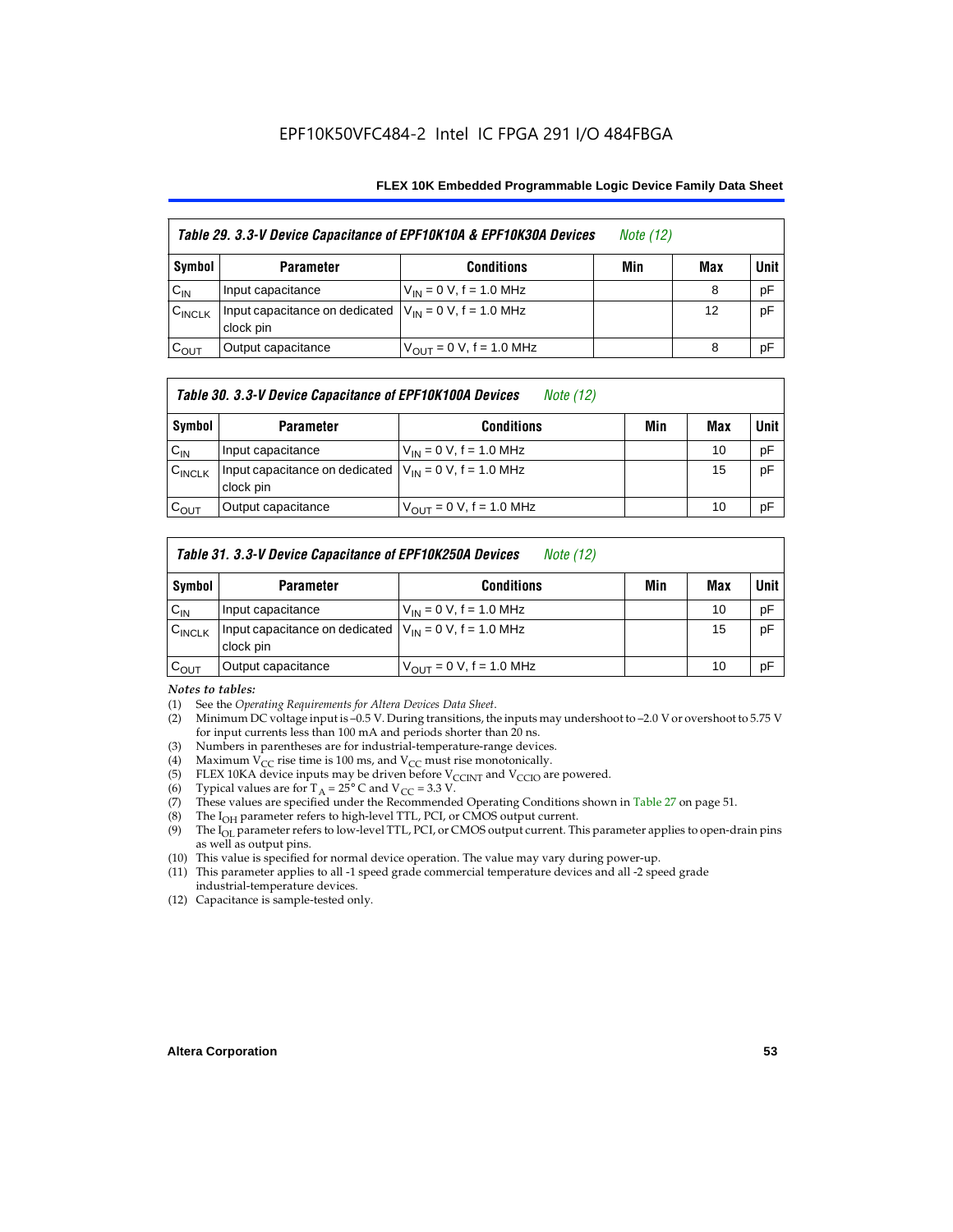Figure 22 shows the typical output drive characteristics of EPF10K10A, EPF10K30A, EPF10K100A, and EPF10K250A devices with 3.3-V and 2.5-V V<sub>CCIO</sub>. The output driver is compliant with the 3.3-V PCI Local Bus *Specification, Revision 2.2* (with 3.3-V V<sub>CCIO</sub>). Moreover, device analysis shows that the EPF10K10A, EPF10K30A, and EPF 10K100A devices can drive a 5.0-V PCI bus with eight or fewer loads.

*Figure 22. Output Drive Characteristics for EPF10K10A, EPF10K30A & EPF10K100A Devices*



Figure 23 shows the typical output drive characteristics of the EPF10K250A device with 3.3-V and 2.5-V  $V_{\text{CCIO}}$ .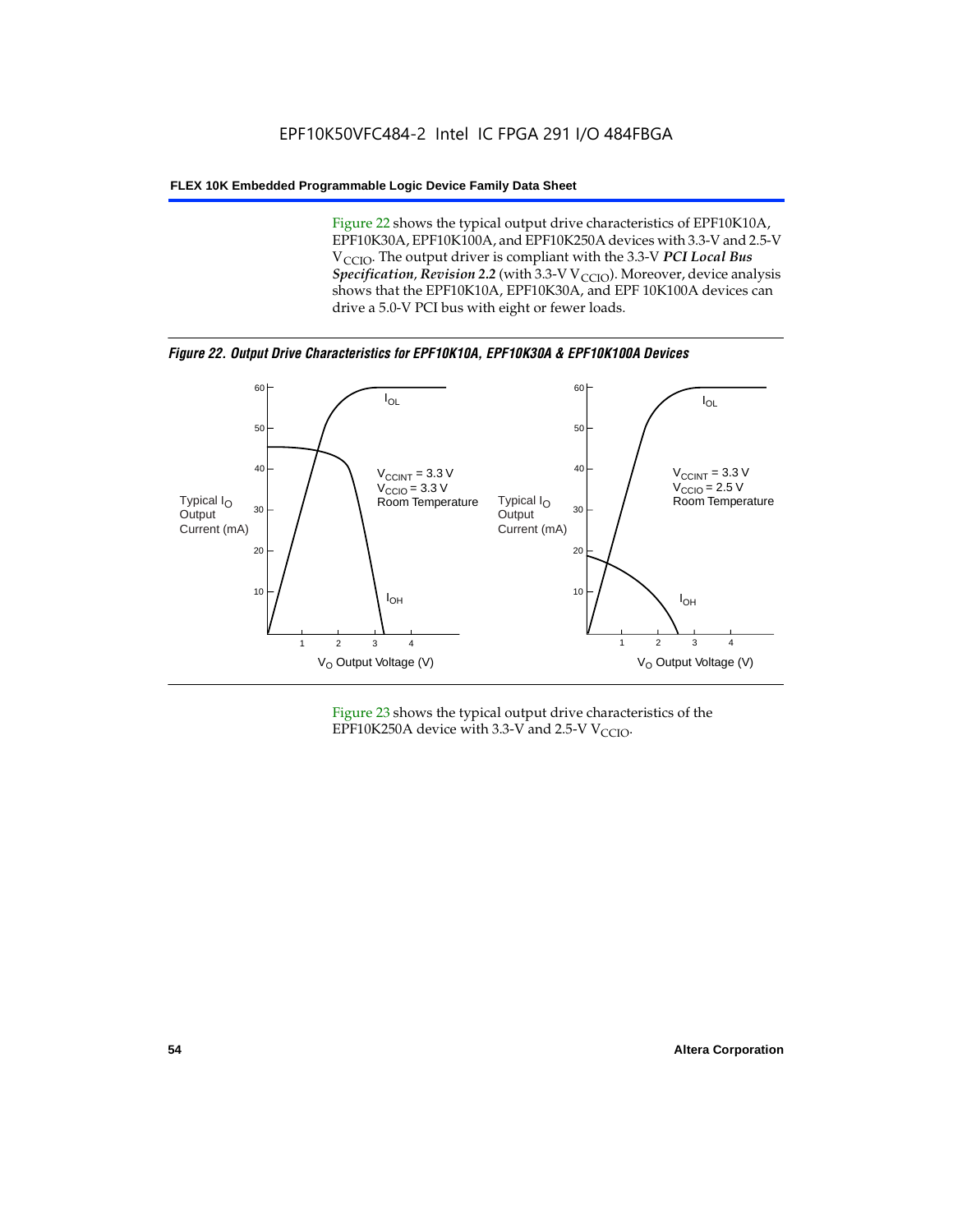



**Timing Model** The continuous, high-performance FastTrack Interconnect routing resources ensure predictable performance and accurate simulation and timing analysis. This predictable performance contrasts with that of FPGAs, which use a segmented connection scheme and therefore have unpredictable performance.

> Device performance can be estimated by following the signal path from a source, through the interconnect, to the destination. For example, the registered performance between two LEs on the same row can be calculated by adding the following parameters:

- **E** LE register clock-to-output delay  $(t_{CO})$ <br> **E** Interconnect delay  $(t_{CMBOW})$
- Interconnect delay (*t<sub>SAMEROW</sub>*)
- LE look-up table delay  $(t_{LUT})$
- LE register setup time ( $t_{SI}$ )

The routing delay depends on the placement of the source and destination LEs. A more complex registered path may involve multiple combinatorial LEs between the source and destination LEs.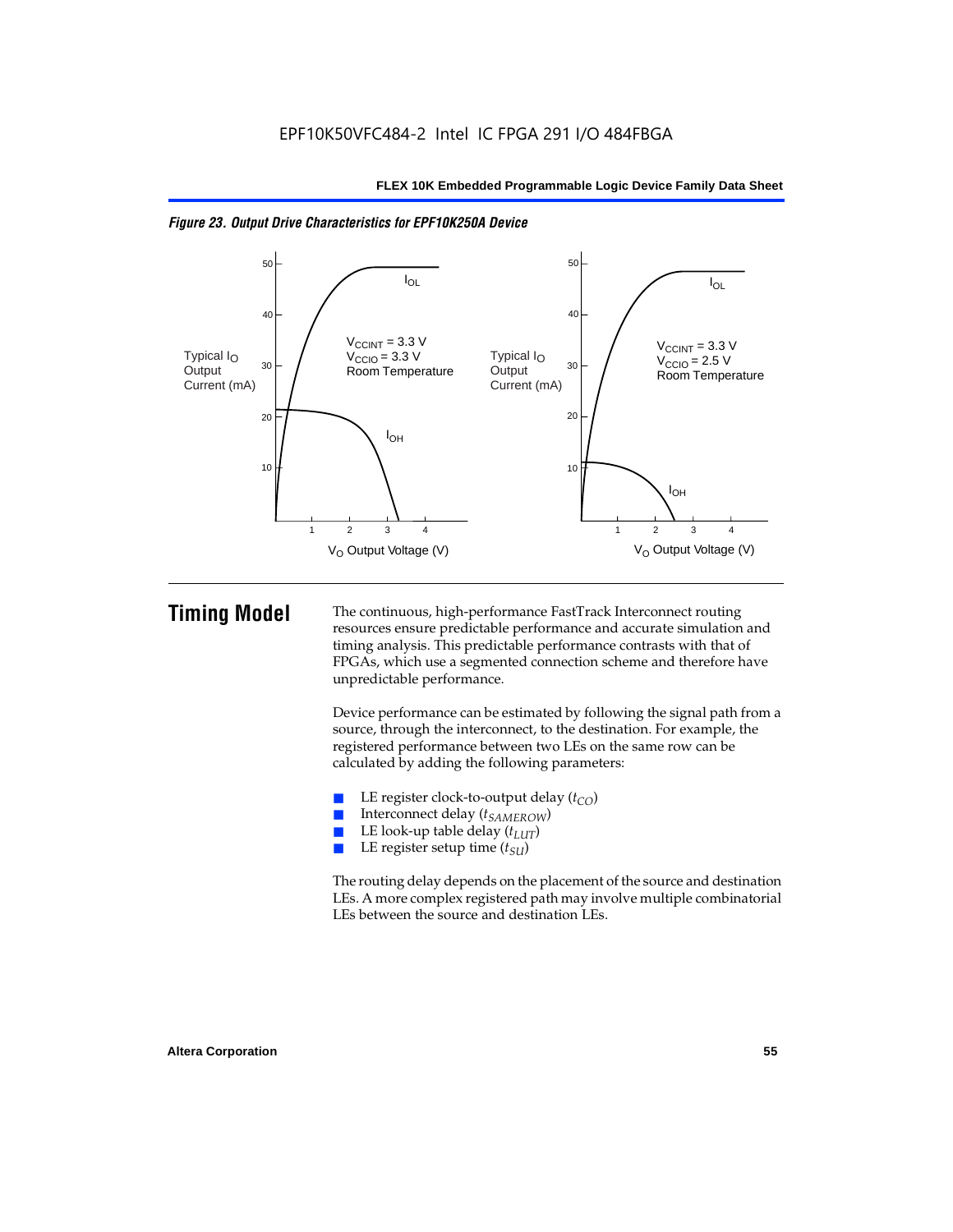Timing simulation and delay prediction are available with the MAX+PLUS II Simulator and Timing Analyzer, or with industrystandard EDA tools. The Simulator offers both pre-synthesis functional simulation to evaluate logic design accuracy and post-synthesis timing simulation with 0.1-ns resolution. The Timing Analyzer provides pointto-point timing delay information, setup and hold time analysis, and device-wide performance analysis.

Figure 24 shows the overall timing model, which maps the possible paths to and from the various elements of the FLEX 10K device.

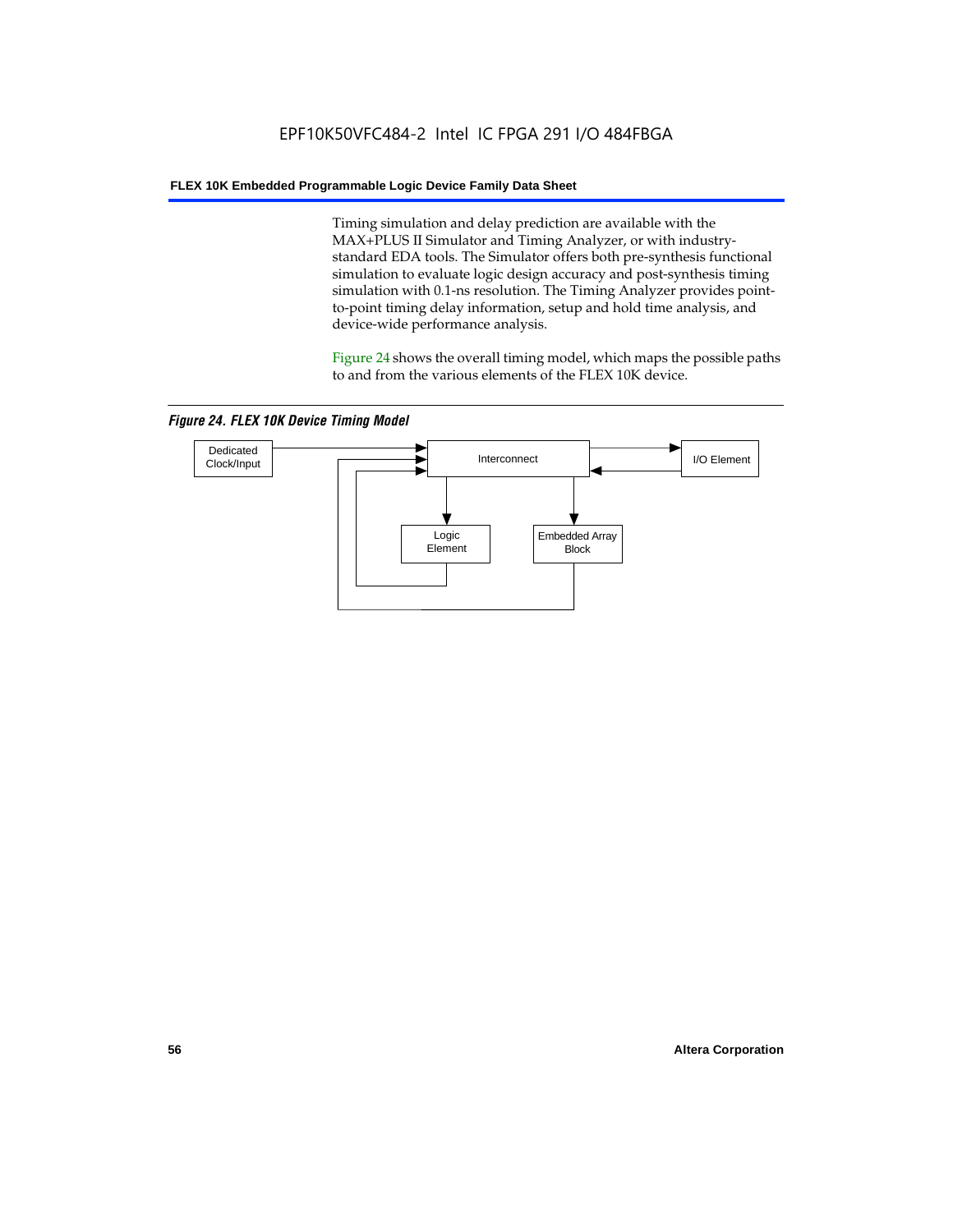Figures 25 through 27 show the delays that correspond to various paths and functions within the LE, IOE, and EAB timing models.



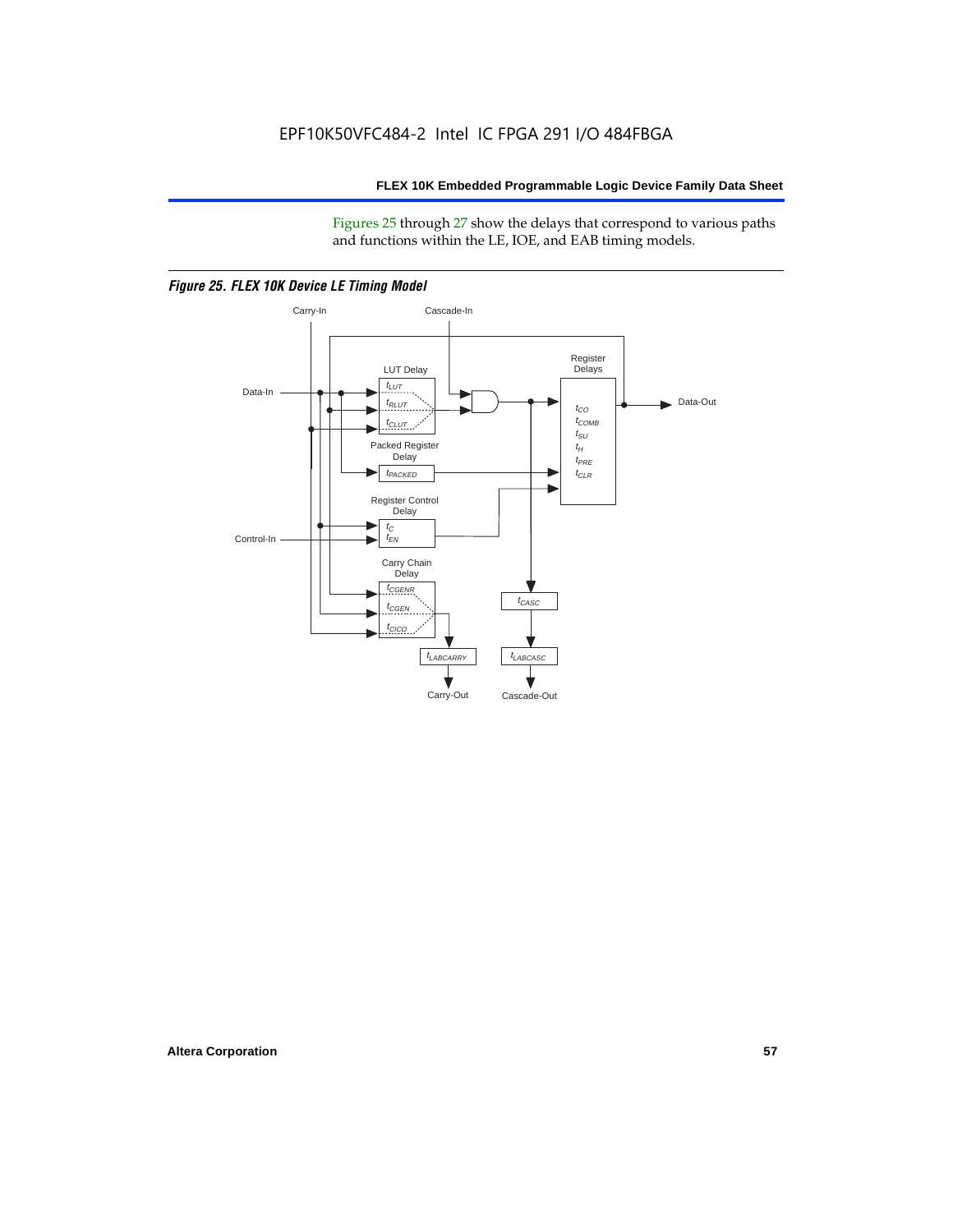

### *Figure 26. FLEX 10K Device IOE Timing Model*

*Figure 27. FLEX 10K Device EAB Timing Model*



Figures 28 shows the timing model for bidirectional I/O pin timing.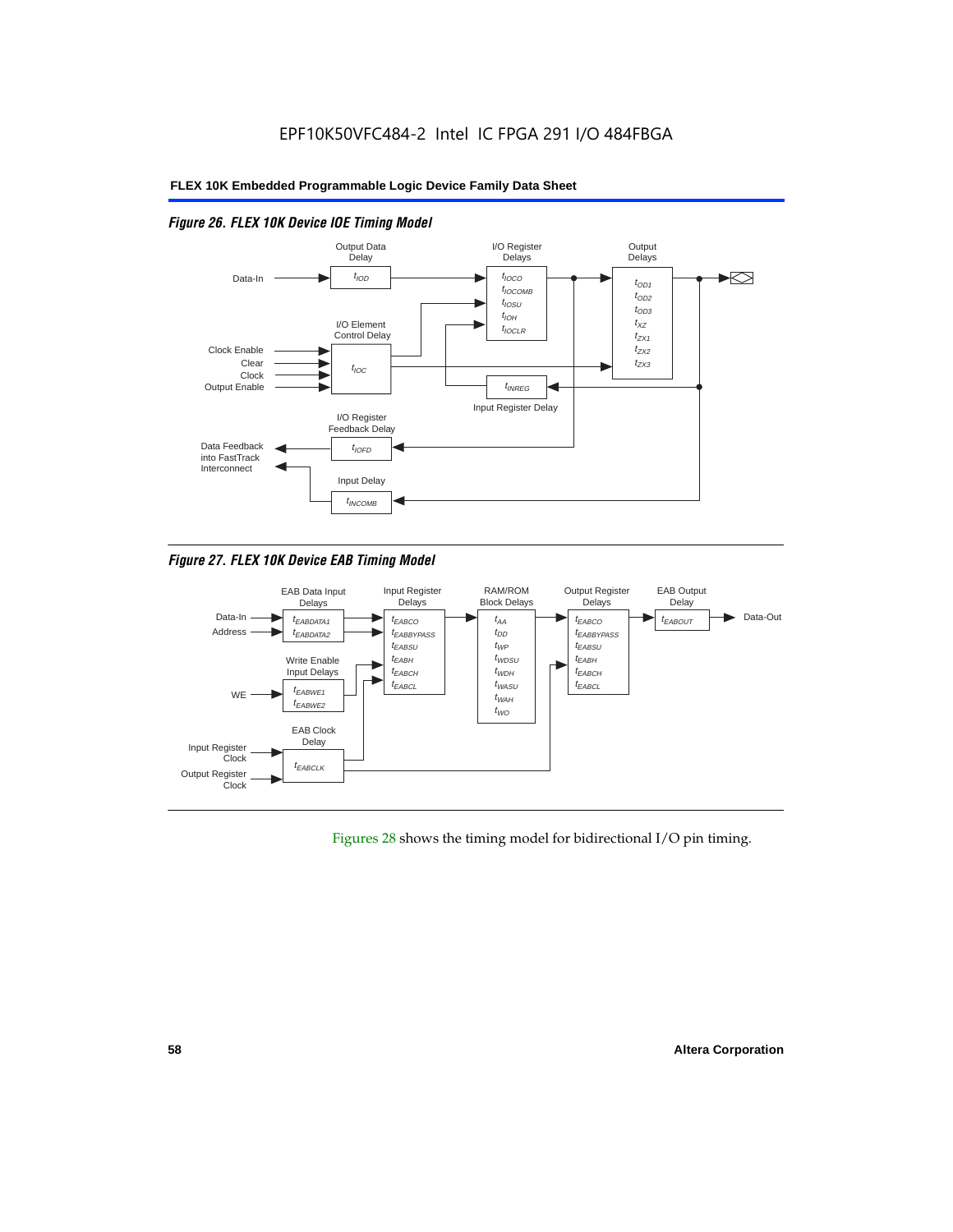

*Figure 28. Synchronous Bidirectional Pin External Timing Model*

Tables 32 through 36 describe the FLEX 10K device internal timing parameters. These internal timing parameters are expressed as worst-case values. Using hand calculations, these parameters can be used to estimate design performance. However, before committing designs to silicon, actual worst-case performance should be modeled using timing simulation and analysis. Tables 37 through 38 describe FLEX 10K external timing parameters.

| Table 32. LE Timing Microparameters (Part 1 of 2)<br>Note $(1)$ |                                         |                   |  |  |  |
|-----------------------------------------------------------------|-----------------------------------------|-------------------|--|--|--|
| Symbol                                                          | <b>Parameter</b>                        | <b>Conditions</b> |  |  |  |
| $t_{LUT}$                                                       | LUT delay for data-in                   |                   |  |  |  |
| $t_{CLUT}$                                                      | LUT delay for carry-in                  |                   |  |  |  |
| $t_{RLUT}$                                                      | LUT delay for LE register feedback      |                   |  |  |  |
| <b><i>FPACKED</i></b>                                           | Data-in to packed register delay        |                   |  |  |  |
| $t_{EN}$                                                        | LE register enable delay                |                   |  |  |  |
| $t_{CICO}$                                                      | Carry-in to carry-out delay             |                   |  |  |  |
| <sup>t</sup> CGEN                                               | Data-in to carry-out delay              |                   |  |  |  |
| <sup>t</sup> CGENR                                              | LE register feedback to carry-out delay |                   |  |  |  |
| t <sub>CASC</sub>                                               | Cascade-in to cascade-out delay         |                   |  |  |  |
| $t_C$                                                           | LE register control signal delay        |                   |  |  |  |
| $t_{CO}$                                                        | LE register clock-to-output delay       |                   |  |  |  |
| $t_{COMB}$                                                      | Combinatorial delay                     |                   |  |  |  |

 $\overline{1}$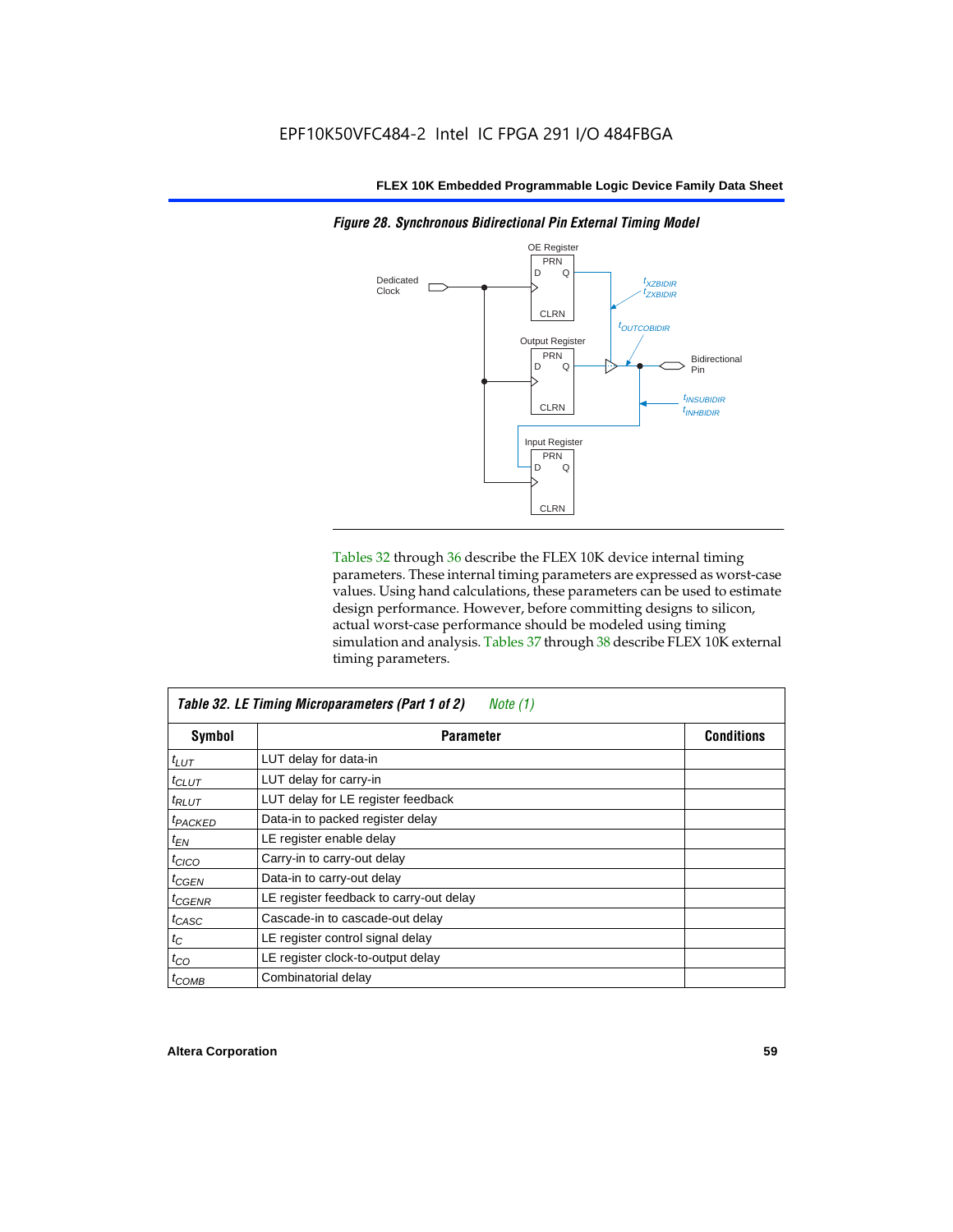| Table 32. LE Timing Microparameters (Part 2 of 2)<br>Note (1) |                                                                                                                                         |                   |  |  |  |
|---------------------------------------------------------------|-----------------------------------------------------------------------------------------------------------------------------------------|-------------------|--|--|--|
| <b>Symbol</b>                                                 | <b>Parameter</b>                                                                                                                        | <b>Conditions</b> |  |  |  |
| $t_{\rm SU}$                                                  | LE register setup time for data and enable signals before clock; LE register<br>recovery time after asynchronous clear, preset, or load |                   |  |  |  |
| $t_H$                                                         | LE register hold time for data and enable signals after clock                                                                           |                   |  |  |  |
| $t_{PRE}$                                                     | LE register preset delay                                                                                                                |                   |  |  |  |
| $t_{CLR}$                                                     | LE register clear delay                                                                                                                 |                   |  |  |  |
| $t_{CH}$                                                      | Minimum clock high time from clock pin                                                                                                  |                   |  |  |  |
| $t_{CL}$                                                      | Minimum clock low time from clock pin                                                                                                   |                   |  |  |  |

# *Table 33. IOE Timing Microparameters Note (1)*

| Symbol              | <b>Parameter</b>                                                                                                         | <b>Conditions</b>  |
|---------------------|--------------------------------------------------------------------------------------------------------------------------|--------------------|
| t <sub>IOD</sub>    | IOE data delay                                                                                                           |                    |
| $t_{\text{IOC}}$    | IOE register control signal delay                                                                                        |                    |
| $t_{IOCO}$          | IOE register clock-to-output delay                                                                                       |                    |
| $t_{IOCOMB}$        | IOE combinatorial delay                                                                                                  |                    |
| $t_{IOSU}$          | IOE register setup time for data and enable signals before clock; IOE register<br>recovery time after asynchronous clear |                    |
| $t_{IOH}$           | IOE register hold time for data and enable signals after clock                                                           |                    |
| $t_{IOCLR}$         | IOE register clear time                                                                                                  |                    |
| $t_{OD1}$           | Output buffer and pad delay, slow slew rate = off, $V_{\text{CCIO}} = V_{\text{CCINT}}$                                  | $C1 = 35$ pF $(2)$ |
| $t_{OD2}$           | Output buffer and pad delay, slow slew rate = off, $V_{CCIO}$ = low voltage                                              | $C1 = 35$ pF $(3)$ |
| $t_{OD3}$           | Output buffer and pad delay, slow slew rate $=$ on                                                                       | $C1 = 35$ pF $(4)$ |
| $t_{XZ}$            | IOE output buffer disable delay                                                                                          |                    |
| $t_{ZX1}$           | IOE output buffer enable delay, slow slew rate = off, $V_{\text{CCIO}} = V_{\text{CCINT}}$                               | $C1 = 35$ pF $(2)$ |
| $t_{ZX2}$           | IOE output buffer enable delay, slow slew rate = off, $V_{\text{CCIO}}$ = low voltage                                    | $C1 = 35$ pF $(3)$ |
| $t_{ZX3}$           | IOE output buffer enable delay, slow slew rate $=$ on                                                                    | $C1 = 35$ pF $(4)$ |
| <sup>t</sup> INREG  | IOE input pad and buffer to IOE register delay                                                                           |                    |
| $t_{IOFD}$          | IOE register feedback delay                                                                                              |                    |
| <sup>t</sup> INCOMB | IOE input pad and buffer to FastTrack Interconnect delay                                                                 |                    |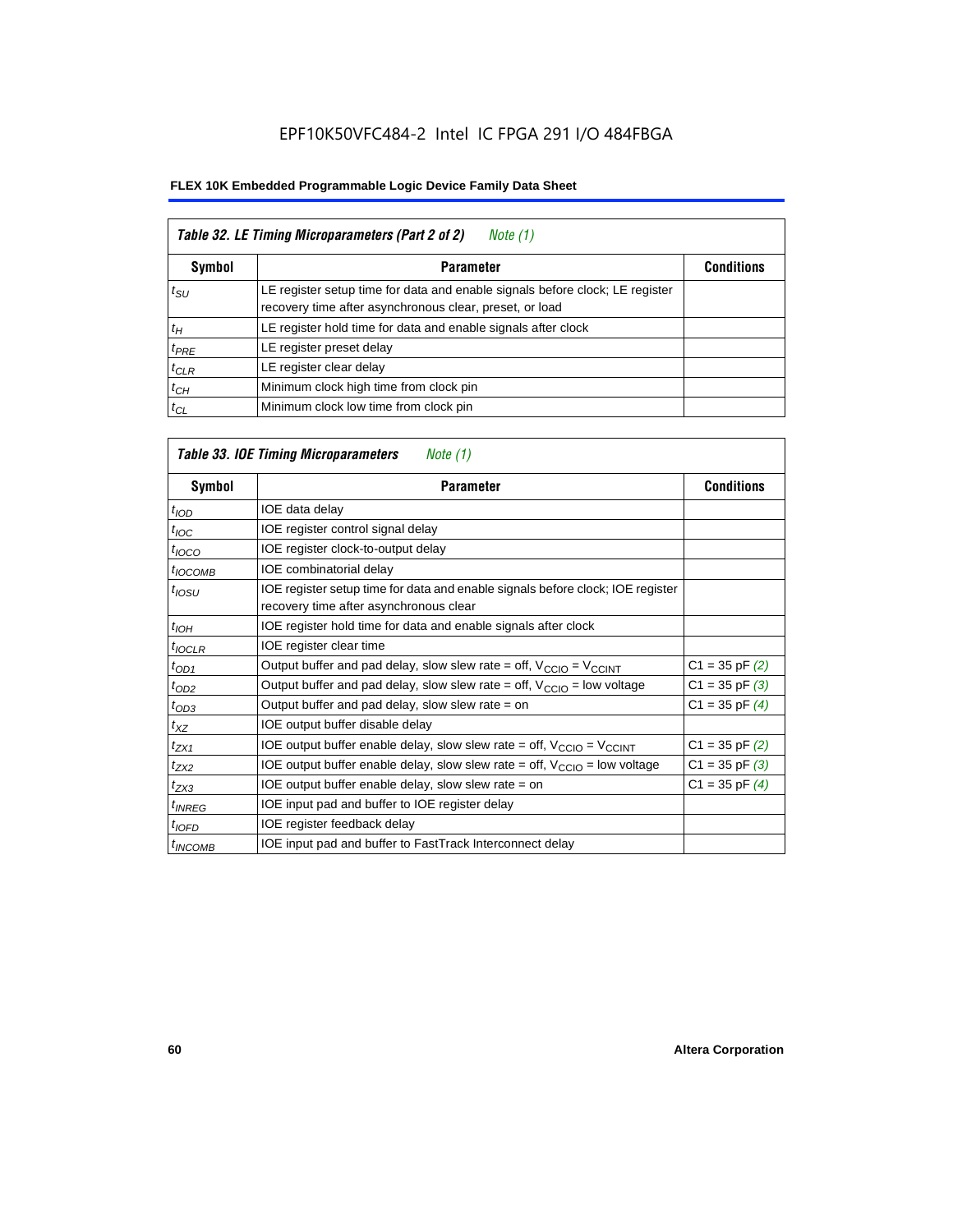|                     | <b>Table 34. EAB Timing Microparameters</b><br>Note (1) |                   |
|---------------------|---------------------------------------------------------|-------------------|
| Symbol              | <b>Parameter</b>                                        | <b>Conditions</b> |
| $t_{EABDATA1}$      | Data or address delay to EAB for combinatorial input    |                   |
| $t_{EABDATA2}$      | Data or address delay to EAB for registered input       |                   |
| $t_{EABWE1}$        | Write enable delay to EAB for combinatorial input       |                   |
| <sup>t</sup> EABWE2 | Write enable delay to EAB for registered input          |                   |
| <b>EABCLK</b>       | EAB register clock delay                                |                   |
| $t_{EABCO}$         | EAB register clock-to-output delay                      |                   |
| <i>EABBYPASS</i>    | Bypass register delay                                   |                   |
| t <sub>EABSU</sub>  | EAB register setup time before clock                    |                   |
| $t_{EABH}$          | EAB register hold time after clock                      |                   |
| $t_{AA}$            | Address access delay                                    |                   |
| $t_{WP}$            | Write pulse width                                       |                   |
| $t_{WDSU}$          | Data setup time before falling edge of write pulse      | (5)               |
| $t_{WDH}$           | Data hold time after falling edge of write pulse        | (5)               |
| $t_{WASU}$          | Address setup time before rising edge of write pulse    | (5)               |
| $t_{WAH}$           | Address hold time after falling edge of write pulse     | (5)               |
| $t_{WO}$            | Write enable to data output valid delay                 |                   |
| $t_{DD}$            | Data-in to data-out valid delay                         |                   |
| <b>EABOUT</b>       | Data-out delay                                          |                   |
| <sup>t</sup> EABCH  | Clock high time                                         |                   |
| <sup>t</sup> EABCL  | Clock low time                                          |                   |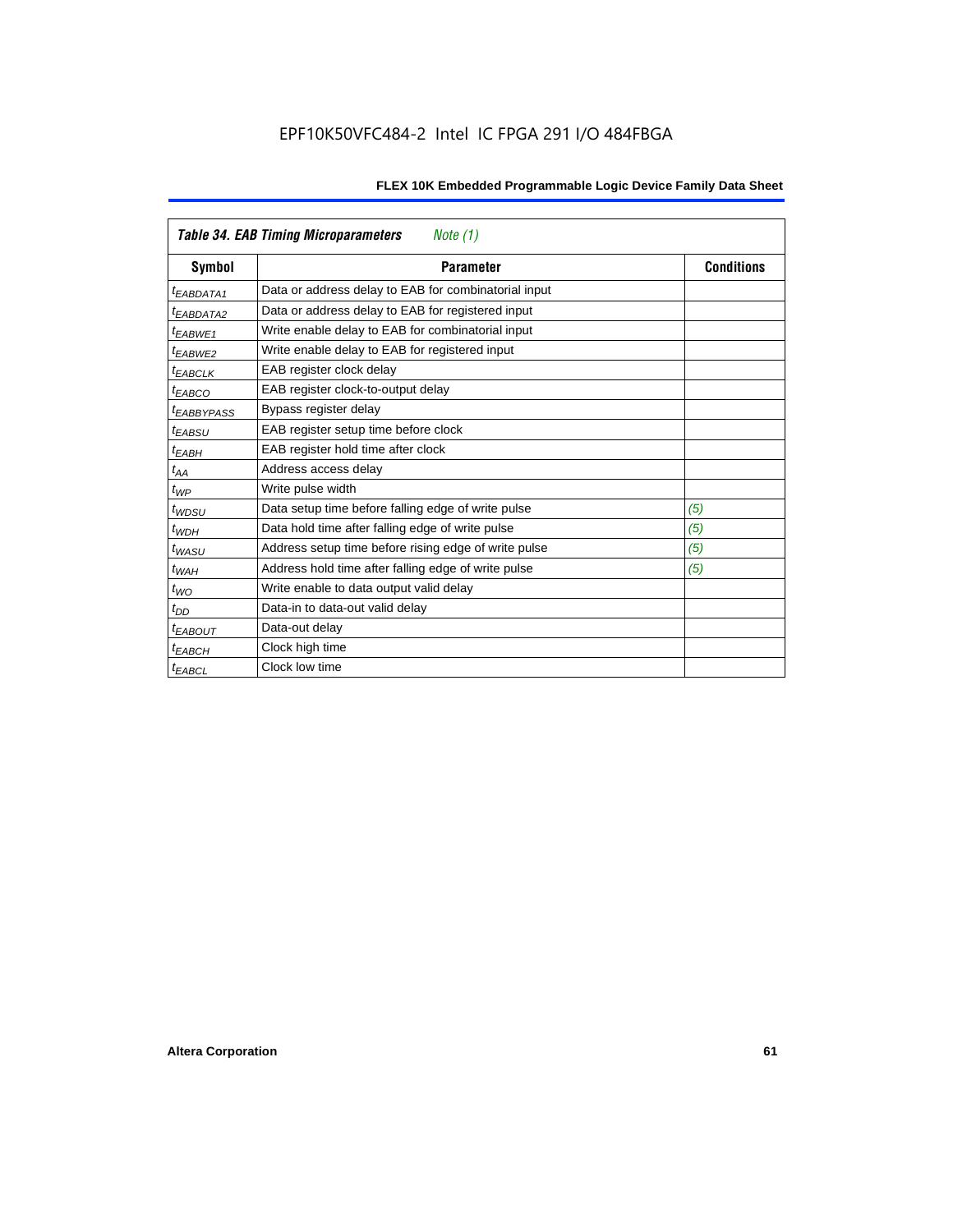| FLEX 10K Embedded Programmable Logic Device Family Data Sheet |  |  |
|---------------------------------------------------------------|--|--|
|---------------------------------------------------------------|--|--|

|                        | <b>Table 35. EAB Timing Macroparameters</b><br>Notes $(1)$ , $(6)$                        |                   |
|------------------------|-------------------------------------------------------------------------------------------|-------------------|
| Symbol                 | <b>Parameter</b>                                                                          | <b>Conditions</b> |
| <sup>t</sup> EABAA     | EAB address access delay                                                                  |                   |
| <sup>t</sup> EABRCCOMB | EAB asynchronous read cycle time                                                          |                   |
| <sup>t</sup> EABRCREG  | EAB synchronous read cycle time                                                           |                   |
| <sup>t</sup> EABWP     | EAB write pulse width                                                                     |                   |
| <sup>t</sup> EABWCCOMB | EAB asynchronous write cycle time                                                         |                   |
| <sup>t</sup> EABWCREG  | EAB synchronous write cycle time                                                          |                   |
| $t_{EABDD}$            | EAB data-in to data-out valid delay                                                       |                   |
| <sup>t</sup> EABDATACO | EAB clock-to-output delay when using output registers                                     |                   |
| <sup>t</sup> EABDATASU | EAB data/address setup time before clock when using input register                        |                   |
| <sup>t</sup> EABDATAH  | EAB data/address hold time after clock when using input register                          |                   |
| <sup>t</sup> EABWESU   | EAB WE setup time before clock when using input register                                  |                   |
| <sup>t</sup> EABWEH    | EAB WE hold time after clock when using input register                                    |                   |
| <sup>t</sup> EABWDSU   | EAB data setup time before falling edge of write pulse when not using input<br>registers  |                   |
| <sup>t</sup> EABWDH    | EAB data hold time after falling edge of write pulse when not using input                 |                   |
|                        | registers                                                                                 |                   |
| <sup>t</sup> EABWASU   | EAB address setup time before rising edge of write pulse when not using                   |                   |
|                        | input registers                                                                           |                   |
| <sup>t</sup> EABWAH    | EAB address hold time after falling edge of write pulse when not using input<br>registers |                   |
| $t_{EABWO}$            | EAB write enable to data output valid delay                                               |                   |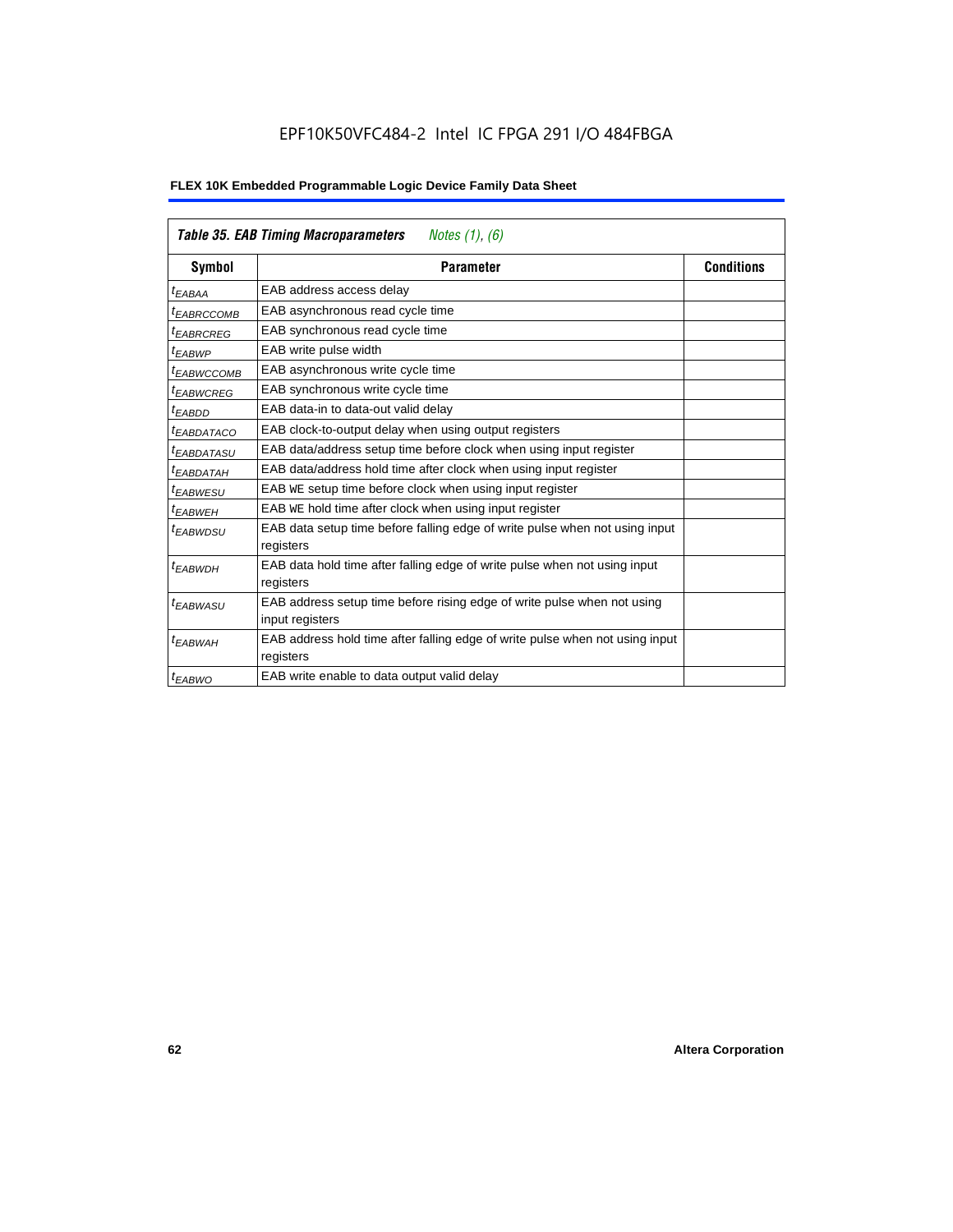|                            | Table 36. Interconnect Timing Microparameters<br>Note (1)                                                               |                   |  |  |  |  |
|----------------------------|-------------------------------------------------------------------------------------------------------------------------|-------------------|--|--|--|--|
| Symbol                     | <b>Parameter</b>                                                                                                        | <b>Conditions</b> |  |  |  |  |
| <sup>t</sup> DIN2IOE       | Delay from dedicated input pin to IOE control input                                                                     | (7)               |  |  |  |  |
| $t_{DCLK2LE}$              | Delay from dedicated clock pin to LE or EAB clock                                                                       | (7)               |  |  |  |  |
| <sup>t</sup> DIN2DATA      | Delay from dedicated input or clock to LE or EAB data                                                                   | (7)               |  |  |  |  |
| <sup>t</sup> DCLK2IOE      | Delay from dedicated clock pin to IOE clock                                                                             | (7)               |  |  |  |  |
| t <sub>DIN2LE</sub>        | Delay from dedicated input pin to LE or EAB control input                                                               | (7)               |  |  |  |  |
| <sup>t</sup> SAMELAB       | Routing delay for an LE driving another LE in the same LAB                                                              |                   |  |  |  |  |
| <sup>t</sup> SAMEROW       | Routing delay for a row IOE, LE, or EAB driving a row IOE, LE, or EAB in the<br>same row                                | (7)               |  |  |  |  |
| <sup>t</sup> SAMECOLUMN    | Routing delay for an LE driving an IOE in the same column                                                               | (7)               |  |  |  |  |
| <i><b>IDIFFROW</b></i>     | Routing delay for a column IOE, LE, or EAB driving an LE or EAB in a different<br>row                                   | (7)               |  |  |  |  |
| <i>t</i> TWOROWS           | Routing delay for a row IOE or EAB driving an LE or EAB in a different row                                              | (7)               |  |  |  |  |
| <sup>t</sup> LEPERIPH      | Routing delay for an LE driving a control signal of an IOE via the peripheral<br>control bus                            | (7)               |  |  |  |  |
| t <sub>LABCARRY</sub>      | Routing delay for the carry-out signal of an LE driving the carry-in signal of a<br>different LE in a different LAB     |                   |  |  |  |  |
| <i>t<sub>LABCASC</sub></i> | Routing delay for the cascade-out signal of an LE driving the cascade-in<br>signal of a different LE in a different LAB |                   |  |  |  |  |

|                   | <b>Table 37. External Timing Parameters</b><br>Notes (8), (10)                                                |                   |
|-------------------|---------------------------------------------------------------------------------------------------------------|-------------------|
| <b>Symbol</b>     | <b>Parameter</b>                                                                                              | <b>Conditions</b> |
| <sup>t</sup> DRR  | Register-to-register delay via four LEs, three row interconnects, and four local $ g\rangle$<br>interconnects |                   |
| t <sub>insu</sub> | Setup time with global clock at IOE register                                                                  |                   |
| <sup>t</sup> INH  | Hold time with global clock at IOE register                                                                   |                   |
| <b>LOUTCO</b>     | Clock-to-output delay with global clock at IOE register                                                       |                   |

# *Table 38. External Bidirectional Timing Parameters Note (10)*

| Symbol                   | <b>Parameter</b>                                                               | <b>Condition</b> |
|--------------------------|--------------------------------------------------------------------------------|------------------|
| <sup>  t</sup> INSUBIDIR | Setup time for bidirectional pins with global clock at adjacent LE register    |                  |
| <sup>t</sup> INHBIDIR    | Hold time for bidirectional pins with global clock at adjacent LE register     |                  |
| <sup>t</sup> outcobidir  | Clock-to-output delay for bidirectional pins with global clock at IOE register |                  |
| <sup>t</sup> xzbidir     | Synchronous IOE output buffer disable delay                                    |                  |
| <sup>t</sup> zxbidir     | Synchronous IOE output buffer enable delay, slow slew rate = off               |                  |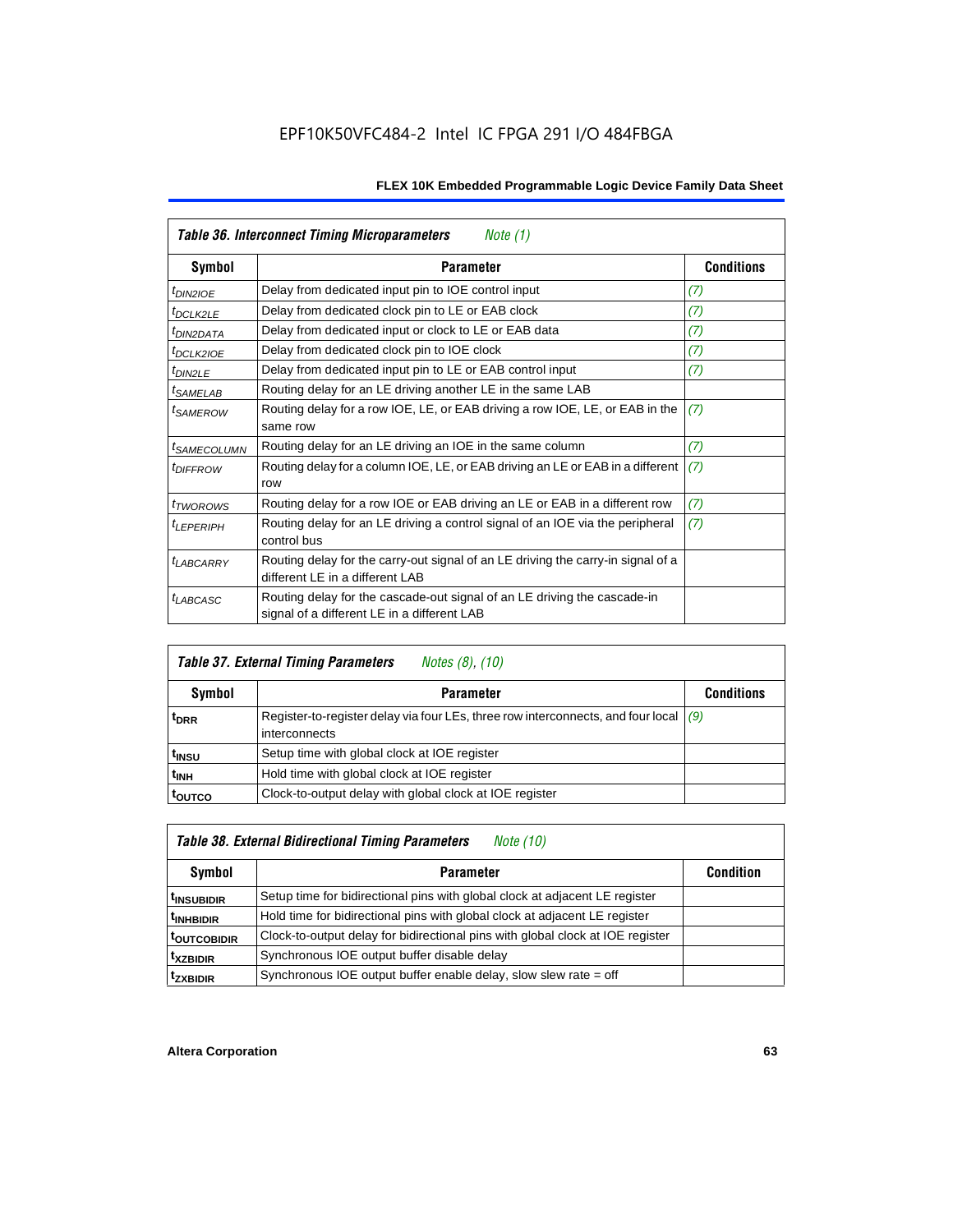# EPF10K50VFC484-2 Intel IC FPGA 291 I/O 484FBGA

#### **FLEX 10K Embedded Programmable Logic Device Family Data Sheet**

#### *Notes to tables:*

| (1) Microparameters are timing delays contributed by individual architectural elements. These parameters cannot be |
|--------------------------------------------------------------------------------------------------------------------|
| measured explicitly.                                                                                               |

| (2) Operating conditions: $V_{CCIO} = 5.0 V \pm 5%$ for commercial use in FLEX 10K devices. |  |  |  |
|---------------------------------------------------------------------------------------------|--|--|--|
|                                                                                             |  |  |  |

 $V<sub>CCIO</sub>$  = 5.0 V  $\pm$  10% for industrial use in FLEX 10K devices.

 $V_{\text{CCIO}} = 3.3 \text{ V} \pm 10\%$  for commercial or industrial use in FLEX 10KA devices.

(3) Operating conditions:  $V_{\text{CCIO}} = 3.3 V \pm 10\%$  for commercial or industrial use in FLEX 10K devices.

 $V_{\text{CCIO}} = 2.5 \text{ V} \pm 0.2 \text{ V}$  for commercial or industrial use in FLEX 10KA devices.

- (4) Operating conditions:  $V_{\text{CCIO}} = 2.5 V$ , 3.3 V, or 5.0 V.<br>(5) Because the RAM in the EAB is self-timed, this param
- (5) Because the RAM in the EAB is self-timed, this parameter can be ignored when the WE signal is registered.<br>(6) EAB macroparameters are internal parameters that can simplify predicting the behavior of an EAB at its bou
- EAB macroparameters are internal parameters that can simplify predicting the behavior of an EAB at its boundary; these parameters are calculated by summing selected microparameters.
- (7) These parameters are worst-case values for typical applications. Post-compilation timing simulation and timing analysis are required to determine actual worst-case performance.
- (8) External reference timing parameters are factory-tested, worst-case values specified by Altera. A representative subset of signal paths is tested to approximate typical device applications.
- (9) Contact Altera Applications for test circuit specifications and test conditions.
- (10) These timing parameters are sample-tested only.

Figures 29 and 30 show the asynchronous and synchronous timing waveforms, respectively, for the EAB macroparameters in Table 34.

#### *Figure 29. EAB Asynchronous Timing Waveforms*

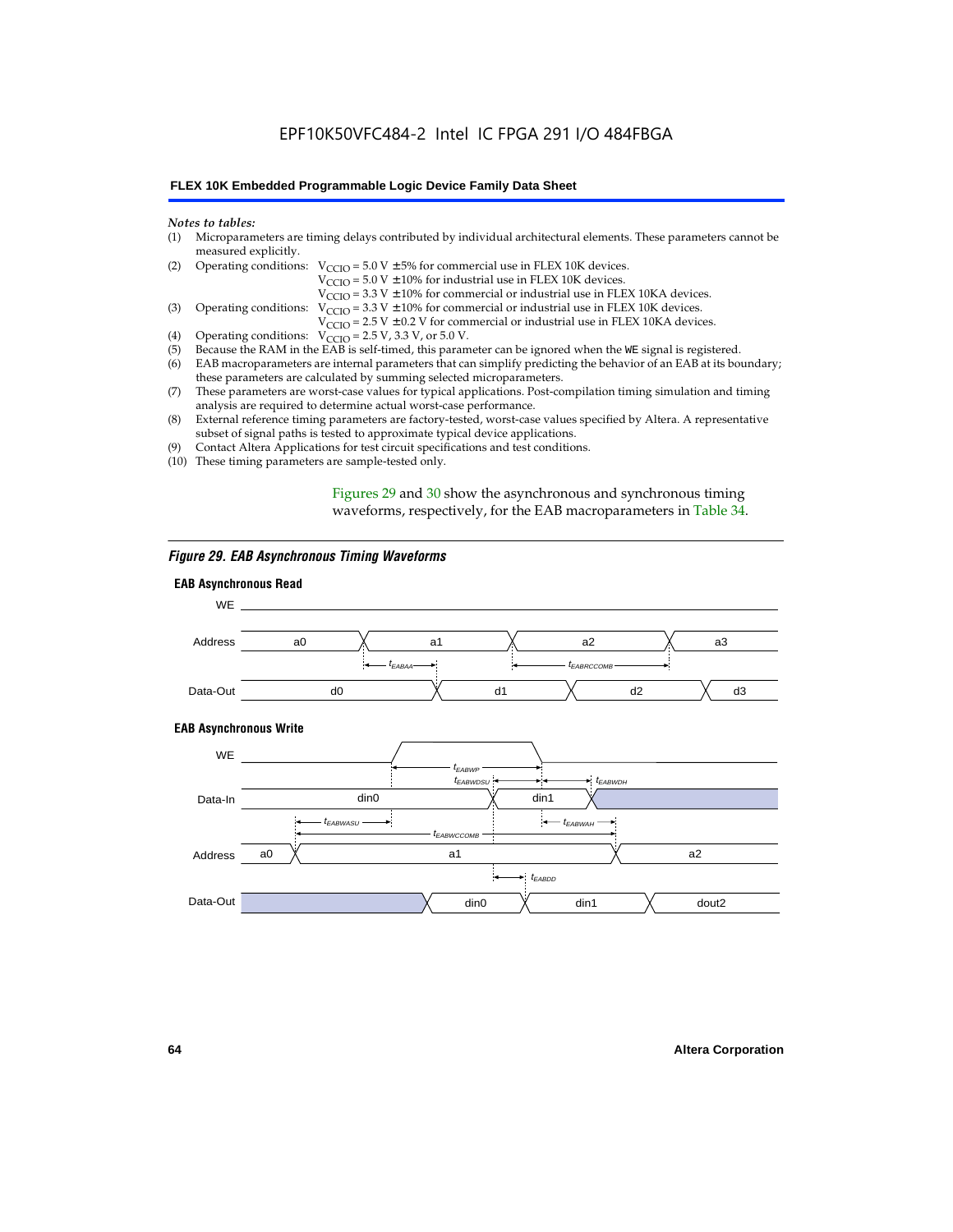## *Figure 30. EAB Synchronous Timing Waveforms*





#### **EAB Synchronous Write (EAB Output Registers Used)**

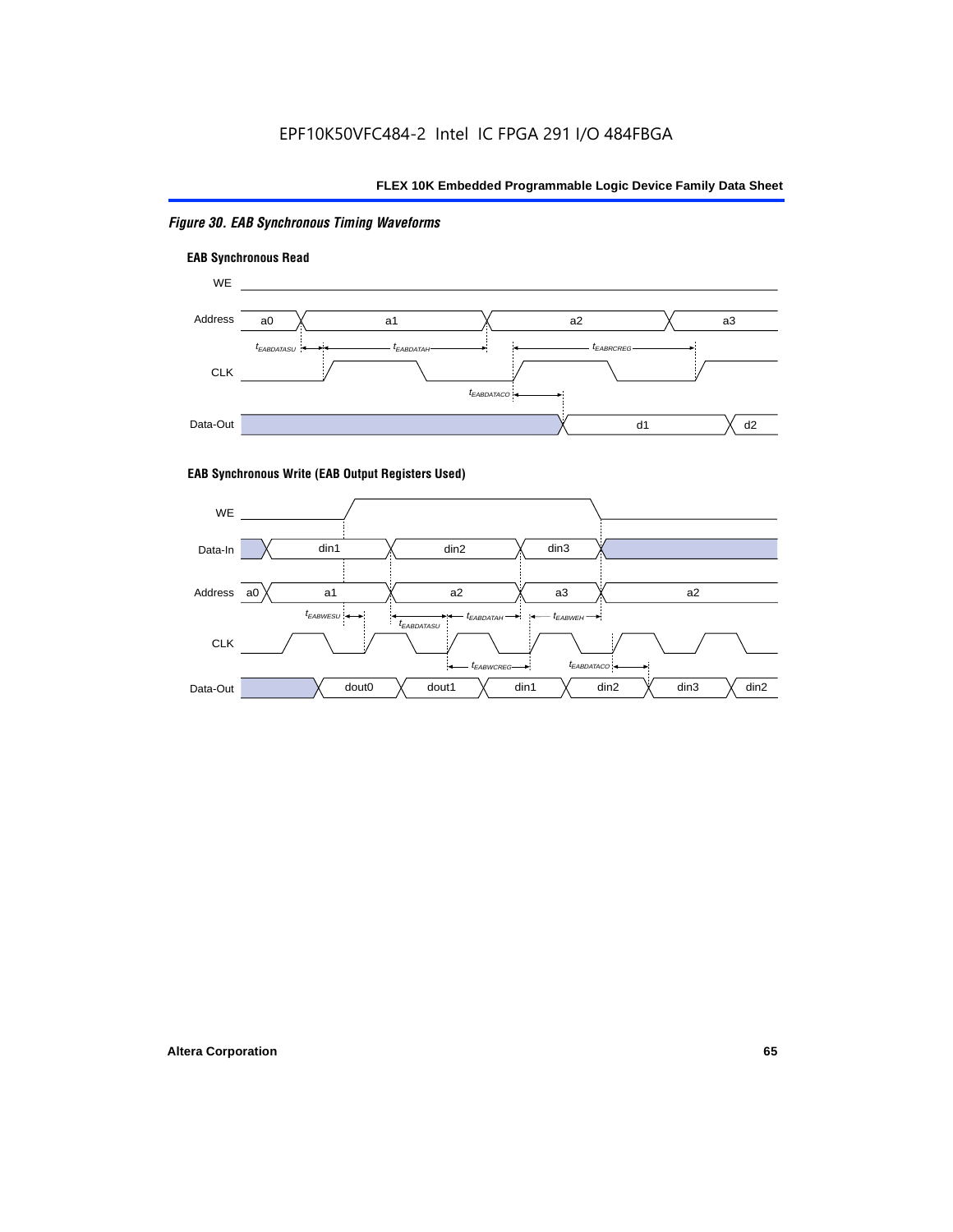Tables 39 through 47 show EPF10K10 and EPF10K20 device internal and external timing parameters.

| Table 39. EPF10K10 & EPF10K20 Device LE Timing Microparameters Note (1) |                |     |                |     |             |
|-------------------------------------------------------------------------|----------------|-----|----------------|-----|-------------|
| Symbol                                                                  | -3 Speed Grade |     | -4 Speed Grade |     | <b>Unit</b> |
|                                                                         | Min            | Max | Min            | Max |             |
| $t_{LUT}$                                                               |                | 1.4 |                | 1.7 | ns          |
| $t_{CLUT}$                                                              |                | 0.6 |                | 0.7 | ns          |
| $t_{RLUT}$                                                              |                | 1.5 |                | 1.9 | ns          |
| <b>t</b> PACKED                                                         |                | 0.6 |                | 0.9 | ns          |
| $t_{E_{N}}$                                                             |                | 1.0 |                | 1.2 | ns          |
| t <sub>CICO</sub>                                                       |                | 0.2 |                | 0.3 | ns          |
| $t_{CGEN}$                                                              |                | 0.9 |                | 1.2 | ns          |
| $t_{CGENR}$                                                             |                | 0.9 |                | 1.2 | ns          |
| $t_{CASC}$                                                              |                | 0.8 |                | 0.9 | ns          |
| $t_C$                                                                   |                | 1.3 |                | 1.5 | ns          |
| $t_{CO}$                                                                |                | 0.9 |                | 1.1 | ns          |
| $t_{\text{COMB}}$                                                       |                | 0.5 |                | 0.6 | ns          |
| $t_{\text{SU}}$                                                         | 1.3            |     | 2.5            |     | ns          |
| $t_H$                                                                   | 1.4            |     | 1.6            |     | ns          |
| $t_{PRE}$                                                               |                | 1.0 |                | 1.2 | ns          |
| $t_{CLR}$                                                               |                | 1.0 |                | 1.2 | ns          |
| $t_{CH}$                                                                | 4.0            |     | 4.0            |     | ns          |
| $t_{CL}$                                                                | 4.0            |     | 4.0            |     | ns          |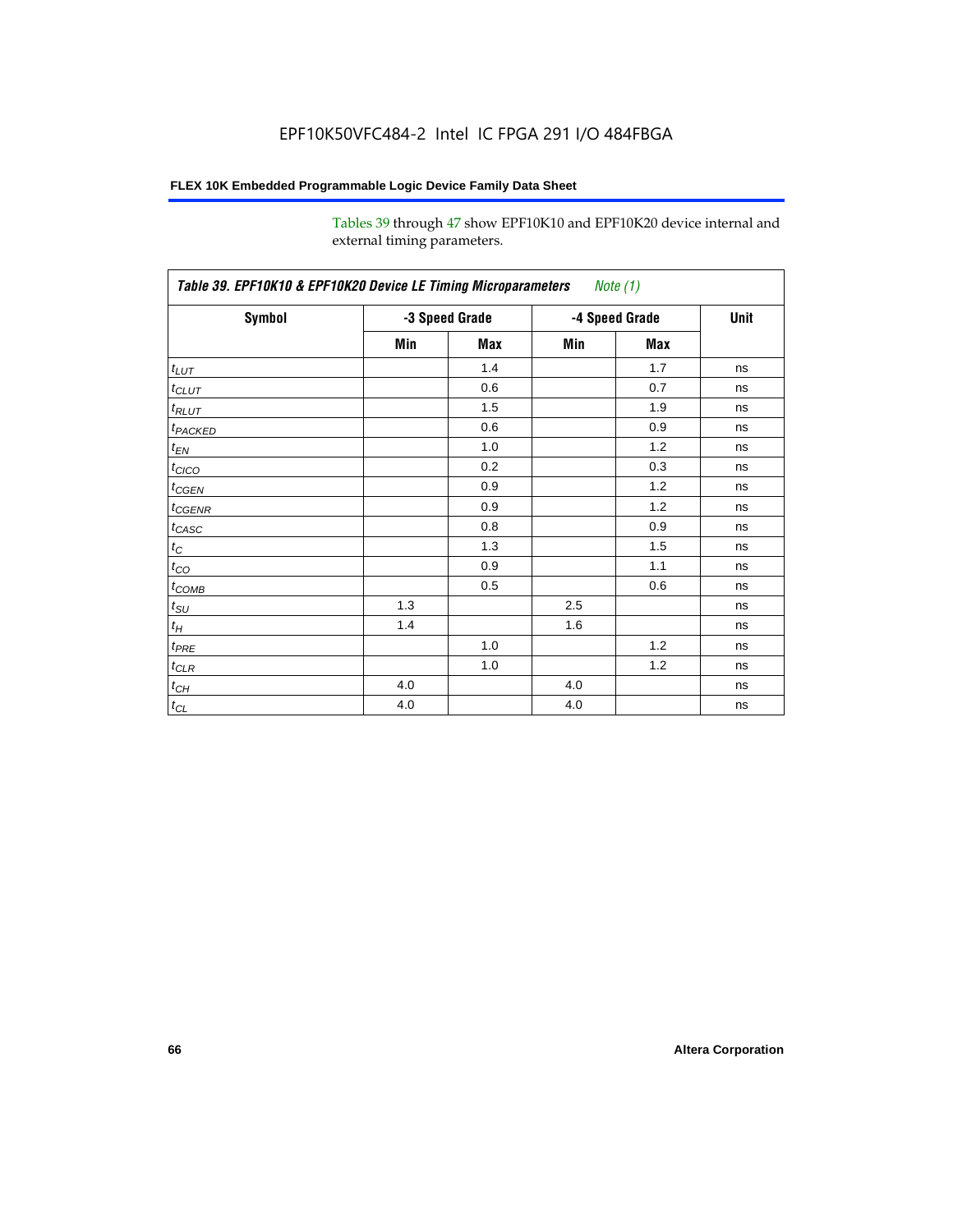| Table 40. EPF10K10 & EPF10K20 Device IOE Timing Microparameters<br>Note (1) |                |            |                |            |             |
|-----------------------------------------------------------------------------|----------------|------------|----------------|------------|-------------|
| Symbol                                                                      | -3 Speed Grade |            | -4 Speed Grade |            | <b>Unit</b> |
|                                                                             | Min            | <b>Max</b> | Min            | <b>Max</b> |             |
| t <sub>IOD</sub>                                                            |                | 1.3        |                | 1.6        | ns          |
| $t_{\text{IOC}}$                                                            |                | 0.5        |                | 0.7        | ns          |
| $t_{IOCO}$                                                                  |                | 0.2        |                | 0.2        | ns          |
| $t_{IOCOMB}$                                                                |                | 0.0        |                | 0.0        | ns          |
| $t_{IOSU}$                                                                  | 2.8            |            | 3.2            |            | ns          |
| $t_{IOH}$                                                                   | 1.0            |            | 1.2            |            | ns          |
| $t_{IOCLR}$                                                                 |                | 1.0        |                | 1.2        | ns          |
| $t_{OD1}$                                                                   |                | 2.6        |                | 3.5        | ns          |
| $t_{OD2}$                                                                   |                | 4.9        |                | 6.4        | ns          |
| $t_{OD3}$                                                                   |                | 6.3        |                | 8.2        | ns          |
| $t_{\mathsf{XZ}}$                                                           |                | 4.5        |                | 5.4        | ns          |
| $t_{ZX1}$                                                                   |                | 4.5        |                | 5.4        | ns          |
| $t_{ZX2}$                                                                   |                | 6.8        |                | 8.3        | ns          |
| $t_{ZX3}$                                                                   |                | 8.2        |                | 10.1       | ns          |
| $t_{INREG}$                                                                 |                | 6.0        |                | 7.5        | ns          |
| $t_{IOFD}$                                                                  |                | 3.1        |                | 3.5        | ns          |
| $t_{INCOMB}$                                                                |                | 3.1        |                | 3.5        | ns          |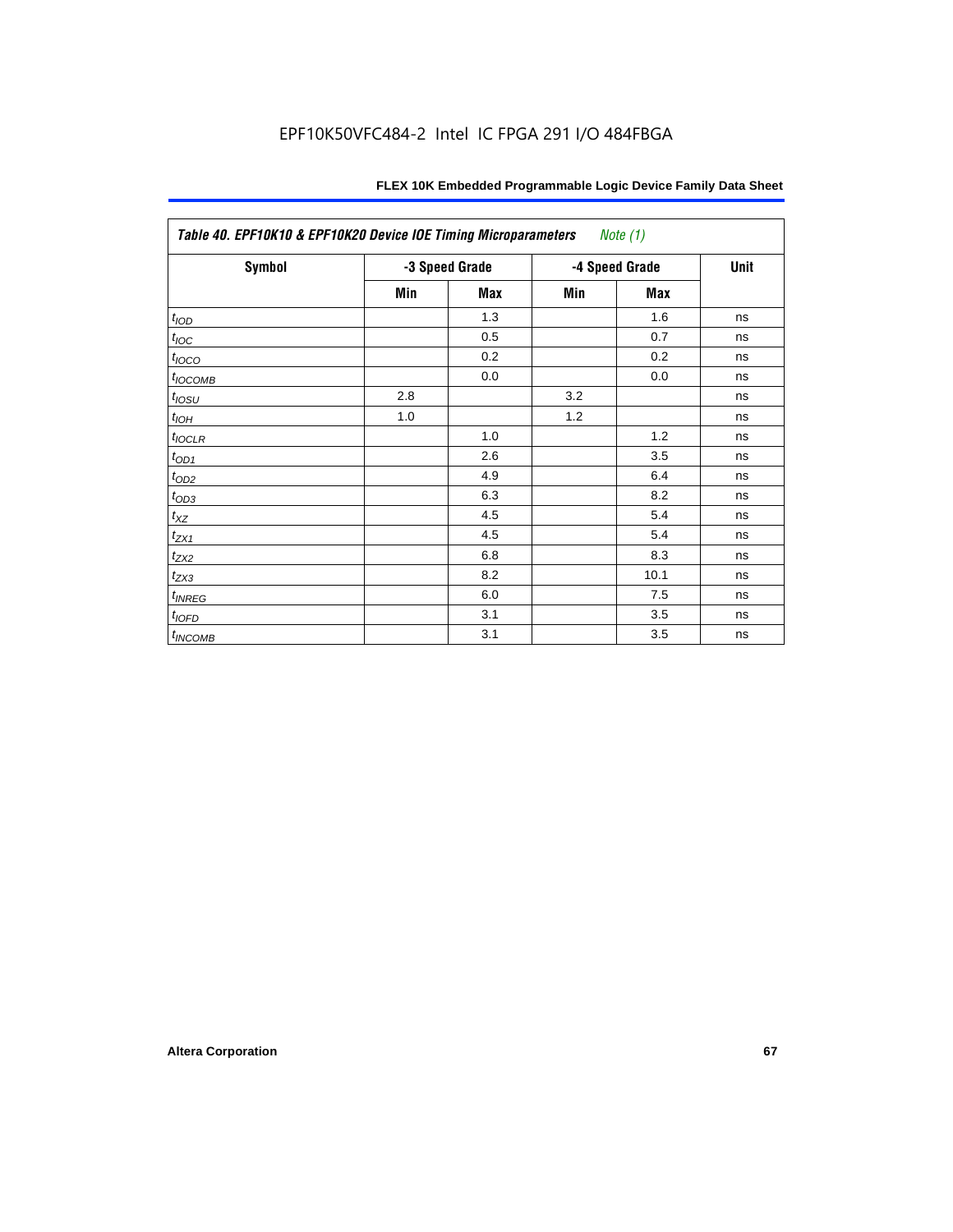# EPF10K50VFC484-2 Intel IC FPGA 291 I/O 484FBGA

| Symbol                 |     | -3 Speed Grade | -4 Speed Grade |            | Unit |
|------------------------|-----|----------------|----------------|------------|------|
|                        | Min | <b>Max</b>     | Min            | <b>Max</b> |      |
| <sup>t</sup> EABDATA1  |     | 1.5            |                | 1.9        | ns   |
| <sup>t</sup> EABDATA2  |     | 4.8            |                | 6.0        | ns   |
| t <sub>EABWE1</sub>    |     | 1.0            |                | 1.2        | ns   |
| <sup>t</sup> EABWE2    |     | 5.0            |                | 6.2        | ns   |
| <sup>t</sup> EABCLK    |     | 1.0            |                | 2.2        | ns   |
| t <sub>EABCO</sub>     |     | 0.5            |                | 0.6        | ns   |
| <sup>t</sup> EABBYPASS |     | 1.5            |                | 1.9        | ns   |
| $t_{EABSU}$            | 1.5 |                | 1.8            |            | ns   |
| $t_{EABH}$             | 2.0 |                | 2.5            |            | ns   |
| $t_{AA}$               |     | 8.7            |                | 10.7       | ns   |
| $t_{\mathit{WP}}$      | 5.8 |                | 7.2            |            | ns   |
| $t_{WDSU}$             | 1.6 |                | 2.0            |            | ns   |
| $t_{WDH}$              | 0.3 |                | 0.4            |            | ns   |
| $t_{WASU}$             | 0.5 |                | 0.6            |            | ns   |
| $t_{W\underline{AH}}$  | 1.0 |                | 1.2            |            | ns   |
| $t_{WO}$               |     | 5.0            |                | 6.2        | ns   |
| $t_{DD}$               |     | 5.0            |                | 6.2        | ns   |
| <sup>t</sup> EABOUT    |     | 0.5            |                | 0.6        | ns   |
| $t_{EABCH}$            | 4.0 |                | 4.0            |            | ns   |
| $t_{EABCL}$            | 5.8 |                | 7.2            |            | ns   |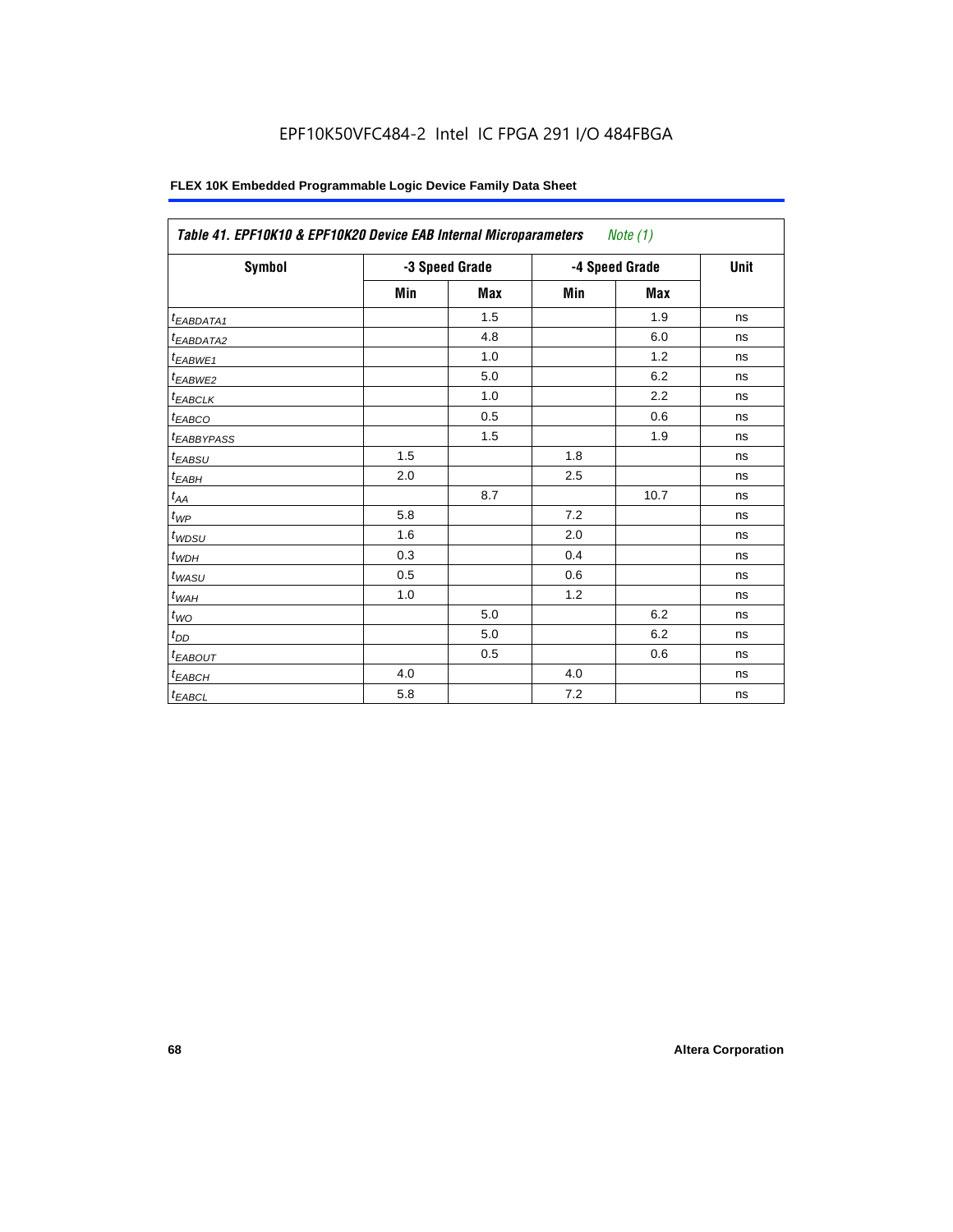| Table 42. EPF10K10 & EPF10K20 Device EAB Internal Timing Macroparameters<br>Note (1) |                |      |                |      |             |
|--------------------------------------------------------------------------------------|----------------|------|----------------|------|-------------|
| Symbol                                                                               | -3 Speed Grade |      | -4 Speed Grade |      | <b>Unit</b> |
|                                                                                      | Min            | Max  | Min            | Max  |             |
| <sup>t</sup> EABAA                                                                   |                | 13.7 |                | 17.0 | ns          |
| <b><i>EABRCCOMB</i></b>                                                              | 13.7           |      | 17.0           |      | ns          |
| <b><i>EABRCREG</i></b>                                                               | 9.7            |      | 11.9           |      | ns          |
| <sup>t</sup> EABWP                                                                   | 5.8            |      | 7.2            |      | ns          |
| <sup>t</sup> EABWCCOMB                                                               | 7.3            |      | 9.0            |      | ns          |
| <sup>t</sup> EABWCREG                                                                | 13.0           |      | 16.0           |      | ns          |
| t <sub>EABDD</sub>                                                                   |                | 10.0 |                | 12.5 | ns          |
| <b><i>EABDATACO</i></b>                                                              |                | 2.0  |                | 3.4  | ns          |
| <sup>I</sup> EABDATASU                                                               | 5.3            |      | 5.6            |      | ns          |
| <sup>T</sup> EABDATAH                                                                | 0.0            |      | 0.0            |      | ns          |
| <i><b>EABWESU</b></i>                                                                | 5.5            |      | 5.8            |      | ns          |
| <sup>t</sup> EABWEH                                                                  | 0.0            |      | 0.0            |      | ns          |
| <sup>t</sup> EABWDSU                                                                 | 5.5            |      | 5.8            |      | ns          |
| <sup>t</sup> EABWDH                                                                  | 0.0            |      | 0.0            |      | ns          |
| <sup>t</sup> EABWASU                                                                 | 2.1            |      | 2.7            |      | ns          |
| <sup>t</sup> EABWAH                                                                  | 0.0            |      | 0.0            |      | ns          |
| $t_{EABWO}$                                                                          |                | 9.5  |                | 11.8 | ns          |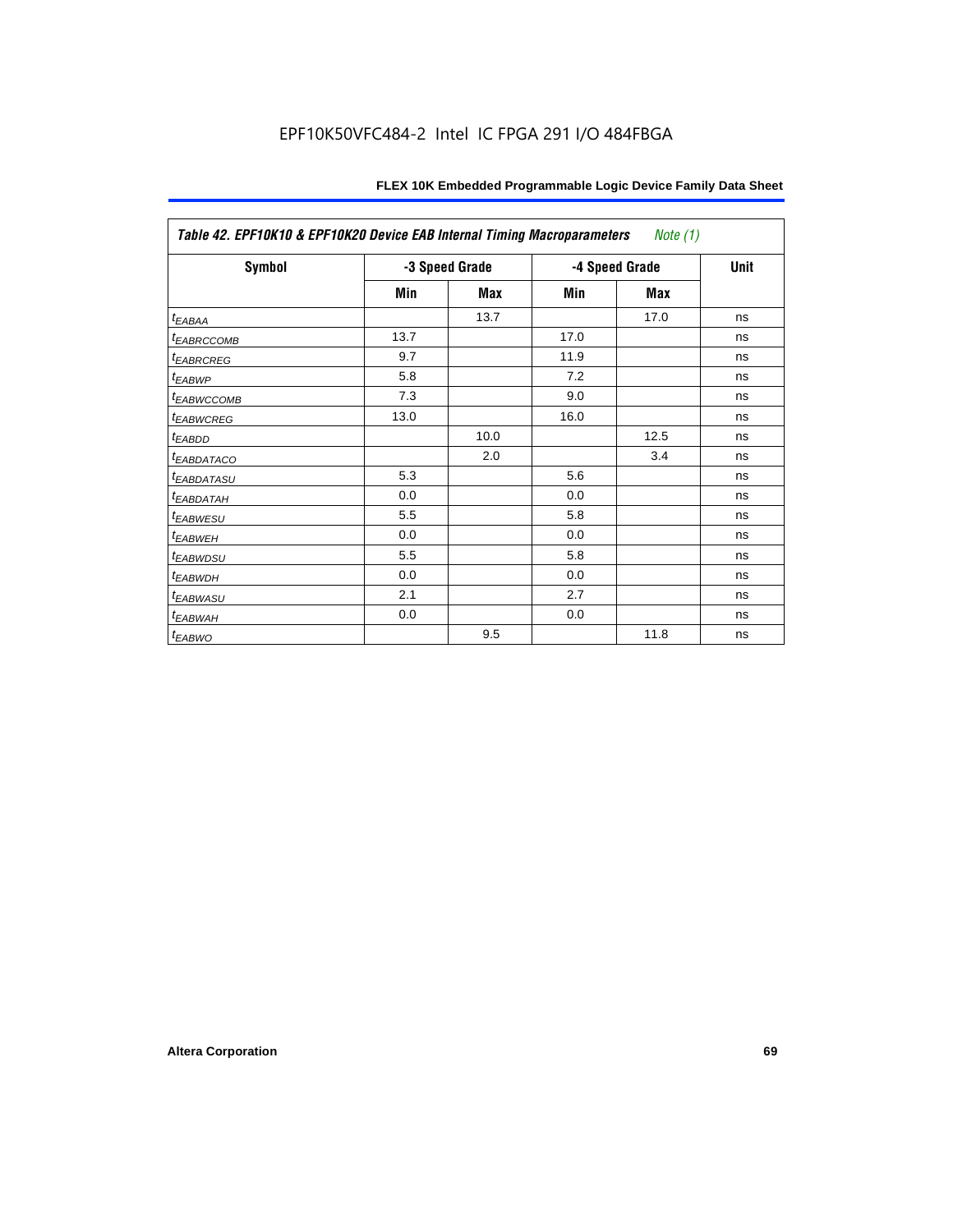| <b>Symbol</b>              | -3 Speed Grade |            | -4 Speed Grade |            | <b>Unit</b> |
|----------------------------|----------------|------------|----------------|------------|-------------|
|                            | Min            | <b>Max</b> | Min            | <b>Max</b> |             |
| <sup>t</sup> DIN2IOE       |                | 4.8        |                | 6.2        | ns          |
| $t_{DIN2LE}$               |                | 2.6        |                | 3.8        | ns          |
| <sup>t</sup> DIN2DATA      |                | 4.3        |                | 5.2        | ns          |
| <sup>t</sup> DCLK2IOE      |                | 3.4        |                | 4.0        | ns          |
| <sup>t</sup> DCLK2LE       |                | 2.6        |                | 3.8        | ns          |
| <sup>t</sup> SAMELAB       |                | 0.6        |                | 0.6        | ns          |
| <sup>t</sup> SAMEROW       |                | 3.6        |                | 3.8        | ns          |
| <sup>t</sup> SAMECOLUMN    |                | 0.9        |                | 1.1        | ns          |
| <i>t<sub>DIFFROW</sub></i> |                | 4.5        |                | 4.9        | ns          |
| <sup>t</sup> TWOROWS       |                | 8.1        |                | 8.7        | ns          |
| <sup>t</sup> LEPERIPH      |                | 3.3        |                | 3.9        | ns          |
| <sup>I</sup> LABCARRY      |                | 0.5        |                | 0.8        | ns          |
| <sup>t</sup> LABCASC       |                | 2.7        |                | 3.0        | ns          |

| Symbol                  | -3 Speed Grade |     | -4 Speed Grade |     | Unit |
|-------------------------|----------------|-----|----------------|-----|------|
|                         | Min            | Max | Min            | Max |      |
| $t_{DINZIOE}$           |                | 5.2 |                | 6.6 | ns   |
| <sup>t</sup> DIN2LE     |                | 2.6 |                | 3.8 | ns   |
| <sup>t</sup> DIN2DATA   |                | 4.3 |                | 5.2 | ns   |
| <sup>I</sup> DCLK2IOE   |                | 4.3 |                | 4.0 | ns   |
| t <sub>DCLK2LE</sub>    |                | 2.6 |                | 3.8 | ns   |
| <sup>t</sup> SAMELAB    |                | 0.6 |                | 0.6 | ns   |
| <sup>I</sup> SAMEROW    |                | 3.7 |                | 3.9 | ns   |
| <sup>t</sup> SAMECOLUMN |                | 1.4 |                | 1.6 | ns   |
| <sup>I</sup> DIFFROW    |                | 5.1 |                | 5.5 | ns   |
| <sup>t</sup> TWOROWS    |                | 8.8 |                | 9.4 | ns   |
| <sup>t</sup> LEPERIPH   |                | 4.7 |                | 5.6 | ns   |
| <b>LABCARRY</b>         |                | 0.5 |                | 0.8 | ns   |
| <sup>t</sup> LABCASC    |                | 2.7 |                | 3.0 | ns   |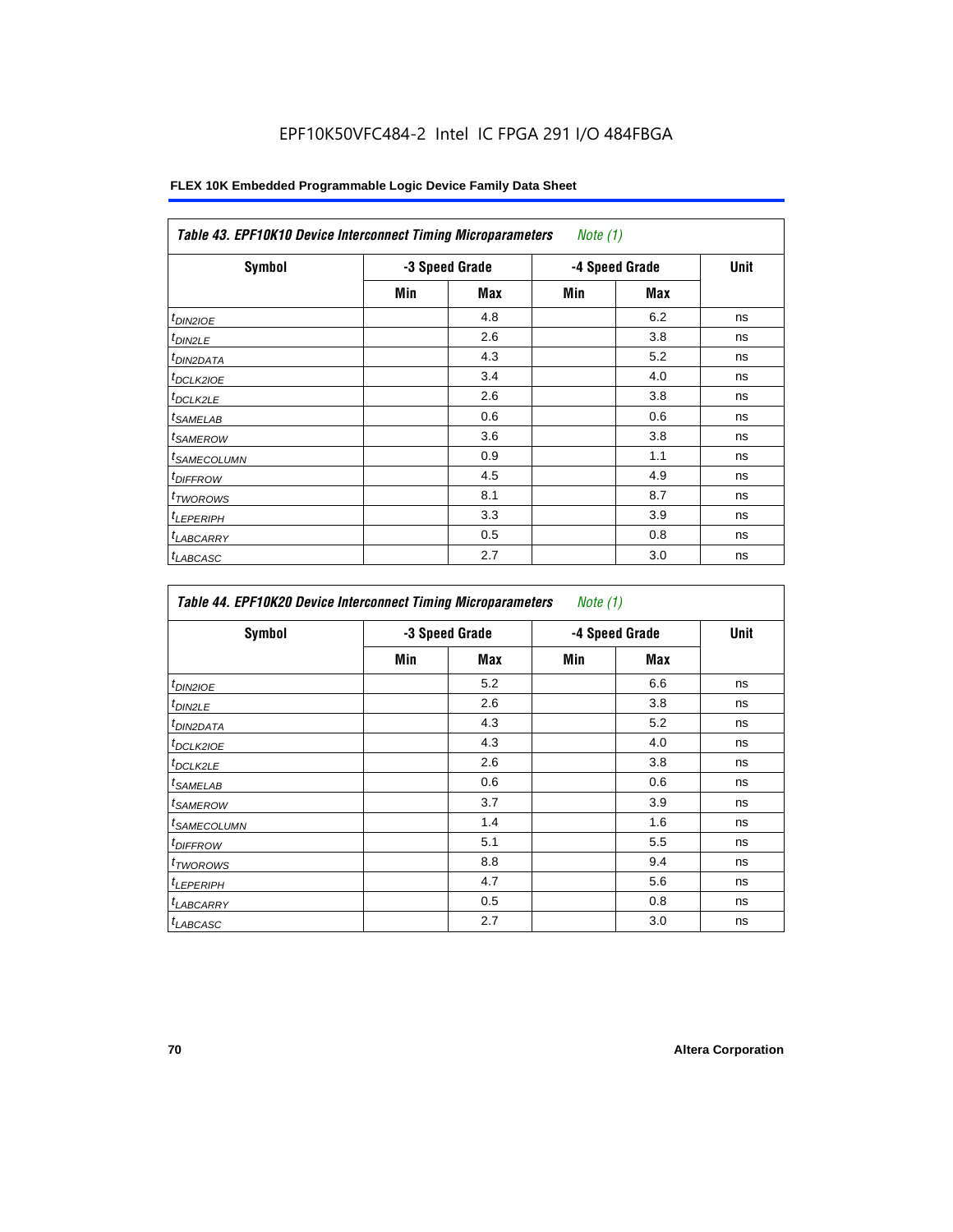| Table 45. EPF10K10 & EPF10K20 Device External Timing Parameters<br>Note $(1)$ |     |                                  |     |      |             |  |  |
|-------------------------------------------------------------------------------|-----|----------------------------------|-----|------|-------------|--|--|
| Symbol                                                                        |     | -3 Speed Grade<br>-4 Speed Grade |     |      | <b>Unit</b> |  |  |
|                                                                               | Min | <b>Max</b>                       | Min | Max  |             |  |  |
| t <sub>DRR</sub>                                                              |     | 16.1                             |     | 20.0 | ns          |  |  |
| $t_{INSU}$ (2), (3)                                                           | 5.5 |                                  | 6.0 |      | ns          |  |  |
| $t_{INH}$ (3)                                                                 | 0.0 |                                  | 0.0 |      | ns          |  |  |
| $\tan 3$                                                                      | 2.0 | 6.7                              | 2.0 | 8.4  | ns          |  |  |

| Table 46. EPF10K10 Device External Bidirectional Timing Parameters<br>Note $(1)$ |                |            |                |      |             |  |
|----------------------------------------------------------------------------------|----------------|------------|----------------|------|-------------|--|
| Symbol                                                                           | -3 Speed Grade |            | -4 Speed Grade |      | <b>Unit</b> |  |
|                                                                                  | Min            | <b>Max</b> | Min            | Max  |             |  |
| <sup>t</sup> INSUBIDIR                                                           | 4.5            |            | 5.6            |      | ns          |  |
| <sup>t</sup> INHBIDIR                                                            | 0.0            |            | 0.0            |      | ns          |  |
| <sup>t</sup> OUTCOBIDIR                                                          | 2.0            | 6.7        | 2.0            | 8.4  | ns          |  |
| <b>txzbidir</b>                                                                  |                | 10.5       |                | 13.4 | ns          |  |
| <sup>t</sup> zxbidir                                                             |                | 10.5       |                | 13.4 | ns          |  |

| Table 47. EPF10K20 Device External Bidirectional Timing Parameters<br>Note $(1)$ |                |      |                |      |             |  |  |
|----------------------------------------------------------------------------------|----------------|------|----------------|------|-------------|--|--|
| Symbol                                                                           | -3 Speed Grade |      | -4 Speed Grade |      | <b>Unit</b> |  |  |
|                                                                                  | Min            | Max  | Min            | Max  |             |  |  |
| <sup>t</sup> INSUBIDIR                                                           | 4.6            |      | 5.7            |      | ns          |  |  |
| <sup>t</sup> INHBIDIR                                                            | 0.0            |      | 0.0            |      | ns          |  |  |
| <b>TOUTCOBIDIR</b>                                                               | 2.0            | 6.7  | 2.0            | 8.4  | ns          |  |  |
| <sup>t</sup> xzbidir                                                             |                | 10.5 |                | 13.4 | ns          |  |  |
| <sup>T</sup> ZXBIDIR                                                             |                | 10.5 |                | 13.4 | ns          |  |  |

*Notes to tables:*

(1) All timing parameters are described in Tables 32 through 38 in this data sheet.

(2) Using an LE to register the signal may provide a lower setup time.

(3) This parameter is specified by characterization.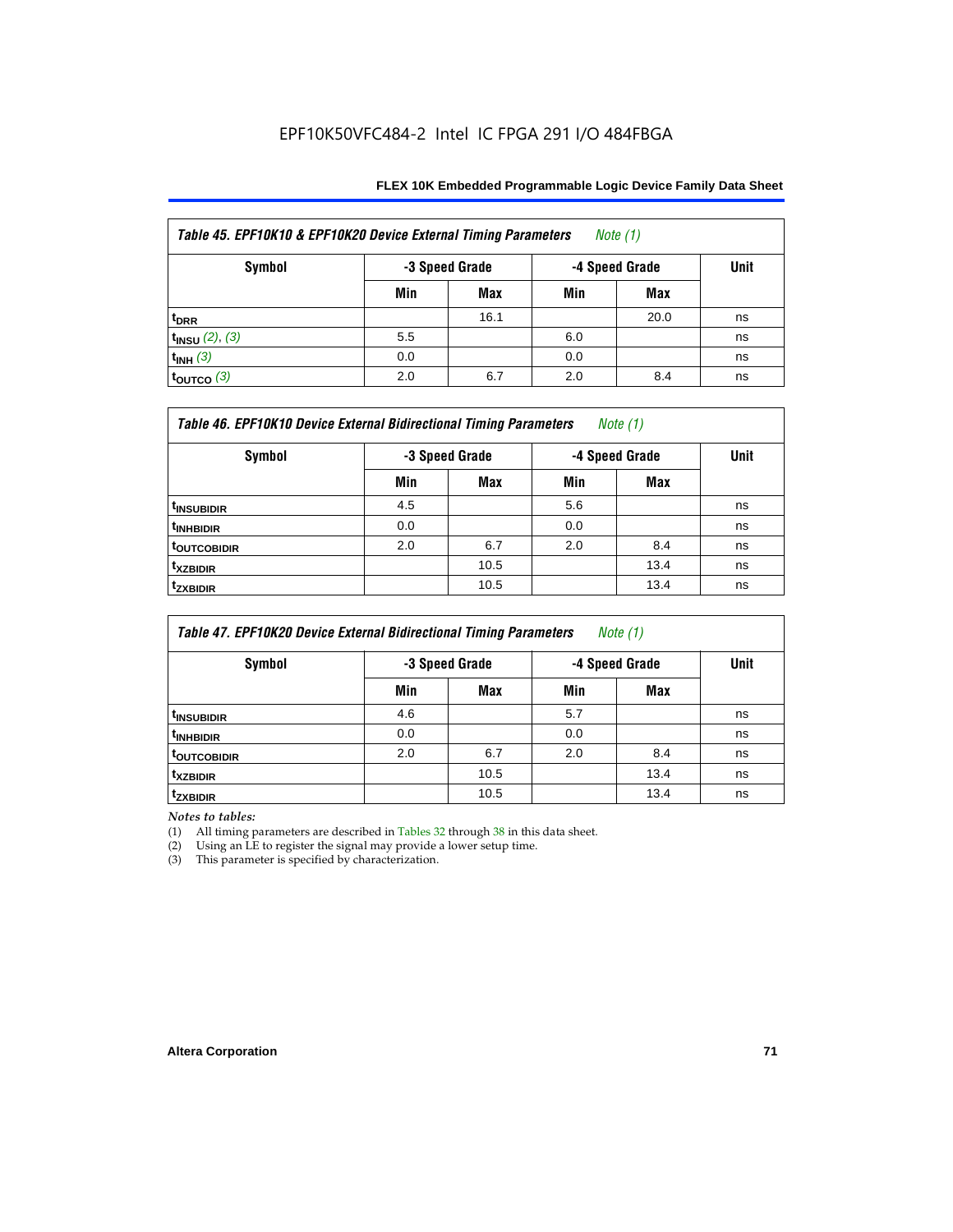Tables 48 through 56 show EPF10K30, EPF10K40, and EPF10K50 device internal and external timing parameters.

| Symbol              | -3 Speed Grade |     | -4 Speed Grade | Unit |    |
|---------------------|----------------|-----|----------------|------|----|
|                     | Min            | Max | Min            | Max  |    |
| $t_{LUT}$           |                | 1.3 |                | 1.8  | ns |
| $t_{CLUT}$          |                | 0.6 |                | 0.6  | ns |
| $t_{RLUT}$          |                | 1.5 |                | 2.0  | ns |
| t <sub>PACKED</sub> |                | 0.5 |                | 0.8  | ns |
| $t_{EN}$            |                | 0.9 |                | 1.5  | ns |
| $t_{CICO}$          |                | 0.2 |                | 0.4  | ns |
| $t_{CGEN}$          |                | 0.9 |                | 1.4  | ns |
| $t_{GENR}$          |                | 0.9 |                | 1.4  | ns |
| $t_{CASC}$          |                | 1.0 |                | 1.2  | ns |
| $t_C$               |                | 1.3 |                | 1.6  | ns |
| $t_{\rm CO}$        |                | 0.9 |                | 1.2  | ns |
| $t_{\text{COMB}}$   |                | 0.6 |                | 0.6  | ns |
| $t_{\rm SU}$        | 1.4            |     | 1.4            |      | ns |
| $t_{\mathcal{H}}$   | 0.9            |     | 1.3            |      | ns |
| $t_{PRE}$           |                | 0.9 |                | 1.2  | ns |
| $t_{CLR}$           |                | 0.9 |                | 1.2  | ns |
| $t_{CH}$            | 4.0            |     | 4.0            |      | ns |
| $t_{CL}$            | 4.0            |     | 4.0            |      | ns |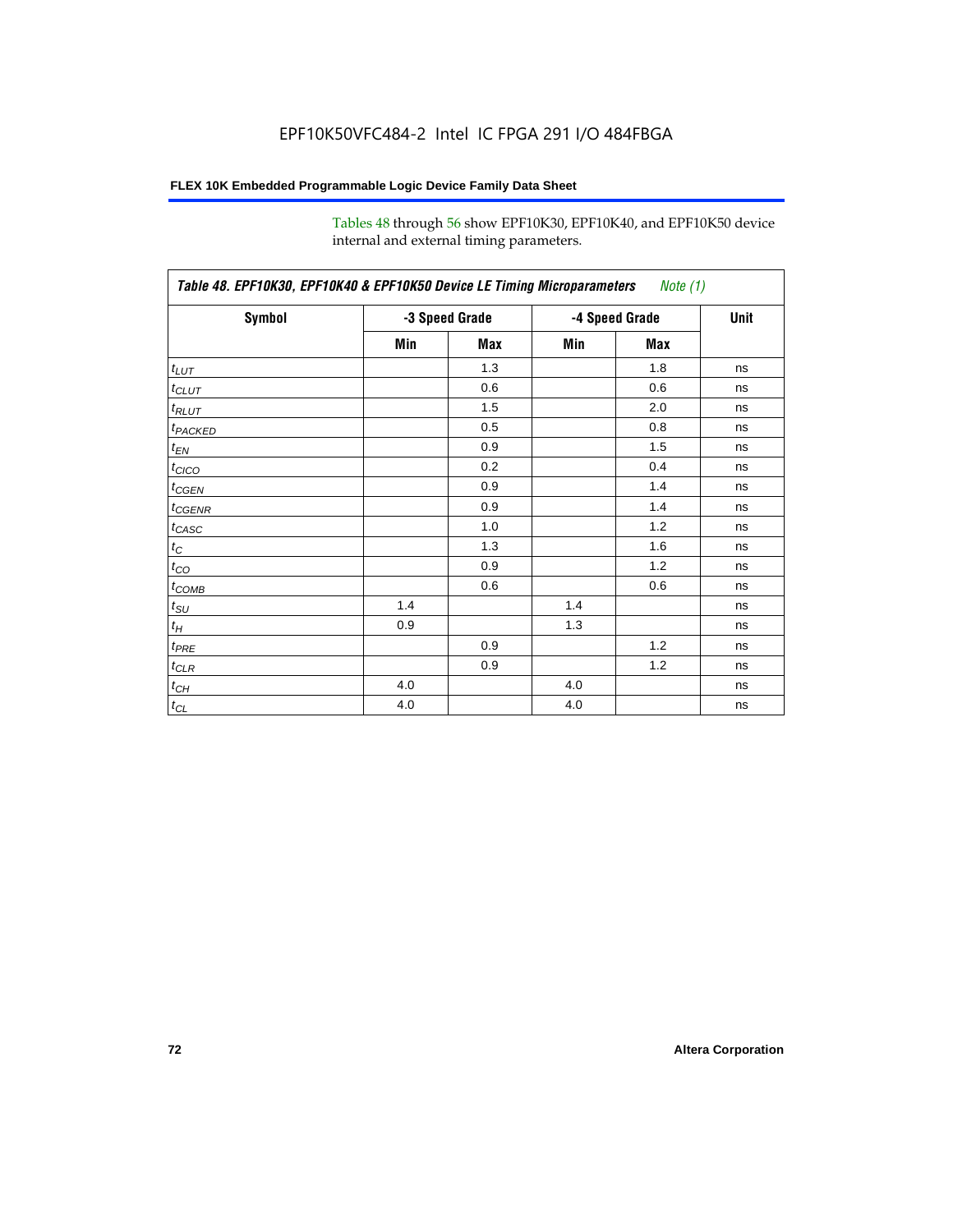| Table 49. EPF10K30, EPF10K40 & EPF10K50 Device IOE Timing Microparameters<br><i>Note</i> $(1)$ |                |     |                |             |    |  |  |
|------------------------------------------------------------------------------------------------|----------------|-----|----------------|-------------|----|--|--|
| Symbol                                                                                         | -3 Speed Grade |     | -4 Speed Grade | <b>Unit</b> |    |  |  |
|                                                                                                | Min            | Max | Min            | Max         |    |  |  |
| t <sub>IOD</sub>                                                                               |                | 0.4 |                | 0.6         | ns |  |  |
| $t_{\text{IOC}}$                                                                               |                | 0.5 |                | 0.9         | ns |  |  |
| t <sub>IOCO</sub>                                                                              |                | 0.4 |                | 0.5         | ns |  |  |
| $t_{IOCOMB}$                                                                                   |                | 0.0 |                | 0.0         | ns |  |  |
| $t_{IOSU}$                                                                                     | 3.1            |     | 3.5            |             | ns |  |  |
| $t_{IOH}$                                                                                      | 1.0            |     | 1.9            |             | ns |  |  |
| $t_{IOCLR}$                                                                                    |                | 1.0 |                | 1.2         | ns |  |  |
| $t_{OD1}$                                                                                      |                | 3.3 |                | 3.6         | ns |  |  |
| $t_{OD2}$                                                                                      |                | 5.6 |                | 6.5         | ns |  |  |
| $t_{OD3}$                                                                                      |                | 7.0 |                | 8.3         | ns |  |  |
| $t_{\mathsf{XZ}}$                                                                              |                | 5.2 |                | 5.5         | ns |  |  |
| $t_{ZX1}$                                                                                      |                | 5.2 |                | 5.5         | ns |  |  |
| $t_{ZX2}$                                                                                      |                | 7.5 |                | 8.4         | ns |  |  |
| $t_{ZX3}$                                                                                      |                | 8.9 |                | 10.2        | ns |  |  |
| $t_{INREG}$                                                                                    |                | 7.7 |                | 10.0        | ns |  |  |
| $t_{IOFD}$                                                                                     |                | 3.3 |                | 4.0         | ns |  |  |
| $t_{INCOMB}$                                                                                   |                | 3.3 |                | 4.0         | ns |  |  |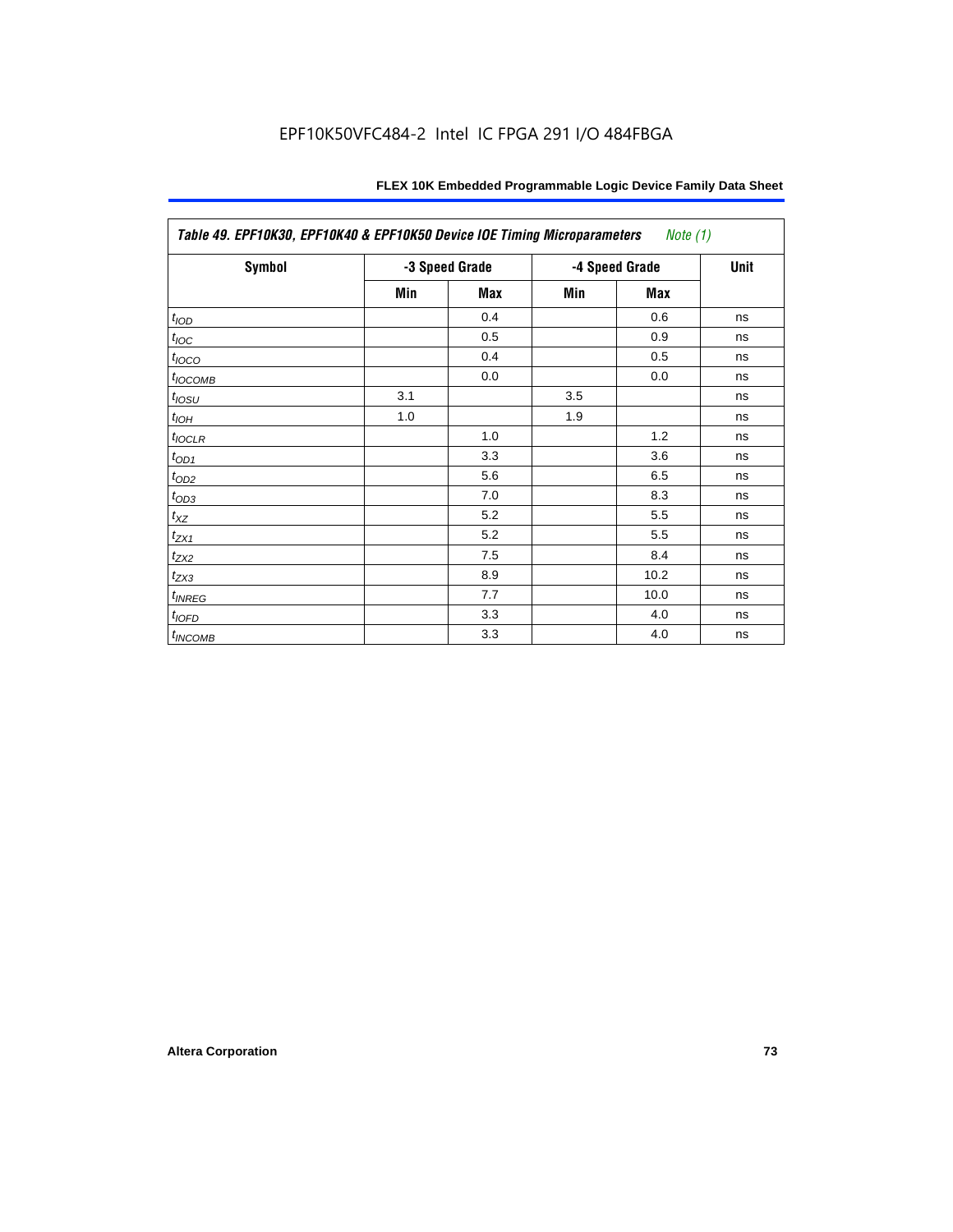| <b>Symbol</b>           | -3 Speed Grade |     |     | -4 Speed Grade | <b>Unit</b> |
|-------------------------|----------------|-----|-----|----------------|-------------|
|                         | Min            | Max | Min | Max            |             |
| <sup>t</sup> EABDATA1   |                | 1.5 |     | 1.9            | ns          |
| t <sub>EABDATA2</sub>   |                | 4.8 |     | 6.0            | ns          |
| t <sub>EABWE1</sub>     |                | 1.0 |     | 1.2            | ns          |
| <sup>t</sup> EABWE2     |                | 5.0 |     | 6.2            | ns          |
| $t_{EABCLK}$            |                | 1.0 |     | 2.2            | ns          |
| $t_{EABCO}$             |                | 0.5 |     | 0.6            | ns          |
| <b><i>EABBYPASS</i></b> |                | 1.5 |     | 1.9            | ns          |
| $t_{EABSU}$             | 1.5            |     | 1.8 |                | ns          |
| $t_{EABH}$              | 2.0            |     | 2.5 |                | ns          |
| $t_{AA}$                |                | 8.7 |     | 10.7           | ns          |
| $t_{WP}$                | 5.8            |     | 7.2 |                | ns          |
| $t_{WDSU}$              | 1.6            |     | 2.0 |                | ns          |
| $t_{WDH}$               | 0.3            |     | 0.4 |                | ns          |
| $t_{WASU}$              | 0.5            |     | 0.6 |                | ns          |
| $t_{WAH}$               | 1.0            |     | 1.2 |                | ns          |
| $t_{WO}$                |                | 5.0 |     | 6.2            | ns          |
| $t_{DD}$                |                | 5.0 |     | 6.2            | ns          |
| <sup>t</sup> EABOUT     |                | 0.5 |     | 0.6            | ns          |
| <sup>t</sup> ЕАВСН      | 4.0            |     | 4.0 |                | ns          |
| $t_{EABCL}$             | 5.8            |     | 7.2 |                | ns          |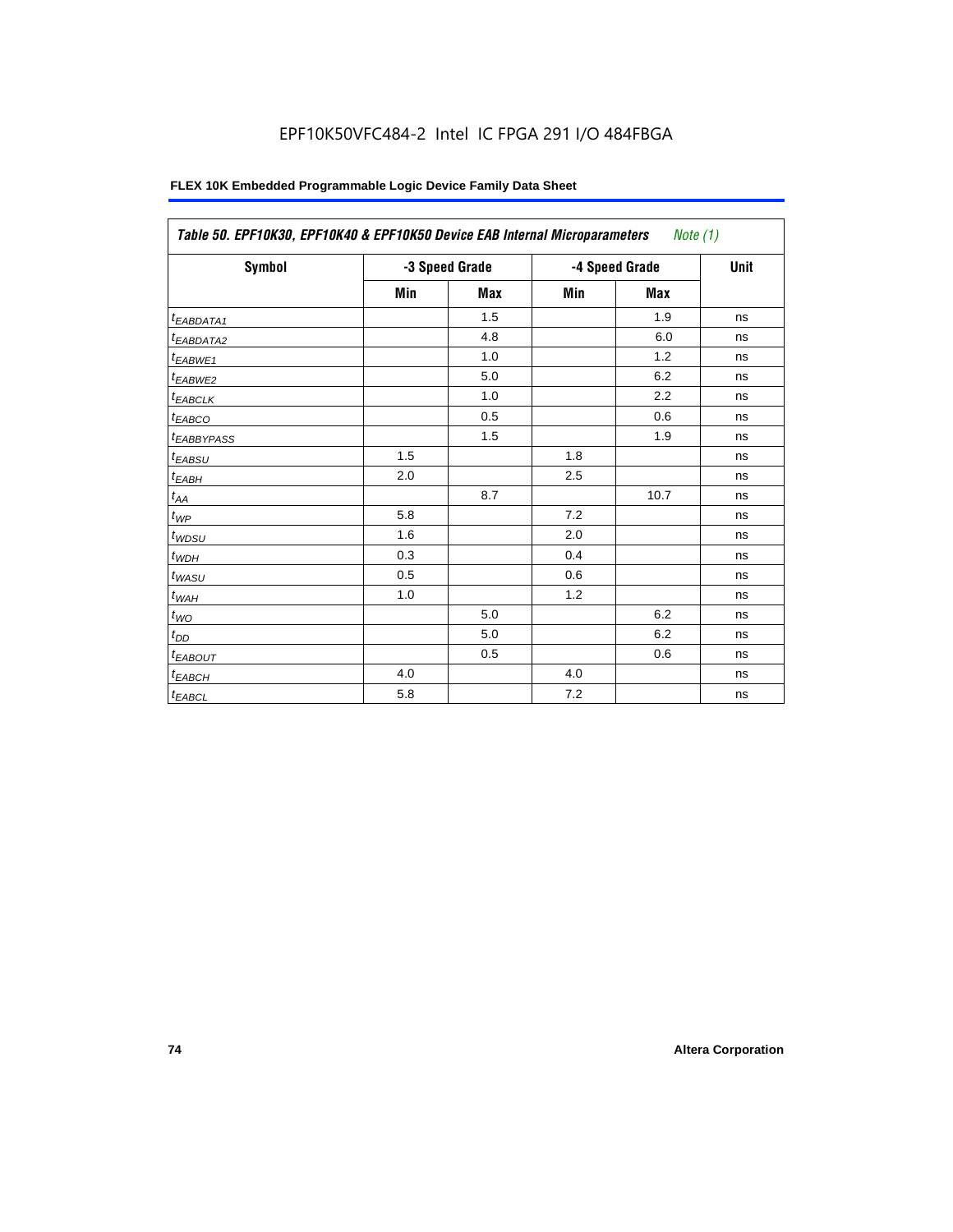| Table 51. EPF10K30, EPF10K40 & EPF10K50 Device EAB Internal Timing Macroparameters<br>Note $(1)$ |                |      |                |      |             |
|--------------------------------------------------------------------------------------------------|----------------|------|----------------|------|-------------|
| Symbol                                                                                           | -3 Speed Grade |      | -4 Speed Grade |      | <b>Unit</b> |
|                                                                                                  | Min            | Max  | Min            | Max  |             |
| $t_{EABA}$                                                                                       |                | 13.7 |                | 17.0 | ns          |
| <b><i>EABRCCOMB</i></b>                                                                          | 13.7           |      | 17.0           |      | ns          |
| <b><i>EABRCREG</i></b>                                                                           | 9.7            |      | 11.9           |      | ns          |
| <sup>t</sup> EABWP                                                                               | 5.8            |      | 7.2            |      | ns          |
| <b><i>EABWCCOMB</i></b>                                                                          | 7.3            |      | 9.0            |      | ns          |
| <b><i>EABWCREG</i></b>                                                                           | 13.0           |      | 16.0           |      | ns          |
| <sup>t</sup> EABDD                                                                               |                | 10.0 |                | 12.5 | ns          |
| <b><i>EABDATACO</i></b>                                                                          |                | 2.0  |                | 3.4  | ns          |
| <sup>T</sup> EABDATASU                                                                           | 5.3            |      | 5.6            |      | ns          |
| <sup>t</sup> EABDATAH                                                                            | 0.0            |      | 0.0            |      | ns          |
| <b><i>EABWESU</i></b>                                                                            | 5.5            |      | 5.8            |      | ns          |
| <sup>t</sup> EABWEH                                                                              | 0.0            |      | 0.0            |      | ns          |
| <sup>t</sup> EABWDSU                                                                             | 5.5            |      | 5.8            |      | ns          |
| <sup>t</sup> EABWDH                                                                              | 0.0            |      | 0.0            |      | ns          |
| <sup>t</sup> EABWASU                                                                             | 2.1            |      | 2.7            |      | ns          |
| <sup>t</sup> EABWAH                                                                              | 0.0            |      | 0.0            |      | ns          |
| $t_{EABWO}$                                                                                      |                | 9.5  |                | 11.8 | ns          |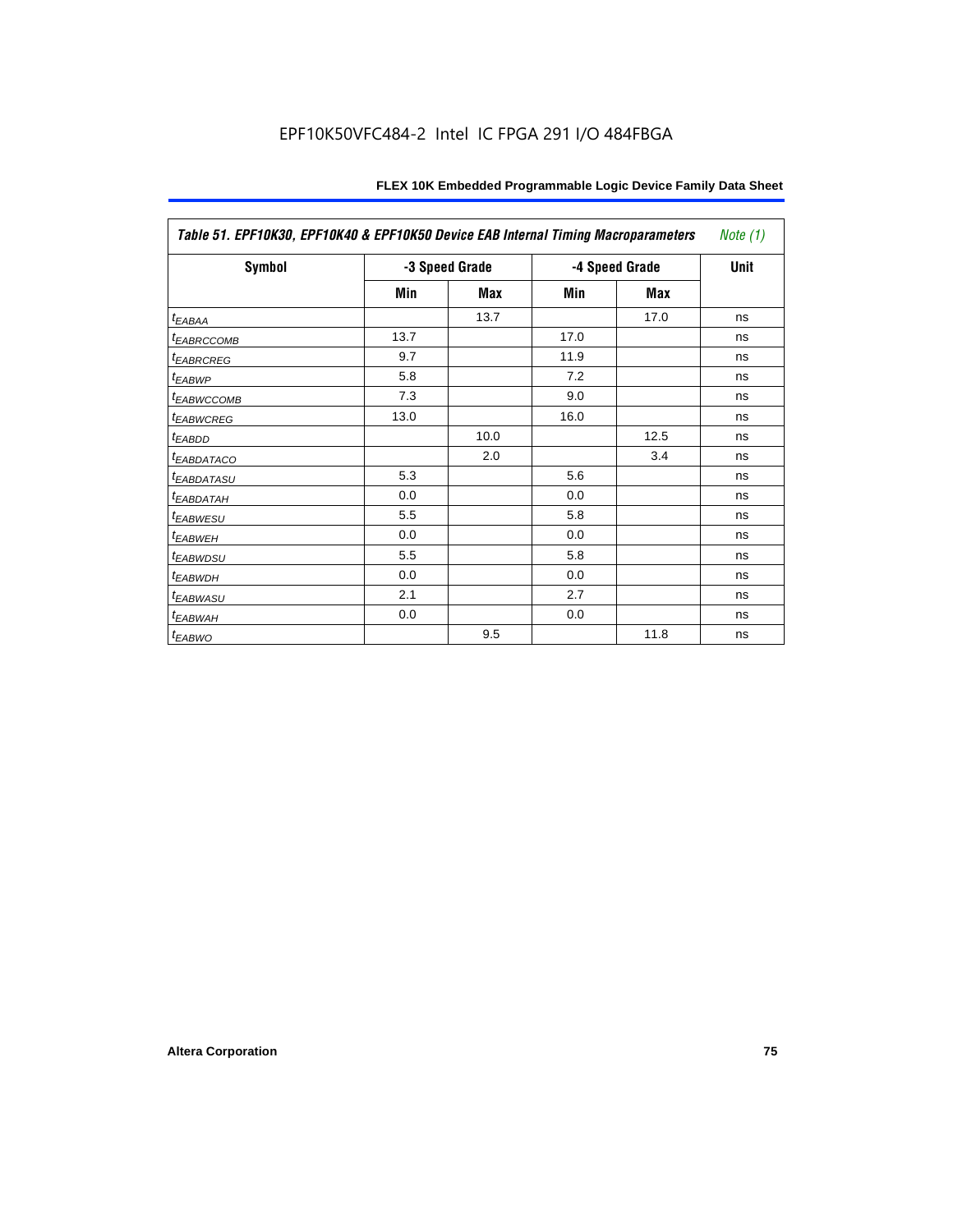| <b>Symbol</b>              | -3 Speed Grade |     |     | -4 Speed Grade | <b>Unit</b> |
|----------------------------|----------------|-----|-----|----------------|-------------|
|                            | Min            | Max | Min | <b>Max</b>     |             |
| $t_{DINZIOE}$              |                | 6.9 |     | 8.7            | ns          |
| <sup>t</sup> DIN2LE        |                | 3.6 |     | 4.8            | ns          |
| <sup>t</sup> DIN2DATA      |                | 5.5 |     | 7.2            | ns          |
| <sup>t</sup> DCLK2IOE      |                | 4.6 |     | 6.2            | ns          |
| ${}^t$ DCLK2LE             |                | 3.6 |     | 4.8            | ns          |
| <sup>t</sup> SAMELAB       |                | 0.3 |     | 0.3            | ns          |
| <sup>t</sup> SAMEROW       |                | 3.3 |     | 3.7            | ns          |
| <sup>t</sup> SAMECOLUMN    |                | 2.5 |     | 2.7            | ns          |
| <i>t<sub>DIFFROW</sub></i> |                | 5.8 |     | 6.4            | ns          |
| <sup>t</sup> TWOROWS       |                | 9.1 |     | 10.1           | ns          |
| <sup>t</sup> LEPERIPH      |                | 6.2 |     | 7.1            | ns          |
| <sup>t</sup> LABCARRY      |                | 0.4 |     | 0.6            | ns          |
| <sup>t</sup> LABCASC       |                | 2.4 |     | 3.0            | ns          |

| Symbol                  | -3 Speed Grade |     |     | -4 Speed Grade | Unit |
|-------------------------|----------------|-----|-----|----------------|------|
|                         | Min            | Max | Min | Max            |      |
| $t_{DINZIOE}$           |                | 7.6 |     | 9.4            | ns   |
| <sup>t</sup> DIN2LE     |                | 3.6 |     | 4.8            | ns   |
| <sup>I</sup> DIN2DATA   |                | 5.5 |     | 7.2            | ns   |
| <sup>I</sup> DCLK2IOE   |                | 4.6 |     | 6.2            | ns   |
| t <sub>DCLK2LE</sub>    |                | 3.6 |     | 4.8            | ns   |
| <sup>I</sup> SAMELAB    |                | 0.3 |     | 0.3            | ns   |
| <sup>I</sup> SAMEROW    |                | 3.3 |     | 3.7            | ns   |
| <sup>t</sup> SAMECOLUMN |                | 3.1 |     | 3.2            | ns   |
| <sup>I</sup> DIFFROW    |                | 6.4 |     | 6.4            | ns   |
| <sup>t</sup> TWOROWS    |                | 9.7 |     | 10.6           | ns   |
| <sup>t</sup> LEPERIPH   |                | 6.4 |     | 7.1            | ns   |
| <b>LABCARRY</b>         |                | 0.4 |     | 0.6            | ns   |
| <sup>t</sup> LABCASC    |                | 2.4 |     | 3.0            | ns   |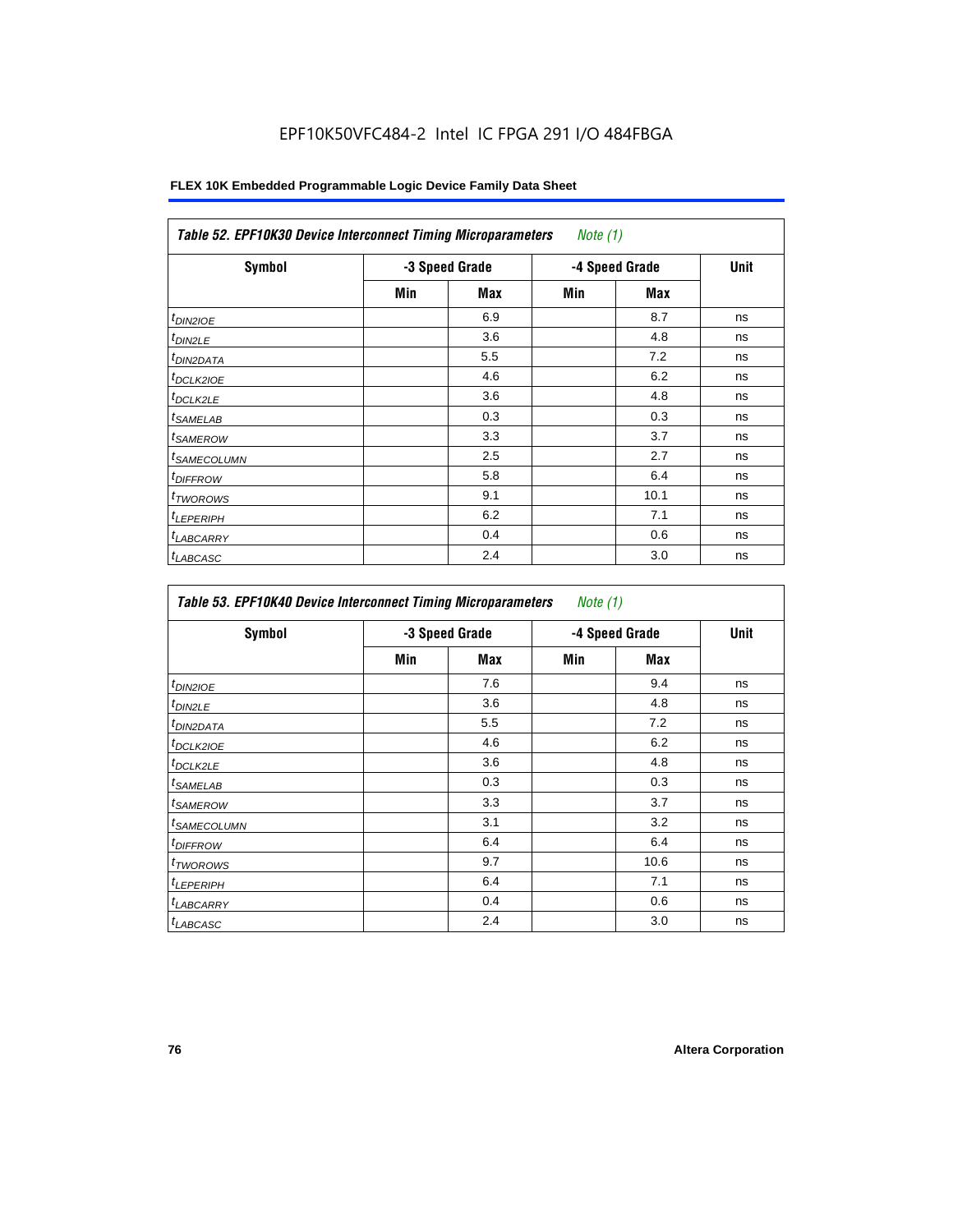| Table 54. EPF10K50 Device Interconnect Timing Microparameters<br>Note $(1)$ |                |      |                |             |    |  |  |
|-----------------------------------------------------------------------------|----------------|------|----------------|-------------|----|--|--|
| <b>Symbol</b>                                                               | -3 Speed Grade |      | -4 Speed Grade | <b>Unit</b> |    |  |  |
|                                                                             | Min            | Max  | Min            | Max         |    |  |  |
| $t_{DIN2IOE}$                                                               |                | 8.4  |                | 10.2        | ns |  |  |
| t <sub>DIN2LE</sub>                                                         |                | 3.6  |                | 4.8         | ns |  |  |
| <sup>t</sup> DIN2DATA                                                       |                | 5.5  |                | 7.2         | ns |  |  |
| t <sub>DCLK2IOE</sub>                                                       |                | 4.6  |                | 6.2         | ns |  |  |
| $t_{DCLK2LE}$                                                               |                | 3.6  |                | 4.8         | ns |  |  |
| <i>t</i> SAMELAB                                                            |                | 0.3  |                | 0.3         | ns |  |  |
| <i>t</i> SAMEROW                                                            |                | 3.3  |                | 3.7         | ns |  |  |
| <sup>t</sup> SAMECOLUMN                                                     |                | 3.9  |                | 4.1         | ns |  |  |
| <i>t<sub>DIFFROW</sub></i>                                                  |                | 7.2  |                | 7.8         | ns |  |  |
| <i>t</i> <sub>TWOROWS</sub>                                                 |                | 10.5 |                | 11.5        | ns |  |  |
| <sup>t</sup> LEPERIPH                                                       |                | 7.5  |                | 8.2         | ns |  |  |
| <sup>t</sup> LABCARRY                                                       |                | 0.4  |                | 0.6         | ns |  |  |
| t <sub>LABCASC</sub>                                                        |                | 2.4  |                | 3.0         | ns |  |  |

| Table 55. EPF10K30, EPF10K40 & EPF10K50 Device External Timing Parameters<br>Note $(1)$ |     |                                  |     |      |    |  |  |
|-----------------------------------------------------------------------------------------|-----|----------------------------------|-----|------|----|--|--|
| Symbol                                                                                  |     | -4 Speed Grade<br>-3 Speed Grade |     | Unit |    |  |  |
|                                                                                         | Min | Max                              | Min | Max  |    |  |  |
| <sup>t</sup> DRR                                                                        |     | 17.2                             |     | 21.1 | ns |  |  |
| $t_{INSU}$ (2), (3)                                                                     | 5.7 |                                  | 6.4 |      | ns |  |  |
| $t_{INH}$ (3)                                                                           | 0.0 |                                  | 0.0 |      | ns |  |  |
| $t_{\text{OUTCO}}(3)$                                                                   | 2.0 | 8.8                              | 2.0 | 11.2 | ns |  |  |

| Table 56. EPF10K30, EPF10K40 & EPF10K50 Device External Bidirectional Timing Parameters<br>Note $(1)$ |                |      |                |      |             |  |  |
|-------------------------------------------------------------------------------------------------------|----------------|------|----------------|------|-------------|--|--|
| Symbol                                                                                                | -3 Speed Grade |      | -4 Speed Grade |      | <b>Unit</b> |  |  |
|                                                                                                       | Min            | Max  | Min            | Max  |             |  |  |
| <sup>t</sup> INSUBIDIR                                                                                | 4.1            |      | 4.6            |      | ns          |  |  |
| <sup>t</sup> INHBIDIR                                                                                 | 0.0            |      | 0.0            |      | ns          |  |  |
| t <sub>outcobidir</sub>                                                                               | 2.0            | 8.8  | 2.0            | 11.2 | ns          |  |  |
| <sup>t</sup> xzbidir                                                                                  |                | 12.3 |                | 15.0 | ns          |  |  |
| <sup>t</sup> zxbidir                                                                                  |                | 12.3 |                | 15.0 | ns          |  |  |

r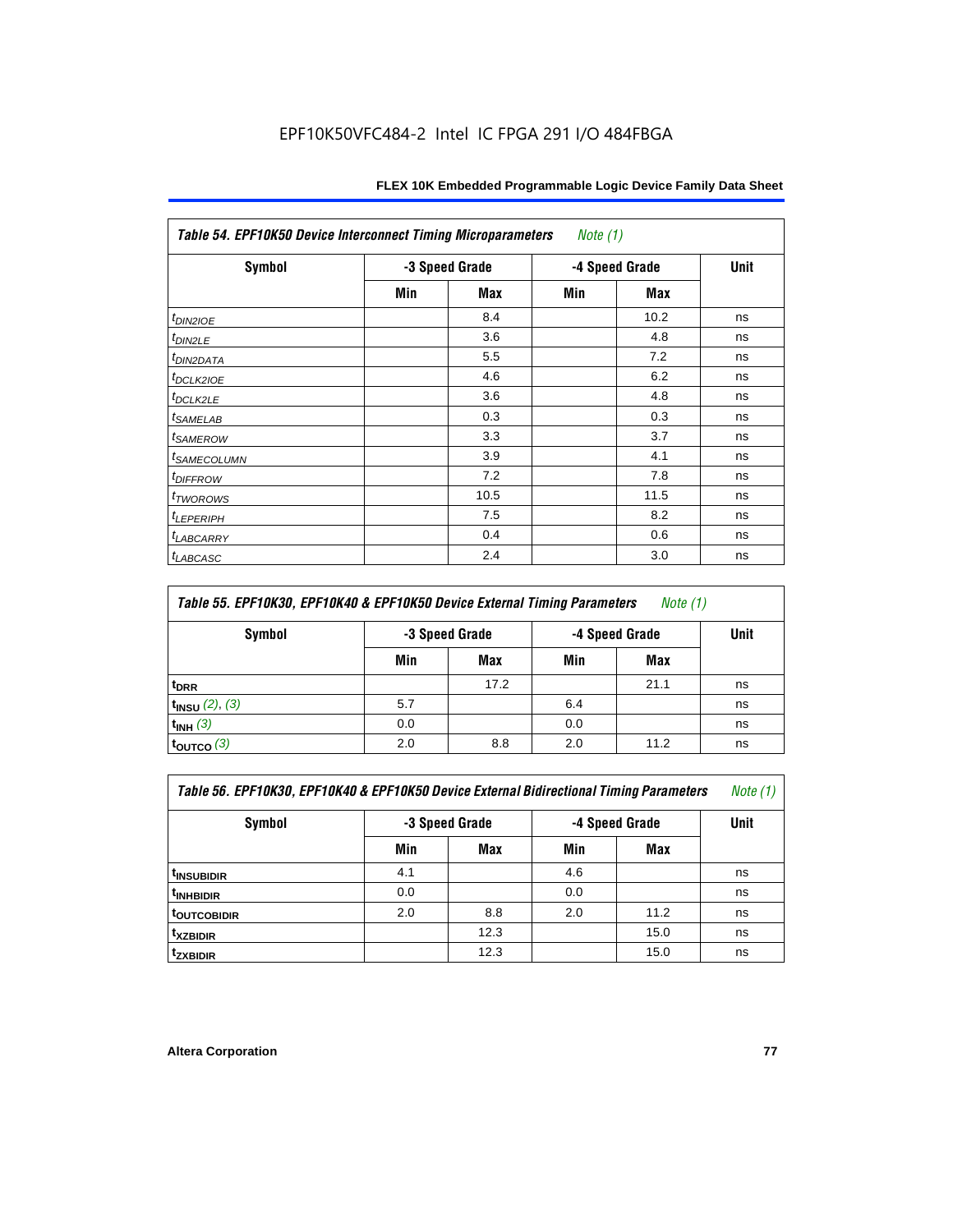#### *Notes to tables:*

- (1) All timing parameters are described in Tables 32 through 38 in this data sheet.
- (2) Using an LE to register the signal may provide a lower setup time.
- (3) This parameter is specified by characterization.

Tables 57 through 63 show EPF10K70 device internal and external timing parameters.

| <b>Table 57. EPF10K70 Device LE Timing Microparameters</b><br>Note (1) |     |                |     |                |     |                |    |  |  |  |
|------------------------------------------------------------------------|-----|----------------|-----|----------------|-----|----------------|----|--|--|--|
| <b>Symbol</b>                                                          |     | -2 Speed Grade |     | -3 Speed Grade |     | -4 Speed Grade |    |  |  |  |
|                                                                        | Min | Max            | Min | <b>Max</b>     | Min | <b>Max</b>     |    |  |  |  |
| $t_{LUT}$                                                              |     | 1.3            |     | 1.5            |     | 2.0            | ns |  |  |  |
| $t$ CLUT                                                               |     | 0.4            |     | 0.4            |     | 0.5            | ns |  |  |  |
| $t_{RLUT}$                                                             |     | 1.5            |     | 1.6            |     | 2.0            | ns |  |  |  |
| t <sub>PACKED</sub>                                                    |     | 0.8            |     | 0.9            |     | 1.3            | ns |  |  |  |
| $t_{EN}$                                                               |     | 0.8            |     | 0.9            |     | 1.2            | ns |  |  |  |
| $t_{CICO}$                                                             |     | 0.2            |     | 0.2            |     | 0.3            | ns |  |  |  |
| $t_{GEN}$                                                              |     | 1.0            |     | 1.1            |     | 1.4            | ns |  |  |  |
| $t_{\text{GENR}}$                                                      |     | 1.1            |     | 1.2            |     | 1.5            | ns |  |  |  |
| $t_{CASC}$                                                             |     | 1.0            |     | 1.1            |     | 1.3            | ns |  |  |  |
| $t_C$                                                                  |     | 0.7            |     | 0.8            |     | 1.0            | ns |  |  |  |
| $t_{CO}$                                                               |     | 0.9            |     | 1.0            |     | 1.4            | ns |  |  |  |
| $t_{COMB}$                                                             |     | 0.4            |     | 0.5            |     | 0.7            | ns |  |  |  |
| $t_{\text{SU}}$                                                        | 1.9 |                | 2.1 |                | 2.6 |                | ns |  |  |  |
| $t_H$                                                                  | 2.1 |                | 2.3 |                | 3.1 |                | ns |  |  |  |
| $t_{PRE}$                                                              |     | 0.9            |     | 1.0            |     | 1.4            | ns |  |  |  |
| $t_{CLR}$                                                              |     | 0.9            |     | 1.0            |     | 1.4            | ns |  |  |  |
| $t_{CH}$                                                               | 4.0 |                | 4.0 |                | 4.0 |                | ns |  |  |  |
| $t_{CL}$                                                               | 4.0 |                | 4.0 |                | 4.0 |                | ns |  |  |  |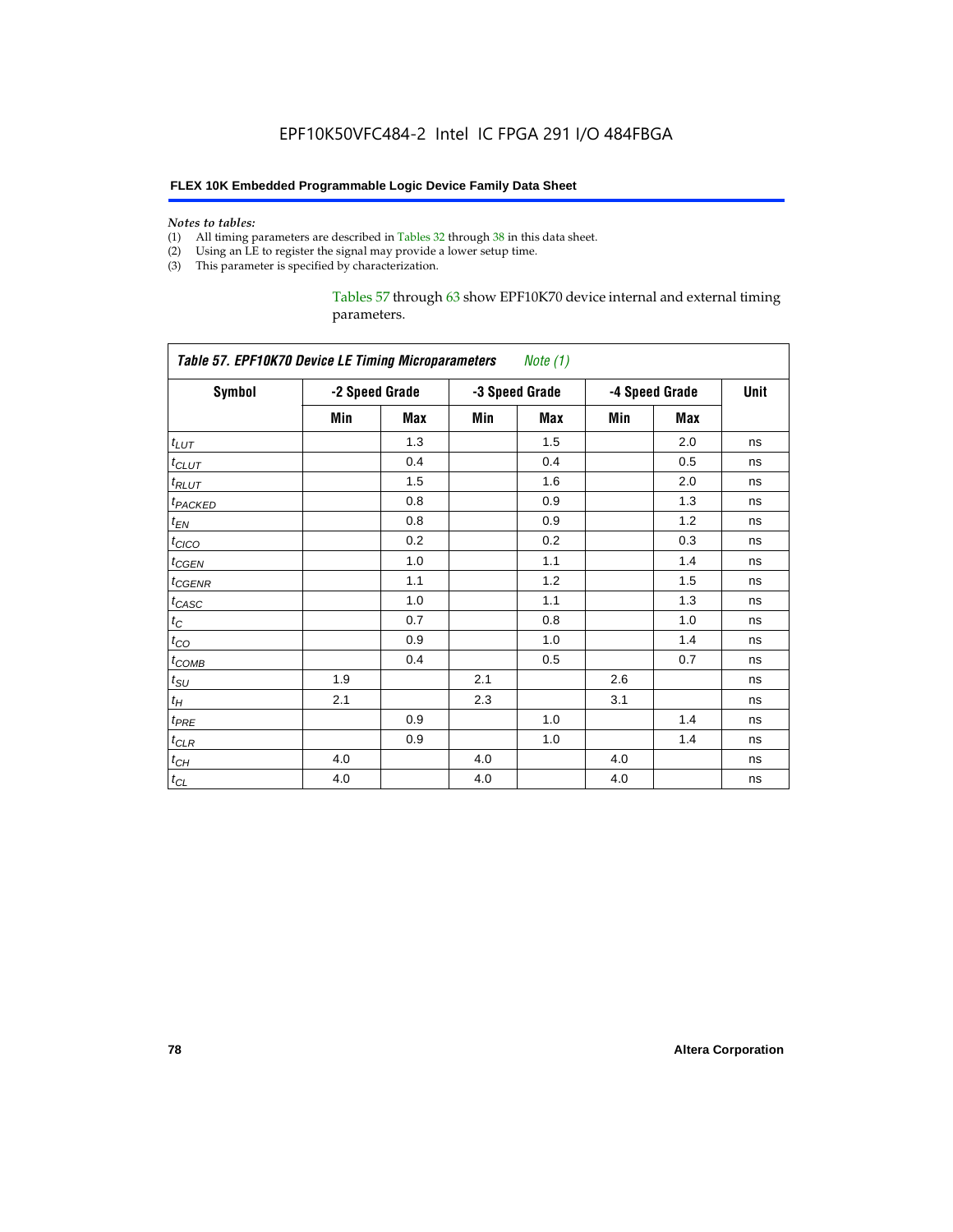| Table 58. EPF10K70 Device IOE Timing Microparameters<br><i>Note</i> $(1)$ |                |     |                |     |                |      |      |  |  |
|---------------------------------------------------------------------------|----------------|-----|----------------|-----|----------------|------|------|--|--|
| Symbol                                                                    | -2 Speed Grade |     | -3 Speed Grade |     | -4 Speed Grade |      | Unit |  |  |
|                                                                           | Min            | Max | Min            | Max | Min            | Max  |      |  |  |
| t <sub>IOD</sub>                                                          |                | 0.0 |                | 0.0 |                | 0.0  | ns   |  |  |
| $t_{\text{loc}}$                                                          |                | 0.4 |                | 0.5 |                | 0.7  | ns   |  |  |
| $t_{IOCO}$                                                                |                | 0.4 |                | 0.4 |                | 0.9  | ns   |  |  |
| $t_{IOCOMB}$                                                              |                | 0.0 |                | 0.0 |                | 0.0  | ns   |  |  |
| $t_{IOSU}$                                                                | 4.5            |     | 5.0            |     | 6.2            |      | ns   |  |  |
| $t_{IOH}$                                                                 | 0.4            |     | 0.5            |     | 0.7            |      | ns   |  |  |
| $t_{IOCLR}$                                                               |                | 0.6 |                | 0.7 |                | 1.6  | ns   |  |  |
| $t_{OD1}$                                                                 |                | 3.6 |                | 4.0 |                | 5.0  | ns   |  |  |
| $t_{OD2}$                                                                 |                | 5.6 |                | 6.3 |                | 7.3  | ns   |  |  |
| $t_{\underline{OD3}}$                                                     |                | 6.9 |                | 7.7 |                | 8.7  | ns   |  |  |
| $t_{XZ}$                                                                  |                | 5.5 |                | 6.2 |                | 6.8  | ns   |  |  |
| $t_{ZX1}$                                                                 |                | 5.5 |                | 6.2 |                | 6.8  | ns   |  |  |
| $t_{ZX2}$                                                                 |                | 7.5 |                | 8.5 |                | 9.1  | ns   |  |  |
| $t_{ZX3}$                                                                 |                | 8.8 |                | 9.9 |                | 10.5 | ns   |  |  |
| $t_{INREG}$                                                               |                | 8.0 |                | 9.0 |                | 10.2 | ns   |  |  |
| $t_{IOFD}$                                                                |                | 7.2 |                | 8.1 |                | 10.3 | ns   |  |  |
| $t_{INCOMB}$                                                              |                | 7.2 |                | 8.1 |                | 10.3 | ns   |  |  |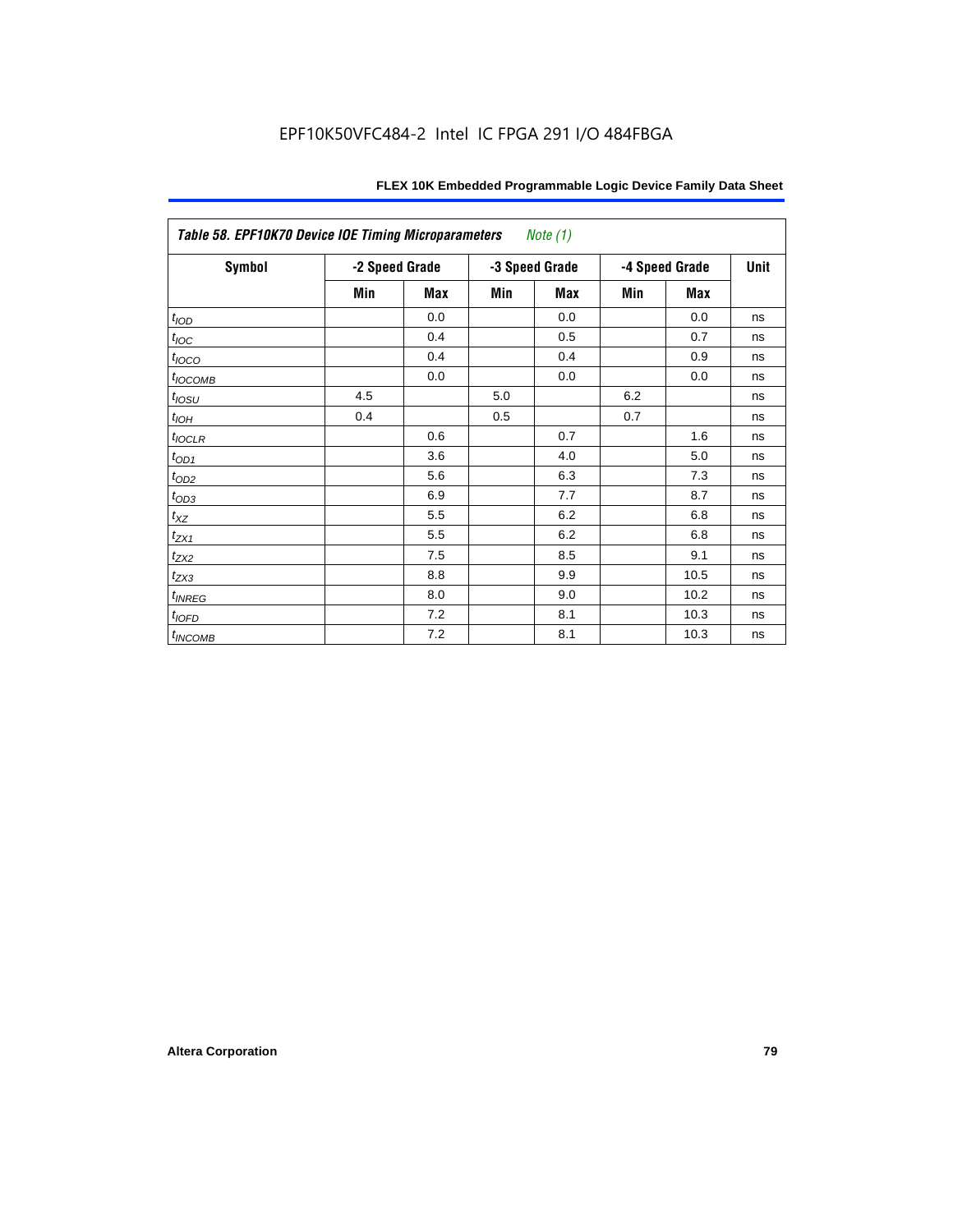| FLEX 10K Embedded Programmable Logic Device Family Data Sheet |  |
|---------------------------------------------------------------|--|
|---------------------------------------------------------------|--|

| Table 59. EPF10K70 Device EAB Internal Microparameters<br>Note $(1)$ |                |            |     |                |     |                |             |  |  |  |
|----------------------------------------------------------------------|----------------|------------|-----|----------------|-----|----------------|-------------|--|--|--|
| Symbol                                                               | -2 Speed Grade |            |     | -3 Speed Grade |     | -4 Speed Grade | <b>Unit</b> |  |  |  |
|                                                                      | Min            | <b>Max</b> | Min | <b>Max</b>     | Min | <b>Max</b>     |             |  |  |  |
| $t_{EABDATA1}$                                                       |                | 1.3        |     | 1.5            |     | 1.9            | ns          |  |  |  |
| $t_{EABDATA2}$                                                       |                | 4.3        |     | 4.8            |     | 6.0            | ns          |  |  |  |
| t <sub>EABWE1</sub>                                                  |                | 0.9        |     | 1.0            |     | 1.2            | ns          |  |  |  |
| t <sub>EABWE2</sub>                                                  |                | 4.5        |     | 5.0            |     | 6.2            | ns          |  |  |  |
| $t_{EABCLK}$                                                         |                | 0.9        |     | 1.0            |     | 2.2            | ns          |  |  |  |
| $t_{EABCO}$                                                          |                | 0.4        |     | 0.5            |     | 0.6            | ns          |  |  |  |
| <b><i>EABBYPASS</i></b>                                              |                | 1.3        |     | 1.5            |     | 1.9            | ns          |  |  |  |
| $t_{EABSU}$                                                          | 1.3            |            | 1.5 |                | 1.8 |                | ns          |  |  |  |
| $t_{EABH}$                                                           | 1.8            |            | 2.0 |                | 2.5 |                | ns          |  |  |  |
| $t_{AA}$                                                             |                | 7.8        |     | 8.7            |     | 10.7           | ns          |  |  |  |
| $t_{\mathit{WP}}$                                                    | 5.2            |            | 5.8 |                | 7.2 |                | ns          |  |  |  |
| $t_{W\!D\!S\!U}$                                                     | 1.4            |            | 1.6 |                | 2.0 |                | ns          |  |  |  |
| $t_{WDH}$                                                            | 0.3            |            | 0.3 |                | 0.4 |                | ns          |  |  |  |
| $t_{WASU}$                                                           | 0.4            |            | 0.5 |                | 0.6 |                | ns          |  |  |  |
| $t_{W\!A H}$                                                         | 0.9            |            | 1.0 |                | 1.2 |                | ns          |  |  |  |
| $t_{WO}$                                                             |                | 4.5        |     | 5.0            |     | 6.2            | ns          |  |  |  |
| $t_{DD}$                                                             |                | 4.5        |     | 5.0            |     | 6.2            | ns          |  |  |  |
| <sup>t</sup> EABOUT                                                  |                | 0.4        |     | 0.5            |     | 0.6            | ns          |  |  |  |
| $t_{EABCH}$                                                          | 4.0            |            | 4.0 |                | 4.0 |                | ns          |  |  |  |
| $t_{EABCL}$                                                          | 5.2            |            | 5.8 |                | 7.2 |                | ns          |  |  |  |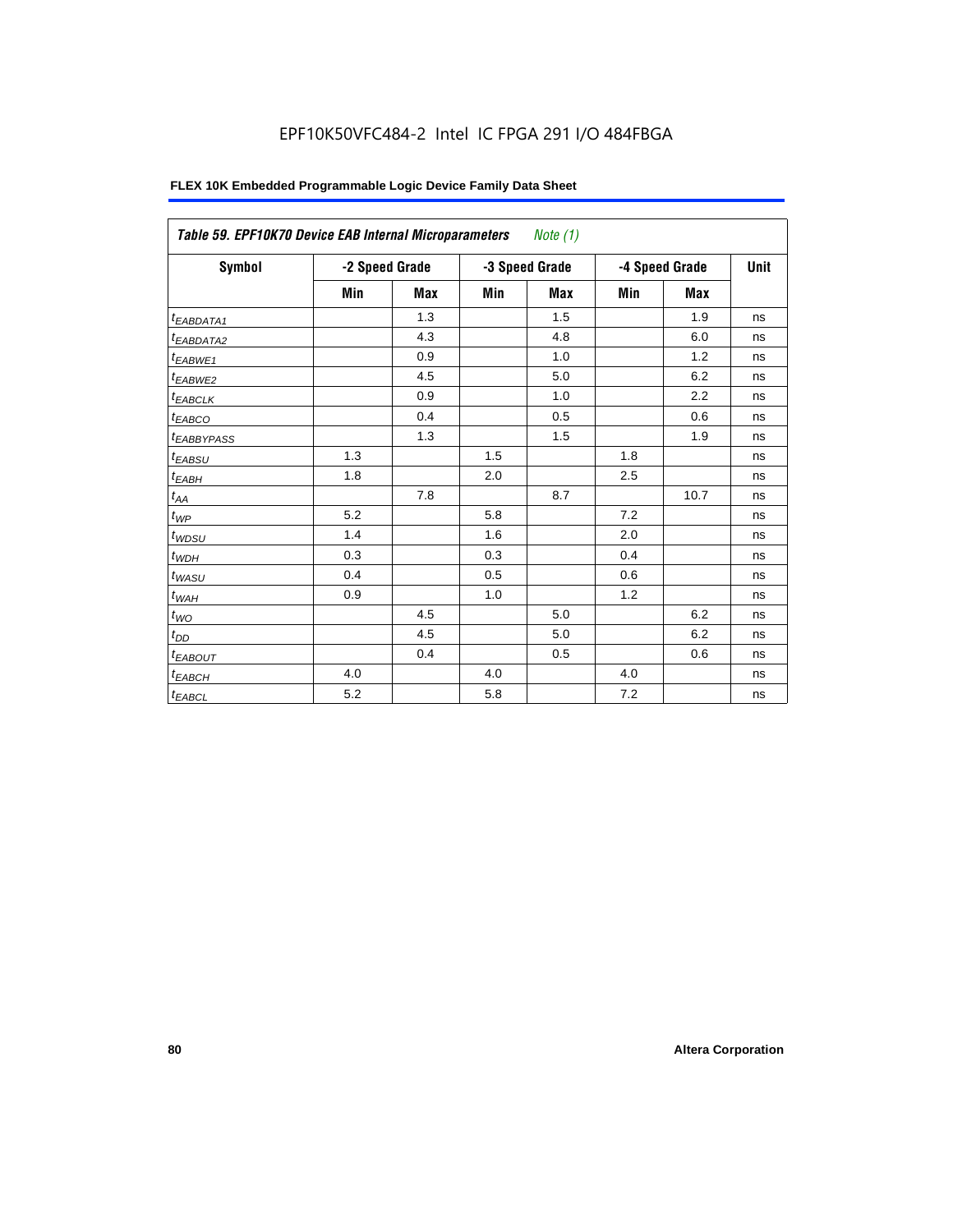| Table 60. EPF10K70 Device EAB Internal Timing Macroparameters<br>Note (1) |                |      |                |      |                |             |    |  |  |
|---------------------------------------------------------------------------|----------------|------|----------------|------|----------------|-------------|----|--|--|
| Symbol                                                                    | -2 Speed Grade |      | -3 Speed Grade |      | -4 Speed Grade | <b>Unit</b> |    |  |  |
|                                                                           | Min            | Max  | Min            | Max  | Min            | Max         |    |  |  |
| t <sub>EABAA</sub>                                                        |                | 12.1 |                | 13.7 |                | 17.0        | ns |  |  |
| <sup>t</sup> EABRCCOMB                                                    | 12.1           |      | 13.7           |      | 17.0           |             | ns |  |  |
| <sup>t</sup> EABRCREG                                                     | 8.6            |      | 9.7            |      | 11.9           |             | ns |  |  |
| <sup>t</sup> EABWP                                                        | 5.2            |      | 5.8            |      | 7.2            |             | ns |  |  |
| <sup>t</sup> EABWCCOMB                                                    | 6.5            |      | 7.3            |      | 9.0            |             | ns |  |  |
| <sup>t</sup> EABWCREG                                                     | 11.6           |      | 13.0           |      | 16.0           |             | ns |  |  |
| t <sub>EABDD</sub>                                                        |                | 8.8  |                | 10.0 |                | 12.5        | ns |  |  |
| <sup>t</sup> EABDATACO                                                    |                | 1.7  |                | 2.0  |                | 3.4         | ns |  |  |
| <sup>t</sup> EABDATASU                                                    | 4.7            |      | 5.3            |      | 5.6            |             | ns |  |  |
| <sup>t</sup> EABDATAH                                                     | 0.0            |      | 0.0            |      | 0.0            |             | ns |  |  |
| <sup>t</sup> EABWESU                                                      | 4.9            |      | 5.5            |      | 5.8            |             | ns |  |  |
| <sup>t</sup> EABWEH                                                       | 0.0            |      | 0.0            |      | 0.0            |             | ns |  |  |
| <sup>t</sup> EABWDSU                                                      | 1.8            |      | 2.1            |      | 2.7            |             | ns |  |  |
| <sup>t</sup> EABWDH                                                       | 0.0            |      | 0.0            |      | 0.0            |             | ns |  |  |
| <sup>t</sup> EABWASU                                                      | 4.1            |      | 4.7            |      | 5.8            |             | ns |  |  |
| <sup>t</sup> EABWAH                                                       | 0.0            |      | 0.0            |      | 0.0            |             | ns |  |  |
| t <sub>EABWO</sub>                                                        |                | 8.4  |                | 9.5  |                | 11.8        | ns |  |  |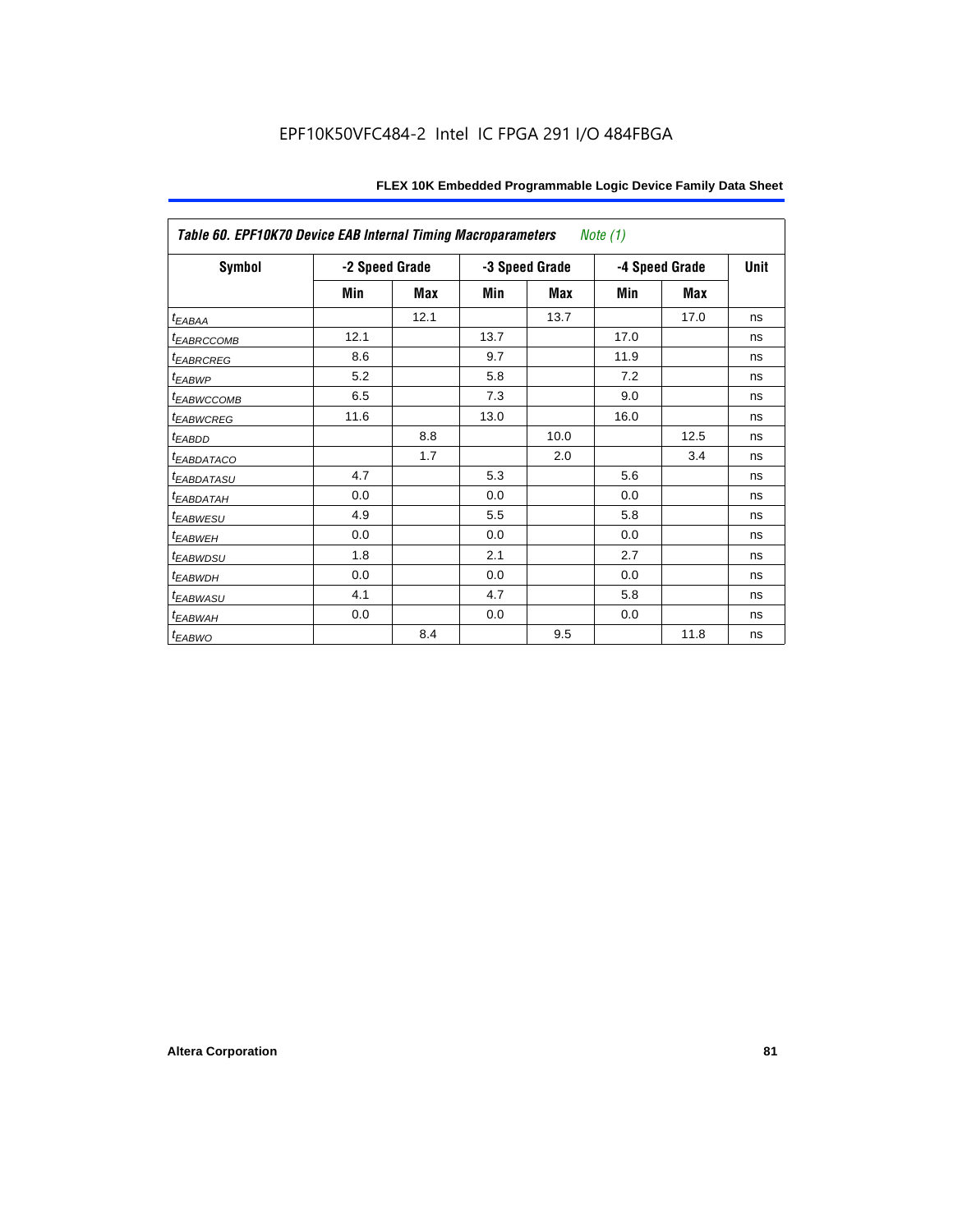| Symbol                  | -2 Speed Grade |      |     | -3 Speed Grade | -4 Speed Grade |      | Unit |
|-------------------------|----------------|------|-----|----------------|----------------|------|------|
|                         | Min            | Max  | Min | Max            | Min            | Max  |      |
| $t_{DIN2IOE}$           |                | 6.6  |     | 7.3            |                | 8.8  | ns   |
| $t_{DIN2LE}$            |                | 4.2  |     | 4.8            |                | 6.0  | ns   |
| <sup>t</sup> DIN2DATA   |                | 6.5  |     | 7.1            |                | 10.8 | ns   |
| t <sub>DCLK2IOE</sub>   |                | 5.5  |     | 6.2            |                | 7.7  | ns   |
| $t$ DCLK2LE             |                | 4.2  |     | 4.8            |                | 6.0  | ns   |
| <sup>t</sup> SAMELAB    |                | 0.4  |     | 0.4            |                | 0.5  | ns   |
| <sup>t</sup> SAMEROW    |                | 4.8  |     | 4.9            |                | 5.5  | ns   |
| <sup>t</sup> SAMECOLUMN |                | 3.3  |     | 3.4            |                | 3.7  | ns   |
| <sup>t</sup> DIFFROW    |                | 8.1  |     | 8.3            |                | 9.2  | ns   |
| <sup>T</sup> TWOROWS    |                | 12.9 |     | 13.2           |                | 14.7 | ns   |
| <sup>t</sup> LEPERIPH   |                | 5.5  |     | 5.7            |                | 6.5  | ns   |
| <b>LABCARRY</b>         |                | 0.8  |     | 0.9            |                | 1.1  | ns   |
| <sup>t</sup> LABCASC    |                | 2.7  |     | 3.0            |                | 3.2  | ns   |

| Table 62. EPF10K70 Device External Timing Parameters<br>Note $(1)$ |     |                |     |                |     |                |    |  |  |
|--------------------------------------------------------------------|-----|----------------|-----|----------------|-----|----------------|----|--|--|
| Symbol                                                             |     | -2 Speed Grade |     | -3 Speed Grade |     | -4 Speed Grade |    |  |  |
|                                                                    | Min | Max            | Min | Max            | Min | Max            |    |  |  |
| <sup>t</sup> DRR                                                   |     | 17.2           |     | 19.1           |     | 24.2           | ns |  |  |
| $t_{INSU}$ (2), (3)                                                | 6.6 |                | 7.3 |                | 8.0 |                | ns |  |  |
| $t_{INH}$ (3)                                                      | 0.0 |                | 0.0 |                | 0.0 |                | ns |  |  |
| $t_{\text{OUTCO}}(3)$                                              | 2.0 | 9.9            | 2.0 | 11.1           | 2.0 | 14.3           | ns |  |  |

*Table 63. EPF10K70 Device External Bidirectional Timing Parameters Note (1)*

| Symbol                    |     | -2 Speed Grade |     | -3 Speed Grade |      | -4 Speed Grade |    |
|---------------------------|-----|----------------|-----|----------------|------|----------------|----|
|                           | Min | Max            | Min | Max            | Min  | Max            |    |
| <sup>t</sup> insubidir    | 7.4 |                | 8.1 |                | 10.4 |                | ns |
| <sup>t</sup> INHBIDIR     | 0.0 |                | 0.0 |                | 0.0  |                | ns |
| <b><i>LOUTCOBIDIR</i></b> | 2.0 | 9.9            | 2.0 | 11.1           | 2.0  | 14.3           | ns |
| <sup>t</sup> xzbidir      |     | 13.7           |     | 15.4           |      | 18.5           | ns |
| <sup>t</sup> zxbidir      |     | 13.7           |     | 15.4           |      | 18.5           | ns |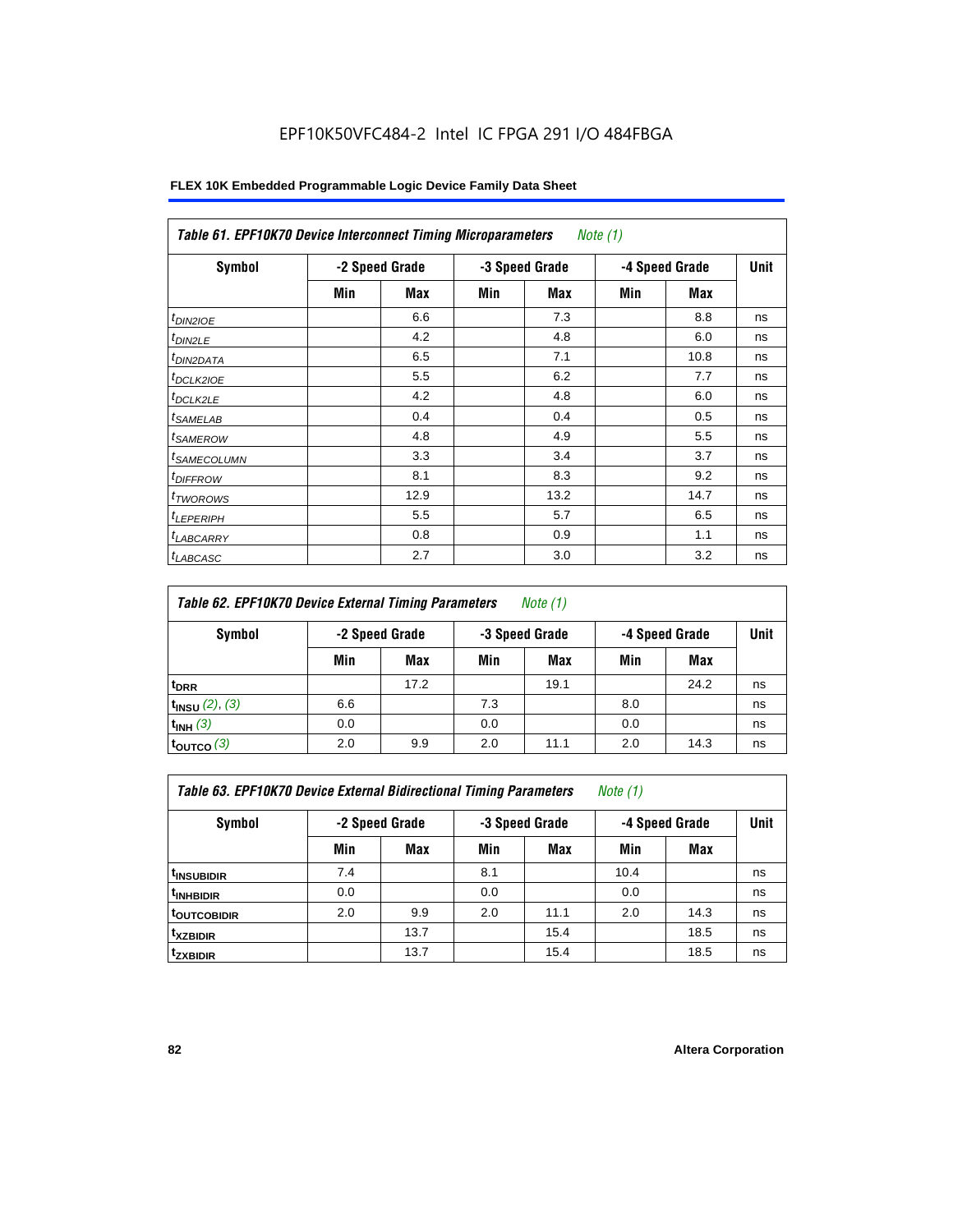# *Notes to tables:*<br>(1) All timing p

- All timing parameters are described in Tables 32 through 38 in this data sheet.
- (2) Using an LE to register the signal may provide a lower setup time.
- (3) This parameter is specified by characterization.

Tables 64 through 70 show EPF10K100 device internal and external timing parameters.

| <b>Symbol</b>       |     | -3DX Speed Grade |     | -3 Speed Grade | -4 Speed Grade | Unit       |    |
|---------------------|-----|------------------|-----|----------------|----------------|------------|----|
|                     | Min | Max              | Min | Max            | Min            | <b>Max</b> |    |
| $t_{LUT}$           |     | 1.5              |     | 1.5            |                | 2.0        | ns |
| $t_{CLUT}$          |     | 0.4              |     | 0.4            |                | 0.5        | ns |
| $t_{RLUT}$          |     | 1.6              |     | 1.6            |                | 2.0        | ns |
| t <sub>PACKED</sub> |     | 0.9              |     | 0.9            |                | 1.3        | ns |
| $t_{EN}$            |     | 0.9              |     | 0.9            |                | 1.2        | ns |
| $t_{CICO}$          |     | 0.2              |     | 0.2            |                | 0.3        | ns |
| $t_{GEN}$           |     | 1.1              |     | 1.1            |                | 1.4        | ns |
| $t_{GENR}$          |     | 1.2              |     | 1.2            |                | 1.5        | ns |
| $t_{CASC}$          |     | 1.1              |     | 1.1            |                | 1.3        | ns |
| $t_C$               |     | 0.8              |     | 0.8            |                | 1.0        | ns |
| $t_{CO}$            |     | 1.0              |     | 1.0            |                | 1.4        | ns |
| $t_{COMB}$          |     | 0.5              |     | 0.5            |                | 0.7        | ns |
| $t_{\rm SU}$        | 2.1 |                  | 2.1 |                | 2.6            |            | ns |
| $t_H$               | 2.3 |                  | 2.3 |                | 3.1            |            | ns |
| $t_{PRE}$           |     | 1.0              |     | 1.0            |                | 1.4        | ns |
| $t_{CLR}$           |     | 1.0              |     | 1.0            |                | 1.4        | ns |
| $t_{CH}$            | 4.0 |                  | 4.0 |                | 4.0            |            | ns |
| $t_{CL}$            | 4.0 |                  | 4.0 |                | 4.0            |            | ns |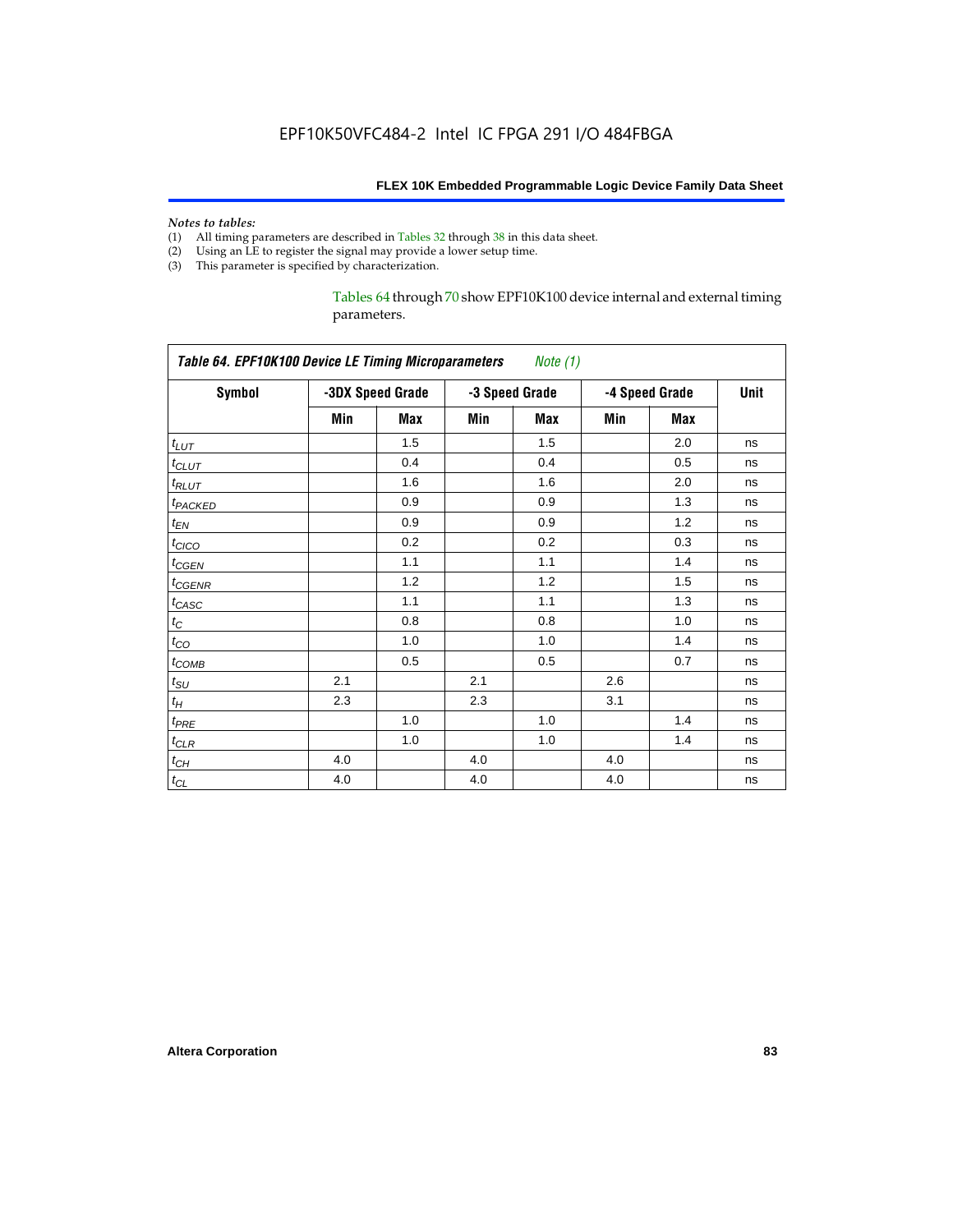| FLEX 10K Embedded Programmable Logic Device Family Data Sheet |  |
|---------------------------------------------------------------|--|
|---------------------------------------------------------------|--|

| Table 65. EPF10K100 Device IOE Timing Microparameters<br>Note $(1)$    |                  |            |                |            |                |      |             |  |  |
|------------------------------------------------------------------------|------------------|------------|----------------|------------|----------------|------|-------------|--|--|
| <b>Symbol</b>                                                          | -3DX Speed Grade |            | -3 Speed Grade |            | -4 Speed Grade |      | <b>Unit</b> |  |  |
|                                                                        | Min              | <b>Max</b> | Min            | <b>Max</b> | Min            | Max  |             |  |  |
| t <sub>IOD</sub>                                                       |                  | 0.0        |                | 0.0        |                | 0.0  | ns          |  |  |
| $t_{\text{IOC}}$                                                       |                  | 0.5        |                | 0.5        |                | 0.7  | ns          |  |  |
| $t_{IOCO}$                                                             |                  | 0.4        |                | 0.4        |                | 0.9  | ns          |  |  |
| $t_{IOCOMB}$                                                           |                  | 0.0        |                | 0.0        |                | 0.0  | ns          |  |  |
| $t_{IOSU}$                                                             | 5.5              |            | 5.5            |            | 6.7            |      | ns          |  |  |
| $t_{IOH}$                                                              | 0.5              |            | 0.5            |            | 0.7            |      | ns          |  |  |
| $t_{IOCLR}$                                                            |                  | 0.7        |                | 0.7        |                | 1.6  | ns          |  |  |
| $t_{OD1}$                                                              |                  | 4.0        |                | 4.0        |                | 5.0  | ns          |  |  |
| $t_{OD2}$                                                              |                  | 6.3        |                | 6.3        |                | 7.3  | ns          |  |  |
| $t_{OD3}$                                                              |                  | 7.7        |                | 7.7        |                | 8.7  | ns          |  |  |
| $t_{XZ}$                                                               |                  | 6.2        |                | 6.2        |                | 6.8  | ns          |  |  |
| $t_{ZX1}$                                                              |                  | 6.2        |                | 6.2        |                | 6.8  | ns          |  |  |
| $t_{ZX2}$                                                              |                  | 8.5        |                | 8.5        |                | 9.1  | ns          |  |  |
| $t_{ZX3}$                                                              |                  | 9.9        |                | 9.9        |                | 10.5 | ns          |  |  |
| t <sub>INREG</sub> without ClockLock or<br><b>ClockBoost circuitry</b> |                  | 9.0        |                | 9.0        |                | 10.5 | ns          |  |  |
| t <sub>INREG</sub> with ClockLock or<br><b>ClockBoost circuitry</b>    |                  | 3.0        |                | -          |                |      | ns          |  |  |
| $t_{IOFD}$                                                             |                  | 8.1        |                | 8.1        |                | 10.3 | ns          |  |  |
| $t_{INCOMB}$                                                           |                  | 8.1        |                | 8.1        |                | 10.3 | ns          |  |  |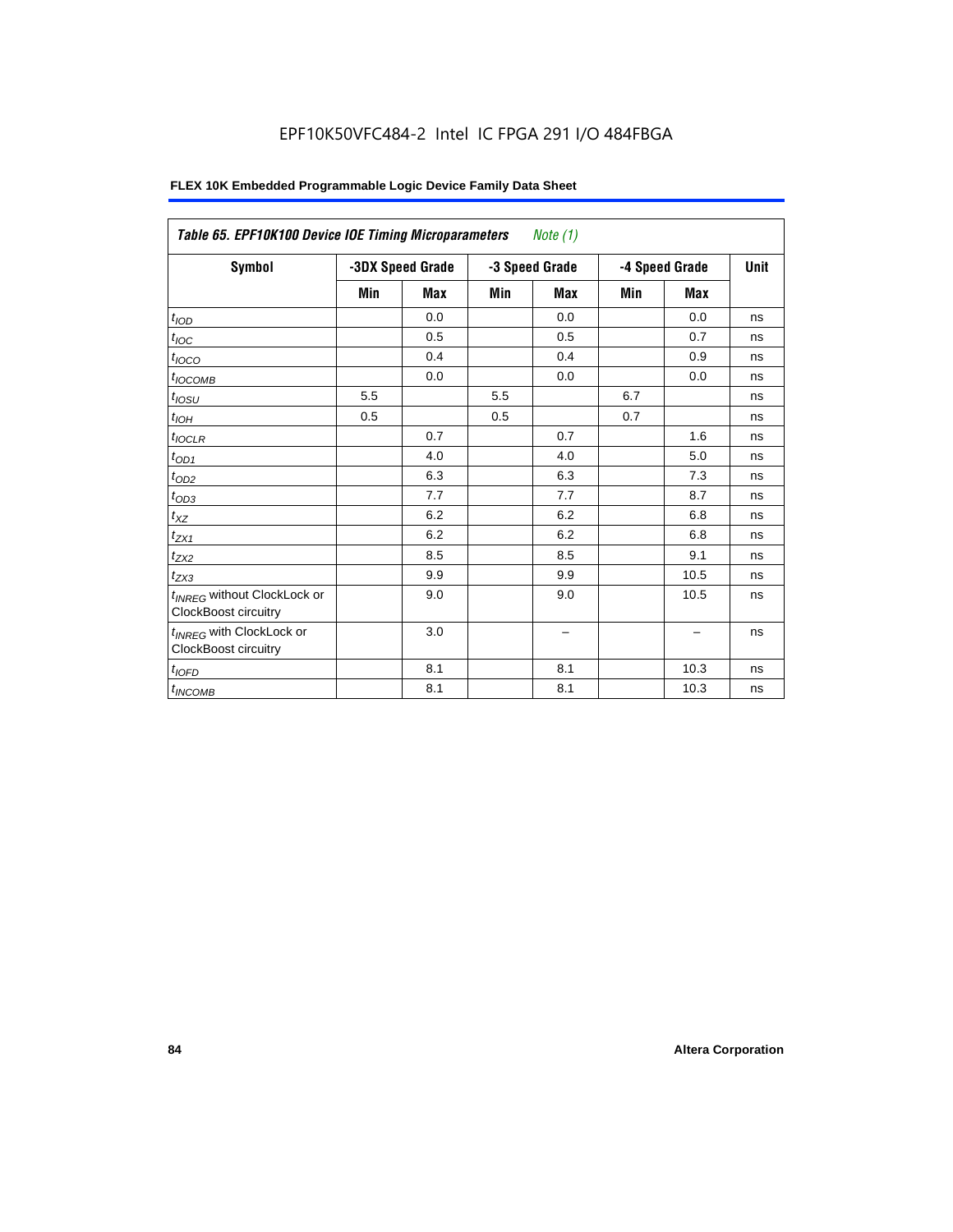| Table 66. EPF10K100 Device EAB Internal Microparameters<br>Note (1) |     |                  |     |                |     |                |      |  |  |
|---------------------------------------------------------------------|-----|------------------|-----|----------------|-----|----------------|------|--|--|
| Symbol                                                              |     | -3DX Speed Grade |     | -3 Speed Grade |     | -4 Speed Grade | Unit |  |  |
|                                                                     | Min | Max              | Min | Max            | Min | Max            |      |  |  |
| $t_{EABDATA1}$                                                      |     | 1.5              |     | 1.5            |     | 1.9            | ns   |  |  |
| t <sub>EABDATA2</sub>                                               |     | 4.8              |     | 4.8            |     | 6.0            | ns   |  |  |
| t <sub>EABWE1</sub>                                                 |     | 1.0              |     | 1.0            |     | 1.2            | ns   |  |  |
| t <sub>EABWE2</sub>                                                 |     | 5.0              |     | 5.0            |     | 6.2            | ns   |  |  |
| $t_{EABCLK}$                                                        |     | 1.0              |     | 1.0            |     | 2.2            | ns   |  |  |
| $t_{EABCO}$                                                         |     | 0.5              |     | 0.5            |     | 0.6            | ns   |  |  |
| <i><b>EABBYPASS</b></i>                                             |     | 1.5              |     | 1.5            |     | 1.9            | ns   |  |  |
| $t_{EABSU}$                                                         | 1.5 |                  | 1.5 |                | 1.8 |                | ns   |  |  |
| $t_{EABH}$                                                          | 2.0 |                  | 2.0 |                | 2.5 |                | ns   |  |  |
| $t_{AA}$                                                            |     | 8.7              |     | 8.7            |     | 10.7           | ns   |  |  |
| $t_{WP}$                                                            | 5.8 |                  | 5.8 |                | 7.2 |                | ns   |  |  |
| $t_{WDSU}$                                                          | 1.6 |                  | 1.6 |                | 2.0 |                | ns   |  |  |
| $t_{WDH}$                                                           | 0.3 |                  | 0.3 |                | 0.4 |                | ns   |  |  |
| $t_{WASU}$                                                          | 0.5 |                  | 0.5 |                | 0.6 |                | ns   |  |  |
| $t_{WAH}$                                                           | 1.0 |                  | 1.0 |                | 1.2 |                | ns   |  |  |
| $t_{WO}$                                                            |     | 5.0              |     | 5.0            |     | 6.2            | ns   |  |  |
| $t_{DD}$                                                            |     | 5.0              |     | 5.0            |     | 6.2            | ns   |  |  |
| <b><i>EABOUT</i></b>                                                |     | 0.5              |     | 0.5            |     | 0.6            | ns   |  |  |
| $t_{EABCH}$                                                         | 4.0 |                  | 4.0 |                | 4.0 |                | ns   |  |  |
| $t_{EABCL}$                                                         | 5.8 |                  | 5.8 |                | 7.2 |                | ns   |  |  |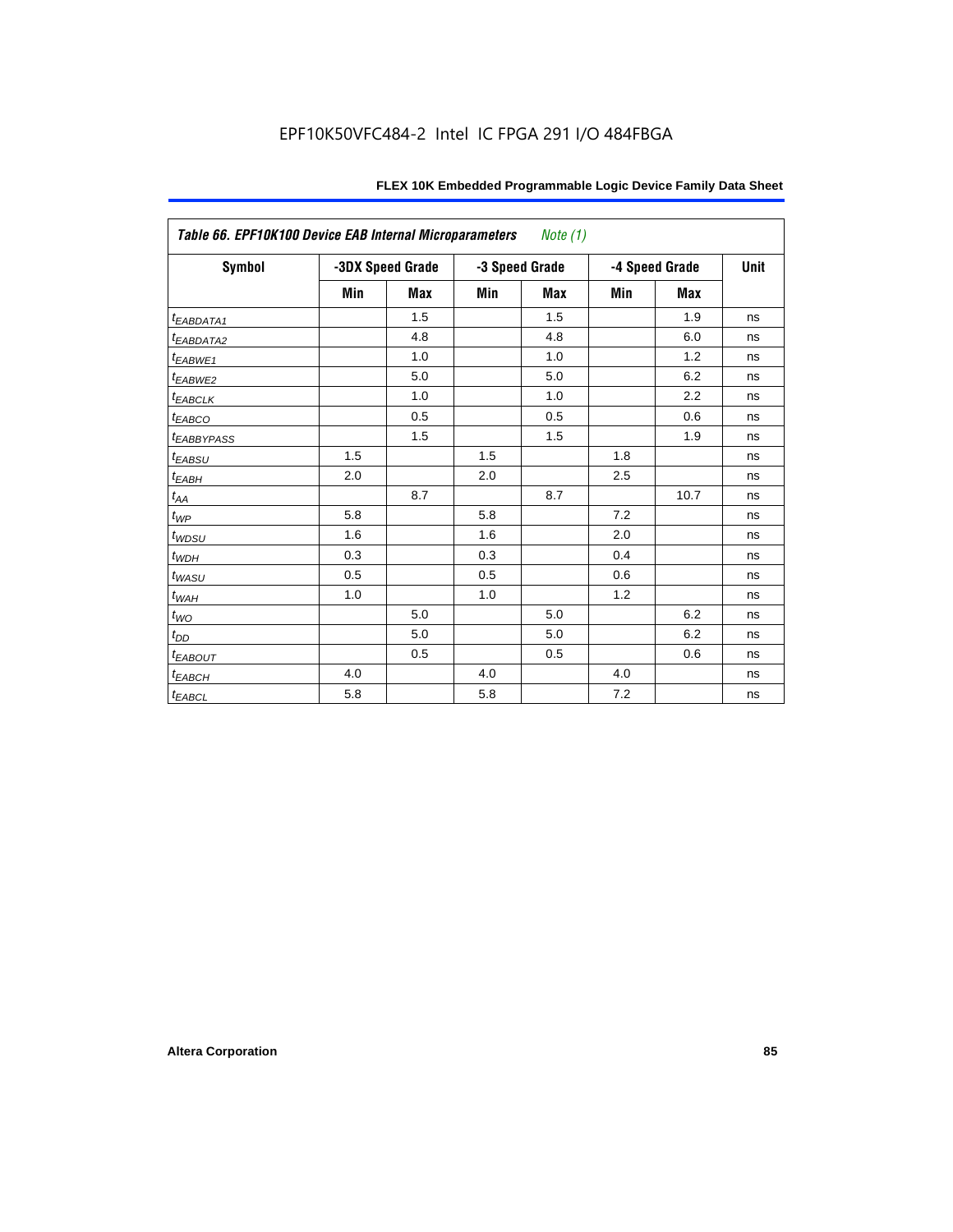| Table 67. EPF10K100 Device EAB Internal Timing Macroparameters |      |                  |      |                | <i>Note</i> $(1)$ |             |    |
|----------------------------------------------------------------|------|------------------|------|----------------|-------------------|-------------|----|
| <b>Symbol</b>                                                  |      | -3DX Speed Grade |      | -3 Speed Grade | -4 Speed Grade    | <b>Unit</b> |    |
|                                                                | Min  | Max              | Min  | Max            | Min               | Max         |    |
| $t_{EABA}$                                                     |      | 13.7             |      | 13.7           |                   | 17.0        | ns |
| <sup>t</sup> EABRCCOMB                                         | 13.7 |                  | 13.7 |                | 17.0              |             | ns |
| <sup>t</sup> EABRCREG                                          | 9.7  |                  | 9.7  |                | 11.9              |             | ns |
| <sup>t</sup> EABWP                                             | 5.8  |                  | 5.8  |                | 7.2               |             | ns |
| <sup>t</sup> EABWCCOMB                                         | 7.3  |                  | 7.3  |                | 9.0               |             | ns |
| <sup>t</sup> EABWCREG                                          | 13.0 |                  | 13.0 |                | 16.0              |             | ns |
| <sup>t</sup> EABDD                                             |      | 10.0             |      | 10.0           |                   | 12.5        | ns |
| <sup>t</sup> EABDATACO                                         |      | 2.0              |      | 2.0            |                   | 3.4         | ns |
| <sup>t</sup> EABDATASU                                         | 5.3  |                  | 5.3  |                | 5.6               |             | ns |
| <sup>I</sup> EABDATAH                                          | 0.0  |                  | 0.0  |                | 0.0               |             | ns |
| <b><i>EABWESU</i></b>                                          | 5.5  |                  | 5.5  |                | 5.8               |             | ns |
| <sup>t</sup> EABWEH                                            | 0.0  |                  | 0.0  |                | 0.0               |             | ns |
| <sup>t</sup> EABWDSU                                           | 5.5  |                  | 5.5  |                | 5.8               |             | ns |
| <sup>t</sup> EABWDH                                            | 0.0  |                  | 0.0  |                | 0.0               |             | ns |
| <sup>t</sup> EABWASU                                           | 2.1  |                  | 2.1  |                | 2.7               |             | ns |
| <sup>t</sup> EABWAH                                            | 0.0  |                  | 0.0  |                | 0.0               |             | ns |
| t <sub>EABWO</sub>                                             |      | 9.5              |      | 9.5            |                   | 11.8        | ns |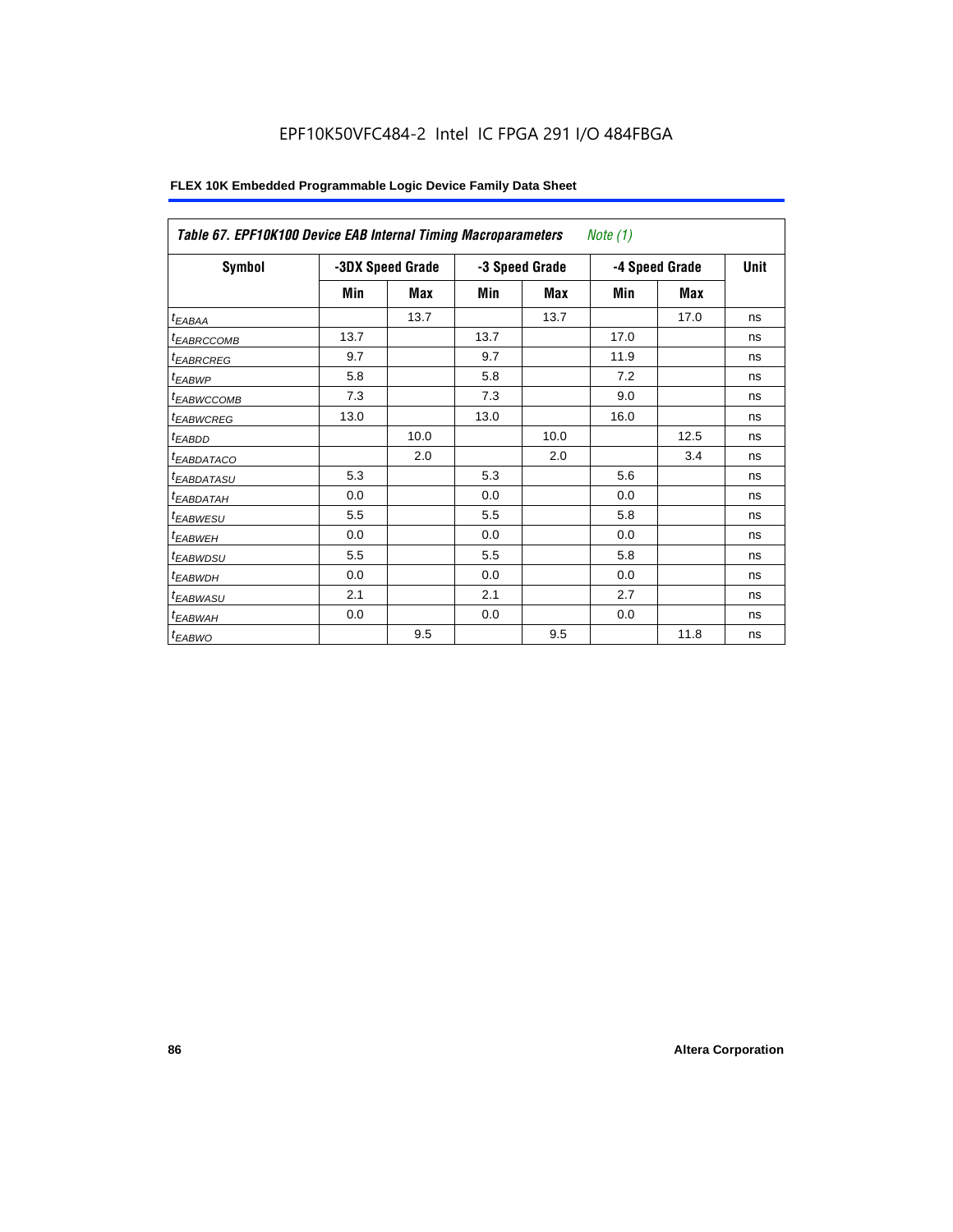| <b>Table 68. EPF10K100 Device Interconnect Timing Microparameters</b><br>Note $(1)$ |     |                  |     |                |     |                |             |  |  |  |
|-------------------------------------------------------------------------------------|-----|------------------|-----|----------------|-----|----------------|-------------|--|--|--|
| <b>Symbol</b>                                                                       |     | -3DX Speed Grade |     | -3 Speed Grade |     | -4 Speed Grade | <b>Unit</b> |  |  |  |
|                                                                                     | Min | Max              | Min | Max            | Min | Max            |             |  |  |  |
| t <sub>DIN2IOE</sub>                                                                |     | 10.3             |     | 10.3           |     | 12.2           | ns          |  |  |  |
| t <sub>DIN2LE</sub>                                                                 |     | 4.8              |     | 4.8            |     | 6.0            | ns          |  |  |  |
| <sup>t</sup> DIN2DATA                                                               |     | 7.3              |     | 7.3            |     | 11.0           | ns          |  |  |  |
| t <sub>DCLK2IOE</sub> without ClockLock or<br>ClockBoost circuitry                  |     | 6.2              |     | 6.2            |     | 7.7            | ns          |  |  |  |
| t <sub>DCLK2IOE</sub> with ClockLock or ClockBoost<br>circuitry                     |     | 2.3              |     |                |     |                | ns          |  |  |  |
| t <sub>DCLK2LE</sub> without ClockLock or<br><b>ClockBoost circuitry</b>            |     | 4.8              |     | 4.8            |     | 6.0            | ns          |  |  |  |
| t <sub>DCLK2LE</sub> with ClockLock or ClockBoost<br>circuitry                      |     | 2.3              |     |                |     |                | ns          |  |  |  |
| <sup>t</sup> SAMELAB                                                                |     | 0.4              |     | 0.4            |     | 0.5            | ns          |  |  |  |
| <i><b>ISAMEROW</b></i>                                                              |     | 4.9              |     | 4.9            |     | 5.5            | ns          |  |  |  |
| <sup>I</sup> SAMECOLUMN                                                             |     | 5.1              |     | 5.1            |     | 5.4            | ns          |  |  |  |
| <i>t<sub>DIFFROW</sub></i>                                                          |     | 10.0             |     | 10.0           |     | 10.9           | ns          |  |  |  |
| <sup>t</sup> TWOROWS                                                                |     | 14.9             |     | 14.9           |     | 16.4           | ns          |  |  |  |
| <sup>t</sup> LEPERIPH                                                               |     | 6.9              |     | 6.9            |     | 8.1            | ns          |  |  |  |
| <sup>t</sup> LABCARRY                                                               |     | 0.9              |     | 0.9            |     | 1.1            | ns          |  |  |  |
| $t_{LABCASC}$                                                                       |     | 3.0              |     | 3.0            |     | 3.2            | ns          |  |  |  |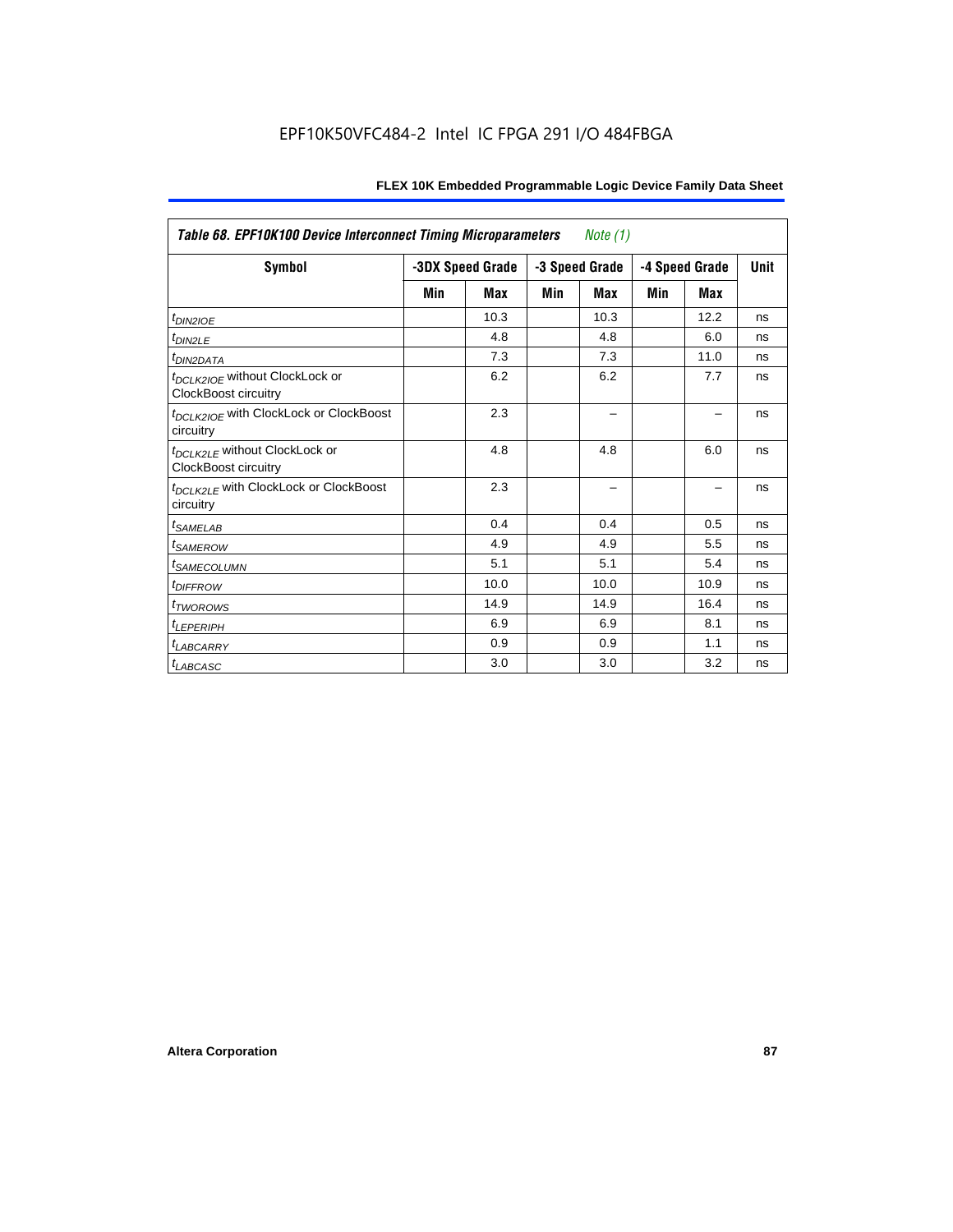| FLEX 10K Embedded Programmable Logic Device Family Data Sheet |  |
|---------------------------------------------------------------|--|
|---------------------------------------------------------------|--|

| Table 69. EPF10K100 Device External Timing Parameters<br>Note $(1)$ |     |                  |     |                |     |                |    |  |  |  |
|---------------------------------------------------------------------|-----|------------------|-----|----------------|-----|----------------|----|--|--|--|
| <b>Symbol</b>                                                       |     | -3DX Speed Grade |     | -3 Speed Grade |     | -4 Speed Grade |    |  |  |  |
|                                                                     | Min | Max              | Min | Max            | Min | Max            |    |  |  |  |
| $t_{\rm DRR}$                                                       |     | 19.1             |     | 19.1           |     | 24.2           | ns |  |  |  |
| $t_{INSU}$ (2), (3), (4)                                            | 7.8 |                  | 7.8 |                | 8.5 |                | ns |  |  |  |
| toutco $(3)$ , $(4)$                                                | 2.0 | 11.1             | 2.0 | 11.1           | 2.0 | 14.3           | ns |  |  |  |
| $t_{INH}$ (3)                                                       | 0.0 |                  | 0.0 |                | 0.0 |                | ns |  |  |  |
| $t_{INSU}$ (2), (3), (5)                                            | 6.2 |                  |     |                |     |                | ns |  |  |  |
| toutco $(3)$ , $(5)$                                                | 2.0 | 6.7              |     |                |     |                | ns |  |  |  |

| Table 70. EPF10K100 Device External Bidirectional Timing Parameters<br>Note (1) |     |                  |     |                |                |      |    |  |  |  |
|---------------------------------------------------------------------------------|-----|------------------|-----|----------------|----------------|------|----|--|--|--|
| Symbol                                                                          |     | -3DX Speed Grade |     | -3 Speed Grade | -4 Speed Grade | Unit |    |  |  |  |
|                                                                                 | Min | Max              | Min | Max            | Min            | Max  |    |  |  |  |
| t <sub>INSUBIDIR</sub> $(4)$                                                    | 8.1 |                  | 8.1 |                | 10.4           |      | ns |  |  |  |
| $t_{INHBIDIR}$ (4)                                                              | 0.0 |                  | 0.0 |                | 0.0            |      | ns |  |  |  |
| toutcobidir $(4)$                                                               | 2.0 | 11.1             | 2.0 | 11.1           | 2.0            | 14.3 | ns |  |  |  |
| $t_{XZBIDIR}$ (4)                                                               |     | 15.3             |     | 15.3           |                | 18.4 | ns |  |  |  |
| $t_{ZXBIDIR}$ (4)                                                               |     | 15.3             |     | 15.3           |                | 18.4 | ns |  |  |  |
| $t_{INSUBIDIR}$ (5)                                                             | 9.1 |                  | -   |                |                |      | ns |  |  |  |
| $t_{INHBIDIR}$ (5)                                                              | 0.0 |                  |     |                |                |      | ns |  |  |  |
| toutcobidir $(5)$                                                               | 2.0 | 7.2              |     |                |                |      | ns |  |  |  |
| $t_{XZBIDIR}$ (5)                                                               |     | 14.3             |     |                |                |      | ns |  |  |  |
| $t_{ZXBIDIR}$ (5)                                                               |     | 14.3             |     |                |                |      | ns |  |  |  |

*Notes to tables:*

(1) All timing parameters are described in Tables 32 through 38 in this data sheet.

(2) Using an LE to register the signal may provide a lower setup time.

(3) This parameter is specified by characterization.

(4) This parameter is measured without the use of the ClockLock or ClockBoost circuits.

(5) This parameter is measured with the use of the ClockLock or ClockBoost circuits.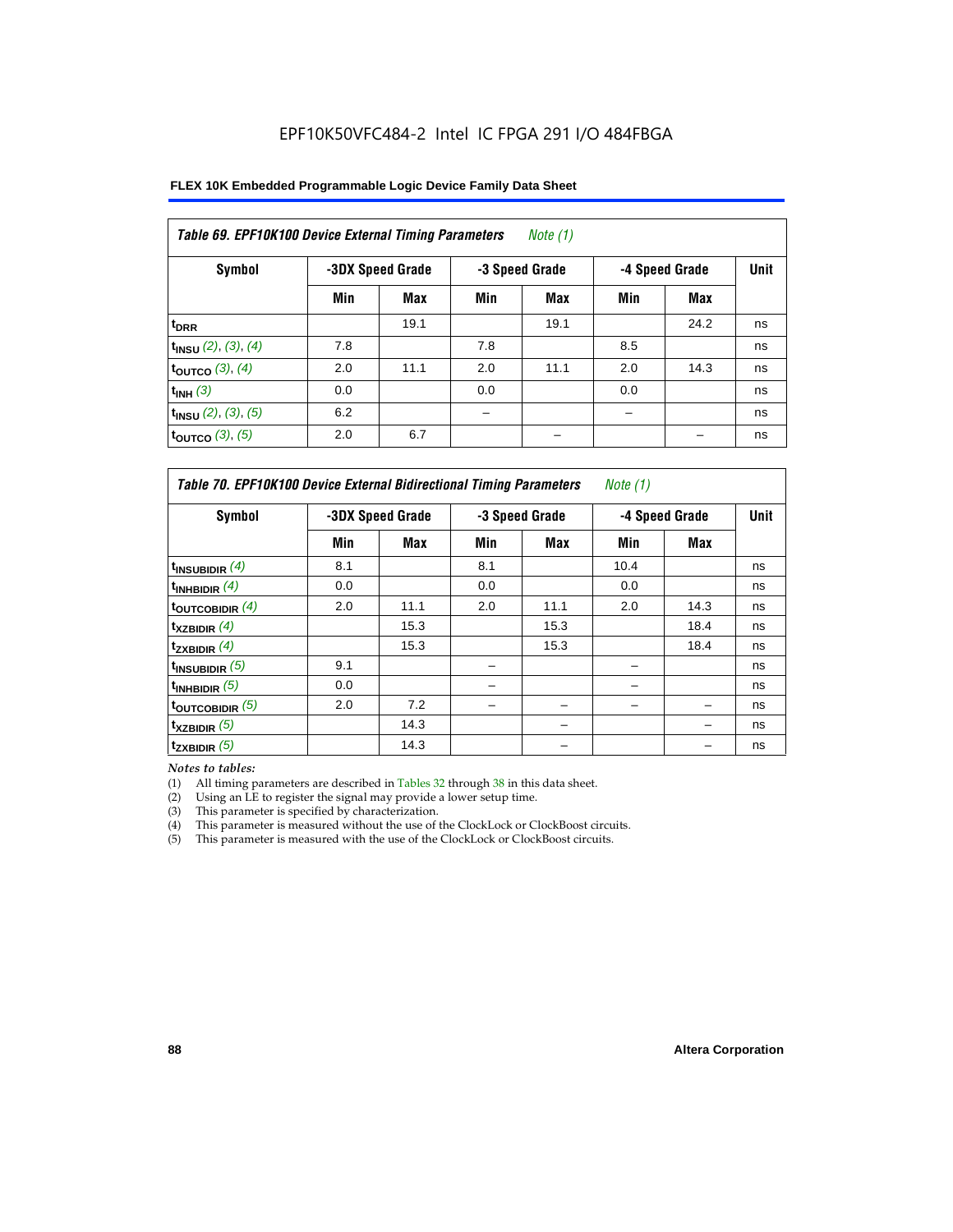Tables 71 through 77 show EPF10K50V device internal and external timing parameters.

|                     | Table 71. EPF10K50V Device LE Timing Microparameters Note (1) |                |     |                |     |                |     |                |             |  |  |  |
|---------------------|---------------------------------------------------------------|----------------|-----|----------------|-----|----------------|-----|----------------|-------------|--|--|--|
| Symbol              |                                                               | -1 Speed Grade |     | -2 Speed Grade |     | -3 Speed Grade |     | -4 Speed Grade | <b>Unit</b> |  |  |  |
|                     | Min                                                           | Max            | Min | Max            | Min | Max            | Min | Max            |             |  |  |  |
| $t_{LUT}$           |                                                               | 0.9            |     | 1.0            |     | 1.3            |     | 1.6            | ns          |  |  |  |
| $t_{CLUT}$          |                                                               | 0.1            |     | 0.5            |     | 0.6            |     | 0.6            | ns          |  |  |  |
| $t_{RLUT}$          |                                                               | 0.5            |     | 0.8            |     | 0.9            |     | 1.0            | ns          |  |  |  |
| t <sub>PACKED</sub> |                                                               | 0.4            |     | 0.4            |     | 0.5            |     | 0.7            | ns          |  |  |  |
| $t_{EN}$            |                                                               | 0.7            |     | 0.9            |     | 1.1            |     | 1.4            | ns          |  |  |  |
| $t_{CICO}$          |                                                               | 0.2            |     | 0.2            |     | 0.2            |     | 0.3            | ns          |  |  |  |
| $t_{CGEN}$          |                                                               | 0.8            |     | 0.7            |     | 0.8            |     | 1.2            | ns          |  |  |  |
| $t_{\text{GENR}}$   |                                                               | 0.4            |     | 0.3            |     | 0.3            |     | 0.4            | ns          |  |  |  |
| $t_{CASC}$          |                                                               | 0.7            |     | 0.7            |     | 0.8            |     | 0.9            | ns          |  |  |  |
| $t_C$               |                                                               | 0.3            |     | 1.0            |     | 1.3            |     | 1.5            | ns          |  |  |  |
| $t_{CO}$            |                                                               | 0.5            |     | 0.7            |     | 0.9            |     | 1.0            | ns          |  |  |  |
| $t_{COMB}$          |                                                               | 0.4            |     | 0.4            |     | 0.5            |     | 0.6            | ns          |  |  |  |
| $t_{\rm SU}$        | 0.8                                                           |                | 1.6 |                | 2.2 |                | 2.5 |                | ns          |  |  |  |
| $t_{\!H}$           | 0.5                                                           |                | 0.8 |                | 1.0 |                | 1.4 |                | ns          |  |  |  |
| $t_{PRE}$           |                                                               | 0.8            |     | 0.4            |     | 0.5            |     | 0.5            | ns          |  |  |  |
| $t_{CLR}$           |                                                               | 0.8            |     | 0.4            |     | 0.5            |     | 0.5            | ns          |  |  |  |
| $t_{\mathit{CH}}$   | 2.0                                                           |                | 4.0 |                | 4.0 |                | 4.0 |                | ns          |  |  |  |
| $t_{\rm CL}$        | 2.0                                                           |                | 4.0 |                | 4.0 |                | 4.0 |                | ns          |  |  |  |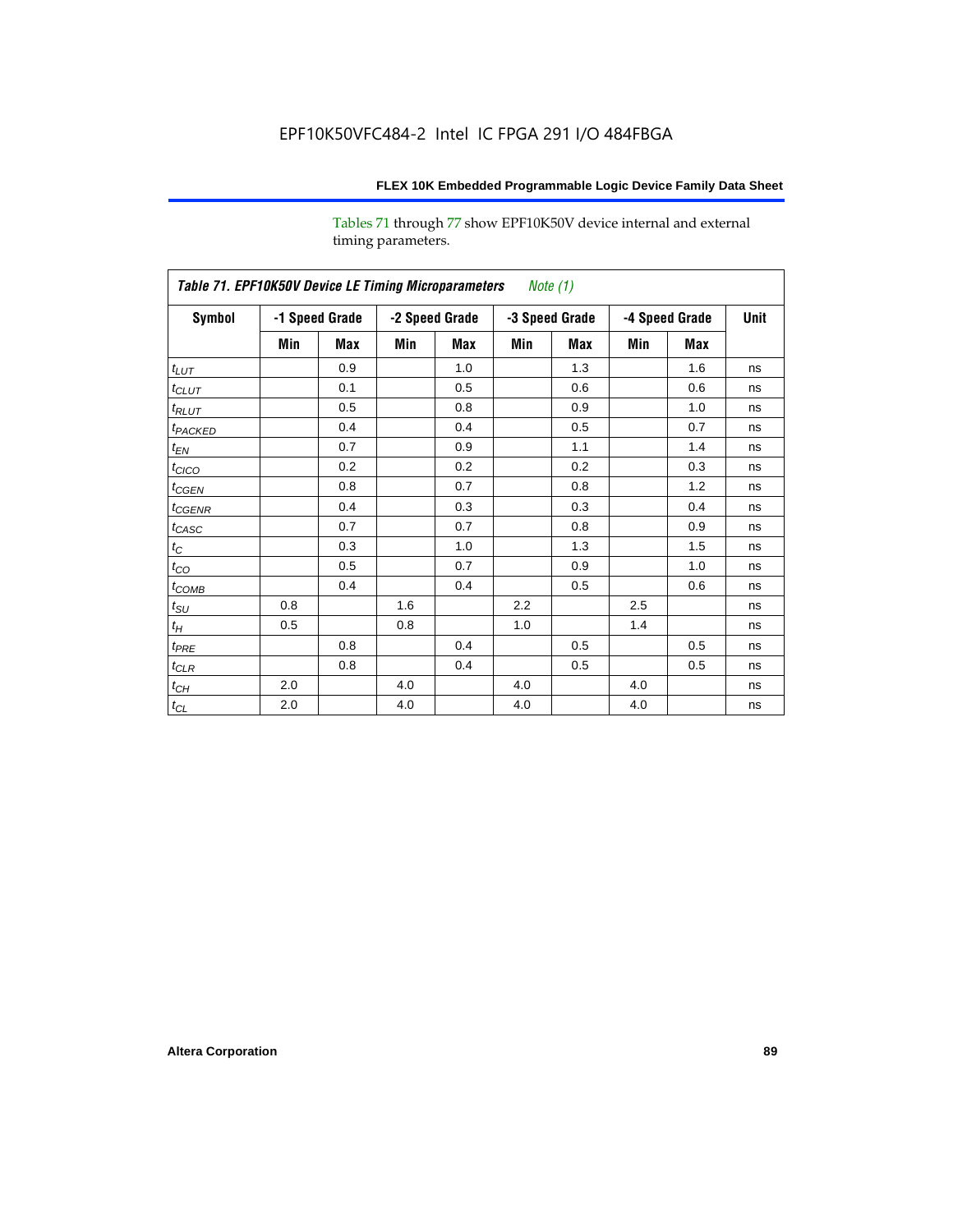| Table 72. EPF10K50V Device IOE Timing Microparameters |     |                |     |                |     | Note (1)       |                |            |             |
|-------------------------------------------------------|-----|----------------|-----|----------------|-----|----------------|----------------|------------|-------------|
| <b>Symbol</b>                                         |     | -1 Speed Grade |     | -2 Speed Grade |     | -3 Speed Grade | -4 Speed Grade |            | <b>Unit</b> |
|                                                       | Min | Max            | Min | <b>Max</b>     | Min | <b>Max</b>     | Min            | <b>Max</b> |             |
| t <sub>IOD</sub>                                      |     | 1.2            |     | 1.6            |     | 1.9            |                | 2.1        | ns          |
| $t_{\text{IOC}}$                                      |     | 0.3            |     | 0.4            |     | 0.5            |                | 0.5        | ns          |
| $t_{IOCO}$                                            |     | 0.3            |     | 0.3            |     | 0.4            |                | 0.4        | ns          |
| $t_{IOCOMB}$                                          |     | 0.0            |     | 0.0            |     | 0.0            |                | 0.0        | ns          |
| $t_{IOSU}$                                            | 2.8 |                | 2.8 |                | 3.4 |                | 3.9            |            | ns          |
| $t_{IOH}$                                             | 0.7 |                | 0.8 |                | 1.0 |                | 1.4            |            | ns          |
| $t_{IOCLR}$                                           |     | 0.5            |     | 0.6            |     | 0.7            |                | 0.7        | ns          |
| $t_{OD1}$                                             |     | 2.8            |     | 3.2            |     | 3.9            |                | 4.7        | ns          |
| $t_{OD2}$                                             |     |                |     |                |     |                |                |            | ns          |
| $t_{OD3}$                                             |     | 6.5            |     | 6.9            |     | 7.6            |                | 8.4        | ns          |
| $t_{XZ}$                                              |     | 2.8            |     | 3.1            |     | 3.8            |                | 4.6        | ns          |
| $t_{ZX1}$                                             |     | 2.8            |     | 3.1            |     | 3.8            |                | 4.6        | ns          |
| $t_{ZX2}$                                             |     | -              |     | -              |     | -              |                |            | ns          |
| $t_{ZX3}$                                             |     | 6.5            |     | 6.8            |     | 7.5            |                | 8.3        | ns          |
| $t_{INREG}$                                           |     | 5.0            |     | 5.7            |     | 7.0            |                | 9.0        | ns          |
| $t_{IOFD}$                                            |     | 1.5            |     | 1.9            |     | 2.3            |                | 2.7        | ns          |
| $t_{INCOMB}$                                          |     | 1.5            |     | 1.9            |     | 2.3            |                | 2.7        | ns          |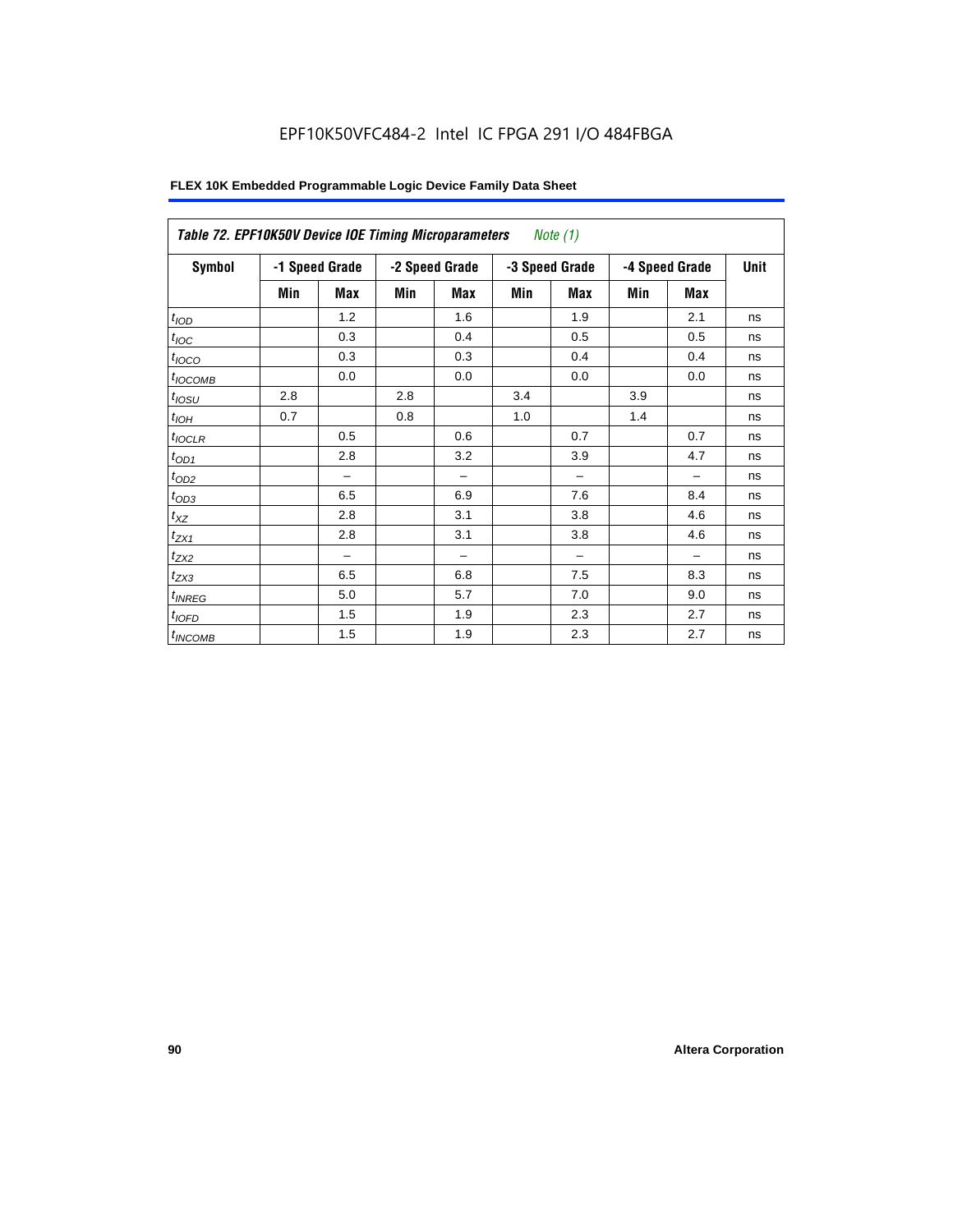| Table 73. EPF10K50V Device EAB Internal Microparameters |     |                |     |                |     | Note (1)       |     |                |             |
|---------------------------------------------------------|-----|----------------|-----|----------------|-----|----------------|-----|----------------|-------------|
| Symbol                                                  |     | -1 Speed Grade |     | -2 Speed Grade |     | -3 Speed Grade |     | -4 Speed Grade | <b>Unit</b> |
|                                                         | Min | <b>Max</b>     | Min | Max            | Min | <b>Max</b>     | Min | Max            |             |
| t <sub>EABDATA1</sub>                                   |     | 1.7            |     | 2.8            |     | 3.4            |     | 4.6            | ns          |
| <sup>t</sup> EABDATA2                                   |     | 4.9            |     | 3.9            |     | 4.8            |     | 5.9            | ns          |
| t <sub>EABWE1</sub>                                     |     | 0.0            |     | 2.5            |     | 3.0            |     | 3.7            | ns          |
| t <sub>EABWE2</sub>                                     |     | 4.0            |     | 4.1            |     | 5.0            |     | 6.2            | ns          |
| $t_{EABCLK}$                                            |     | 0.4            |     | 0.8            |     | 1.0            |     | 1.2            | ns          |
| $t_{EABCO}$                                             |     | 0.1            |     | 0.2            |     | 0.3            |     | 0.4            | ns          |
| <sup>t</sup> EABBYPASS                                  |     | 0.9            |     | 1.1            |     | 1.3            |     | 1.6            | ns          |
| $t_{EABSU}$                                             | 0.8 |                | 1.5 |                | 1.8 |                | 2.2 |                | ns          |
| $t_{EABH}$                                              | 0.8 |                | 1.6 |                | 2.0 |                | 2.5 |                | ns          |
| $t_{AA}$                                                |     | 5.5            |     | 8.2            |     | 10.0           |     | 12.4           | ns          |
| $t_{WP}$                                                | 6.0 |                | 4.9 |                | 6.0 |                | 7.4 |                | ns          |
| $t_{WDSU}$                                              | 0.1 |                | 0.8 |                | 1.0 |                | 1.2 |                | ns          |
| $t_{WDH}$                                               | 0.1 |                | 0.2 |                | 0.3 |                | 0.4 |                | ns          |
| $t_{WASU}$                                              | 0.1 |                | 0.4 |                | 0.5 |                | 0.6 |                | ns          |
| $t_{WAH}$                                               | 0.1 |                | 0.8 |                | 1.0 |                | 1.2 |                | ns          |
| $t_{WO}$                                                |     | 2.8            |     | 4.3            |     | 5.3            |     | 6.5            | ns          |
| $t_{DD}$                                                |     | 2.8            |     | 4.3            |     | 5.3            |     | 6.5            | ns          |
| <b><i>EABOUT</i></b>                                    |     | 0.5            |     | 0.4            |     | 0.5            |     | 0.6            | ns          |
| $t_{EABCH}$                                             | 2.0 |                | 4.0 |                | 4.0 |                | 4.0 |                | ns          |
| $t_{EABCL}$                                             | 6.0 |                | 4.9 |                | 6.0 |                | 7.4 |                | ns          |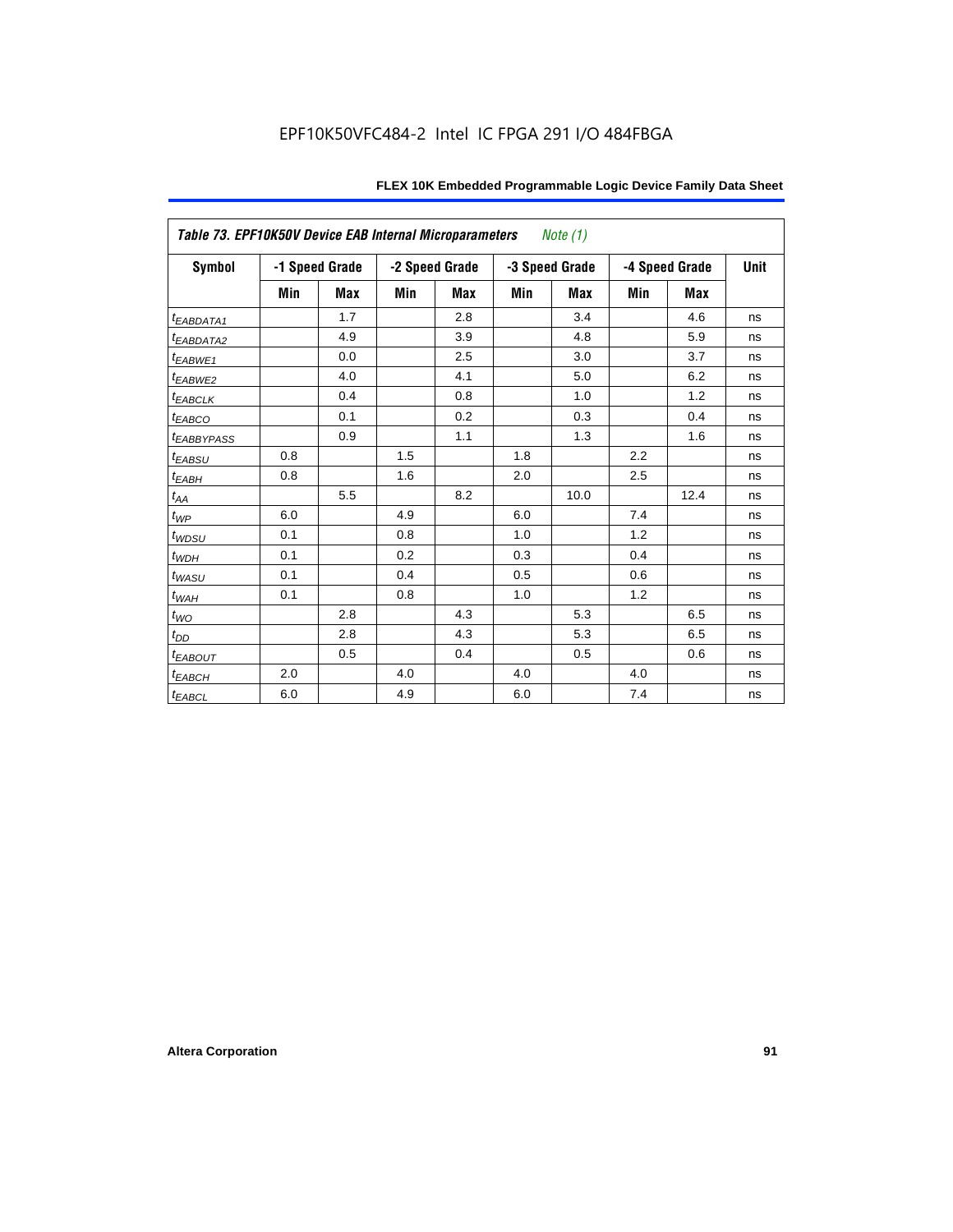| Table 74. EPF10K50V Device EAB Internal Timing Macroparameters |      |                |      |                                  |      | Note (1)   |      |                |             |
|----------------------------------------------------------------|------|----------------|------|----------------------------------|------|------------|------|----------------|-------------|
| Symbol                                                         |      | -1 Speed Grade |      | -2 Speed Grade<br>-3 Speed Grade |      |            |      | -4 Speed Grade | <b>Unit</b> |
|                                                                | Min  | Max            | Min  | <b>Max</b>                       | Min  | <b>Max</b> | Min  | <b>Max</b>     |             |
| $t_{EABA}$                                                     |      | 9.5            |      | 13.6                             |      | 16.5       |      | 20.8           | ns          |
| <sup>t</sup> EABRCCOMB                                         | 9.5  |                | 13.6 |                                  | 16.5 |            | 20.8 |                | ns          |
| <sup>t</sup> EABRCREG                                          | 6.1  |                | 8.8  |                                  | 10.8 |            | 13.4 |                | ns          |
| <sup>t</sup> EABWP                                             | 6.0  |                | 4.9  |                                  | 6.0  |            | 7.4  |                | ns          |
| <sup>t</sup> EABWCCOMB                                         | 6.2  |                | 6.1  |                                  | 7.5  |            | 9.2  |                | ns          |
| <sup>t</sup> EABWCREG                                          | 12.0 |                | 11.6 |                                  | 14.2 |            | 17.4 |                | ns          |
| <sup>t</sup> EABDD                                             |      | 6.8            |      | 9.7                              |      | 11.8       |      | 14.9           | ns          |
| <sup>t</sup> EABDATACO                                         |      | 1.0            |      | 1.4                              |      | 1.8        |      | 2.2            | ns          |
| <sup>t</sup> EABDATASU                                         | 5.3  |                | 4.6  |                                  | 5.6  |            | 6.9  |                | ns          |
| <sup>t</sup> EABDATAH                                          | 0.0  |                | 0.0  |                                  | 0.0  |            | 0.0  |                | ns          |
| <sup>t</sup> EABWESU                                           | 4.4  |                | 4.8  |                                  | 5.8  |            | 7.2  |                | ns          |
| <sup>t</sup> EABWEH                                            | 0.0  |                | 0.0  |                                  | 0.0  |            | 0.0  |                | ns          |
| <sup>t</sup> EABWDSU                                           | 1.8  |                | 1.1  |                                  | 1.4  |            | 2.1  |                | ns          |
| <sup>t</sup> EABWDH                                            | 0.0  |                | 0.0  |                                  | 0.0  |            | 0.0  |                | ns          |
| <sup>t</sup> EABWASU                                           | 4.5  |                | 4.6  |                                  | 5.6  |            | 7.4  |                | ns          |
| <sup>t</sup> EABWAH                                            | 0.0  |                | 0.0  |                                  | 0.0  |            | 0.0  |                | ns          |
| t <sub>EABWO</sub>                                             |      | 5.1            |      | 9.4                              |      | 11.4       |      | 14.0           | ns          |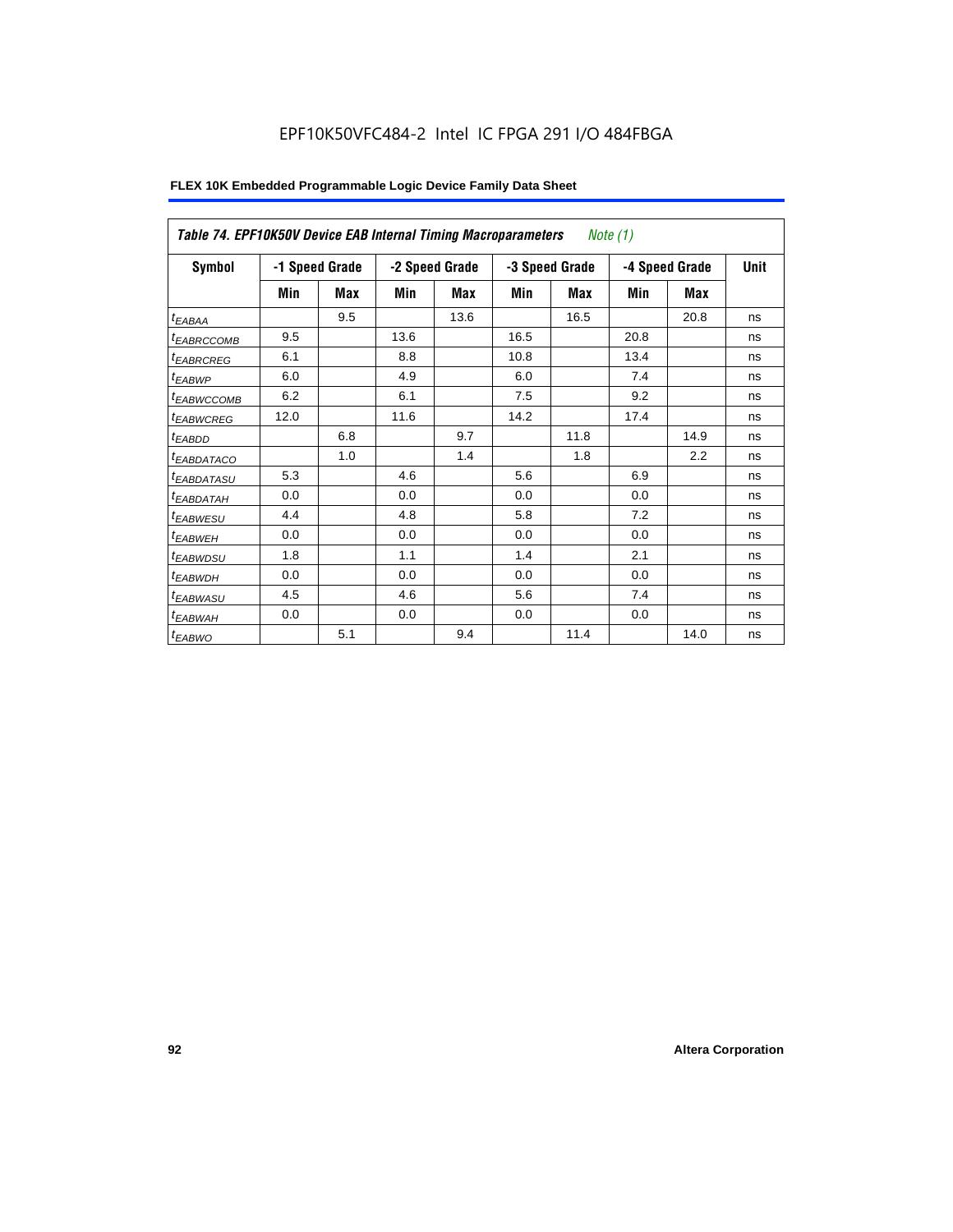|                            | <b>Table 75. EPF10K50V Device Interconnect Timing Microparameters</b><br>Note (1) |                |     |                |     |                |     |                |             |  |  |
|----------------------------|-----------------------------------------------------------------------------------|----------------|-----|----------------|-----|----------------|-----|----------------|-------------|--|--|
| Symbol                     |                                                                                   | -1 Speed Grade |     | -2 Speed Grade |     | -3 Speed Grade |     | -4 Speed Grade | <b>Unit</b> |  |  |
|                            | Min                                                                               | Max            | Min | <b>Max</b>     | Min | Max            | Min | Max            |             |  |  |
| $t_{DINZIOE}$              |                                                                                   | 4.7            |     | 6.0            |     | 7.1            |     | 8.2            | ns          |  |  |
| $t_{DIN2LE}$               |                                                                                   | 2.5            |     | 2.6            |     | 3.1            |     | 3.9            | ns          |  |  |
| <sup>t</sup> DIN2DATA      |                                                                                   | 4.4            |     | 5.9            |     | 6.8            |     | 7.7            | ns          |  |  |
| t <sub>DCLK2IOE</sub>      |                                                                                   | 2.5            |     | 3.9            |     | 4.7            |     | 5.5            | ns          |  |  |
| t <sub>DCLK2LE</sub>       |                                                                                   | 2.5            |     | 2.6            |     | 3.1            |     | 3.9            | ns          |  |  |
| <i>t<sub>SAMELAB</sub></i> |                                                                                   | 0.2            |     | 0.2            |     | 0.3            |     | 0.3            | ns          |  |  |
| <i>t<sub>SAMEROW</sub></i> |                                                                                   | 2.8            |     | 3.0            |     | 3.2            |     | 3.4            | ns          |  |  |
| <sup>t</sup> SAMECOLUMN    |                                                                                   | 3.0            |     | 3.2            |     | 3.4            |     | 3.6            | ns          |  |  |
| <i>t<sub>DIFFROW</sub></i> |                                                                                   | 5.8            |     | 6.2            |     | 6.6            |     | 7.0            | ns          |  |  |
| t <sub>TWOROWS</sub>       |                                                                                   | 8.6            |     | 9.2            |     | 9.8            |     | 10.4           | ns          |  |  |
| <b><i>ILEPERIPH</i></b>    |                                                                                   | 4.5            |     | 5.5            |     | 6.1            |     | 7.0            | ns          |  |  |
| t <sub>LABCARRY</sub>      |                                                                                   | 0.3            |     | 0.4            |     | 0.5            |     | 0.7            | ns          |  |  |
| $t_{LABCASC}$              |                                                                                   | 0.0            |     | 1.3            |     | 1.6            |     | 2.0            | ns          |  |  |

# *Table 76. EPF10K50V Device External Timing Parameters Note (1)*

| Symbol                 | -1 Speed Grade |      | -2 Speed Grade |      | -3 Speed Grade |      | -4 Speed Grade |      | <b>Unit</b> |
|------------------------|----------------|------|----------------|------|----------------|------|----------------|------|-------------|
|                        | Min            | Max  | Min            | Max  | Min            | Max  | Min            | Max  |             |
| <sup>t</sup> DRR       |                | 11.2 |                | 14.0 |                | 17.2 |                | 21.1 | ns          |
| $t_{INSU}$ (2), (3)    | 5.5            |      | 4.2            |      | 5.2            |      | 6.9            |      | ns          |
| $t_{INH}$ (3)          | 0.0            |      | 0.0            |      | 0.0            |      | 0.0            |      | ns          |
| $t_{\text{OUTCO}}$ (3) | 2.0            | 5.9  | 2.0            | 7.8  | 2.0            | 9.5  | 2.0            | 11.1 | ns          |

*Table 77. EPF10K50V Device External Bidirectional Timing Parameters Note (1)*

| Symbol                         |     | -1 Speed Grade |     | -2 Speed Grade<br>-3 Speed Grade |     | -4 Speed Grade | <b>Unit</b> |      |    |
|--------------------------------|-----|----------------|-----|----------------------------------|-----|----------------|-------------|------|----|
|                                | Min | Max            | Min | Max                              | Min | Max            | Min         | Max  |    |
| <sup>t</sup> INSUB <u>IDIR</u> | 2.0 |                | 2.8 |                                  | 3.5 |                | 4.1         |      | ns |
| <sup>t</sup> INHBIDIR          | 0.0 |                | 0.0 |                                  | 0.0 |                | 0.0         |      | ns |
| t <sub>outcobidir</sub>        | 2.0 | 5.9            | 2.0 | 7.8                              | 2.0 | 9.5            | 2.0         | 11.1 | ns |
| <sup>t</sup> xzbidir           |     | 8.0            |     | 9.8                              |     | 11.8           |             | 14.3 | ns |
| <sup>t</sup> zxbidir           |     | 8.0            |     | 9.8                              |     | 11.8           |             | 14.3 | ns |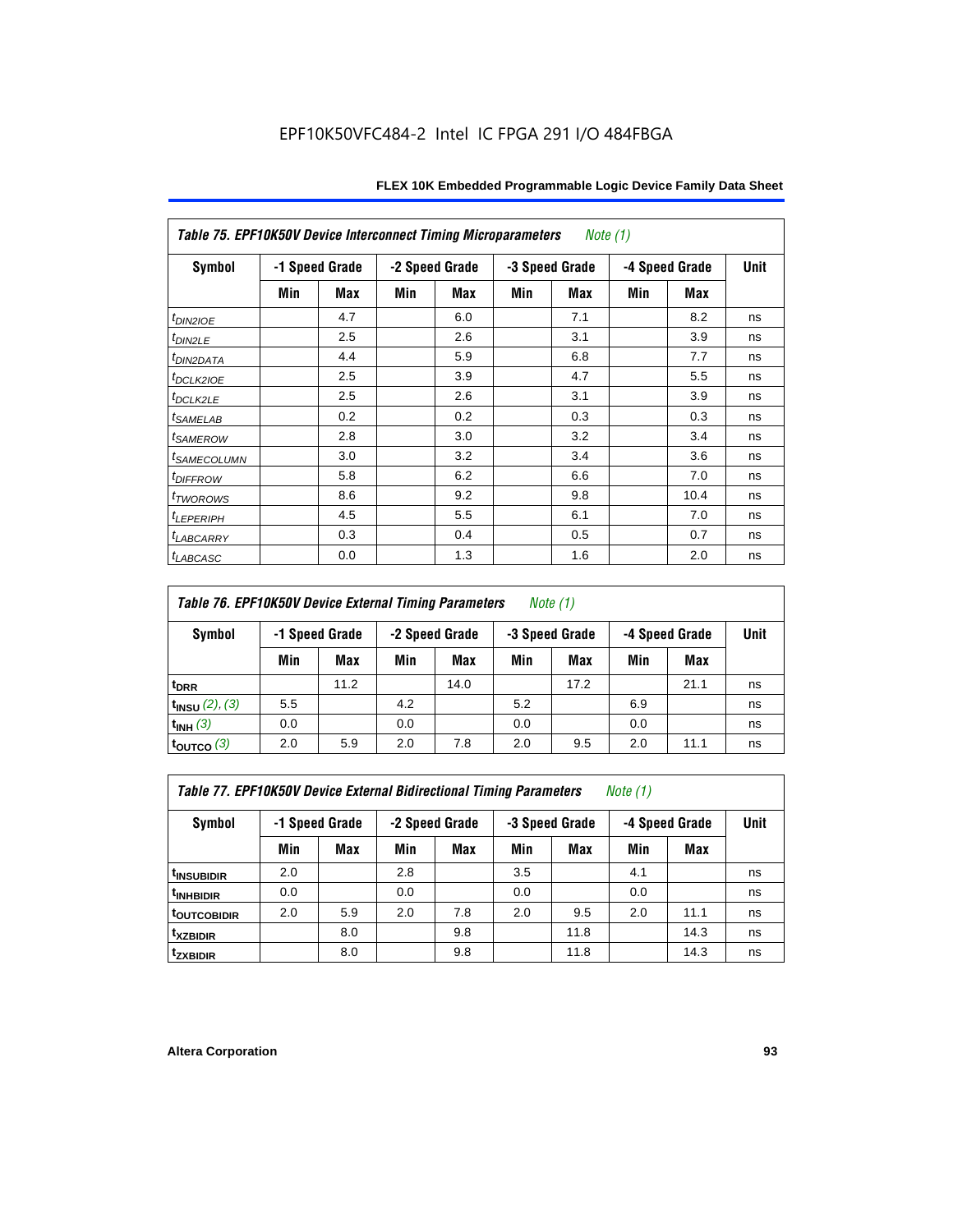#### *Notes to tables:*

- (1) All timing parameters are described in Tables 32 through 38 in this data sheet.
- (2) Using an LE to register the signal may provide a lower setup time.
- (3) This parameter is specified by characterization.

#### Tables 78 through 84 show EPF10K130V device internal and external timing parameters.

| Table 78. EPF10K130V Device LE Timing Microparameters Note (1) |     |                |     |                |     |                |      |  |  |
|----------------------------------------------------------------|-----|----------------|-----|----------------|-----|----------------|------|--|--|
| <b>Symbol</b>                                                  |     | -2 Speed Grade |     | -3 Speed Grade |     | -4 Speed Grade | Unit |  |  |
|                                                                | Min | Max            | Min | Max            | Min | Max            |      |  |  |
| $t_{LUT}$                                                      |     | 1.3            |     | 1.8            |     | 2.3            | ns   |  |  |
| $t_{CLUT}$                                                     |     | 0.5            |     | 0.7            |     | 0.9            | ns   |  |  |
| $t_{RLUT}$                                                     |     | 1.2            |     | 1.7            |     | 2.2            | ns   |  |  |
| t <sub>PACKED</sub>                                            |     | 0.5            |     | 0.6            |     | 0.7            | ns   |  |  |
| $t_{EN}$                                                       |     | 0.6            |     | 0.8            |     | 1.0            | ns   |  |  |
| $t_{CICO}$                                                     |     | 0.2            |     | 0.3            |     | 0.4            | ns   |  |  |
| $t_{GEN}$                                                      |     | 0.3            |     | 0.4            |     | 0.5            | ns   |  |  |
| t <sub>CGENR</sub>                                             |     | 0.7            |     | 1.0            |     | 1.3            | ns   |  |  |
| $t_{CASC}$                                                     |     | 0.9            |     | 1.2            |     | 1.5            | ns   |  |  |
| $t_C$                                                          |     | 1.9            |     | 2.4            |     | 3.0            | ns   |  |  |
| $t_{CO}$                                                       |     | 0.6            |     | 0.9            |     | 1.1            | ns   |  |  |
| $t_{COMB}$                                                     |     | 0.5            |     | 0.7            |     | 0.9            | ns   |  |  |
| $t_{\rm SU}$                                                   | 0.2 |                | 0.2 |                | 0.3 |                | ns   |  |  |
| $t_H$                                                          | 0.0 |                | 0.0 |                | 0.0 |                | ns   |  |  |
| $t_{PRE}$                                                      |     | 2.4            |     | 3.1            |     | 3.9            | ns   |  |  |
| $t_{CLR}$                                                      |     | 2.4            |     | 3.1            |     | 3.9            | ns   |  |  |
| $t_{CH}$                                                       | 4.0 |                | 4.0 |                | 4.0 |                | ns   |  |  |
| $t_{CL}$                                                       | 4.0 |                | 4.0 |                | 4.0 |                | ns   |  |  |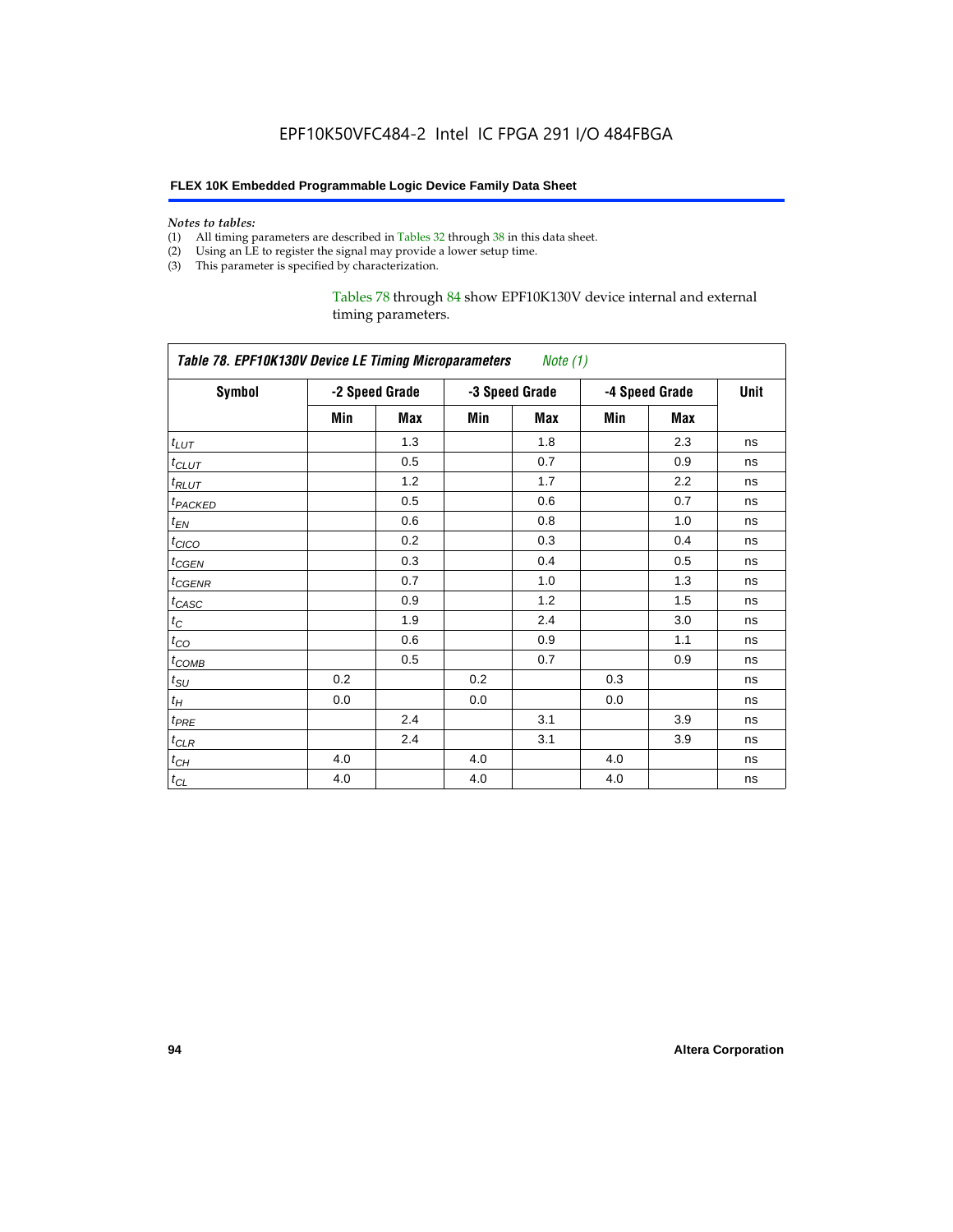| Table 79. EPF10K130V Device IOE Timing Microparameters<br><i>Note</i> $(1)$ |                |            |     |                |     |                |      |  |  |  |
|-----------------------------------------------------------------------------|----------------|------------|-----|----------------|-----|----------------|------|--|--|--|
| <b>Symbol</b>                                                               | -2 Speed Grade |            |     | -3 Speed Grade |     | -4 Speed Grade | Unit |  |  |  |
|                                                                             | Min            | <b>Max</b> | Min | <b>Max</b>     | Min | <b>Max</b>     |      |  |  |  |
| t <sub>IOD</sub>                                                            |                | 1.3        |     | 1.6            |     | 2.0            | ns   |  |  |  |
| $t_{\text{IOC}}$                                                            |                | 0.4        |     | 0.5            |     | 0.7            | ns   |  |  |  |
| $t_{IOCO}$                                                                  |                | 0.3        |     | 0.4            |     | 0.5            | ns   |  |  |  |
| $t_{IOCOMB}$                                                                |                | 0.0        |     | 0.0            |     | 0.0            | ns   |  |  |  |
| $t_{IOSU}$                                                                  | 2.6            |            | 3.3 |                | 3.8 |                | ns   |  |  |  |
| $t_{IOH}$                                                                   | 0.0            |            | 0.0 |                | 0.0 |                | ns   |  |  |  |
| $t_{IOCLR}$                                                                 |                | 1.7        |     | 2.2            |     | 2.7            | ns   |  |  |  |
| $t_{OD1}$                                                                   |                | 3.5        |     | 4.4            |     | 5.0            | ns   |  |  |  |
| $t_{OD2}$                                                                   |                | -          |     |                |     |                | ns   |  |  |  |
| $t_{OD3}$                                                                   |                | 8.2        |     | 8.1            |     | 9.7            | ns   |  |  |  |
| $t_{\mathsf{XZ}}$                                                           |                | 4.9        |     | 6.3            |     | 7.4            | ns   |  |  |  |
| $t_{ZX1}$                                                                   |                | 4.9        |     | 6.3            |     | 7.4            | ns   |  |  |  |
| $t_{ZX2}$                                                                   |                |            |     |                |     |                | ns   |  |  |  |
| $t_{ZX3}$                                                                   |                | 9.6        |     | 10.0           |     | 12.1           | ns   |  |  |  |
| $t_{INREG}$                                                                 |                | 7.9        |     | 10.0           |     | 12.6           | ns   |  |  |  |
| $t_{IOFD}$                                                                  |                | 6.2        |     | 7.9            |     | 9.9            | ns   |  |  |  |
| $t_{INCOMB}$                                                                |                | 6.2        |     | 7.9            |     | 9.9            | ns   |  |  |  |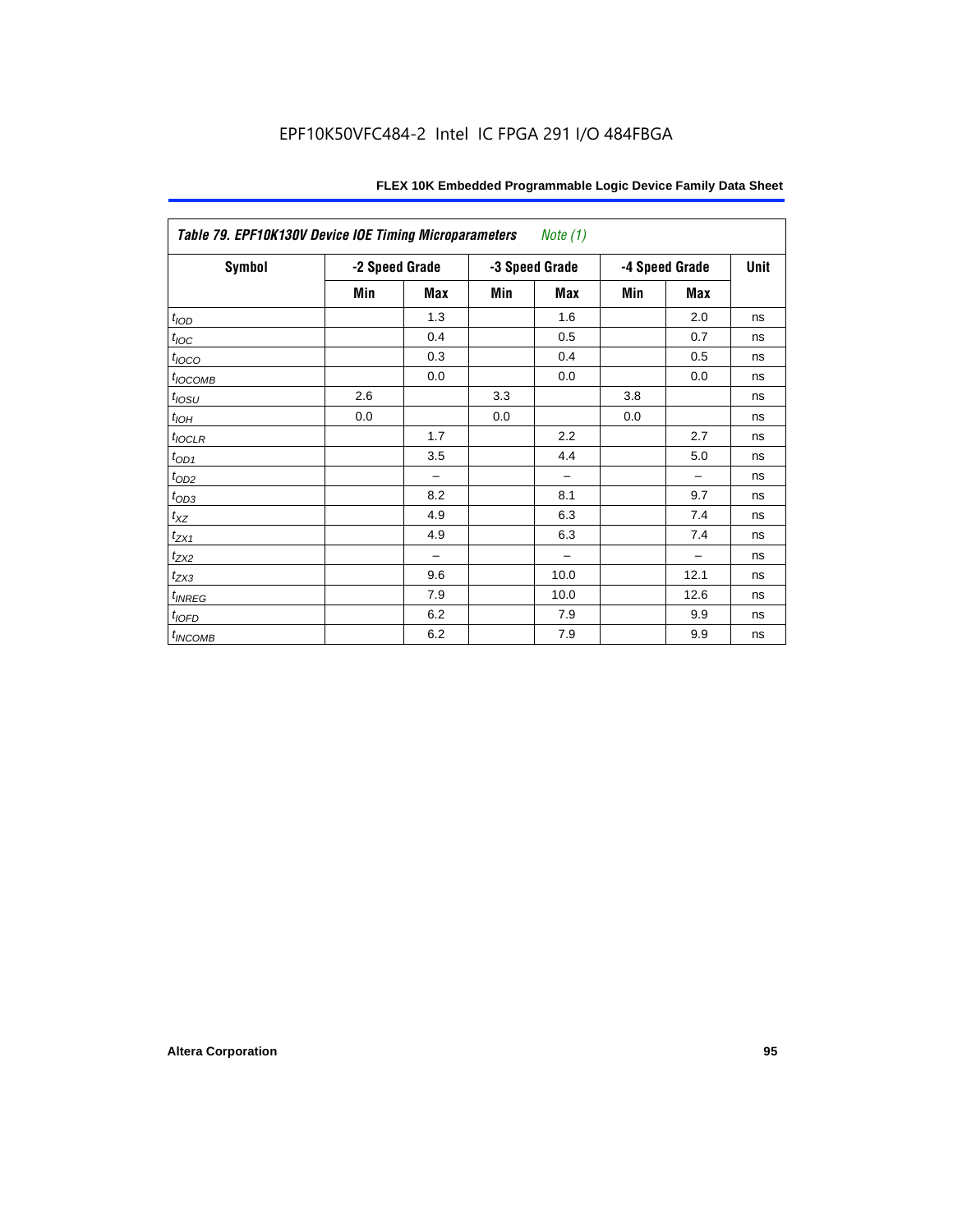| Symbol                 |     | -2 Speed Grade | -3 Speed Grade |            |     | -4 Speed Grade | <b>Unit</b> |
|------------------------|-----|----------------|----------------|------------|-----|----------------|-------------|
|                        | Min | <b>Max</b>     | Min            | <b>Max</b> | Min | <b>Max</b>     |             |
| <sup>t</sup> EABDATA1  |     | 1.9            |                | 2.4        |     | 2.4            | ns          |
| <sup>t</sup> EABDATA2  |     | 3.7            |                | 4.7        |     | 4.7            | ns          |
| <sup>t</sup> EABWE1    |     | 1.9            |                | 2.4        |     | 2.4            | ns          |
| <sup>t</sup> EABWE2    |     | 3.7            |                | 4.7        |     | 4.7            | ns          |
| t <sub>EABCLK</sub>    |     | 0.7            |                | 0.9        |     | 0.9            | ns          |
| <sup>t</sup> ЕАВСО     |     | 0.5            |                | 0.6        |     | 0.6            | ns          |
| <sup>t</sup> EABBYPASS |     | 0.6            |                | 0.8        |     | 0.8            | ns          |
| t <sub>EABSU</sub>     | 1.4 |                | 1.8            |            | 1.8 |                | ns          |
| t <sub>ЕАВН</sub>      | 0.0 |                | 0.0            |            | 0.0 |                | ns          |
| $t_{AA}$               |     | 5.6            |                | 7.1        |     | 7.1            | ns          |
| $t_{\mathit{WP}}$      | 3.7 |                | 4.7            |            | 4.7 |                | ns          |
| $t_{WDSU}$             | 4.6 |                | 5.9            |            | 5.9 |                | ns          |
| $t_{WDH}$              | 0.0 |                | 0.0            |            | 0.0 |                | ns          |
| $t_{WASU}$             | 3.9 |                | 5.0            |            | 5.0 |                | ns          |
| $t_{\sf WAH}$          | 0.0 |                | 0.0            |            | 0.0 |                | ns          |
| $t_{WO}$               |     | 5.6            |                | 7.1        |     | 7.1            | ns          |
| $t_{DD}$               |     | 5.6            |                | 7.1        |     | 7.1            | ns          |
| <sup>t</sup> EABOUT    |     | 2.4            |                | 3.1        |     | 3.1            | ns          |
| $t_{EABCH}$            | 4.0 |                | 4.0            |            | 4.0 |                | ns          |
| $t_{EABCL}$            | 4.0 |                | 4.7            |            | 4.7 |                | ns          |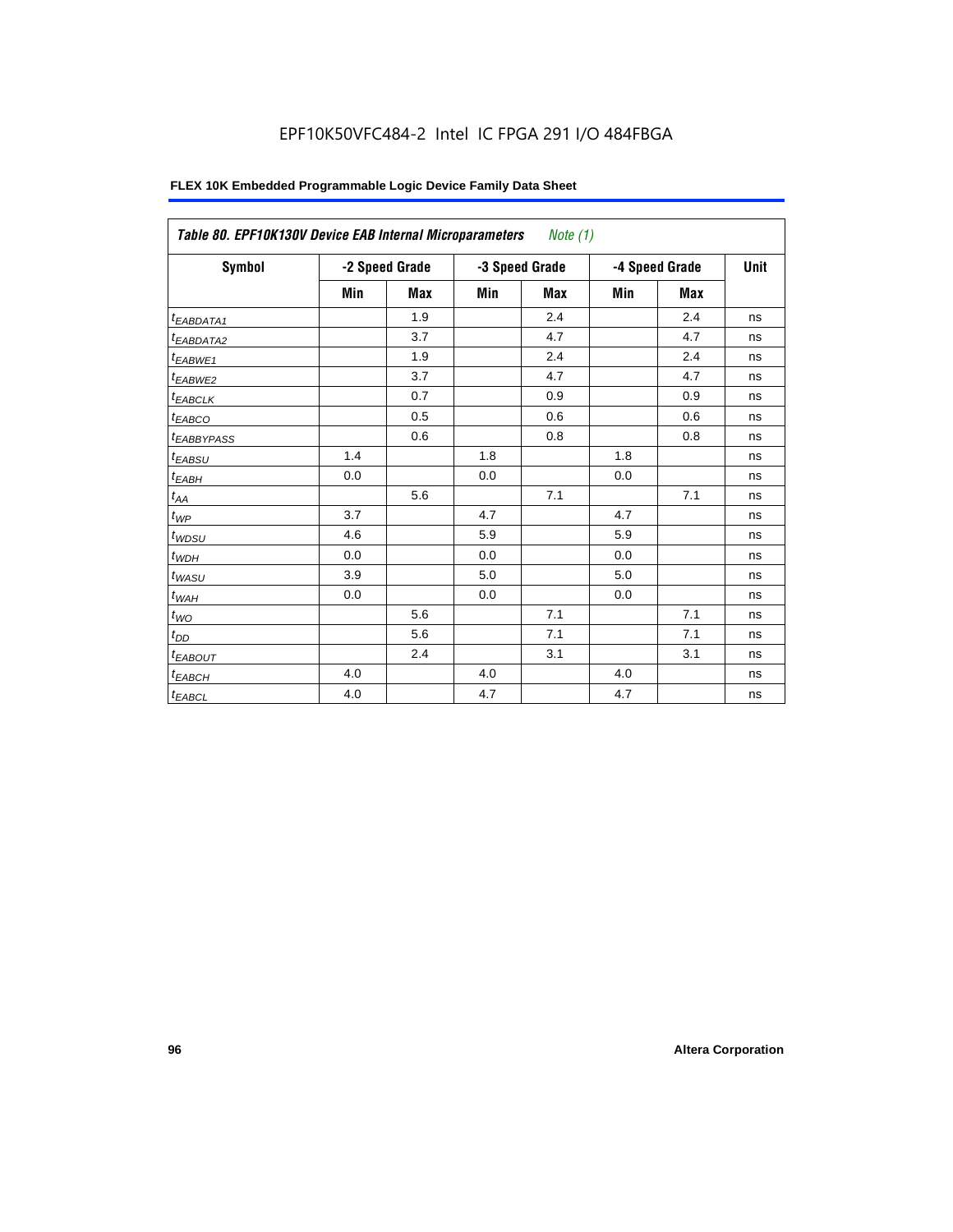| Table 81. EPF10K130V Device EAB Internal Timing Macroparameters<br>Note $(1)$ |                |      |                |      |                |      |             |  |  |  |
|-------------------------------------------------------------------------------|----------------|------|----------------|------|----------------|------|-------------|--|--|--|
| Symbol                                                                        | -2 Speed Grade |      | -3 Speed Grade |      | -4 Speed Grade |      | <b>Unit</b> |  |  |  |
|                                                                               | Min            | Max  | Min            | Max  | Min            | Max  |             |  |  |  |
| t <sub>EABAA</sub>                                                            |                | 11.2 |                | 14.2 |                | 14.2 | ns          |  |  |  |
| <sup>t</sup> EABRCCOMB                                                        | 11.1           |      | 14.2           |      | 14.2           |      | ns          |  |  |  |
| <b><i>EABRCREG</i></b>                                                        | 8.5            |      | 10.8           |      | 10.8           |      | ns          |  |  |  |
| <sup>t</sup> EABWP                                                            | 3.7            |      | 4.7            |      | 4.7            |      | ns          |  |  |  |
| <sup>t</sup> EABWCCOMB                                                        | 7.6            |      | 9.7            |      | 9.7            |      | ns          |  |  |  |
| <sup>t</sup> EABWCREG                                                         | 14.0           |      | 17.8           |      | 17.8           |      | ns          |  |  |  |
| t <sub>EABDD</sub>                                                            |                | 11.1 |                | 14.2 |                | 14.2 | ns          |  |  |  |
| <i>EABDATACO</i>                                                              |                | 3.6  |                | 4.6  |                | 4.6  | ns          |  |  |  |
| <sup>t</sup> EABDATASU                                                        | 4.4            |      | 5.6            |      | 5.6            |      | ns          |  |  |  |
| <sup>t</sup> EABDATAH                                                         | 0.0            |      | 0.0            |      | 0.0            |      | ns          |  |  |  |
| <sup>t</sup> EABWESU                                                          | 4.4            |      | 5.6            |      | 5.6            |      | ns          |  |  |  |
| <sup>t</sup> EABWEH                                                           | 0.0            |      | 0.0            |      | 0.0            |      | ns          |  |  |  |
| <sup>t</sup> EABWDSU                                                          | 4.6            |      | 5.9            |      | 5.9            |      | ns          |  |  |  |
| <sup>t</sup> EABWDH                                                           | 0.0            |      | 0.0            |      | 0.0            |      | ns          |  |  |  |
| <sup>t</sup> EABWASU                                                          | 3.9            |      | 5.0            |      | 5.0            |      | ns          |  |  |  |
| <sup>t</sup> EABWAH                                                           | 0.0            |      | 0.0            |      | 0.0            |      | ns          |  |  |  |
| <sup>t</sup> EABWO                                                            |                | 11.1 |                | 14.2 |                | 14.2 | ns          |  |  |  |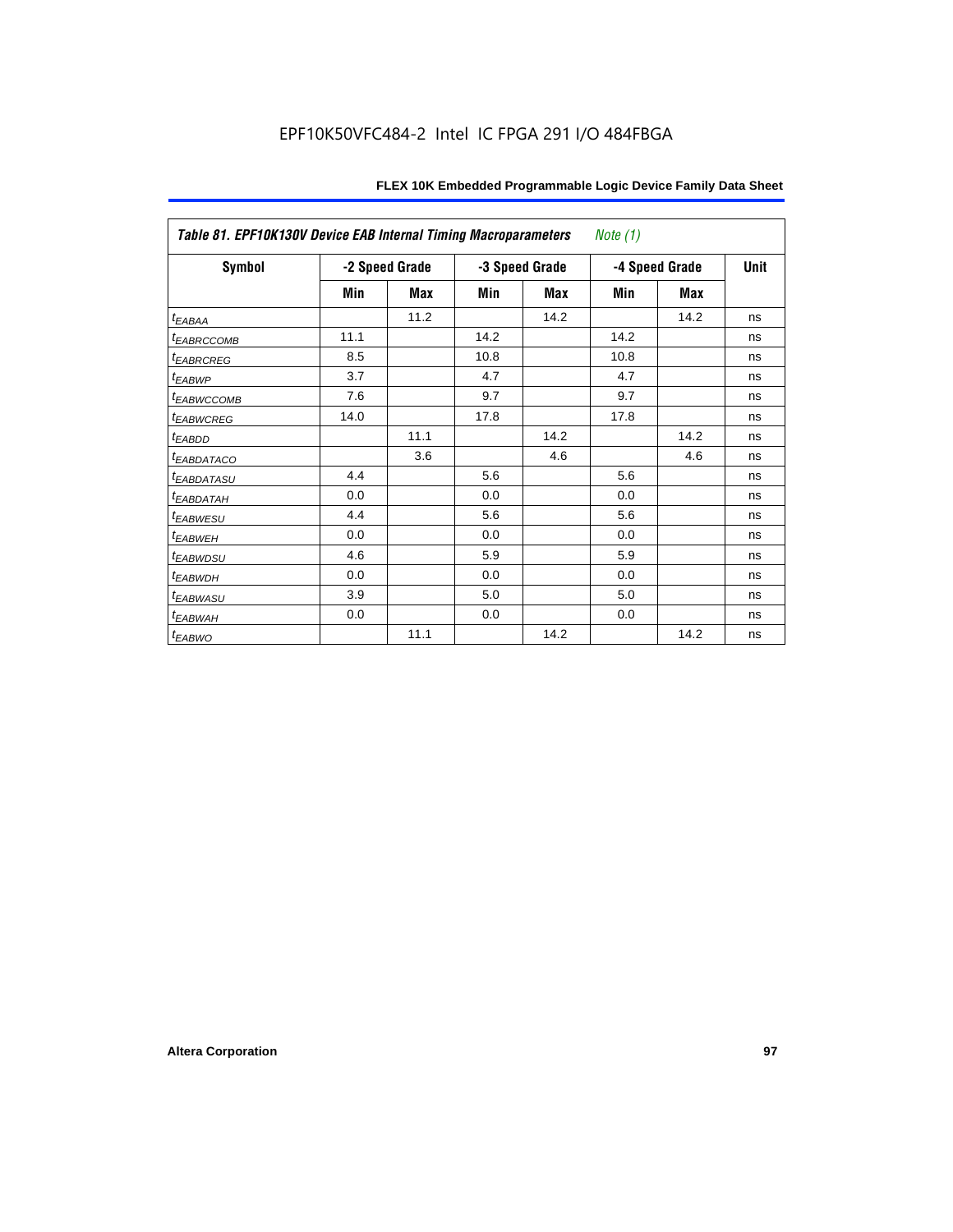| Symbol                  | -2 Speed Grade |            | -3 Speed Grade |      | -4 Speed Grade |      | Unit |
|-------------------------|----------------|------------|----------------|------|----------------|------|------|
|                         | Min            | <b>Max</b> | Min            | Max  | Min            | Max  |      |
| <sup>t</sup> DIN2IOE    |                | 8.0        |                | 9.0  |                | 9.5  | ns   |
| $t_{DIN2LE}$            |                | 2.4        |                | 3.0  |                | 3.1  | ns   |
| <sup>t</sup> DIN2DATA   |                | 5.0        |                | 6.3  |                | 7.4  | ns   |
| <sup>t</sup> DCLK2IOE   |                | 3.6        |                | 4.6  |                | 5.1  | ns   |
| $t$ DCLK2LE             |                | 2.4        |                | 3.0  |                | 3.1  | ns   |
| <sup>t</sup> SAMELAB    |                | 0.4        |                | 0.6  |                | 0.8  | ns   |
| <i>t</i> SAMEROW        |                | 4.5        |                | 5.3  |                | 6.5  | ns   |
| <sup>t</sup> SAMECOLUMN |                | 9.0        |                | 9.5  |                | 9.7  | ns   |
| <i><b>IDIFFROW</b></i>  |                | 13.5       |                | 14.8 |                | 16.2 | ns   |
| <sup>T</sup> TWOROWS    |                | 18.0       |                | 20.1 |                | 22.7 | ns   |
| <sup>t</sup> LEPERIPH   |                | 8.1        |                | 8.6  |                | 9.5  | ns   |
| <b>LABCARRY</b>         |                | 0.6        |                | 0.8  |                | 1.0  | ns   |
| <sup>t</sup> LABCASC    |                | 0.8        |                | 1.0  |                | 1.2  | ns   |

| Table 83. EPF10K130V Device External Timing Parameters | Note (1) |
|--------------------------------------------------------|----------|
|--------------------------------------------------------|----------|

| Symbol                 | -2 Speed Grade |      |     | -3 Speed Grade |      | -4 Speed Grade |    |
|------------------------|----------------|------|-----|----------------|------|----------------|----|
|                        | Min            | Max  | Min | Max            | Min  | Max            |    |
| t <sub>DRR</sub>       |                | 15.0 |     | 19.1           |      | 24.2           | ns |
| $t_{INSU}$ (2), (3)    | 6.9            |      | 8.6 |                | 11.0 |                | ns |
| $t_{INH}$ (3)          | 0.0            |      | 0.0 |                | 0.0  |                | ns |
| $t_{\text{OUTCO}}$ (3) | 2.0            | 7.8  | 2.0 | 9.9            | 2.0  | 11.3           | ns |

**t<sub>XZBIDIR</sub> | | 12.9 | | 16.4 | | 19.3 | ns tZXBIDIR** 12.9 16.4 19.3 ns

| Table 84. EPF10K130V Device External Bidirectional Timing Parameters | Note (1) |  |
|----------------------------------------------------------------------|----------|--|
|----------------------------------------------------------------------|----------|--|

**Symbol -2 Speed Grade -3 Speed Grade -4 Speed Grade Unit** Min | Max | Min | Max | Min | Max **t<sub>INSUBIDIR | 6.7 | | 8.5 | | 10.8 | |** ns</sub> **t<sub>INHBIDIR | 0.0 | 0.0 | 0.0 | 0.0** | ns</sub> **tOUTCOBIDIR** 2.0 6.9 2.0 8.8 2.0 10.2 ns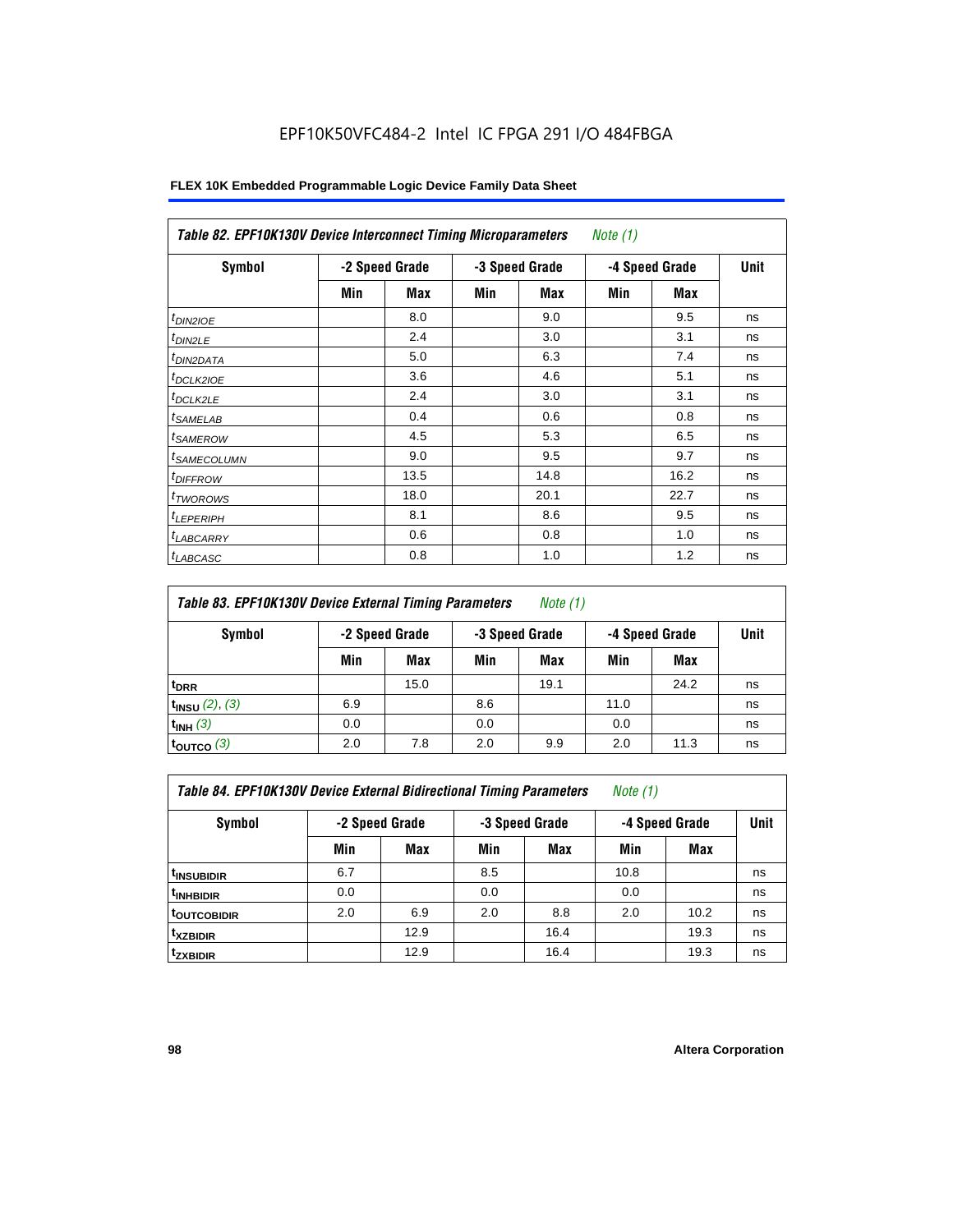# *Notes to tables:*<br>(1) All timing p

- All timing parameters are described in Tables 32 through 38 in this data sheet.
- (2) Using an LE to register the signal may provide a lower setup time.
- (3) This parameter is specified by characterization.

#### Tables 85 through 91 show EPF10K10A device internal and external timing parameters.

| Table 85. EPF10K10A Device LE Timing Microparameters<br>Note (1) |     |                |     |                |     |                |      |  |  |
|------------------------------------------------------------------|-----|----------------|-----|----------------|-----|----------------|------|--|--|
| <b>Symbol</b>                                                    |     | -1 Speed Grade |     | -2 Speed Grade |     | -3 Speed Grade | Unit |  |  |
|                                                                  | Min | <b>Max</b>     | Min | Max            | Min | <b>Max</b>     |      |  |  |
| $t_{LUT}$                                                        |     | 0.9            |     | 1.2            |     | 1.6            | ns   |  |  |
| $t_{CLUT}$                                                       |     | 1.2            |     | 1.4            |     | 1.9            | ns   |  |  |
| $t_{RLUT}$                                                       |     | 1.9            |     | 2.3            |     | 3.0            | ns   |  |  |
| <b>t</b> <sub>PACKED</sub>                                       |     | 0.6            |     | 0.7            |     | 0.9            | ns   |  |  |
| $t_{EN}$                                                         |     | 0.5            |     | 0.6            |     | 0.8            | ns   |  |  |
| $t_{CICO}$                                                       |     | 02             |     | 0.3            |     | 0.4            | ns   |  |  |
| $t_{CGEN}$                                                       |     | 0.7            |     | 0.9            |     | 1.1            | ns   |  |  |
| $t_{GENR}$                                                       |     | 0.7            |     | 0.9            |     | 1.1            | ns   |  |  |
| $t_{CASC}$                                                       |     | 1.0            |     | 1.2            |     | 1.7            | ns   |  |  |
| $t_{\rm C}$                                                      |     | 1.2            |     | 1.4            |     | 1.9            | ns   |  |  |
| $t_{\rm CO}$                                                     |     | 0.5            |     | 0.6            |     | 0.8            | ns   |  |  |
| $t_{\text{COMB}}$                                                |     | 0.5            |     | 0.6            |     | 0.8            | ns   |  |  |
| $t_{\rm SU}$                                                     | 1.1 |                | 1.3 |                | 1.7 |                | ns   |  |  |
| $t_H\,$                                                          | 0.6 |                | 0.7 |                | 0.9 |                | ns   |  |  |
| $t_{PRE}$                                                        |     | 0.5            |     | 0.6            |     | 0.9            | ns   |  |  |
| $t_{CLR}$                                                        |     | 0.5            |     | 0.6            |     | 0.9            | ns   |  |  |
| $t_{\hbox{\small CH}}$                                           | 3.0 |                | 3.5 |                | 4.0 |                | ns   |  |  |
| $t_{\rm CL}$                                                     | 3.0 |                | 3.5 |                | 4.0 |                | ns   |  |  |

*Table 86. EPF10K10A Device IOE Timing Microparameters Note (1) (Part 1 of 2)*

| Symbol           | -1 Speed Grade |     |     | -2 Speed Grade |     | -3 Speed Grade |    |  |
|------------------|----------------|-----|-----|----------------|-----|----------------|----|--|
|                  | Min            | Max | Min | Max            | Min | <b>Max</b>     |    |  |
|                  |                | 1.3 |     | 1.5            |     | 2.0            | ns |  |
| $t_{\text{IOC}}$ |                | 0.2 |     | 0.3            |     | 0.3            | ns |  |
| $t_{IOCO}$       |                | 0.2 |     | 0.3            |     | 0.4            | ns |  |
| $t_{IOCOMB}$     |                | 0.6 |     | 0.7            |     | 0.9            | ns |  |
| $t_{IOSU}$       | 0.8            |     | 1.0 |                | 1.3 |                | ns |  |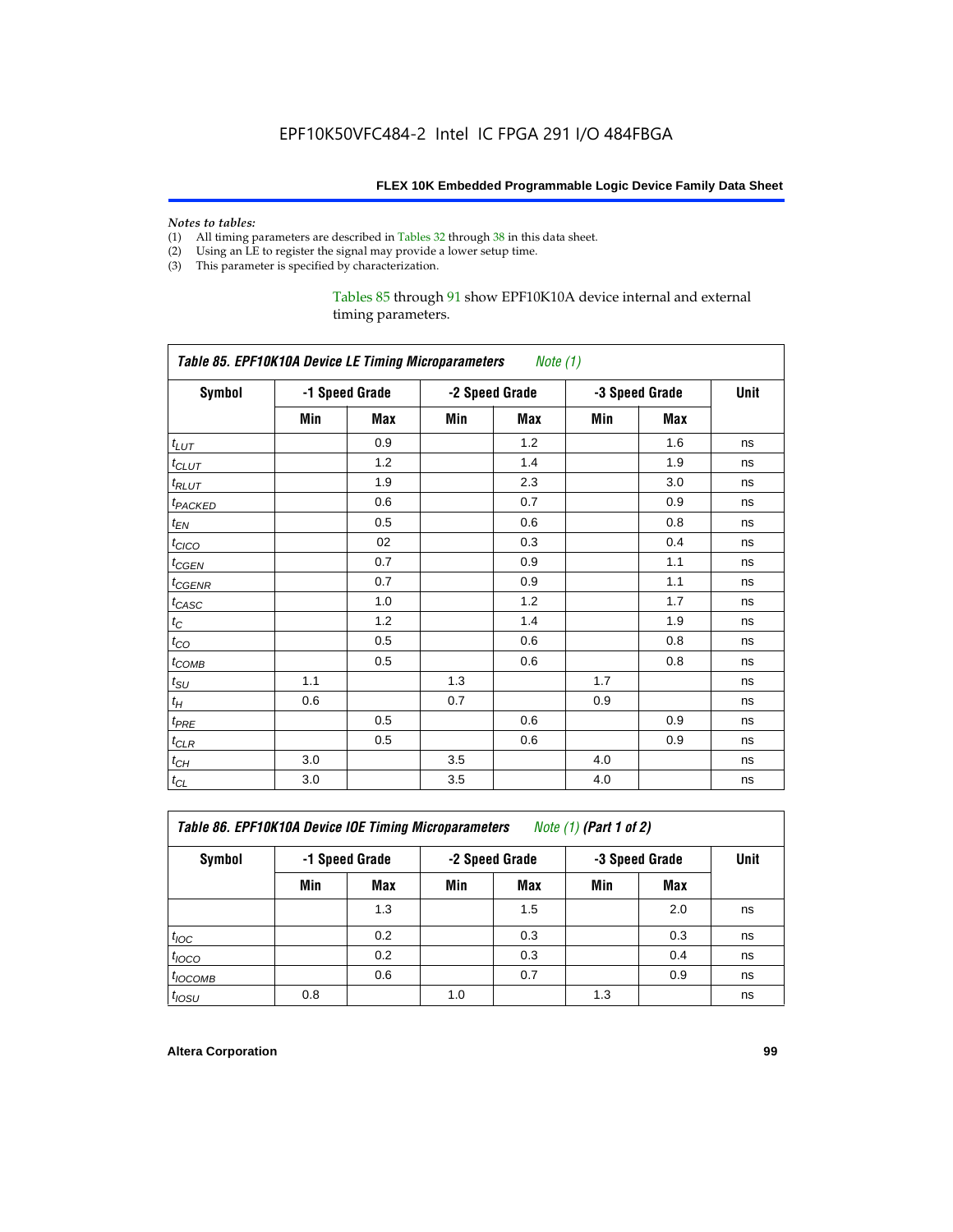| Symbol       |     | -1 Speed Grade |     | -2 Speed Grade | -3 Speed Grade | <b>Unit</b> |    |
|--------------|-----|----------------|-----|----------------|----------------|-------------|----|
|              | Min | Max            | Min | Max            | Min            | Max         |    |
| $t_{IOH}$    | 0.8 |                | 1.0 |                | 1.3            |             | ns |
| $t_{IOCLR}$  |     | 1.2            |     | 1.4            |                | 1.9         | ns |
| $t_{OD1}$    |     | 1.2            |     | 1.4            |                | 1.9         | ns |
| $t_{OD2}$    |     | 2.9            |     | 3.5            |                | 4.7         | ns |
| $t_{OD3}$    |     | 6.6            |     | 7.8            |                | 10.5        | ns |
| $t_{XZ}$     |     | 1.2            |     | 1.4            |                | 1.9         | ns |
| $t_{ZX1}$    |     | 1.2            |     | 1.4            |                | 1.9         | ns |
| $t_{ZX2}$    |     | 2.9            |     | 3.5            |                | 4.7         | ns |
| $t_{ZX3}$    |     | 6.6            |     | 7.8            |                | 10.5        | ns |
| $t_{INREG}$  |     | 5.2            |     | 6.3            |                | 8.4         | ns |
| $t_{IOFD}$   |     | 3.1            |     | 3.8            |                | 5.0         | ns |
| $t_{INCOMB}$ |     | 3.1            |     | 3.8            |                | 5.0         | ns |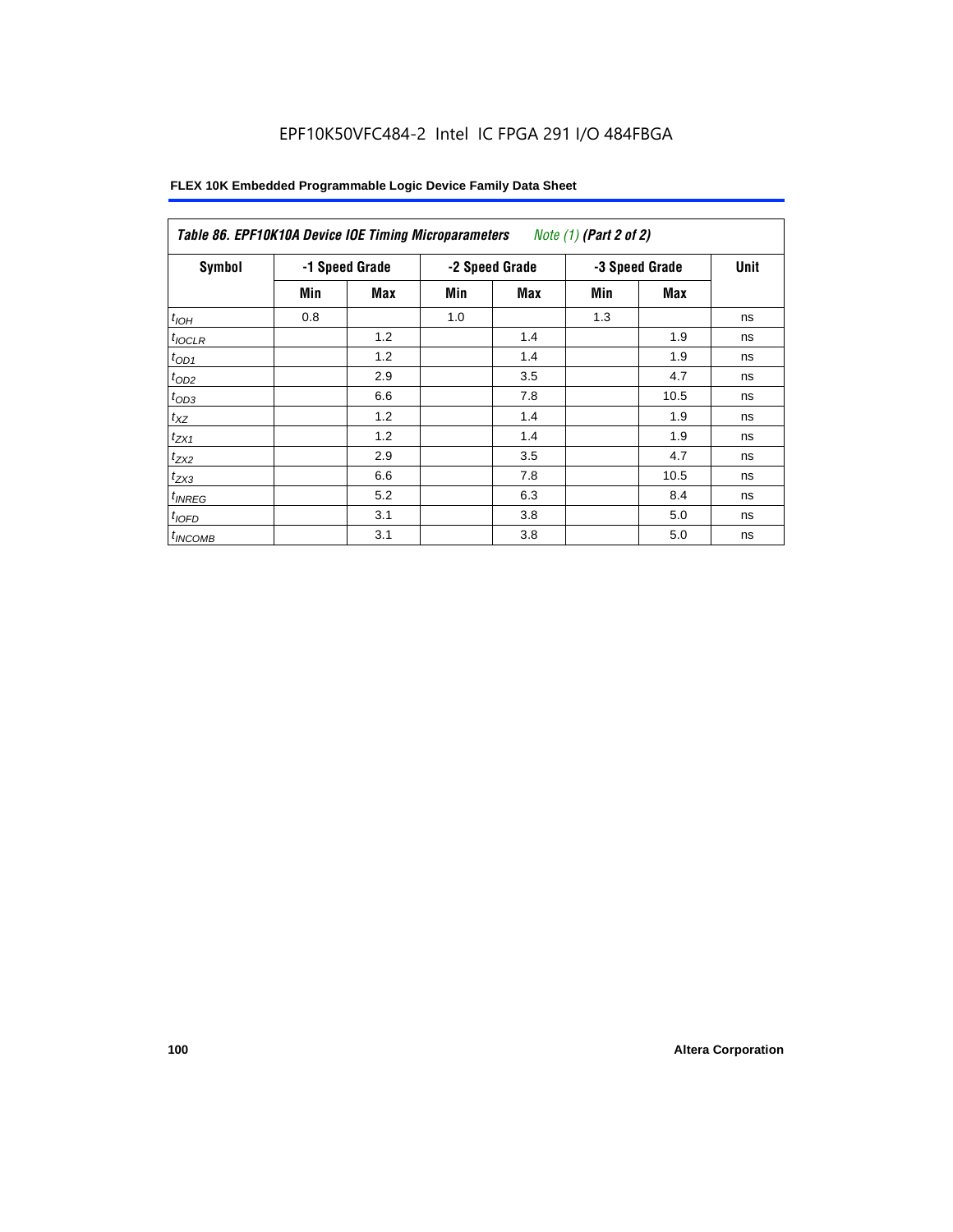| Table 87. EPF10K10A Device EAB Internal Microparameters |      |                |     | Note (1)       |     |                |      |
|---------------------------------------------------------|------|----------------|-----|----------------|-----|----------------|------|
| Symbol                                                  |      | -1 Speed Grade |     | -2 Speed Grade |     | -3 Speed Grade | Unit |
|                                                         | Min  | <b>Max</b>     | Min | <b>Max</b>     | Min | <b>Max</b>     |      |
| t <sub>EABDATA1</sub>                                   |      | 3.3            |     | 3.9            |     | 5.2            | ns   |
| t <sub>EABDATA2</sub>                                   |      | 1.0            |     | 1.3            |     | 1.7            | ns   |
| t <sub>EABWE1</sub>                                     |      | 2.6            |     | 3.1            |     | 4.1            | ns   |
| t <sub>EABWE2</sub>                                     |      | 2.7            |     | 3.2            |     | 4.3            | ns   |
| $t_{EABCLK}$                                            |      | 0.0            |     | 0.0            |     | 0.0            | ns   |
| $t_{EABCO}$                                             |      | 1.2            |     | 1.4            |     | 1.8            | ns   |
| <b><i>EABBYPASS</i></b>                                 |      | 0.1            |     | 0.2            |     | 0.2            | ns   |
| $t_{EABSU}$                                             | 1.4  |                | 1.7 |                | 2.2 |                | ns   |
| $t_{EABH}$                                              | 0.1  |                | 0.1 |                | 0.1 |                | ns   |
| $t_{\mathit{AA}}$                                       |      | 4.5            |     | 5.4            |     | 7.3            | ns   |
| $t_{\mathit{WP}}$                                       | 2.0  |                | 2.4 |                | 3.2 |                | ns   |
| $t_{WDSU}$                                              | 0.7  |                | 0.8 |                | 1.1 |                | ns   |
| $t_{WDH}$                                               | 0.5  |                | 0.6 |                | 0.7 |                | ns   |
| $t_{\textit{WASU}}$                                     | 0.6  |                | 0.7 |                | 0.9 |                | ns   |
| $t_{\underline{W AH}}$                                  | 0.9  |                | 1.1 |                | 1.5 |                | ns   |
| $t_{WO}$                                                |      | 3.3            |     | 3.9            |     | 5.2            | ns   |
| $t_{DD}$                                                |      | 3.3            |     | 3.9            |     | 5.2            | ns   |
| $t_{EABOUT}$                                            |      | 0.1            |     | 0.1            |     | 0.2            | ns   |
| $t_{EABCH}$                                             | 3.0  |                | 3.5 |                | 4.0 |                | ns   |
| $t_{EABCL}$                                             | 3.03 |                | 3.5 |                | 4.0 |                | ns   |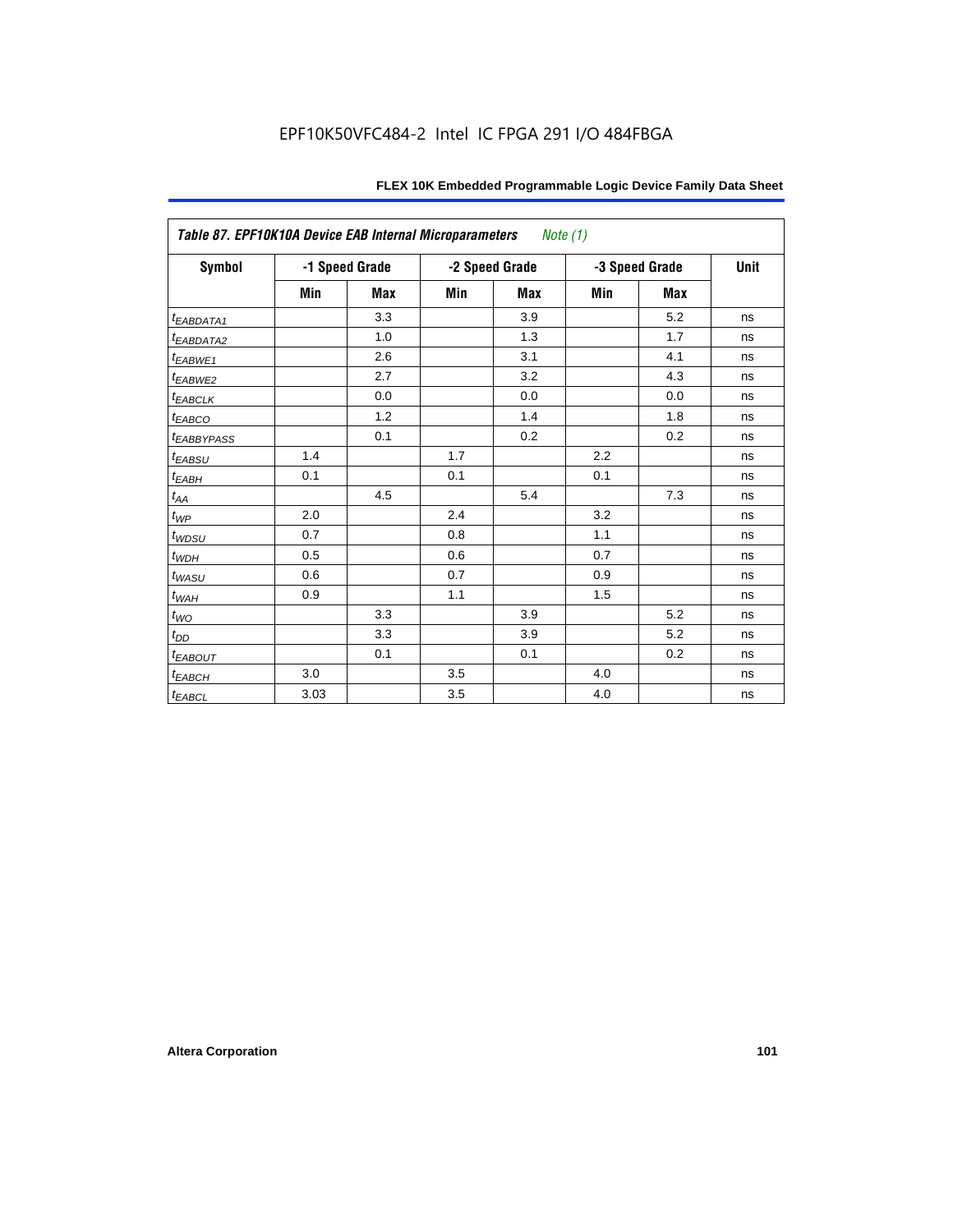| Table 88. EPF10K10A Device EAB Internal Timing Macroparameters<br>Note $(1)$ |     |                |      |                |      |                |      |  |  |  |
|------------------------------------------------------------------------------|-----|----------------|------|----------------|------|----------------|------|--|--|--|
| Symbol                                                                       |     | -1 Speed Grade |      | -2 Speed Grade |      | -3 Speed Grade | Unit |  |  |  |
|                                                                              | Min | <b>Max</b>     | Min  | Max            | Min  | Max            |      |  |  |  |
| $t_{EABA}$                                                                   |     | 8.1            |      | 9.8            |      | 13.1           | ns   |  |  |  |
| <sup>t</sup> EABRCCOMB                                                       | 8.1 |                | 9.8  |                | 13.1 |                | ns   |  |  |  |
| <sup>t</sup> EABRCREG                                                        | 5.8 |                | 6.9  |                | 9.3  |                | ns   |  |  |  |
| <sup>t</sup> EABWP                                                           | 2.0 |                | 2.4  |                | 3.2  |                | ns   |  |  |  |
| <sup>t</sup> EABWCCOMB                                                       | 3.5 |                | 4.2  |                | 5.6  |                | ns   |  |  |  |
| <sup>t</sup> EABWCREG                                                        | 9.4 |                | 11.2 |                | 14.8 |                | ns   |  |  |  |
| <sup>t</sup> EABDD                                                           |     | 6.9            |      | 8.3            |      | 11.0           | ns   |  |  |  |
| <sup>t</sup> EABDATACO                                                       |     | 1.3            |      | 1.5            |      | 2.0            | ns   |  |  |  |
| <sup>t</sup> EABDATASU                                                       | 2.4 |                | 3.0  |                | 3.9  |                | ns   |  |  |  |
| <sup>t</sup> EABDATAH                                                        | 0.0 |                | 0.0  |                | 0.0  |                | ns   |  |  |  |
| <sup>t</sup> EABWESU                                                         | 4.1 |                | 4.9  |                | 6.5  |                | ns   |  |  |  |
| <sup>t</sup> EABWEH                                                          | 0.0 |                | 0.0  |                | 0.0  |                | ns   |  |  |  |
| <sup>t</sup> EABWDSU                                                         | 1.4 |                | 1.6  |                | 2.2  |                | ns   |  |  |  |
| <sup>t</sup> EABWDH                                                          | 0.0 |                | 0.0  |                | 0.0  |                | ns   |  |  |  |
| <sup>t</sup> EABWASU                                                         | 2.5 |                | 3.0  |                | 4.1  |                | ns   |  |  |  |
| <sup>t</sup> EABWAH                                                          | 0.0 |                | 0.0  |                | 0.0  |                | ns   |  |  |  |
| <sup>t</sup> EABWO                                                           |     | 6.2            |      | 7.5            |      | 9.9            | ns   |  |  |  |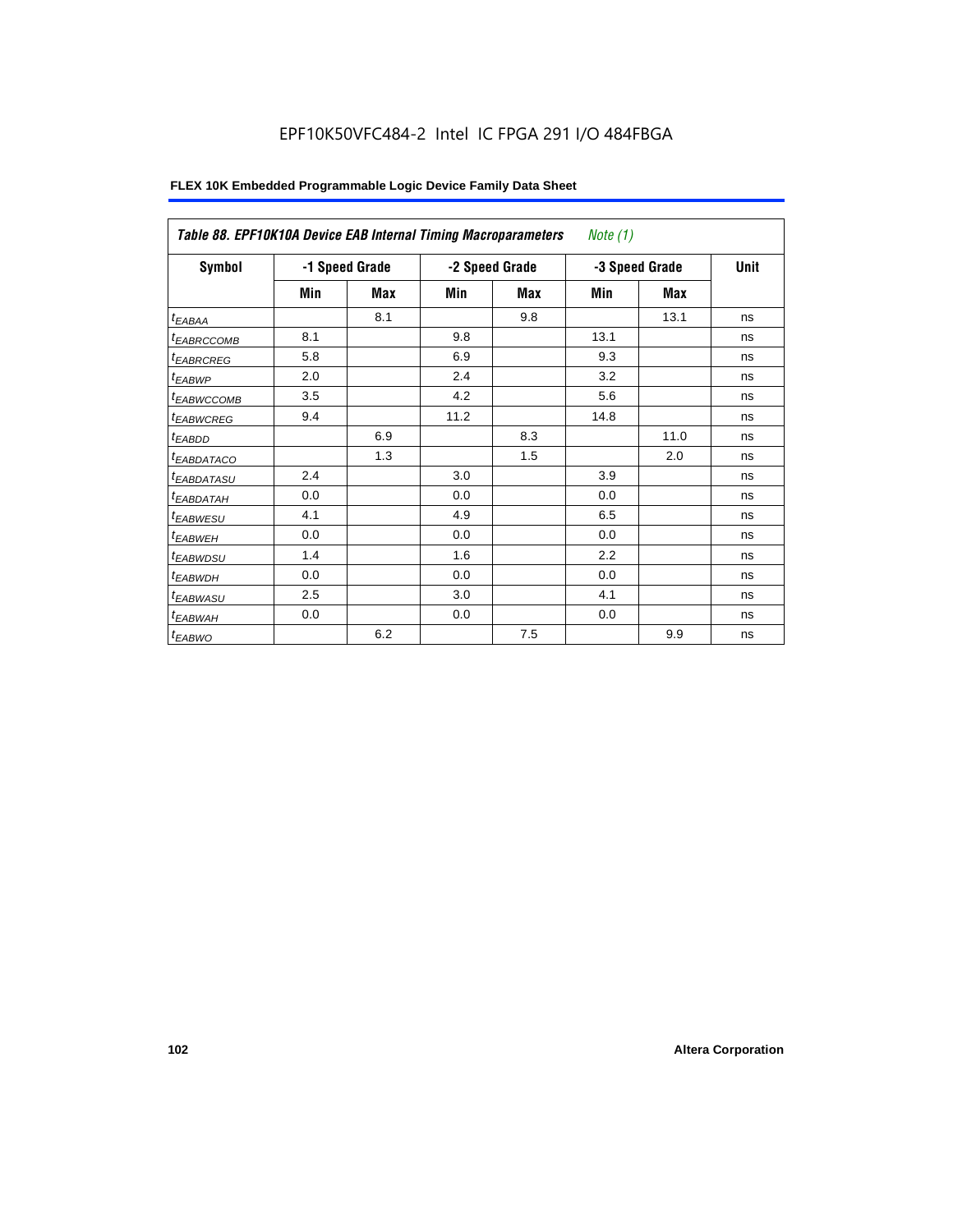| Table 89. EPF10K10A Device Interconnect Timing Microparameters<br>Note $(1)$ |     |                |                |     |     |                |      |  |  |  |
|------------------------------------------------------------------------------|-----|----------------|----------------|-----|-----|----------------|------|--|--|--|
| Symbol                                                                       |     | -1 Speed Grade | -2 Speed Grade |     |     | -3 Speed Grade | Unit |  |  |  |
|                                                                              | Min | Max            | Min            | Max | Min | Max            |      |  |  |  |
| $t_{DINZIOE}$                                                                |     | 4.2            |                | 5.0 |     | 6.5            | ns   |  |  |  |
| $t_{DIN2LE}$                                                                 |     | 2.2            |                | 2.6 |     | 3.4            | ns   |  |  |  |
| <sup>t</sup> DIN2DATA                                                        |     | 4.3            |                | 5.2 |     | 7.1            | ns   |  |  |  |
| t <sub>DCLK2IOE</sub>                                                        |     | 4.2            |                | 4.9 |     | 6.6            | ns   |  |  |  |
| $t_{DCLK2LE}$                                                                |     | 2.2            |                | 2.6 |     | 3.4            | ns   |  |  |  |
| <i>t</i> SAMELAB                                                             |     | 0.1            |                | 0.1 |     | 0.2            | ns   |  |  |  |
| <i>t</i> SAMEROW                                                             |     | 2.2            |                | 2.4 |     | 2.9            | ns   |  |  |  |
| <sup>t</sup> SAMECOLUMN                                                      |     | 0.8            |                | 1.0 |     | 1.4            | ns   |  |  |  |
| <i>t<sub>DIFFROW</sub></i>                                                   |     | 3.0            |                | 3.4 |     | 4.3            | ns   |  |  |  |
| t <sub>TWOROWS</sub>                                                         |     | 5.2            |                | 5.8 |     | 7.2            | ns   |  |  |  |
| <sup>t</sup> LEPERIPH                                                        |     | 1.8            |                | 2.2 |     | 2.8            | ns   |  |  |  |
| <sup>t</sup> LABCARRY                                                        |     | 0.5            |                | 0.5 |     | 0.7            | ns   |  |  |  |
| t <sub>LABCASC</sub>                                                         |     | 0.9            |                | 1.0 |     | 1.5            | ns   |  |  |  |

| Table 90. EPF10K10A External Reference Timing Parameters | Note (1) |
|----------------------------------------------------------|----------|
|----------------------------------------------------------|----------|

| Symbol              | -1 Speed Grade |      | -2 Speed Grade |      | -3 Speed Grade | Unit       |    |
|---------------------|----------------|------|----------------|------|----------------|------------|----|
|                     | Min            | Max  | Min            | Max  | Min            | <b>Max</b> |    |
| t <sub>DRR</sub>    |                | 10.0 |                | 12.0 |                | 16.0       | ns |
| $t_{INSU}$ (2), (3) | 1.6            |      | 2.1            |      | 2.8            |            | ns |
| $t_{INH}$ (3)       | 0.0            |      | 0.0            |      | 0.0            |            | ns |
| toutco $(3)$        | 2.0            | 5.8  | 2.0            | 6.9  | 2.0            | 9.2        | ns |

*Table 91. EPF10K10A Device External Bidirectional Timing Parameters Note (1)*

| Symbol                  | -2 Speed Grade |     | -3 Speed Grade |            |     | -4 Speed Grade |    |  |
|-------------------------|----------------|-----|----------------|------------|-----|----------------|----|--|
|                         | Min            | Max | Min            | <b>Max</b> | Min | <b>Max</b>     |    |  |
| <sup>t</sup> insubidir  | 2.4            |     | 3.3            |            | 4.5 |                | ns |  |
| <sup>T</sup> INHBIDIR   | 0.0            |     | 0.0            |            | 0.0 |                | ns |  |
| <sup>t</sup> OUTCOBIDIR | 2.0            | 5.8 | 2.0            | 6.9        | 2.0 | 9.2            | ns |  |
| <sup>t</sup> xzbidir    |                | 6.3 |                | 7.5        |     | 9.9            | ns |  |
| <sup>t</sup> zxbidir    |                | 6.3 |                | 7.5        |     | 9.9            | ns |  |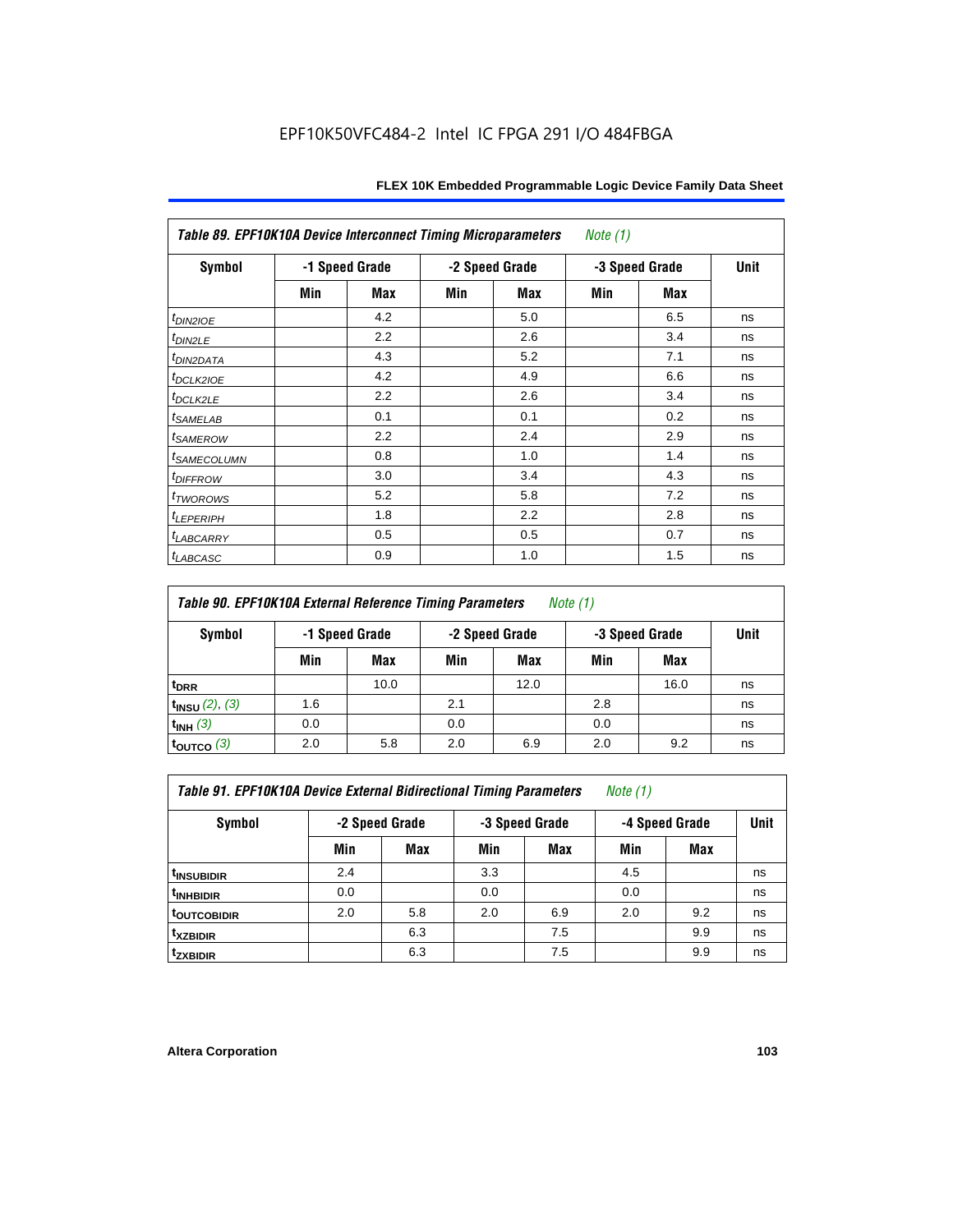#### *Notes to tables:*

- (1) All timing parameters are described in Tables 32 through 38 in this data sheet.
- (2) Using an LE to register the signal may provide a lower setup time.
- (3) This parameter is specified by characterization.

Tables 92 through 98 show EPF10K30A device internal and external timing parameters.

| Table 92. EPF10K30A Device LE Timing Microparameters Note (1) |                |     |                |     |                |      |    |  |  |  |
|---------------------------------------------------------------|----------------|-----|----------------|-----|----------------|------|----|--|--|--|
| <b>Symbol</b>                                                 | -1 Speed Grade |     | -2 Speed Grade |     | -3 Speed Grade | Unit |    |  |  |  |
|                                                               | Min            | Max | Min            | Max | Min            | Max  |    |  |  |  |
| $t_{LUT}$                                                     |                | 0.8 |                | 1.1 |                | 1.5  | ns |  |  |  |
| $t_{CLUT}$                                                    |                | 0.6 |                | 0.7 |                | 1.0  | ns |  |  |  |
| $t_{RLUT}$                                                    |                | 1.2 |                | 1.5 |                | 2.0  | ns |  |  |  |
| <b><i>t<sub>PACKED</sub></i></b>                              |                | 0.6 |                | 0.6 |                | 1.0  | ns |  |  |  |
| $t_{EN}$                                                      |                | 1.3 |                | 1.5 |                | 2.0  | ns |  |  |  |
| $t_{CICO}$                                                    |                | 0.2 |                | 0.3 |                | 0.4  | ns |  |  |  |
| $t_{\text{GEN}}$                                              |                | 0.8 |                | 1.0 |                | 1.3  | ns |  |  |  |
| t <sub>CGENR</sub>                                            |                | 0.6 |                | 0.8 |                | 1.0  | ns |  |  |  |
| $t_{CASC}$                                                    |                | 0.9 |                | 1.1 |                | 1.4  | ns |  |  |  |
| $t_C$                                                         |                | 1.1 |                | 1.3 |                | 1.7  | ns |  |  |  |
| $t_{CO}$                                                      |                | 0.4 |                | 0.6 |                | 0.7  | ns |  |  |  |
| $t_{\text{COMB}}$                                             |                | 0.6 |                | 0.7 |                | 0.9  | ns |  |  |  |
| $t_{\rm SU}$                                                  | 0.9            |     | 0.9            |     | 1.4            |      | ns |  |  |  |
| $t_H$                                                         | 1.1            |     | 1.3            |     | 1.7            |      | ns |  |  |  |
| $t_{PRE}$                                                     |                | 0.5 |                | 0.6 |                | 0.8  | ns |  |  |  |
| $t_{CLR}$                                                     |                | 0.5 |                | 0.6 |                | 0.8  | ns |  |  |  |
| $t_{CH}$                                                      | 3.0            |     | 3.5            |     | 4.0            |      | ns |  |  |  |
| $t_{CL}$                                                      | 3.0            |     | 3.5            |     | 4.0            |      | ns |  |  |  |

*Table 93. EPF10K30A Device IOE Timing Microparameters Note (1) (Part 1 of 2)*

| Symbol           | -1 Speed Grade |            | -2 Speed Grade |            | -3 Speed Grade |            | <b>Unit</b> |  |  |  |  |
|------------------|----------------|------------|----------------|------------|----------------|------------|-------------|--|--|--|--|
|                  | Min            | <b>Max</b> | Min            | <b>Max</b> | Min            | <b>Max</b> |             |  |  |  |  |
| t <sub>IOD</sub> |                | 2.2        |                | 2.6        |                | 3.4        | ns          |  |  |  |  |
| $t_{\text{IOC}}$ |                | 0.3        |                | 0.3        |                | 0.5        | ns          |  |  |  |  |
| $t_{IOCO}$       |                | 0.2        |                | 0.2        |                | 0.3        | ns          |  |  |  |  |
| $t_{IOCOMB}$     |                | 0.5        |                | 0.6        |                | 0.8        | ns          |  |  |  |  |
| $t_{IOSU}$       | 1.4            |            | 1.7            |            | 2.2            |            | ns          |  |  |  |  |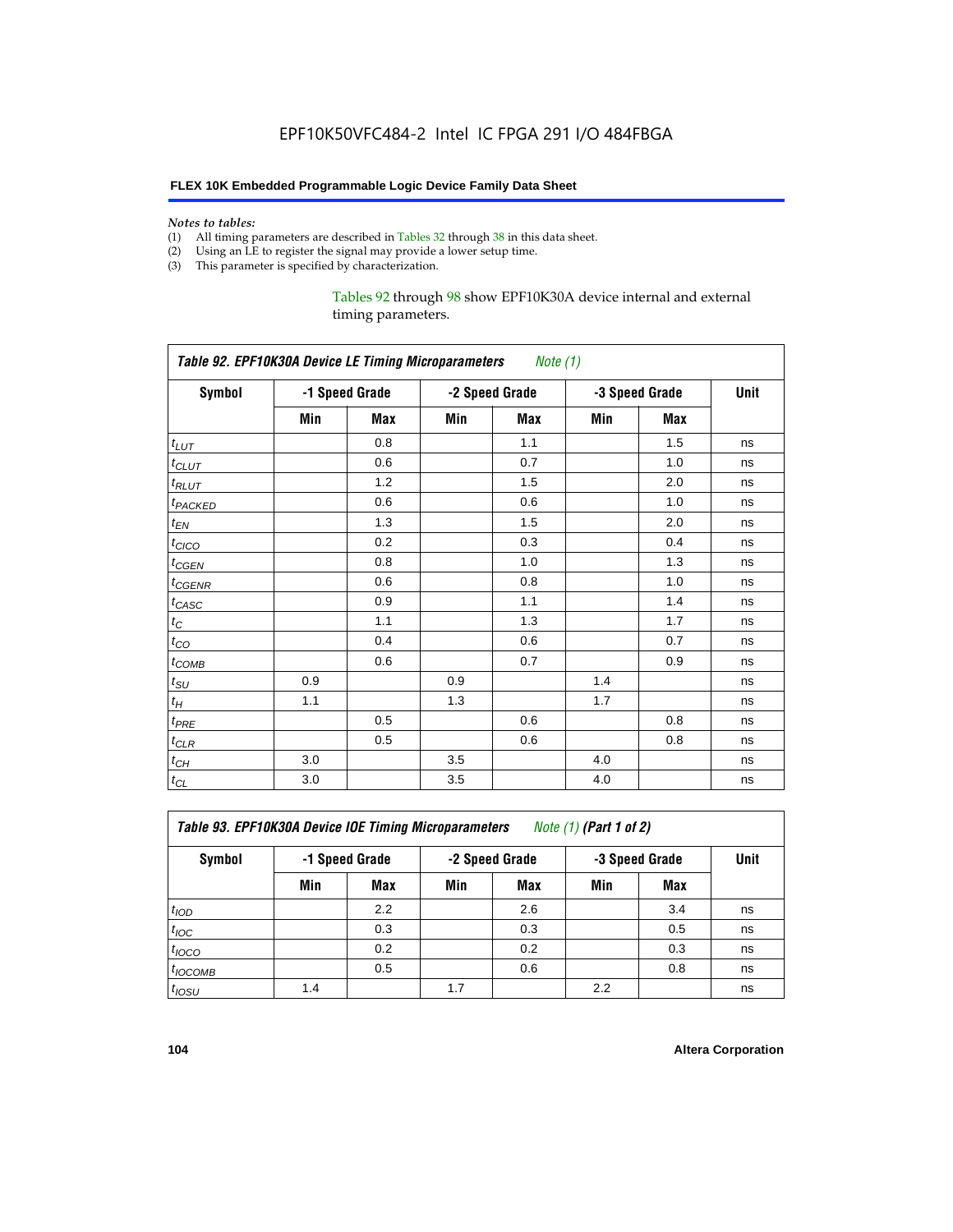| Table 93. EPF10K30A Device IOE Timing Microparameters<br>Note (1) (Part 2 of 2) |     |                |     |                |     |                |    |  |  |  |  |
|---------------------------------------------------------------------------------|-----|----------------|-----|----------------|-----|----------------|----|--|--|--|--|
| Symbol                                                                          |     | -1 Speed Grade |     | -2 Speed Grade |     | -3 Speed Grade |    |  |  |  |  |
|                                                                                 | Min | <b>Max</b>     | Min | Max            | Min | Max            |    |  |  |  |  |
| $t_{IOH}$                                                                       | 0.9 |                | 1.1 |                | 1.4 |                | ns |  |  |  |  |
| $t_{IOCLR}$                                                                     |     | 0.7            |     | 0.8            |     | 1.0            | ns |  |  |  |  |
| $t_{OD1}$                                                                       |     | 1.9            |     | 2.2            |     | 2.9            | ns |  |  |  |  |
| $t_{OD2}$                                                                       |     | 4.8            |     | 5.6            |     | 7.3            | ns |  |  |  |  |
| $t_{OD3}$                                                                       |     | 7.0            |     | 8.2            |     | 10.8           | ns |  |  |  |  |
| $t_{XZ}$                                                                        |     | 2.2            |     | 2.6            |     | 3.4            | ns |  |  |  |  |
| $t_{ZX1}$                                                                       |     | 2.2            |     | 2.6            |     | 3.4            | ns |  |  |  |  |
| $t_{ZX2}$                                                                       |     | 5.1            |     | 6.0            |     | 7.8            | ns |  |  |  |  |
| $t_{ZX3}$                                                                       |     | 7.3            |     | 8.6            |     | 11.3           | ns |  |  |  |  |
| $t_{INREG}$                                                                     |     | 4.4            |     | 5.2            |     | 6.8            | ns |  |  |  |  |
| $t_{IOFD}$                                                                      |     | 3.8            |     | 4.5            |     | 5.9            | ns |  |  |  |  |
| $t_{INCOMB}$                                                                    |     | 3.8            |     | 4.5            |     | 5.9            | ns |  |  |  |  |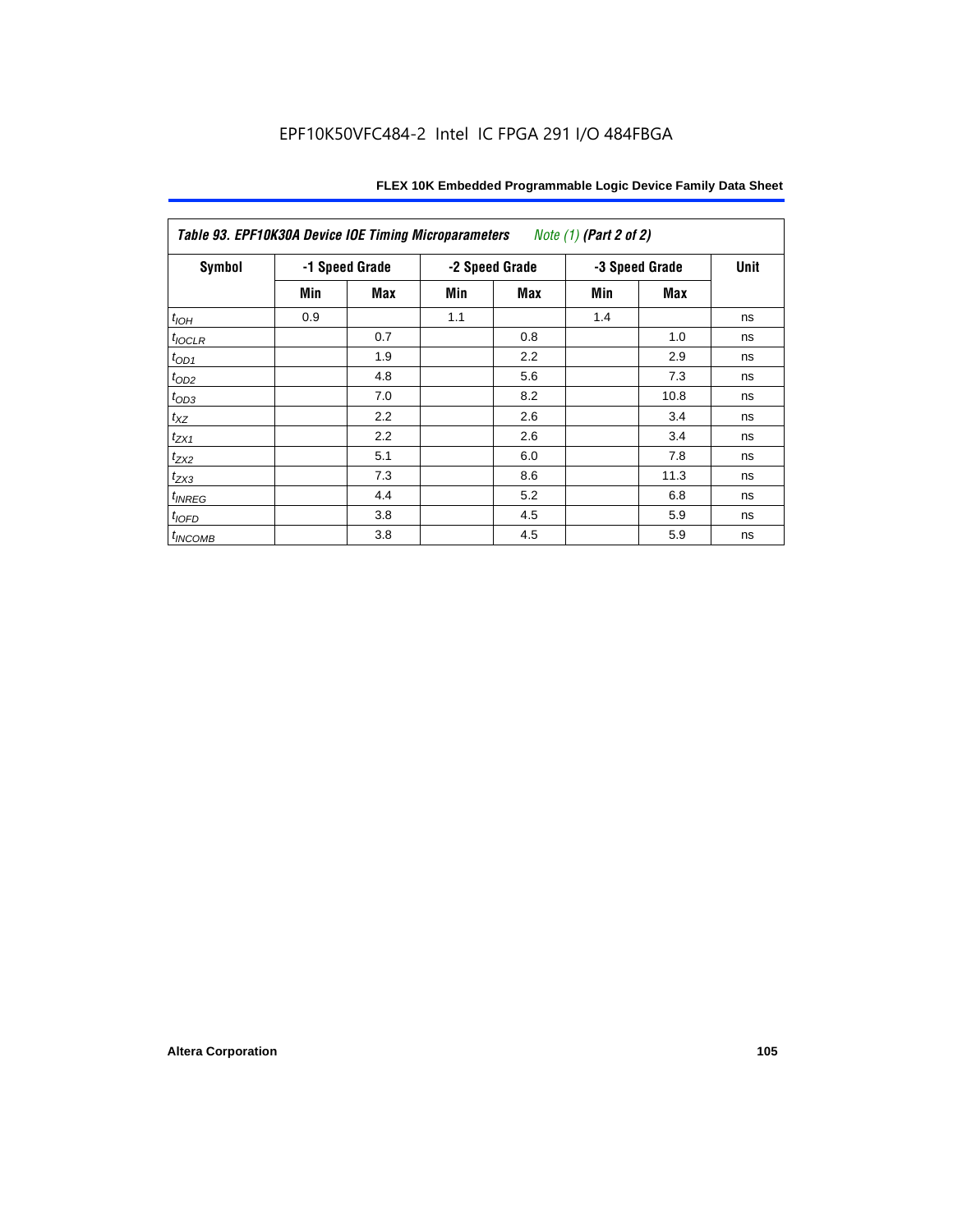| Symbol                       |     | -1 Speed Grade |     | -2 Speed Grade |     | -3 Speed Grade | Unit |
|------------------------------|-----|----------------|-----|----------------|-----|----------------|------|
|                              | Min | <b>Max</b>     | Min | <b>Max</b>     | Min | <b>Max</b>     |      |
| <sup>t</sup> EABDATA1        |     | 5.5            |     | 6.5            |     | 8.5            | ns   |
| <sup>t</sup> EABDATA2        |     | 1.1            |     | 1.3            |     | 1.8            | ns   |
| t <sub>EABWE1</sub>          |     | 2.4            |     | 2.8            |     | 3.7            | ns   |
| <sup>t</sup> EABWE2          |     | 2.1            |     | 2.5            |     | 3.2            | ns   |
| $t_{EABCLK}$                 |     | 0.0            |     | 0.0            |     | 0.2            | ns   |
| <sup>t</sup> EABCO           |     | 1.7            |     | 2.0            |     | 2.6            | ns   |
| <sup>t</sup> EABBYPASS       |     | 0.0            |     | 0.0            |     | 0.3            | ns   |
| <sup>t</sup> EABSU           | 1.2 |                | 1.4 |                | 1.9 |                | ns   |
| $t_{EABH}$                   | 0.1 |                | 0.1 |                | 0.3 |                | ns   |
| $t_{\mathcal{A}\mathcal{A}}$ |     | 4.2            |     | 5.0            |     | 6.5            | ns   |
| $t_{WP}$                     | 3.8 |                | 4.5 |                | 5.9 |                | ns   |
| $t_{W\!D\!S\!U}$             | 0.1 |                | 0.1 |                | 0.2 |                | ns   |
| $t_{WDH}$                    | 0.1 |                | 0.1 |                | 0.2 |                | ns   |
| $t_{WASU}$                   | 0.1 |                | 0.1 |                | 0.2 |                | ns   |
| $t_{WAH}$                    | 0.1 |                | 0.1 |                | 0.2 |                | ns   |
| $t_{WO}$                     |     | 3.7            |     | 4.4            |     | 6.4            | ns   |
| $t_{DD}$                     |     | 3.7            |     | 4.4            |     | 6.4            | ns   |
| <sup>t</sup> EABOUT          |     | 0.0            |     | 0.1            |     | 0.6            | ns   |
| $t_{EABCH}$                  | 3.0 |                | 3.5 |                | 4.0 |                | ns   |
| $t_{EABCL}$                  | 3.8 |                | 4.5 |                | 5.9 |                | ns   |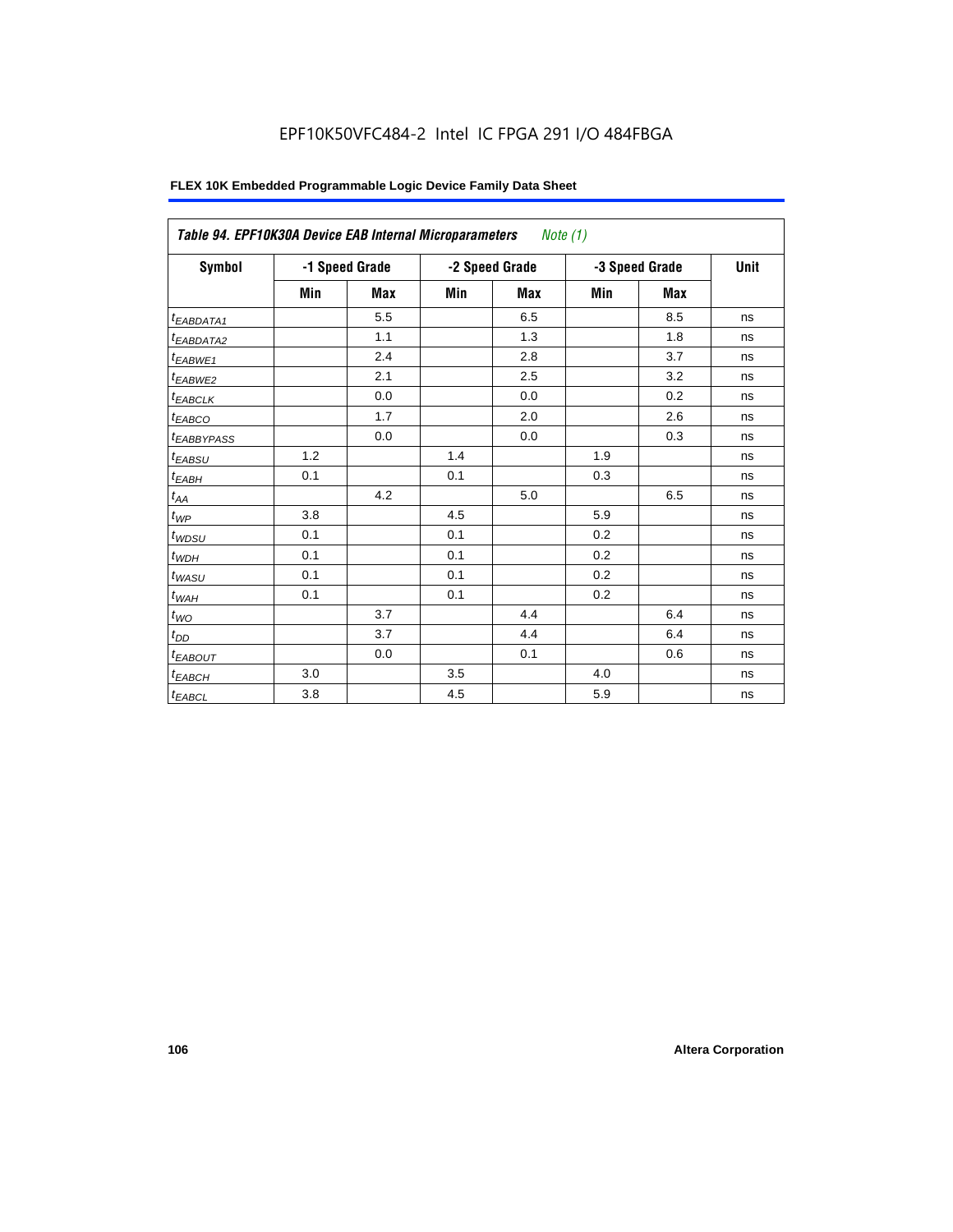| Table 95. EPF10K30A Device EAB Internal Timing Macroparameters<br>Note $(1)$ |     |                |                |            |                |             |    |  |  |  |
|------------------------------------------------------------------------------|-----|----------------|----------------|------------|----------------|-------------|----|--|--|--|
| Symbol                                                                       |     | -1 Speed Grade | -2 Speed Grade |            | -3 Speed Grade | <b>Unit</b> |    |  |  |  |
|                                                                              | Min | Max            | Min            | <b>Max</b> | Min            | <b>Max</b>  |    |  |  |  |
| $t_{EABA}$                                                                   |     | 9.7            |                | 11.6       |                | 16.2        | ns |  |  |  |
| <sup>t</sup> EABRCCOMB                                                       | 9.7 |                | 11.6           |            | 16.2           |             | ns |  |  |  |
| <sup>t</sup> EABRCREG                                                        | 5.9 |                | 7.1            |            | 9.7            |             | ns |  |  |  |
| t <sub>EABWP</sub>                                                           | 3.8 |                | 4.5            |            | 5.9            |             | ns |  |  |  |
| <sup>t</sup> ЕАВWССОМВ                                                       | 4.0 |                | 4.7            |            | 6.3            |             | ns |  |  |  |
| <sup>t</sup> EABWCREG                                                        | 9.8 |                | 11.6           |            | 16.6           |             | ns |  |  |  |
| $t_{EABDD}$                                                                  |     | 9.2            |                | 11.0       |                | 16.1        | ns |  |  |  |
| <i>EABDATACO</i>                                                             |     | 1.7            |                | 2.1        |                | 3.4         | ns |  |  |  |
| <sup>t</sup> EABDATASU                                                       | 2.3 |                | 2.7            |            | 3.5            |             | ns |  |  |  |
| <sup>t</sup> EABDATAH                                                        | 0.0 |                | 0.0            |            | 0.0            |             | ns |  |  |  |
| <sup>t</sup> EABWESU                                                         | 3.3 |                | 3.9            |            | 4.9            |             | ns |  |  |  |
| t <sub>EABWEH</sub>                                                          | 0.0 |                | 0.0            |            | 0.0            |             | ns |  |  |  |
| <sup>t</sup> EABWDSU                                                         | 3.2 |                | 3.8            |            | 5.0            |             | ns |  |  |  |
| t <sub>EABWDH</sub>                                                          | 0.0 |                | 0.0            |            | 0.0            |             | ns |  |  |  |
| <sup>t</sup> EABWASU                                                         | 3.7 |                | 4.4            |            | 5.1            |             | ns |  |  |  |
| t <sub>ЕАВWАН</sub>                                                          | 0.0 |                | 0.0            |            | 0.0            |             | ns |  |  |  |
| t <sub>EABWO</sub>                                                           |     | 6.1            |                | 7.3        |                | 11.3        | ns |  |  |  |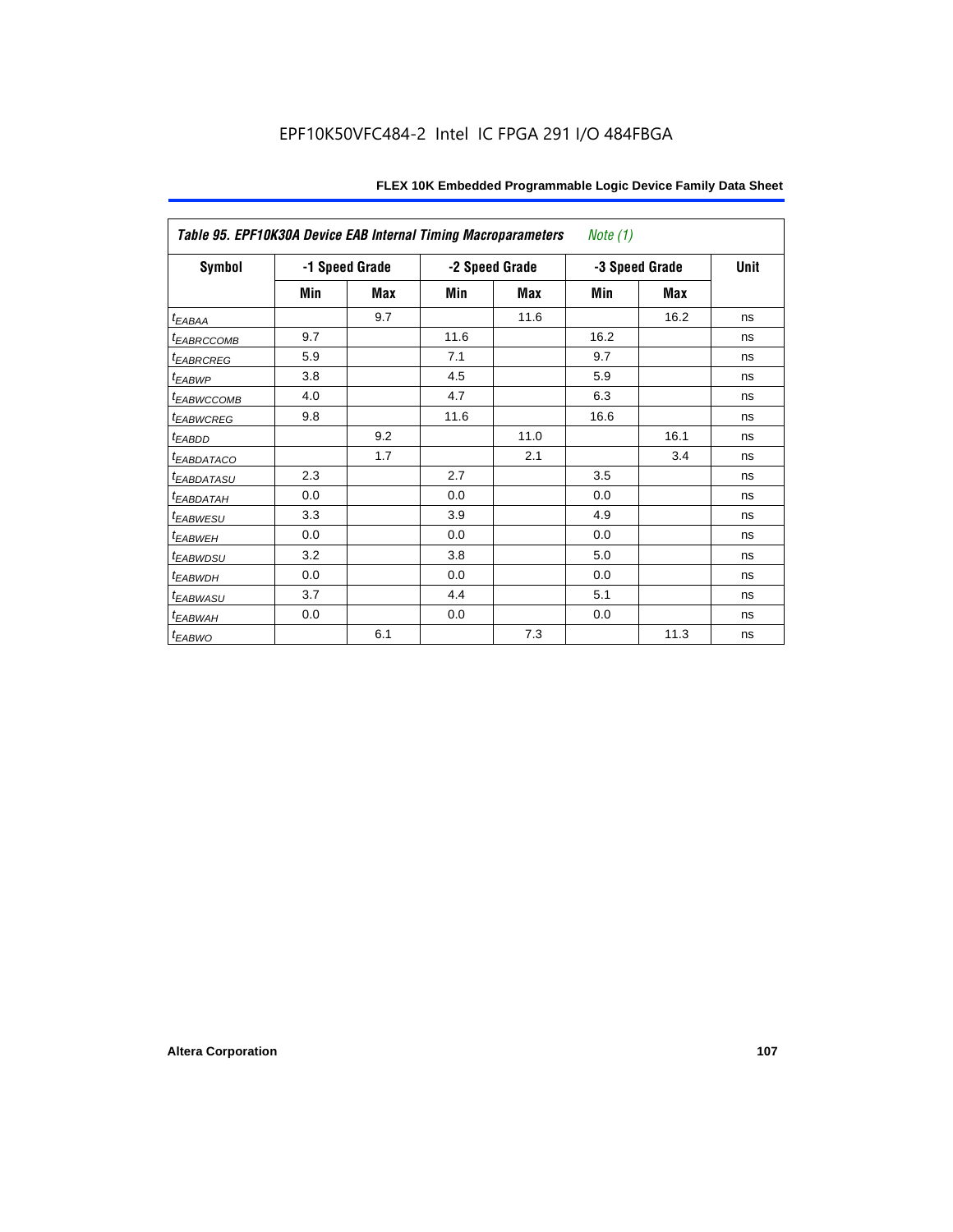# EPF10K50VFC484-2 Intel IC FPGA 291 I/O 484FBGA

| <b>Symbol</b>           |     | -1 Speed Grade |     | -2 Speed Grade | -3 Speed Grade | <b>Unit</b> |    |
|-------------------------|-----|----------------|-----|----------------|----------------|-------------|----|
|                         | Min | Max            | Min | Max            | Min            | Max         |    |
| $t_{DINZIOE}$           |     | 3.9            |     | 4.4            |                | 5.1         | ns |
| t <sub>DIN2LE</sub>     |     | 1.2            |     | 1.5            |                | 1.9         | ns |
| <sup>t</sup> DIN2DATA   |     | 3.2            |     | 3.6            |                | 4.5         | ns |
| <sup>t</sup> DCLK2IOE   |     | 3.0            |     | 3.5            |                | 4.6         | ns |
| <sup>t</sup> DCLK2LE    |     | 1.2            |     | 1.5            |                | 1.9         | ns |
| <sup>t</sup> SAMELAB    |     | 0.1            |     | 0.1            |                | 0.2         | ns |
| <sup>t</sup> SAMEROW    |     | 2.3            |     | 2.4            |                | 2.7         | ns |
| <sup>t</sup> SAMECOLUMN |     | 1.3            |     | 1.4            |                | 1.9         | ns |
| <sup>t</sup> DIFFROW    |     | 3.6            |     | 3.8            |                | 4.6         | ns |
| <sup>T</sup> TWOROWS    |     | 5.9            |     | 6.2            |                | 7.3         | ns |
| <sup>t</sup> LEPERIPH   |     | 3.5            |     | 3.8            |                | 4.1         | ns |
| <sup>I</sup> LABCARRY   |     | 0.3            |     | 0.4            |                | 0.5         | ns |
| <sup>t</sup> LABCASC    |     | 0.9            |     | 1.1            |                | 1.4         | ns |

# **FLEX 10K Embedded Programmable Logic Device Family Data Sheet**

| <b>Table 97. EPF10K30A External Reference Timing Parameters</b><br><i>Note</i> $(1)$ |                                  |      |     |      |                |            |    |  |  |  |
|--------------------------------------------------------------------------------------|----------------------------------|------|-----|------|----------------|------------|----|--|--|--|
| Symbol                                                                               | -2 Speed Grade<br>-1 Speed Grade |      |     |      | -3 Speed Grade |            |    |  |  |  |
|                                                                                      | Min                              | Max  | Min | Max  | Min            | <b>Max</b> |    |  |  |  |
| <sup>t</sup> DRR                                                                     |                                  | 11.0 |     | 13.0 |                | 17.0       | ns |  |  |  |
| $t_{INSU}$ (2), (3)                                                                  | 2.5                              |      | 3.1 |      | 3.9            |            | ns |  |  |  |
| $t_{INH}$ (3)                                                                        | 0.0                              |      | 0.0 |      | 0.0            |            | ns |  |  |  |
| $t_{\text{OUTCO}}$ (3)                                                               | 2.0                              | 5.4  | 2.0 | 6.2  | 2.0            | 8.3        | ns |  |  |  |

*Table 98. EPF10K30A Device External Bidirectional Timing Parameters Note (1)*

| Symbol                   |     | -1 Speed Grade |     | -2 Speed Grade | -3 Speed Grade | <b>Unit</b> |    |
|--------------------------|-----|----------------|-----|----------------|----------------|-------------|----|
|                          | Min | <b>Max</b>     | Min | <b>Max</b>     | Min            | <b>Max</b>  |    |
| I <sup>t</sup> INSUBIDIR | 4.2 |                | 4.9 |                | 6.8            |             | ns |
| <sup>t</sup> INHBIDIR    | 0.0 |                | 0.0 |                | 0.0            |             | ns |
| <sup>t</sup> OUTCOBIDIR  | 2.0 | 5.4            | 2.0 | 6.2            | 2.0            | 8.3         | ns |
| <sup>t</sup> xzbidir     |     | 6.2            |     | 7.5            |                | 9.8         | ns |
| <sup>t</sup> zxbidir     |     | 6.2            |     | 7.5            |                | 9.8         | ns |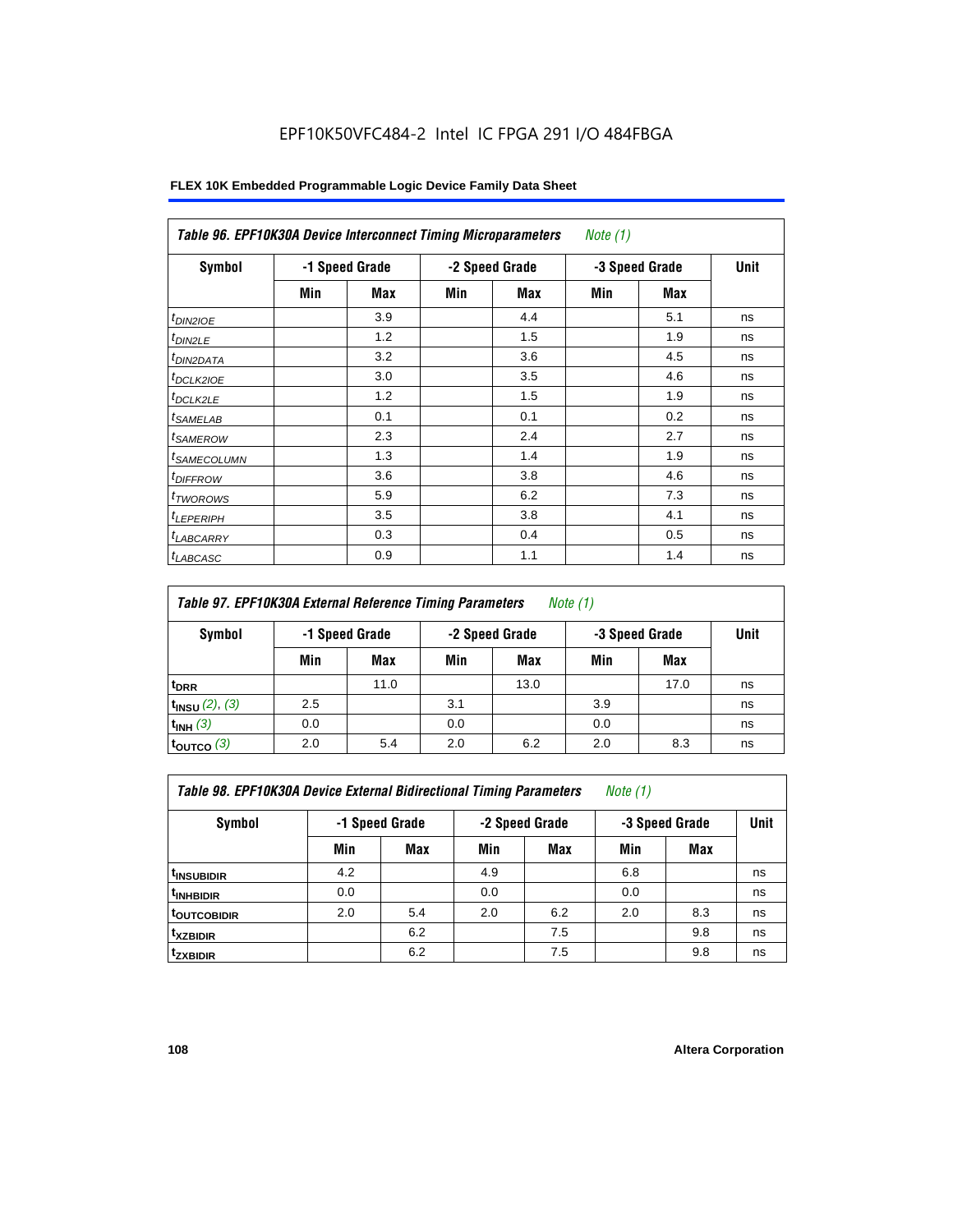#### *Notes to tables:*

- (1) All timing parameters are described in Tables 32 through 38 in this data sheet.
- (2) Using an LE to register the signal may provide a lower setup time.
- (3) This parameter is specified by characterization.

Tables 99 through 105 show EPF10K100A device internal and external timing parameters.

| Table 99. EPF10K100A Device LE Timing Microparameters Note (1) |     |                |     |                |     |                |      |
|----------------------------------------------------------------|-----|----------------|-----|----------------|-----|----------------|------|
| <b>Symbol</b>                                                  |     | -1 Speed Grade |     | -2 Speed Grade |     | -3 Speed Grade | Unit |
|                                                                | Min | Max            | Min | Max            | Min | Max            |      |
| $t_{LUT}$                                                      |     | 1.0            |     | 1.2            |     | 1.4            | ns   |
| $t_{CLUT}$                                                     |     | 0.8            |     | 0.9            |     | 1.1            | ns   |
| $t_{RLUT}$                                                     |     | 1.4            |     | 1.6            |     | 1.9            | ns   |
| t <sub>PACKED</sub>                                            |     | 0.4            |     | 0.5            |     | 0.5            | ns   |
| $t_{EN}$                                                       |     | 0.6            |     | 0.7            |     | 0.8            | ns   |
| $t_{CICO}$                                                     |     | 0.2            |     | 0.2            |     | 0.3            | ns   |
| $t_{CGEN}$                                                     |     | 0.4            |     | 0.4            |     | 0.6            | ns   |
| $t_{GENR}$                                                     |     | 0.6            |     | 0.7            |     | 0.8            | ns   |
| t <sub>CASC</sub>                                              |     | 0.7            |     | 0.9            |     | 1.0            | ns   |
| $t_{\rm C}$                                                    |     | 0.9            |     | 1.0            |     | 1.2            | ns   |
| $t_{CO}$                                                       |     | 0.2            |     | 0.3            |     | 0.3            | ns   |
| $t_{COMB}$                                                     |     | 0.6            |     | 0.7            |     | 0.8            | ns   |
| $t_{\rm SU}$                                                   | 0.8 |                | 1.0 |                | 1.2 |                | ns   |
| $t_H\,$                                                        | 0.3 |                | 0.5 |                | 0.5 |                | ns   |
| $t_{PRE}$                                                      |     | 0.3            |     | 0.3            |     | 0.4            | ns   |
| $t_{CLR}$                                                      |     | 0.3            |     | 0.3            |     | 0.4            | ns   |
| $t_{CH}$                                                       | 2.5 |                | 3.5 |                | 4.0 |                | ns   |
| $t_{CL}$                                                       | 2.5 |                | 3.5 |                | 4.0 |                | ns   |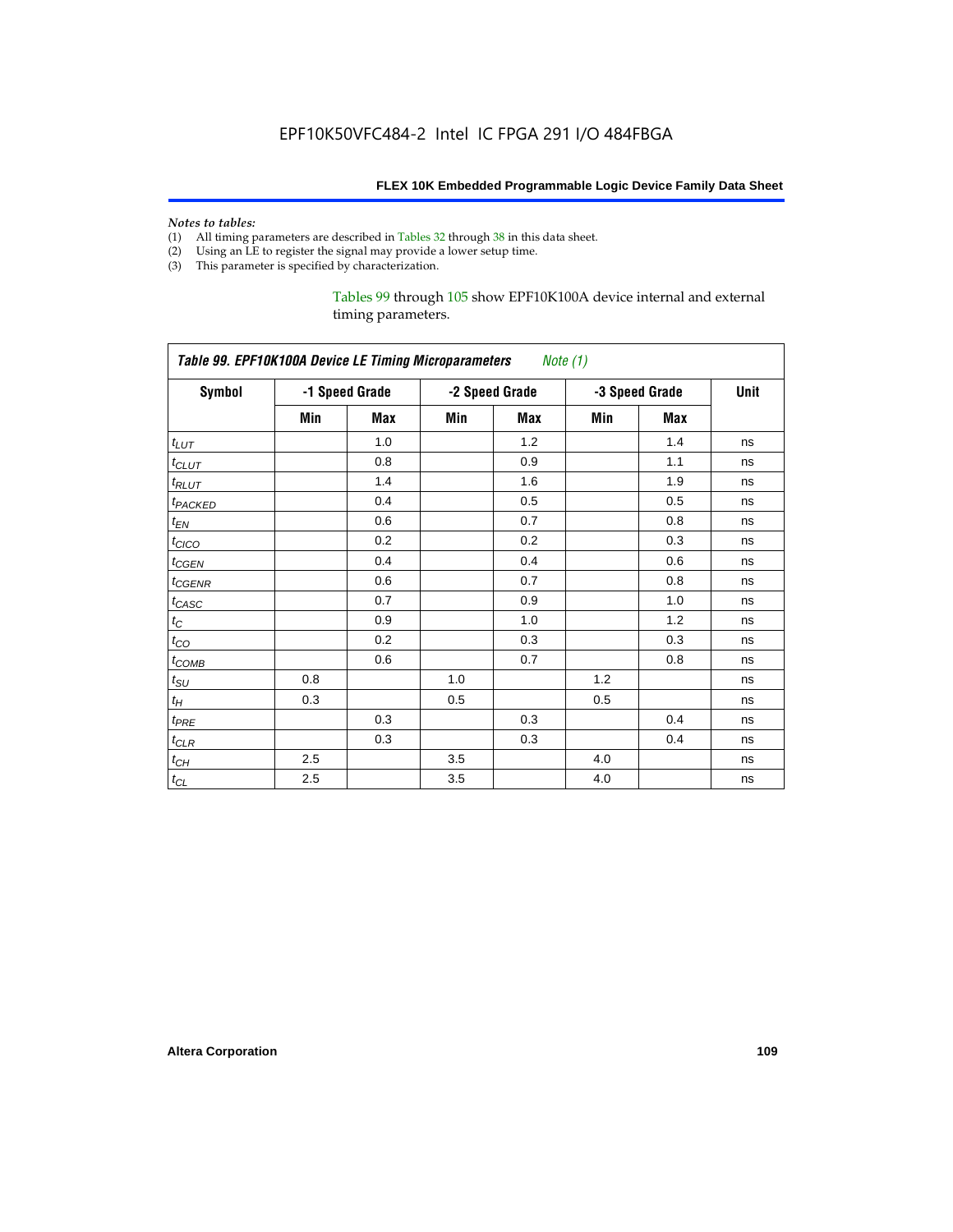# EPF10K50VFC484-2 Intel IC FPGA 291 I/O 484FBGA

| Table 100. EPF10K100A Device IOE Timing Microparameters |                |     |     |                | <i>Note</i> $(1)$ |            |    |
|---------------------------------------------------------|----------------|-----|-----|----------------|-------------------|------------|----|
| <b>Symbol</b>                                           | -1 Speed Grade |     |     | -2 Speed Grade | -3 Speed Grade    | Unit       |    |
|                                                         | Min            | Max | Min | <b>Max</b>     | Min               | <b>Max</b> |    |
| t <sub>IOD</sub>                                        |                | 2.5 |     | 2.9            |                   | 3.4        | ns |
| $t_{\text{IOC}}$                                        |                | 0.3 |     | 0.3            |                   | 0.4        | ns |
| $t_{IOCO}$                                              |                | 0.2 |     | 0.2            |                   | 0.3        | ns |
| $t_{IOCOMB}$                                            |                | 0.5 |     | 0.6            |                   | 0.7        | ns |
| $t_{IOSU}$                                              | 1.3            |     | 1.7 |                | 1.8               |            | ns |
| $t_{IOH}$                                               | 0.2            |     | 0.2 |                | 0.3               |            | ns |
| $t_{IOCLR}$                                             |                | 1.0 |     | 1.2            |                   | 1.4        | ns |
| $t_{OD1}$                                               |                | 2.2 |     | 2.6            |                   | 3.0        | ns |
| $t_{OD2}$                                               |                | 4.5 |     | 5.3            |                   | 6.1        | ns |
| $t_{OD3}$                                               |                | 6.8 |     | 7.9            |                   | 9.3        | ns |
| $t_{XZ}$                                                |                | 2.7 |     | 3.1            |                   | 3.7        | ns |
| $t_{ZX1}$                                               |                | 2.7 |     | 3.1            |                   | 3.7        | ns |
| $t_{ZX2}$                                               |                | 5.0 |     | 5.8            |                   | 6.8        | ns |
| $t_{ZX3}$                                               |                | 7.3 |     | 8.4            |                   | 10.0       | ns |
| $t_{INREG}$                                             |                | 5.3 |     | 6.1            |                   | 7.2        | ns |
| $t_{IOFD}$                                              |                | 4.7 |     | 5.5            |                   | 6.4        | ns |
| $t_{INCOMB}$                                            |                | 4.7 |     | 5.5            |                   | 6.4        | ns |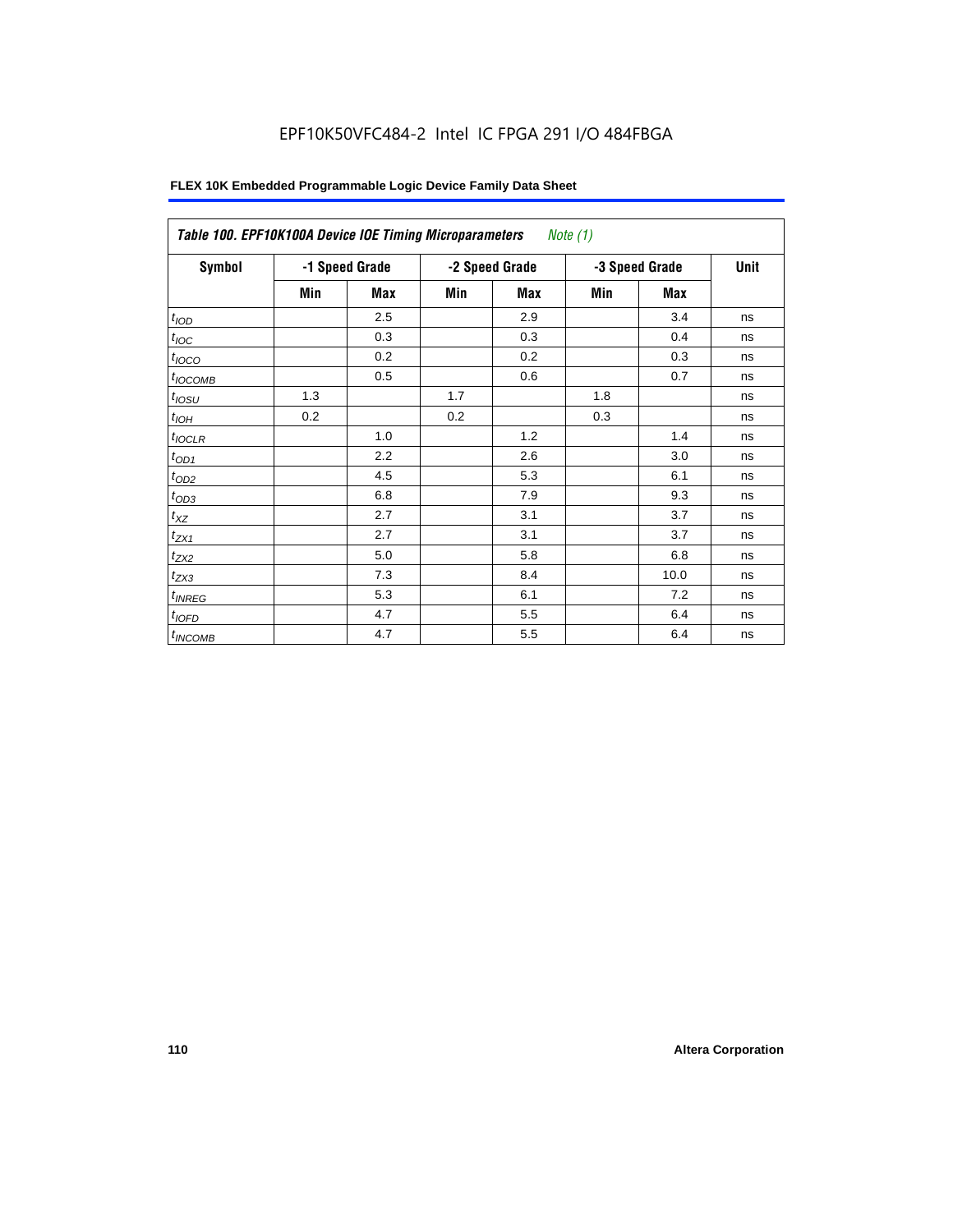| Table 101. EPF10K100A Device EAB Internal Microparameters |     |                |     |                | Note (1) |                |      |
|-----------------------------------------------------------|-----|----------------|-----|----------------|----------|----------------|------|
| Symbol                                                    |     | -1 Speed Grade |     | -2 Speed Grade |          | -3 Speed Grade | Unit |
|                                                           | Min | <b>Max</b>     | Min | <b>Max</b>     | Min      | <b>Max</b>     |      |
| t <sub>EABDATA1</sub>                                     |     | 1.8            |     | 2.1            |          | 2.4            | ns   |
| t <sub>EABDATA2</sub>                                     |     | 3.2            |     | 3.7            |          | 4.4            | ns   |
| t <sub>EABWE1</sub>                                       |     | 0.8            |     | 0.9            |          | 1.1            | ns   |
| t <sub>EABWE2</sub>                                       |     | 2.3            |     | 2.7            |          | 3.1            | ns   |
| $t_{EABCLK}$                                              |     | 0.8            |     | 0.9            |          | 1.1            | ns   |
| $t_{EABCO}$                                               |     | 1.0            |     | 1.1            |          | 1.4            | ns   |
| <b><i>EABBYPASS</i></b>                                   |     | 0.3            |     | 0.3            |          | 0.4            | ns   |
| $t_{EABSU}$                                               | 1.3 |                | 1.5 |                | 1.8      |                | ns   |
| $t_{EABH}$                                                | 0.4 |                | 0.5 |                | 0.5      |                | ns   |
| $t_{\mathit{AA}}$                                         |     | 4.1            |     | 4.8            |          | 5.6            | ns   |
| $t_{\mathit{WP}}$                                         | 3.2 |                | 3.7 |                | 4.4      |                | ns   |
| $t_{WDSU}$                                                | 2.4 |                | 2.8 |                | 3.3      |                | ns   |
| $t_{WDH}$                                                 | 0.2 |                | 0.2 |                | 0.3      |                | ns   |
| $t_{\textit{WASU}}$                                       | 0.2 |                | 0.2 |                | 0.3      |                | ns   |
| $t_{\underline{W AH}}$                                    | 0.0 |                | 0.0 |                | 0.0      |                | ns   |
| $t_{WO}$                                                  |     | 3.4            |     | 3.9            |          | 4.6            | ns   |
| $t_{DD}$                                                  |     | 3.4            |     | 3.9            |          | 4.6            | ns   |
| $t_{EABOUT}$                                              |     | 0.3            |     | 0.3            |          | 0.4            | ns   |
| $t_{EABCH}$                                               | 2.5 |                | 3.5 |                | 4.0      |                | ns   |
| $t_{EABCL}$                                               | 3.2 |                | 3.7 |                | 4.4      |                | ns   |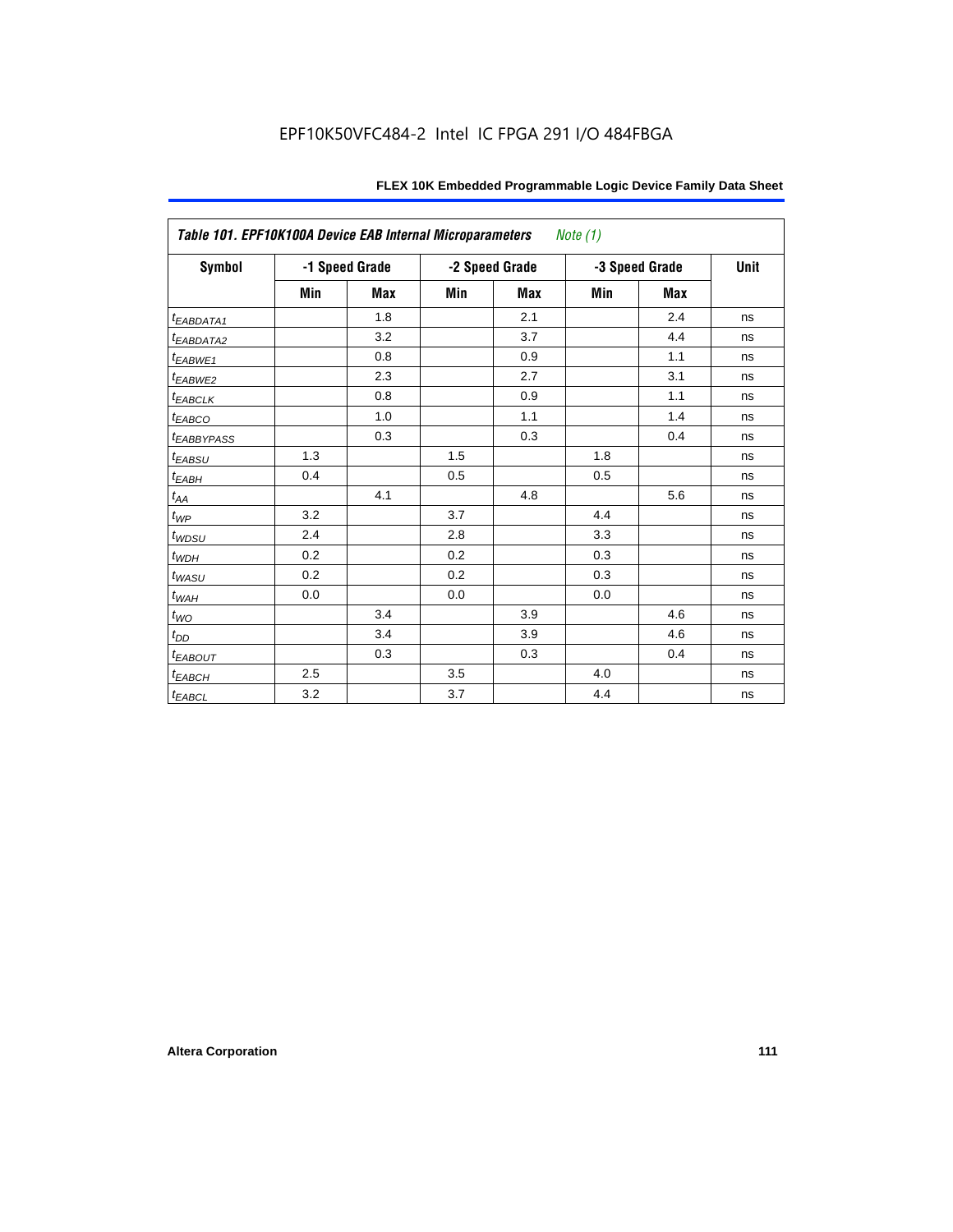| Table 102. EPF10K100A Device EAB Internal Timing Macroparameters |     |                |      |                | Note (1)       |             |    |
|------------------------------------------------------------------|-----|----------------|------|----------------|----------------|-------------|----|
| Symbol                                                           |     | -1 Speed Grade |      | -2 Speed Grade | -3 Speed Grade | <b>Unit</b> |    |
|                                                                  | Min | <b>Max</b>     | Min  | <b>Max</b>     | Min            | <b>Max</b>  |    |
| $t_{EABA}$                                                       |     | 6.8            |      | 7.8            |                | 9.2         | ns |
| <i>EABRCCOMB</i>                                                 | 6.8 |                | 7.8  |                | 9.2            |             | ns |
| <sup>t</sup> EABRCREG                                            | 5.4 |                | 6.2  |                | 7.4            |             | ns |
| $t_{EABWP}$                                                      | 3.2 |                | 3.7  |                | 4.4            |             | ns |
| <sup>t</sup> EABWCCOMB                                           | 3.4 |                | 3.9  |                | 4.7            |             | ns |
| <sup>t</sup> EABWCREG                                            | 9.4 |                | 10.8 |                | 12.8           |             | ns |
| $t_{EABDD}$                                                      |     | 6.1            |      | 6.9            |                | 8.2         | ns |
| <i>EABDATACO</i>                                                 |     | 2.1            |      | 2.3            |                | 2.9         | ns |
| <sup>t</sup> EABDATASU                                           | 3.7 |                | 4.3  |                | 5.1            |             | ns |
| <sup>t</sup> EAB <u>DATAH</u>                                    | 0.0 |                | 0.0  |                | 0.0            |             | ns |
| <sup>t</sup> EABWESU                                             | 2.8 |                | 3.3  |                | 3.8            |             | ns |
| <sup>t</sup> EABWEH                                              | 0.0 |                | 0.0  |                | 0.0            |             | ns |
| <sup>t</sup> EABWDSU                                             | 3.4 |                | 4.0  |                | 4.6            |             | ns |
| <sup>t</sup> EABWDH                                              | 0.0 |                | 0.0  |                | 0.0            |             | ns |
| $t_{EABWASU}$                                                    | 1.9 |                | 2.3  |                | 2.6            |             | ns |
| t <sub>EABWAH</sub>                                              | 0.0 |                | 0.0  |                | 0.0            |             | ns |
| $t_{EABWO}$                                                      |     | 5.1            |      | 5.7            |                | 6.9         | ns |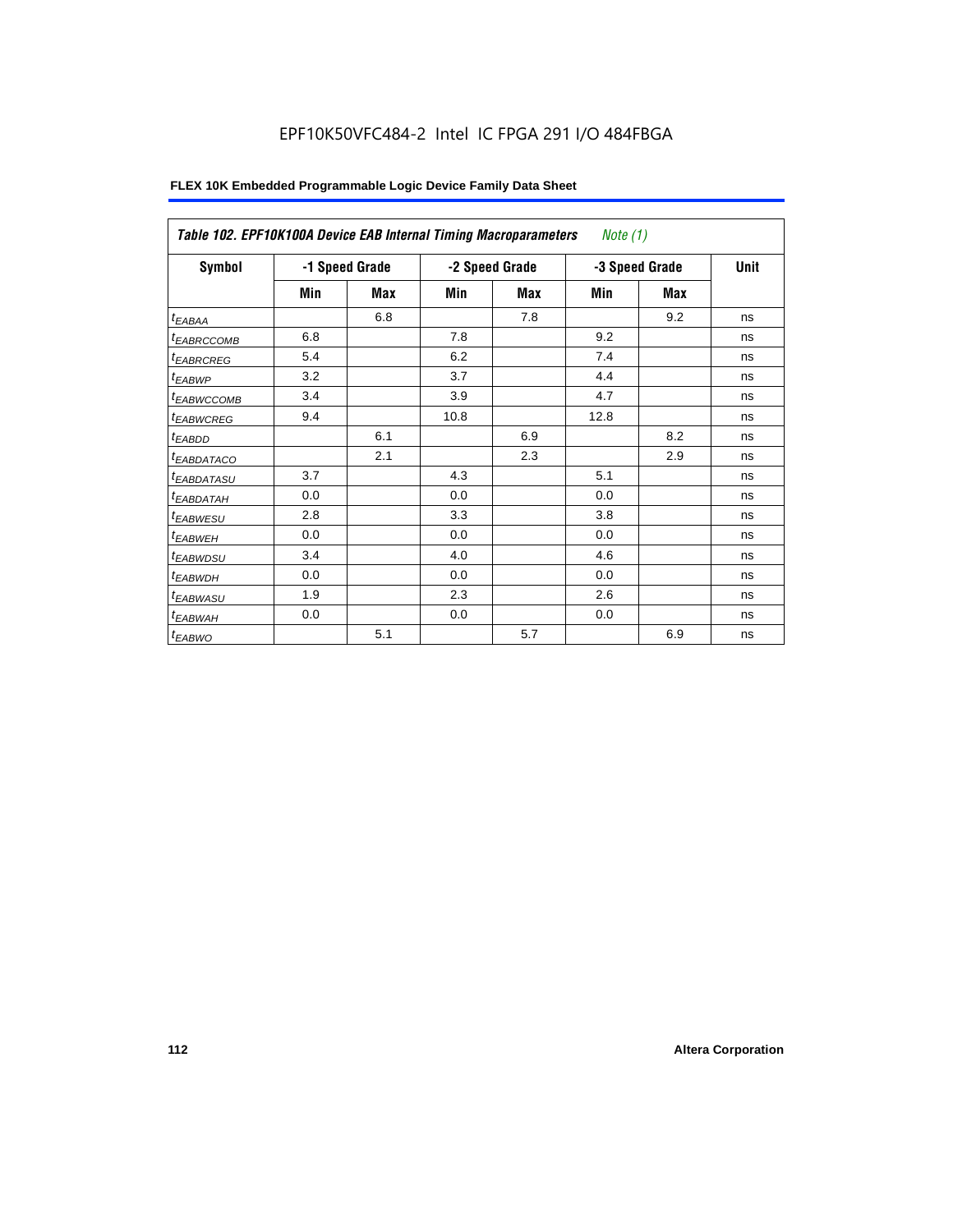| Table 103. EPF10K100A Device Interconnect Timing Microparameters<br>Note $(1)$ |                |     |     |                |                |            |    |  |  |
|--------------------------------------------------------------------------------|----------------|-----|-----|----------------|----------------|------------|----|--|--|
| Symbol                                                                         | -1 Speed Grade |     |     | -2 Speed Grade | -3 Speed Grade | Unit       |    |  |  |
|                                                                                | Min            | Max | Min | <b>Max</b>     | Min            | <b>Max</b> |    |  |  |
| $t_{DINZIOE}$                                                                  |                | 4.8 |     | 5.4            |                | 6.0        | ns |  |  |
| t <sub>DIN2LE</sub>                                                            |                | 2.0 |     | 2.4            |                | 2.7        | ns |  |  |
| <sup>t</sup> DIN2DATA                                                          |                | 2.4 |     | 2.7            |                | 2.9        | ns |  |  |
| t <sub>DCLK210E</sub>                                                          |                | 2.6 |     | 3.0            |                | 3.5        | ns |  |  |
| t <sub>DCLK2LE</sub>                                                           |                | 2.0 |     | 2.4            |                | 2.7        | ns |  |  |
| <i>t</i> SAMELAB                                                               |                | 0.1 |     | 0.1            |                | 0.1        | ns |  |  |
| <i>t</i> SAMEROW                                                               |                | 1.5 |     | 1.7            |                | 1.9        | ns |  |  |
| <sup>t</sup> SAMECOLUMN                                                        |                | 5.5 |     | 6.5            |                | 7.4        | ns |  |  |
| <i>t<sub>DIFFROW</sub></i>                                                     |                | 7.0 |     | 8.2            |                | 9.3        | ns |  |  |
| t <sub>TWOROWS</sub>                                                           |                | 8.5 |     | 9.9            |                | 11.2       | ns |  |  |
| <sup>t</sup> LEPERIPH                                                          |                | 3.9 |     | 4.2            |                | 4.5        | ns |  |  |
| <sup>t</sup> LABCARRY                                                          |                | 0.2 |     | 0.2            |                | 0.3        | ns |  |  |
| <sup>t</sup> LABCASC                                                           |                | 0.4 |     | 0.5            |                | 0.6        | ns |  |  |

| Table 104. EPF10K100A Device External Timing Parameters | Note (1) |
|---------------------------------------------------------|----------|
|---------------------------------------------------------|----------|

| Symbol                 | -1 Speed Grade |      | -2 Speed Grade |      | -3 Speed Grade |      | Unit |
|------------------------|----------------|------|----------------|------|----------------|------|------|
|                        | Min            | Max  | Min            | Max  | Min            | Max  |      |
| t <sub>DRR</sub>       |                | 12.5 |                | 14.5 |                | 17.0 | ns   |
| $t_{INSU}$ (2), (3)    | 3.7            |      | 4.5            |      | 5.1            |      | ns   |
| $t_{INH}$ (3)          | 0.0            |      | 0.0            |      | 0.0            |      | ns   |
| $t_{\text{OUTCO}}$ (3) | 2.0            | 5.3  | 2.0            | 6.1  | 2.0            | 7.2  | ns   |

| Table 105. EPF10K100A Device External Bidirectional Timing Parameters | Note (1) |  |  |
|-----------------------------------------------------------------------|----------|--|--|
|-----------------------------------------------------------------------|----------|--|--|

| Symbol                  | -1 Speed Grade |     |     | -2 Speed Grade |     | -3 Speed Grade |    |  |
|-------------------------|----------------|-----|-----|----------------|-----|----------------|----|--|
|                         | Min            | Max | Min | <b>Max</b>     | Min | <b>Max</b>     |    |  |
| <sup>t</sup> INSUBIDIR  | 4.9            |     | 5.8 |                | 6.8 |                | ns |  |
| <sup>T</sup> INHBIDIR   | 0.0            |     | 0.0 |                | 0.0 |                | ns |  |
| <sup>t</sup> OUTCOBIDIR | 2.0            | 5.3 | 2.0 | 6.1            | 2.0 | 7.2            | ns |  |
| <sup>t</sup> xzbidir    |                | 7.4 |     | 8.6            |     | 10.1           | ns |  |
| <sup>t</sup> zxbidir    |                | 7.4 |     | 8.6            |     | 10.1           | ns |  |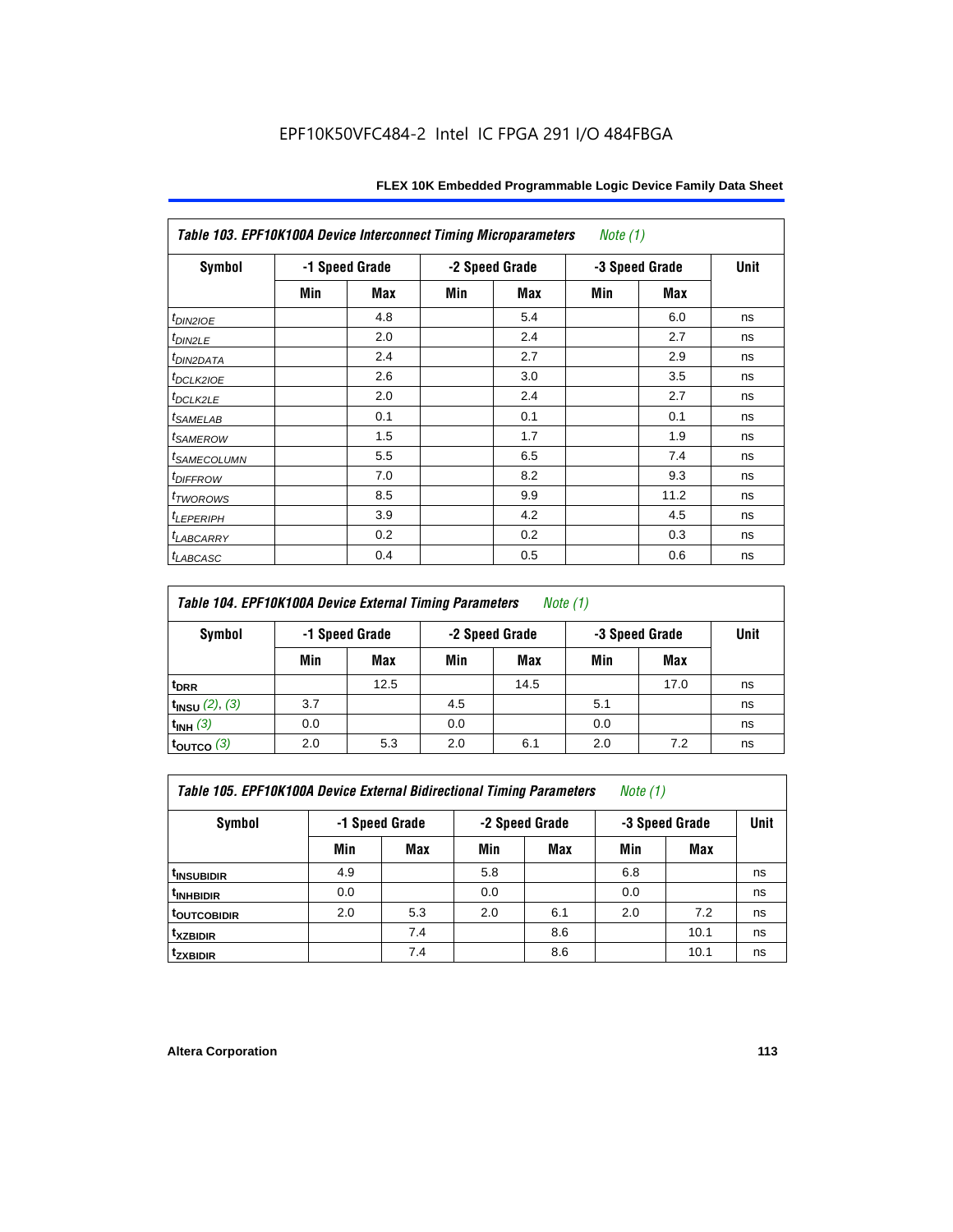#### *Notes to tables:*

- (1) All timing parameters are described in Tables 32 through 38 in this data sheet.
- (2) Using an LE to register the signal may provide a lower setup time.
- (3) This parameter is specified by characterization.

Tables 106 through 112 show EPF10K250A device internal and external timing parameters.

| Table 106. EPF10K250A Device LE Timing Microparameters<br>Note (1) |     |                |     |                |     |                |    |
|--------------------------------------------------------------------|-----|----------------|-----|----------------|-----|----------------|----|
| <b>Symbol</b>                                                      |     | -1 Speed Grade |     | -2 Speed Grade |     | -3 Speed Grade |    |
|                                                                    | Min | <b>Max</b>     | Min | <b>Max</b>     | Min | <b>Max</b>     |    |
| $t_{LUT}$                                                          |     | 0.9            |     | 1.0            |     | 1.4            | ns |
| $t_{CLUT}$                                                         |     | 1.2            |     | 1.3            |     | 1.6            | ns |
| $t_{RLUT}$                                                         |     | 2.0            |     | 2.3            |     | 2.7            | ns |
| t <sub>PACKED</sub>                                                |     | 0.4            |     | 0.4            |     | 0.5            | ns |
| $t_{EN}$                                                           |     | 1.4            |     | 1.6            |     | 1.9            | ns |
| $t_{CICO}$                                                         |     | 0.2            |     | 0.3            |     | 0.3            | ns |
| $t_{CSEN}$                                                         |     | 0.4            |     | 0.6            |     | 0.6            | ns |
| t <sub>CGENR</sub>                                                 |     | 0.8            |     | 1.0            |     | 1.1            | ns |
| $t_{CASC}$                                                         |     | 0.7            |     | 0.8            |     | 1.0            | ns |
| $t_C$                                                              |     | 1.2            |     | 1.3            |     | 1.6            | ns |
| $t_{CO}$                                                           |     | 0.6            |     | 0.7            |     | 0.9            | ns |
| $t_{\mathsf{COMB}}$                                                |     | 0.5            |     | 0.6            |     | 0.7            | ns |
| $t_{\rm SU}$                                                       | 1.2 |                | 1.4 |                | 1.7 |                | ns |
| $t_H$                                                              | 1.2 |                | 1.3 |                | 1.6 |                | ns |
| $t_{PRE}$                                                          |     | 0.7            |     | 0.8            |     | 0.9            | ns |
| $t_{CLR}$                                                          |     | 0.7            |     | 0.8            |     | 0.9            | ns |
| $t_{CH}$                                                           | 2.5 |                | 3.0 |                | 3.5 |                | ns |
| $t_{CL}$                                                           | 2.5 |                | 3.0 |                | 3.5 |                | ns |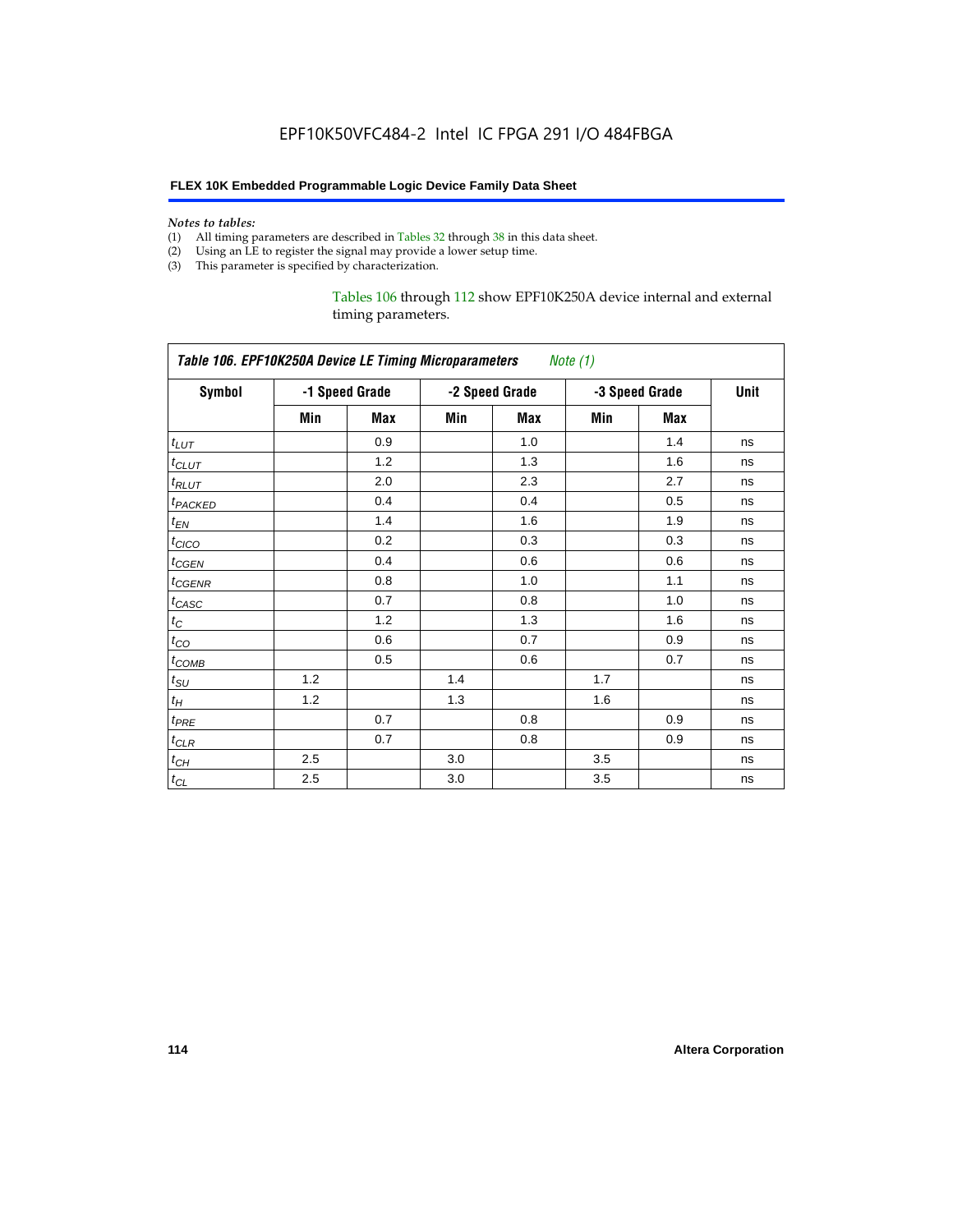| Table 107. EPF10K250A Device IOE Timing Microparameters<br><i>Note</i> $(1)$ |     |                |                |            |                |      |    |
|------------------------------------------------------------------------------|-----|----------------|----------------|------------|----------------|------|----|
| <b>Symbol</b>                                                                |     | -1 Speed Grade | -2 Speed Grade |            | -3 Speed Grade | Unit |    |
|                                                                              | Min | Max            | Min            | <b>Max</b> | Min            | Max  |    |
| t <sub>IOD</sub>                                                             |     | 1.2            |                | 1.3        |                | 1.6  | ns |
| $t_{\text{loc}}$                                                             |     | 0.4            |                | 0.4        |                | 0.5  | ns |
| $t_{IOCO}$                                                                   |     | 0.8            |                | 0.9        |                | 1.1  | ns |
| $t_{IOCOMB}$                                                                 |     | 0.7            |                | 0.7        |                | 0.8  | ns |
| $t_{IOSU}$                                                                   | 2.7 |                | 3.1            |            | 3.6            |      | ns |
| $t_{IOH}$                                                                    | 0.2 |                | 0.3            |            | 0.3            |      | ns |
| $t_{IOCLR}$                                                                  |     | 1.2            |                | 1.3        |                | 1.6  | ns |
| $t_{OD1}$                                                                    |     | 3.2            |                | 3.6        |                | 4.2  | ns |
| $t_{OD2}$                                                                    |     | 5.9            |                | 6.7        |                | 7.8  | ns |
| $t_{OD3}$                                                                    |     | 8.7            |                | 9.8        |                | 11.5 | ns |
| $t_{\mathsf{XZ}}$                                                            |     | 3.8            |                | 4.3        |                | 5.0  | ns |
| $t_{ZX1}$                                                                    |     | 3.8            |                | 4.3        |                | 5.0  | ns |
| $t_{ZX2}$                                                                    |     | 6.5            |                | 7.4        |                | 8.6  | ns |
| $t_{ZX3}$                                                                    |     | 9.3            |                | 10.5       |                | 12.3 | ns |
| $t_{INREG}$                                                                  |     | 8.2            |                | 9.3        |                | 10.9 | ns |
| $t_{IOED}$                                                                   |     | 9.0            |                | 10.2       |                | 12.0 | ns |
| $t_{INCOMB}$                                                                 |     | 9.0            |                | 10.2       |                | 12.0 | ns |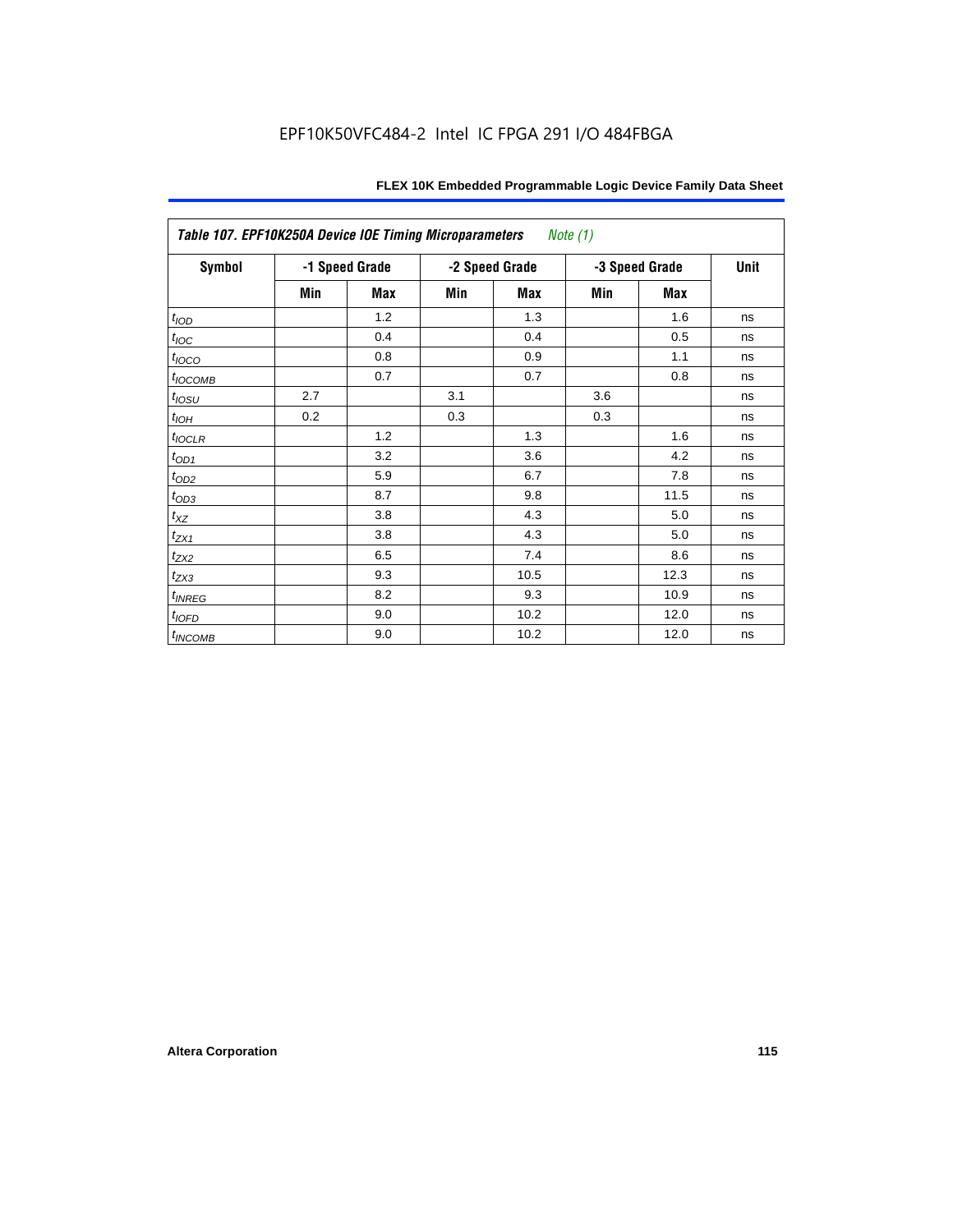# EPF10K50VFC484-2 Intel IC FPGA 291 I/O 484FBGA

| Table 108. EPF10K250A Device EAB Internal Microparameters<br>Note (1) |     |                |     |                |     |                |    |  |
|-----------------------------------------------------------------------|-----|----------------|-----|----------------|-----|----------------|----|--|
| <b>Symbol</b>                                                         |     | -1 Speed Grade |     | -2 Speed Grade |     | -3 Speed Grade |    |  |
|                                                                       | Min | <b>Max</b>     | Min | <b>Max</b>     | Min | <b>Max</b>     |    |  |
| <sup>t</sup> EABDATA1                                                 |     | 1.3            |     | 1.5            |     | 1.7            | ns |  |
| <sup>t</sup> EABDATA2                                                 |     | 1.3            |     | 1.5            |     | 1.7            | ns |  |
| <sup>t</sup> EABWE1                                                   |     | 0.9            |     | 1.1            |     | 1.3            | ns |  |
| <sup>t</sup> EABWE2                                                   |     | 5.0            |     | 5.7            |     | 6.7            | ns |  |
| <sup>t</sup> EABCLK                                                   |     | 0.6            |     | 0.7            |     | 0.8            | ns |  |
| t <sub>EABCO</sub>                                                    |     | 0.0            |     | 0.0            |     | 0.0            | ns |  |
| <sup>t</sup> EABBYPASS                                                |     | 0.1            |     | 0.1            |     | 0.2            | ns |  |
| <sup>t</sup> EABSU                                                    | 3.8 |                | 4.3 |                | 5.0 |                | ns |  |
| $t_{EABH}$                                                            | 0.7 |                | 0.8 |                | 0.9 |                | ns |  |
| $t_{AA}$                                                              |     | 4.5            |     | 5.0            |     | 5.9            | ns |  |
| $t_{\mathcal{WP}}$                                                    | 5.6 |                | 6.4 |                | 7.5 |                | ns |  |
| $t_{W\!D\!S\!U}$                                                      | 1.3 |                | 1.4 |                | 1.7 |                | ns |  |
| $t_{WDH}$                                                             | 0.1 |                | 0.1 |                | 0.2 |                | ns |  |
| $t_{WASU}$                                                            | 0.1 |                | 0.1 |                | 0.2 |                | ns |  |
| $t_{W\!AH}$                                                           | 0.1 |                | 0.1 |                | 0.2 |                | ns |  |
| $t_{WO}$                                                              |     | 4.1            |     | 4.6            |     | 5.5            | ns |  |
| $t_{DD}$                                                              |     | 4.1            |     | 4.6            |     | 5.5            | ns |  |
| <sup>t</sup> EABOUT                                                   |     | 0.1            |     | 0.1            |     | 0.2            | ns |  |
| <sup>t</sup> ЕАВСН                                                    | 2.5 |                | 3.0 |                | 3.5 |                | ns |  |
| $t_{EABCL}$                                                           | 5.6 |                | 6.4 |                | 7.5 |                | ns |  |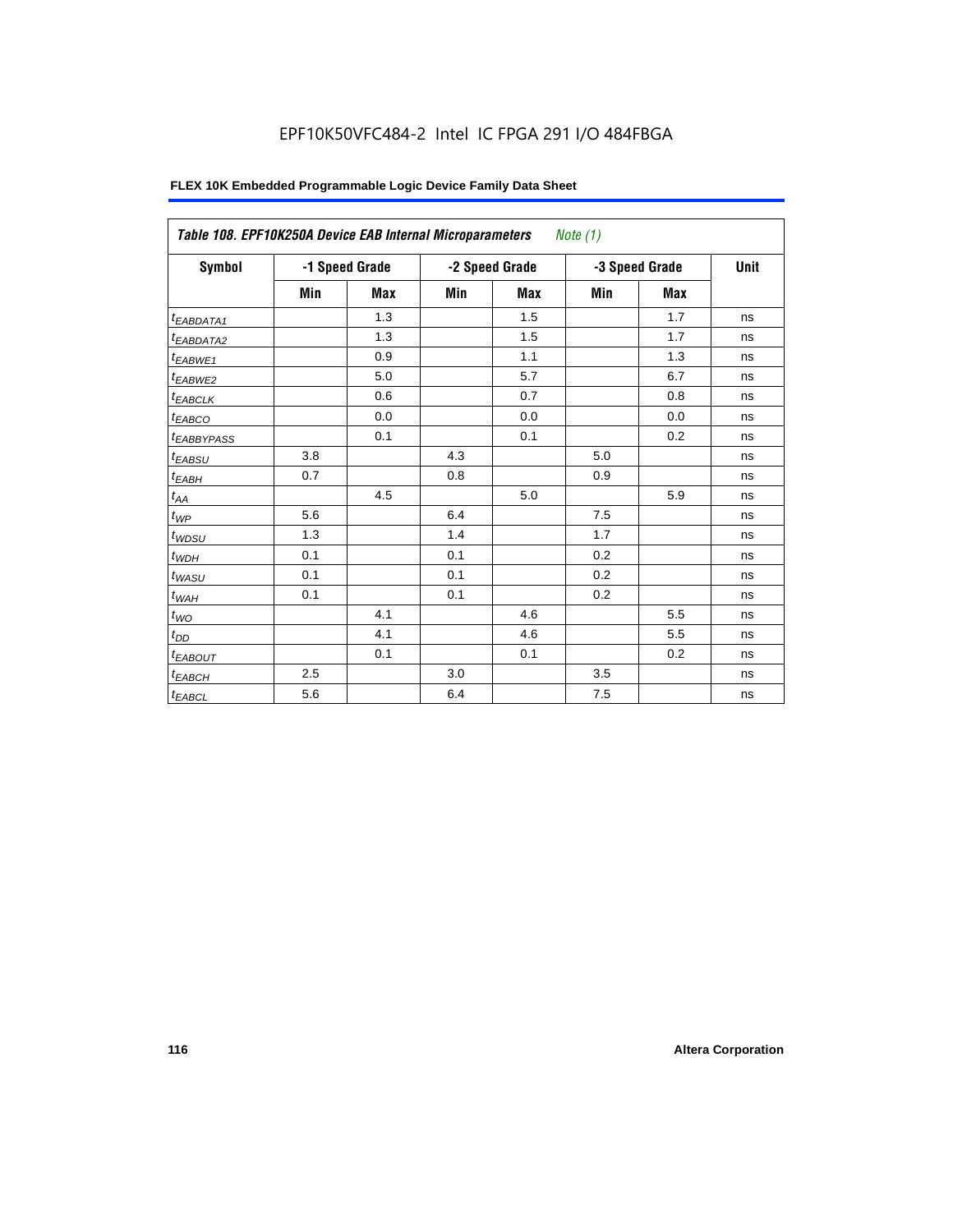| Table 109. EPF10K250A Device EAB Internal Timing Macroparameters<br><i>Note</i> $(1)$ |      |                |                |     |                |     |      |
|---------------------------------------------------------------------------------------|------|----------------|----------------|-----|----------------|-----|------|
| Symbol                                                                                |      | -1 Speed Grade | -2 Speed Grade |     | -3 Speed Grade |     | Unit |
|                                                                                       | Min  | Max            | Min            | Max | Min            | Max |      |
| $t_{EABA}$                                                                            |      | 6.1            |                | 6.8 |                | 8.2 | ns   |
| <sup>t</sup> EABRCCOMB                                                                | 6.1  |                | 6.8            |     | 8.2            |     | ns   |
| <i><b>EABRCREG</b></i>                                                                | 4.6  |                | 5.1            |     | 6.1            |     | ns   |
| t <sub>EABWP</sub>                                                                    | 5.6  |                | 6.4            |     | 7.5            |     | ns   |
| <sup>t</sup> ЕАВWССОМВ                                                                | 5.8  |                | 6.6            |     | 7.9            |     | ns   |
| <sup>t</sup> EABWCREG                                                                 | 15.8 |                | 17.8           |     | 21.0           |     | ns   |
| $t_{EABDD}$                                                                           |      | 5.7            |                | 6.4 |                | 7.8 | ns   |
| t <sub>EABDATACO</sub>                                                                |      | 0.7            |                | 0.8 |                | 1.0 | ns   |
| <sup>t</sup> EABDATASU                                                                | 4.5  |                | 5.1            |     | 5.9            |     | ns   |
| t <sub>EABDATAH</sub>                                                                 | 0.0  |                | 0.0            |     | 0.0            |     | ns   |
| <sup>t</sup> EABWESU                                                                  | 8.2  |                | 9.3            |     | 10.9           |     | ns   |
| <sup>t</sup> EABWEH                                                                   | 0.0  |                | 0.0            |     | 0.0            |     | ns   |
| <sup>t</sup> EABWDSU                                                                  | 1.7  |                | 1.8            |     | 2.1            |     | ns   |
| t <sub>EABWDH</sub>                                                                   | 0.0  |                | 0.0            |     | 0.0            |     | ns   |
| t <sub>EABWASU</sub>                                                                  | 0.9  |                | 0.9            |     | 1.0            |     | ns   |
| t <sub>EABWAH</sub>                                                                   | 0.0  |                | 0.0            |     | 0.0            |     | ns   |
| $t_{EABWO}$                                                                           |      | 5.3            |                | 6.0 |                | 7.4 | ns   |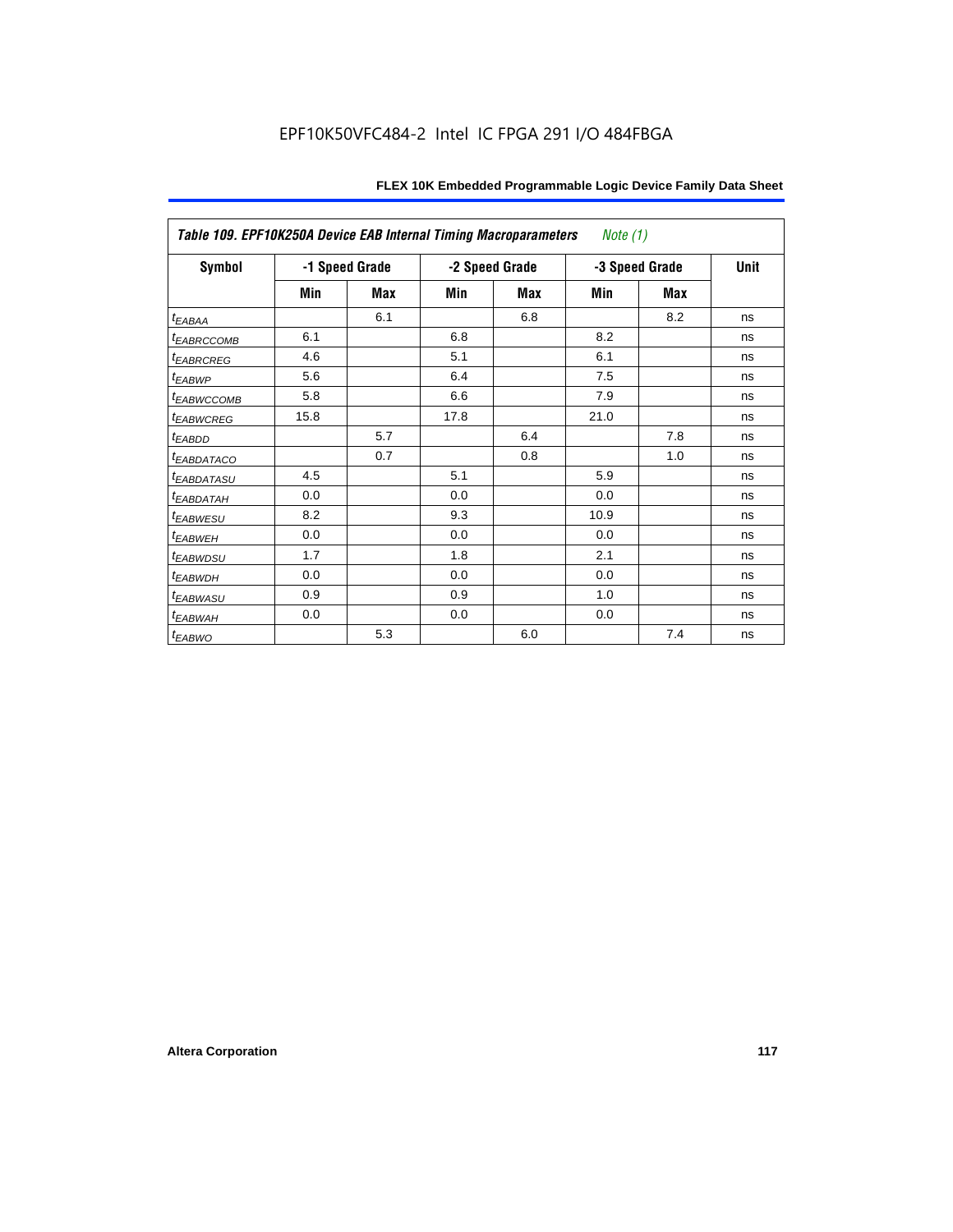# EPF10K50VFC484-2 Intel IC FPGA 291 I/O 484FBGA

| <b>Symbol</b>           |     | -1 Speed Grade |     | -2 Speed Grade |     | -3 Speed Grade | <b>Unit</b> |
|-------------------------|-----|----------------|-----|----------------|-----|----------------|-------------|
|                         | Min | Max            | Min | Max            | Min | Max            |             |
| $t_{DINZIOE}$           |     | 7.8            |     | 8.5            |     | 9.4            | ns          |
| $t_{DIN2LE}$            |     | 2.7            |     | 3.1            |     | 3.5            | ns          |
| <sup>t</sup> DIN2DATA   |     | 1.6            |     | 1.6            |     | 1.7            | ns          |
| <sup>t</sup> DCLK2IOE   |     | 3.6            |     | 4.0            |     | 4.6            | ns          |
| <sup>t</sup> DCLK2LE    |     | 2.7            |     | 3.1            |     | 3.5            | ns          |
| <sup>t</sup> SAMELAB    |     | 0.2            |     | 0.3            |     | 0.3            | ns          |
| <sup>t</sup> SAMEROW    |     | 6.7            |     | 7.3            |     | 8.2            | ns          |
| <sup>t</sup> SAMECOLUMN |     | 2.5            |     | 2.7            |     | 3.0            | ns          |
| <i><b>IDIFFROW</b></i>  |     | 9.2            |     | 10.0           |     | 11.2           | ns          |
| <sup>t</sup> TWOROWS    |     | 15.9           |     | 17.3           |     | 19.4           | ns          |
| <sup>t</sup> LEPERIPH   |     | 7.5            |     | 8.1            |     | 8.9            | ns          |
| <sup>t</sup> LABCARRY   |     | 0.3            |     | 0.4            |     | 0.5            | ns          |
| <sup>t</sup> LABCASC    |     | 0.4            |     | 0.4            |     | 0.5            | ns          |

| Table 111. EPF10K250A Device External Reference Timing Parameters<br><i>Note</i> $(1)$ |                |      |                |      |                |      |      |
|----------------------------------------------------------------------------------------|----------------|------|----------------|------|----------------|------|------|
| Symbol                                                                                 | -1 Speed Grade |      | -2 Speed Grade |      | -3 Speed Grade |      | Unit |
|                                                                                        | Min            | Max  | Min            | Max  | Min            | Max  |      |
| t <sub>DRR</sub>                                                                       |                | 15.0 |                | 17.0 |                | 20.0 | ns   |
| $t_{INSU} (2) (3)$                                                                     | 6.9            |      | 8.0            |      | 9.4            |      | ns   |
| $t_{INH}$ (3)                                                                          | 0.0            |      | 0.0            |      | 0.0            |      | ns   |
| $t_{\text{OUTCO}}(3)$                                                                  | 2.0            | 8.0  | 2.0            | 8.9  | 2.0            | 10.4 | ns   |

| Table 112. EPF10K250A Device External Bidirectional Timing Parameters |  |  | Note (1) |  |
|-----------------------------------------------------------------------|--|--|----------|--|
|-----------------------------------------------------------------------|--|--|----------|--|

| Symbol                | -1 Speed Grade |      | -2 Speed Grade |            | -3 Speed Grade | <b>Unit</b> |    |
|-----------------------|----------------|------|----------------|------------|----------------|-------------|----|
|                       | Min            | Max  | Min            | <b>Max</b> | Min            | Max         |    |
| <b>t</b> INSUBIDIR    | 9.3            |      | 10.6           |            | 12.7           |             | ns |
| t <sub>INHBIDIR</sub> | 0.0            |      | 0.0            |            | 0.0            |             | ns |
| <b>toutcobidir</b>    | 2.0            | 8.0  | 2.0            | 8.9        | 2.0            | 10.4        | ns |
| t <sub>XZBIDIR</sub>  |                | 10.8 |                | 12.2       |                | 14.2        | ns |
| tzxbidir              |                | 10.8 |                | 12.2       |                | 14.2        | ns |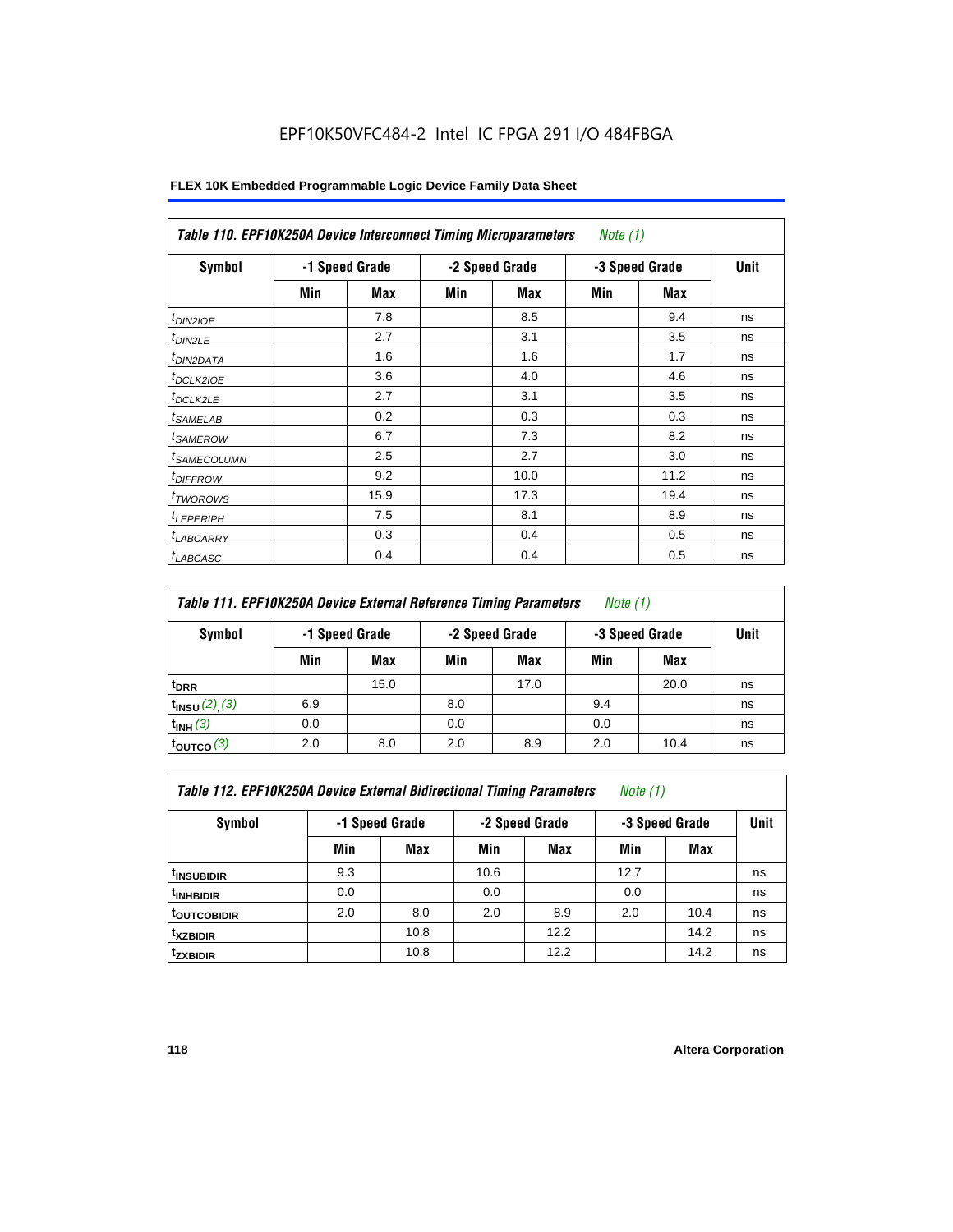#### *Notes to tables:*

- (1) All timing parameters are described in Tables  $32$  through  $37$  in this data sheet.<br>(2) Using an LE to register the signal may provide a lower setup time.
- (2) Using an LE to register the signal may provide a lower setup time.<br>(3) This parameter is specified by characterization.
- This parameter is specified by characterization.

# **ClockLock & ClockBoost Timing Parameters**

For the ClockLock and ClockBoost circuitry to function properly, the incoming clock must meet certain requirements. If these specifications are not met, the circuitry may not lock onto the incoming clock, which generates an erroneous clock within the device. The clock generated by the ClockLock and ClockBoost circuitry must also meet certain specifications. If the incoming clock meets these requirements during configuration, the ClockLock and ClockBoost circuitry will lock onto the clock during configuration. The circuit will be ready for use immediately after configuration. Figure 31 illustrates the incoming and generated clock specifications.

#### *Figure 31. Specifications for the Incoming & Generated Clocks*

The  $t_i$  parameter refers to the nominal input clock period; the  $t_0$  parameter refers to the *nominal output clock period.*



#### Table 113 summarizes the ClockLock and ClockBoost parameters.

|              | Table 113. ClockLock & ClockBoost Parameters<br>(Part 1 of 2)           |      |     |      |            |  |  |  |
|--------------|-------------------------------------------------------------------------|------|-----|------|------------|--|--|--|
| Symbol       | <b>Parameter</b>                                                        | Min  | Typ | Max  | Unit       |  |  |  |
| $t_{R}$      | Input rise time                                                         |      |     | 2    | ns         |  |  |  |
| $t_F$        | Input fall time                                                         |      |     | 2    | ns         |  |  |  |
| $t_{INDUTY}$ | Input duty cycle                                                        | 45   |     | 55   | $\%$       |  |  |  |
| $f_{CLK1}$   | Input clock frequency (ClockBoost clock multiplication factor equals 1) | 30   |     | 80   | <b>MHz</b> |  |  |  |
| $t$ CLK1     | Input clock period (ClockBoost clock multiplication factor equals 1)    | 12.5 |     | 33.3 | ns         |  |  |  |
| $f_{CLK2}$   | Input clock frequency (ClockBoost clock multiplication factor equals 2) | 16   |     | 50   | <b>MHz</b> |  |  |  |
| $t_{CLK2}$   | Input clock period (ClockBoost clock multiplication factor equals 2)    | 20   |     | 62.5 | ns         |  |  |  |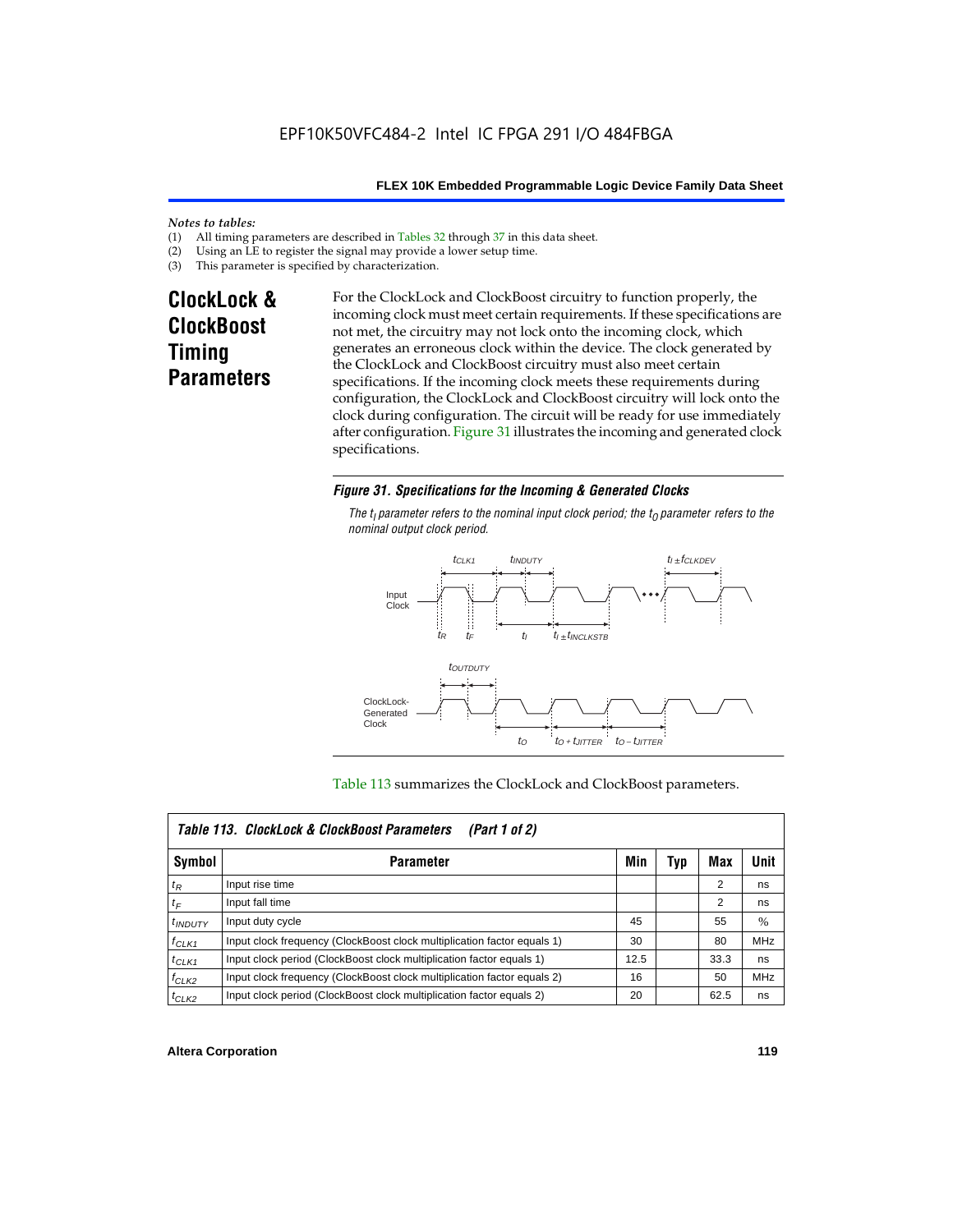| Table 113. ClockLock & ClockBoost Parameters<br>(Part 2 of 2) |                                                                                                                 |     |     |           |            |  |  |  |
|---------------------------------------------------------------|-----------------------------------------------------------------------------------------------------------------|-----|-----|-----------|------------|--|--|--|
| Symbol                                                        | <b>Parameter</b>                                                                                                | Min | Typ | Max       | Unit       |  |  |  |
| f <sub>CLKDEV1</sub>                                          | Input deviation from user specification in MAX+PLUS II (ClockBoost clock<br>multiplication factor equals 1) (1) |     |     | $+1$      | <b>MHz</b> |  |  |  |
| <sup>f</sup> CLKDEV2                                          | Input deviation from user specification in MAX+PLUS II (ClockBoost clock<br>multiplication factor equals 2) (1) |     |     | $\pm 0.5$ | MHz        |  |  |  |
| <sup>t</sup> INCLKSTB                                         | Input clock stability (measured between adjacent clocks)                                                        |     |     | 100       | ps         |  |  |  |
| $t_{LOCK}$                                                    | Time required for ClockLock or ClockBoost to acquire lock (2)                                                   |     |     | 10        | μs         |  |  |  |
| $t_{JITTER}$                                                  | Jitter on ClockLock or ClockBoost-generated clock (3)                                                           |     |     |           | ns         |  |  |  |
| <i>toutbuty</i>                                               | Duty cycle for ClockLock or ClockBoost-generated clock                                                          | 40  | 50  | 60        | %          |  |  |  |

*Notes:*

(1) To implement the ClockLock and ClockBoost circuitry with the MAX+PLUS II software, designers must specify the input frequency. The MAX+PLUS II software tunes the PLL in the ClockLock and ClockBoost circuitry to this frequency. The *fCLKDEV* parameter specifies how much the incoming clock can differ from the specified frequency during device operation. Simulation does not reflect this parameter.

(2) During device configuration, the ClockLock and ClockBoost circuitry is configured before the rest of the device. If the incoming clock is supplied during configuration, the ClockLock and ClockBoost circuitry locks during configuration, because the  $t_{LOCK}$  value is less than the time required for configuration.

(3) The *t<sub>IITTER</sub>* specification is measured under long-term observation.

# **Power Consumption**

The supply power (P) for FLEX 10K devices can be calculated with the following equation:

 $P = P_{INT} + P_{IO} = (I_{CCSTANDBY} + I_{CCACTIVE}) \times V_{CC} + P_{IO}$ 

Typical  $I_{CCSTANDBY}$  values are shown as  $I_{CC0}$  in the FLEX 10K device DC operating conditions tables on pages 46, 49, and 52 of this data sheet. The  $I_{\text{CCACTIVE}}$  value depends on the switching frequency and the application logic. This value is calculated based on the amount of current that each LE typically consumes. The  $P_{IO}$  value, which depends on the device output load characteristics and switching frequency, can be calculated using the guidelines given in *Application Note 74 (Evaluating Power for Altera Devices)*.

 $\Box$  Compared to the rest of the device, the embedded array consumes a negligible amount of power. Therefore, the embedded array can be ignored when calculating supply current.

The  $I_{\text{CCACTIVE}}$  value is calculated with the following equation:

$$
I_{\text{CCACTIVE}} = K \times f_{\text{MAX}} \times N \times \text{tog}_{\text{LC}} \times \frac{\mu A}{\text{MHz} \times \text{LE}}
$$

The parameters in this equation are shown below: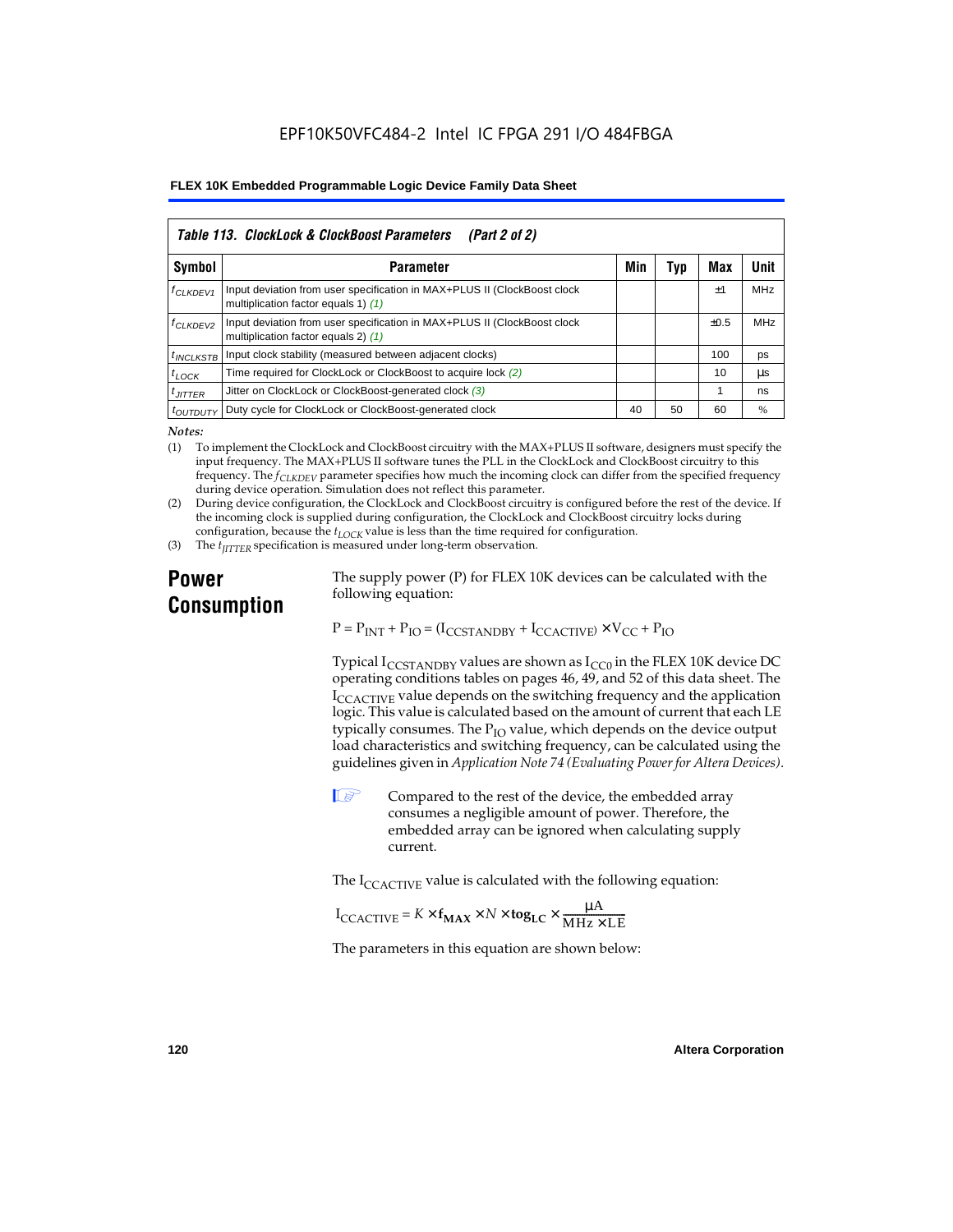| $f_{MAX}$  | $=$ | Maximum operating frequency in MHz                    |
|------------|-----|-------------------------------------------------------|
| N          |     | Total number of logic cells used in the device        |
| $log_{LC}$ | $=$ | Average percent of logic cells toggling at each clock |
|            |     | (typically 12.5%)                                     |
| K          | $=$ | Constant, shown in Tables 114 and 115                 |

| Table 114. FLEX 10K K Constant Values |                |  |  |  |  |
|---------------------------------------|----------------|--|--|--|--|
| <b>Device</b>                         | <b>K</b> Value |  |  |  |  |
| EPF10K10                              | 82             |  |  |  |  |
| EPF10K20                              | 89             |  |  |  |  |
| EPF10K30                              | 88             |  |  |  |  |
| EPF10K40                              | 92             |  |  |  |  |
| EPF10K50                              | 95             |  |  |  |  |
| EPF10K70                              | 85             |  |  |  |  |
| EPF10K100                             | 88             |  |  |  |  |

| Table 115. FLEX 10KA K Constant Values |                |
|----------------------------------------|----------------|
| <b>Device</b>                          | <b>K</b> Value |
| <b>EPF10K10A</b>                       | 17             |
| EPF10K30A                              | 17             |
| EPF10K50V                              | 19             |
| EPF10K100A                             | 19             |
| EPF10K130V                             | 22             |
| EPF10K250A                             | 23             |

This calculation provides an  $I_{CC}$  estimate based on typical conditions with no output load. The actual  $I_{CC}$  should be verified during operation because this measurement is sensitive to the actual pattern in the device and the environmental operating conditions.

To better reflect actual designs, the power model (and the constant *K* in the power calculation equations) for continuous interconnect FLEX devices assumes that logic cells drive FastTrack Interconnect channels. In contrast, the power model of segmented FPGAs assumes that all logic cells drive only one short interconnect segment. This assumption may lead to inaccurate results, compared to measured power consumption for an actual design in a segmented interconnect FPGA.

Figure 32 shows the relationship between the current and operating frequency of FLEX 10K devices.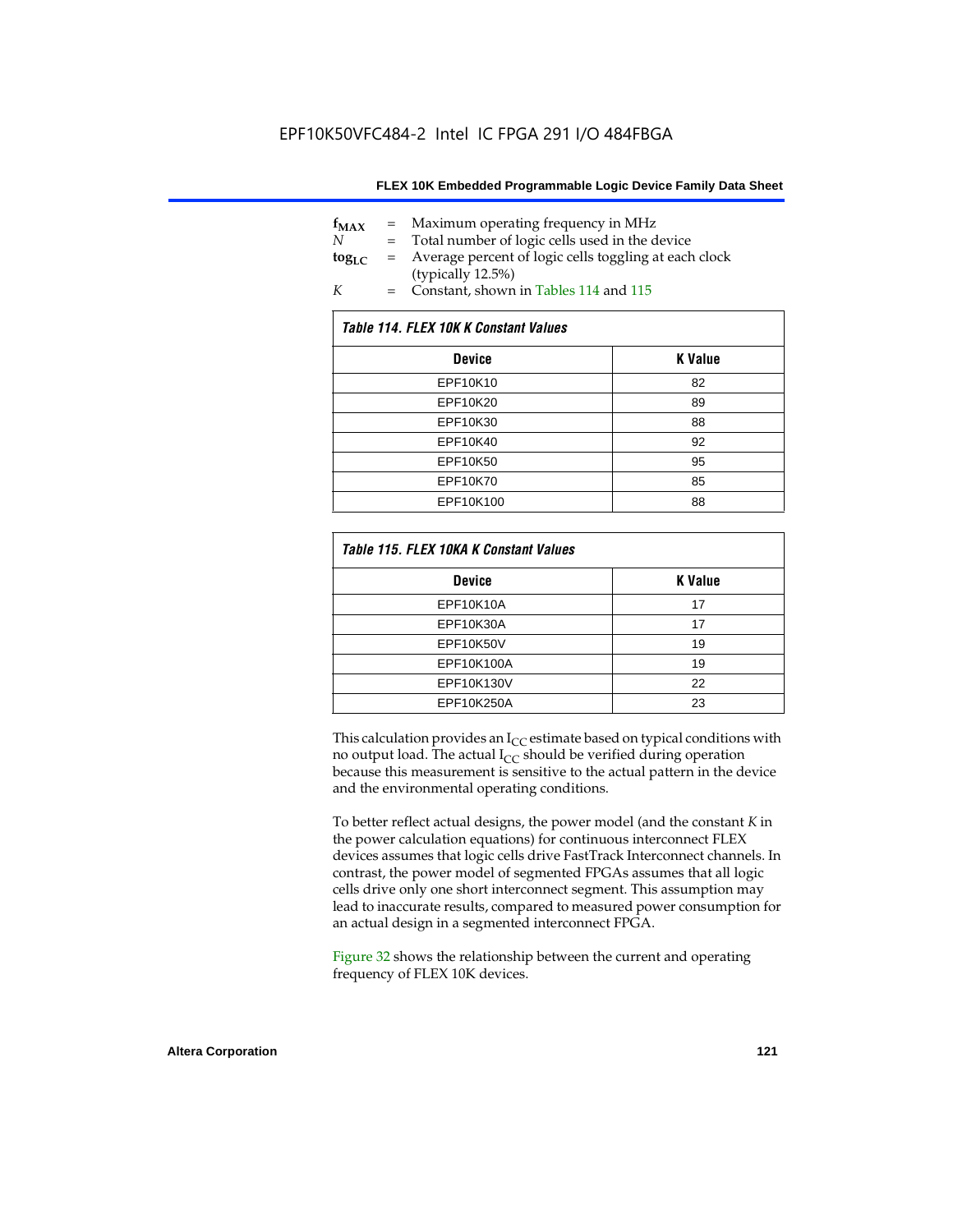# *Figure 32. ICCACTIVE vs. Operating Frequency (Part 1 of 3)*

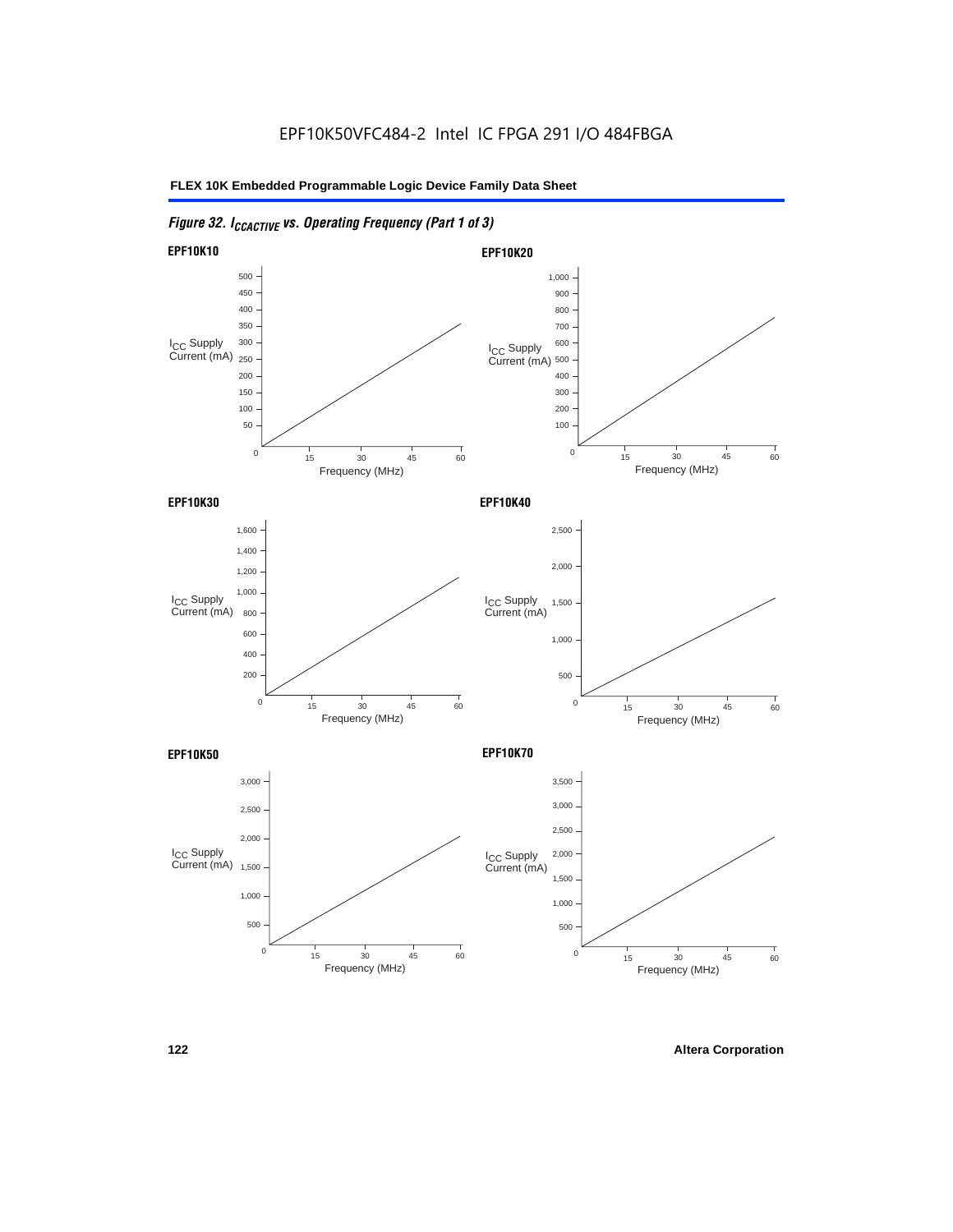



*Figure 32. ICCACTIVE vs. Operating Frequency (Part 2 of 3)*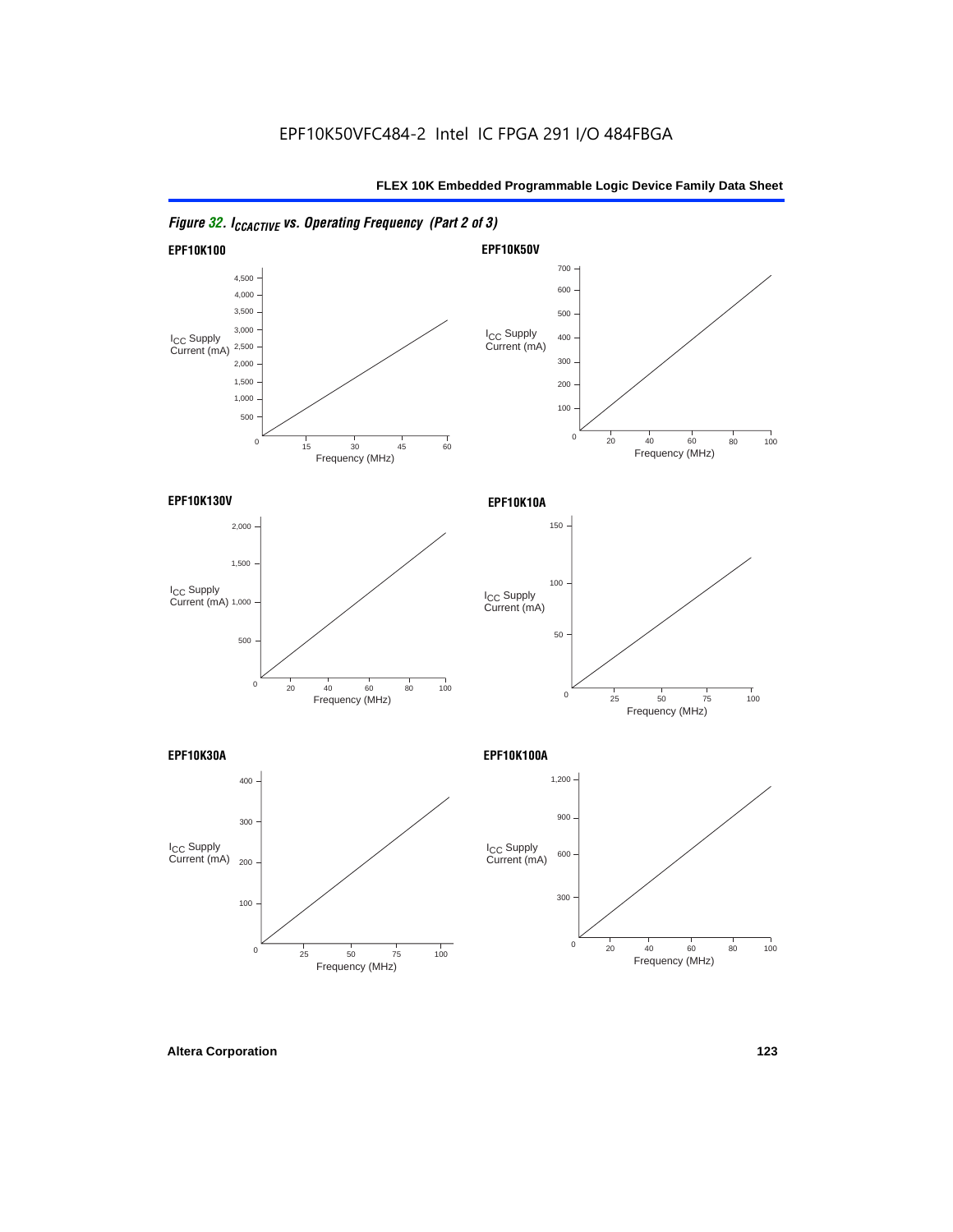

# **Configuration & Operation**

The FLEX 10K architecture supports several configuration schemes. This section summarizes the device operating modes and available device configuration schemes.

f See *Application Note 116 (Configuring APEX 20K, FLEX 10K & FLEX 6000 Devices)* for detailed descriptions of device configuration options, device configuration pins, and for information on configuring FLEX 10K devices, including sample schematics, timing diagrams, and configuration parameters.

# **Operating Modes**

The FLEX 10K architecture uses SRAM configuration elements that require configuration data to be loaded every time the circuit powers up. The process of physically loading the SRAM data into the device is called *configuration*. Before configuration, as VCC rises, the device initiates a Power-On Reset (POR). This POR event clears the device and prepares it for configuration. The FLEX 10K POR time does not exceed 50 µs.

During initialization, which occurs immediately after configuration, the device resets registers, enables I/O pins, and begins to operate as a logic device. The I/O pins are tri-stated during power-up, and before and during configuration. Together, the configuration and initialization processes are called *command mode*; normal device operation is called *user mode*.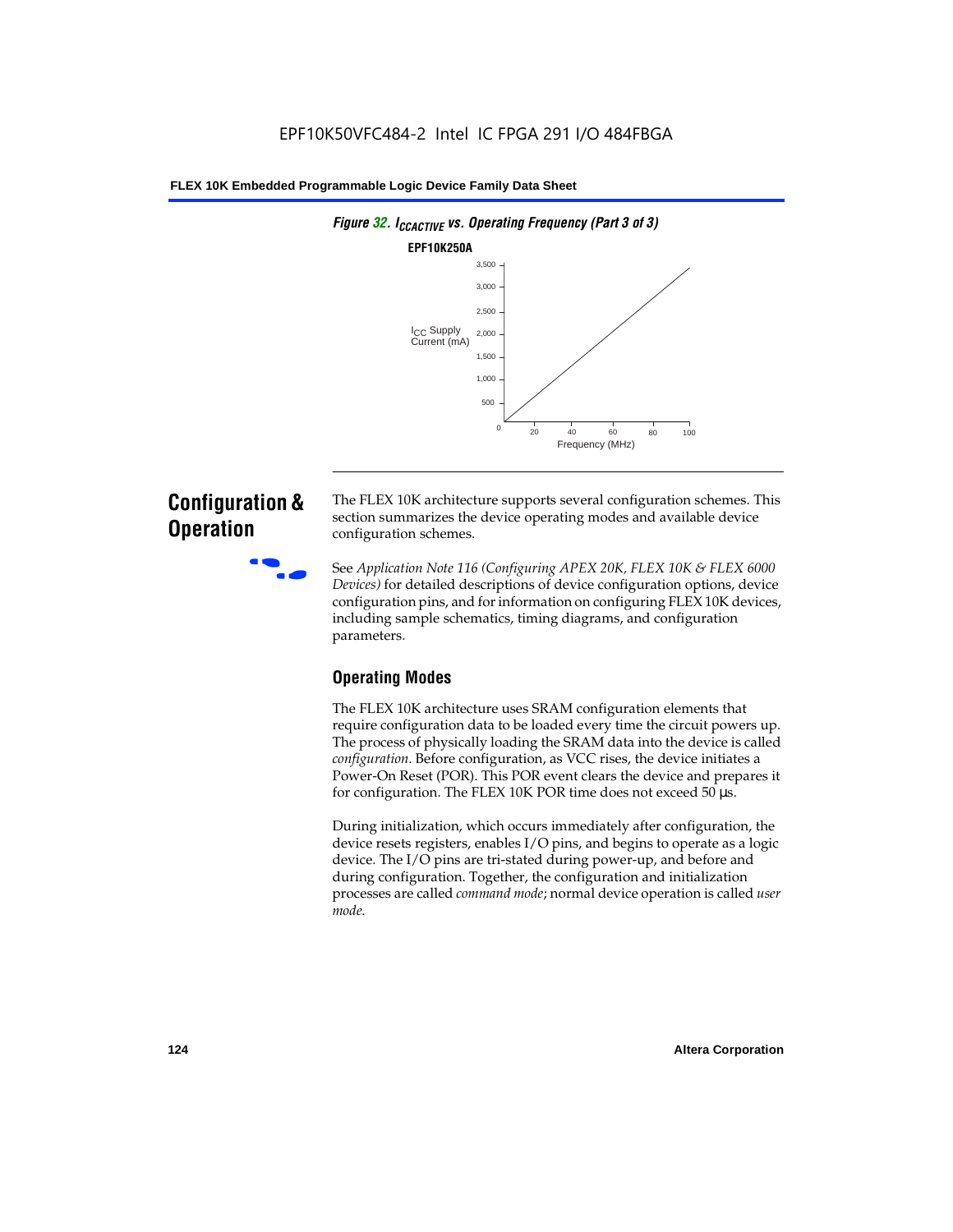SRAM configuration elements allow FLEX 10K devices to be reconfigured in-circuit by loading new configuration data into the device. Real-time reconfiguration is performed by forcing the device into command mode with a device pin, loading different configuration data, reinitializing the device, and resuming user-mode operation.

The entire reconfiguration process may be completed in less than 320 ms using an EPF10K250A device with a DCLK frequency of 10 MHz. This process can be used to reconfigure an entire system dynamically. In-field upgrades can be performed by distributing new configuration files.

 $\Box$  Refer to the configuration device data sheet to obtain the POR delay when using a configuration device method.

## **Programming Files**

Despite being function- and pin-compatible, FLEX 10KA and FLEX 10KE devices are not programming- or configuration-file compatible with FLEX 10K devices. A design should be recompiled before it is transferred from a FLEX 10K device to an equivalent FLEX 10KA or FLEX 10KE device. This recompilation should be performed to create a new programming or configuration file and to check design timing on the faster FLEX 10KA or FLEX 10KE device. The programming or configuration files for EPF10K50 devices can program or configure an EPF10K50V device. However, Altera recommends recompiling a design for the EPF10K50V device when transferring it from the EPF10K50 device.

### **Configuration Schemes**

The configuration data for a FLEX 10K device can be loaded with one of five configuration schemes (see Table 116), chosen on the basis of the target application. An EPC1, EPC2, EPC16, or EPC1441 configuration device, intelligent controller, or the JTAG port can be used to control the configuration of a FLEX 10K device, allowing automatic configuration on system power-up.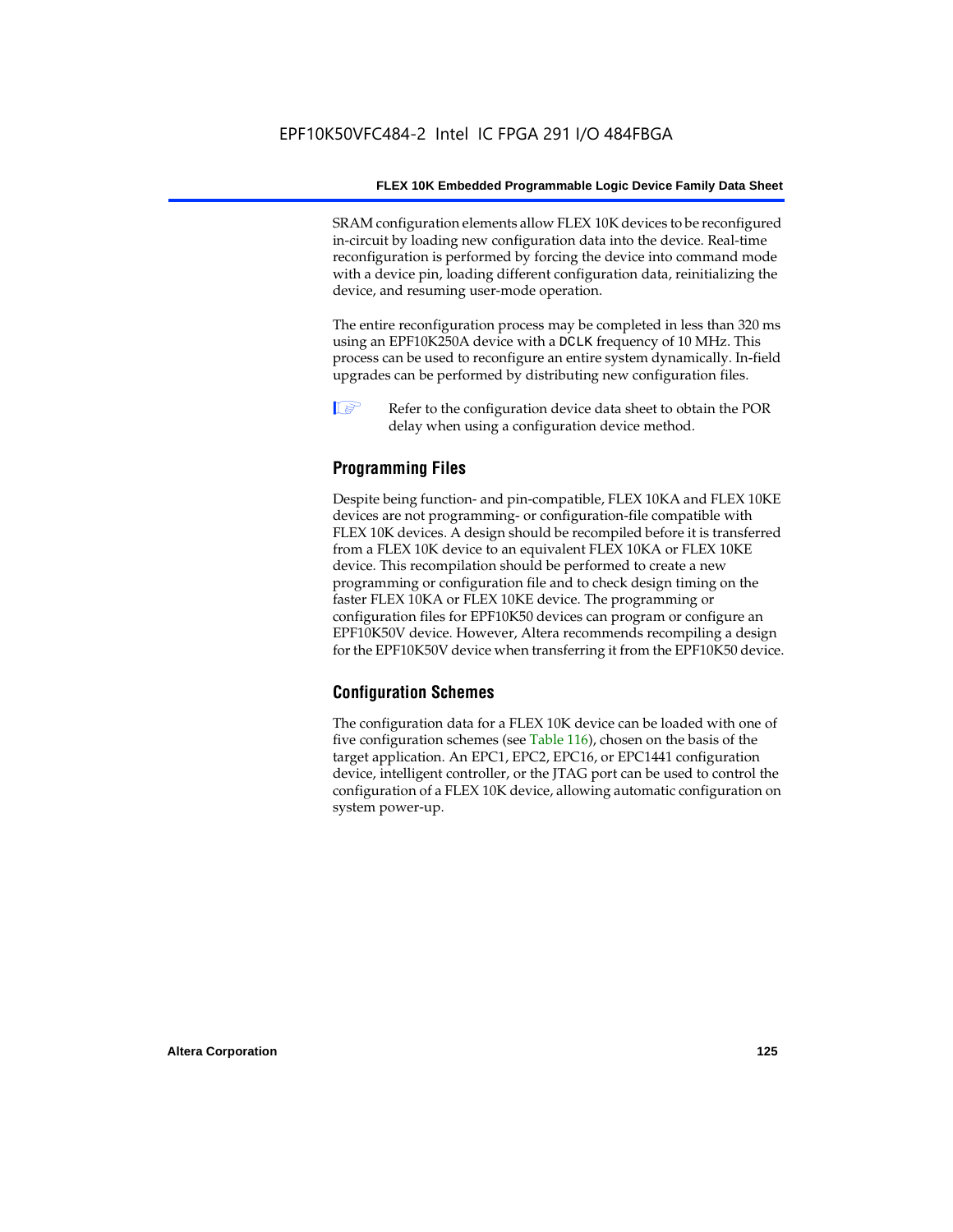Multiple FLEX 10K devices can be configured in any of the five configuration schemes by connecting the configuration enable (nCE) and configuration enable output (nCEO) pins on each device.

| <b>Table 116. Data Sources for Configuration</b> |                                                                                                                            |  |
|--------------------------------------------------|----------------------------------------------------------------------------------------------------------------------------|--|
| <b>Configuration Scheme</b>                      | Data Source                                                                                                                |  |
| Configuration device                             | EPC1, EPC2, EPC16, or EPC1441 configuration device                                                                         |  |
| Passive serial (PS)                              | BitBlaster, MasterBlaster, or ByteBlasterMV download cable, or<br>serial data source                                       |  |
| Passive parallel asynchronous (PPA)              | Parallel data source                                                                                                       |  |
| Passive parallel synchronous (PPS)               | Parallel data source                                                                                                       |  |
| <b>JTAG</b>                                      | BitBlaster, MasterBlaster, or ByteBlasterMV download cable, or<br>microprocessor with Jam STAPL file or Jam Byte-Code file |  |

# **Device Pin-Outs**

**Revision History**

The information contained in the *FLEX 10K Embedded Programmable Logic Device Family Data Sheet* version 4.2 supersedes information published in

See the Altera web site (**http://www.altera.com**) or the Altera Digital

# **Version 4.2 Changes**

previous versions.

Library for pin-out information.

The following change was made to version 4.2 of the *FLEX 10K Embedded Programmable Logic Device Family Data Sheet*: updated Figure 13.

# **Version 4.1 Changes**

The following changes were made to version 4.1 of the *FLEX 10K Embedded Programmable Logic Device Family Data Sheet*.

- Updated General Description section
- Updated I/O Element section
- Updated SameFrame Pin-Outs section
- Updated Figure 16
- Updated Tables 13 and 116
- Added Note 9 to Table 19
- Added Note 10 to Table 24
- Added Note 10 to Table 28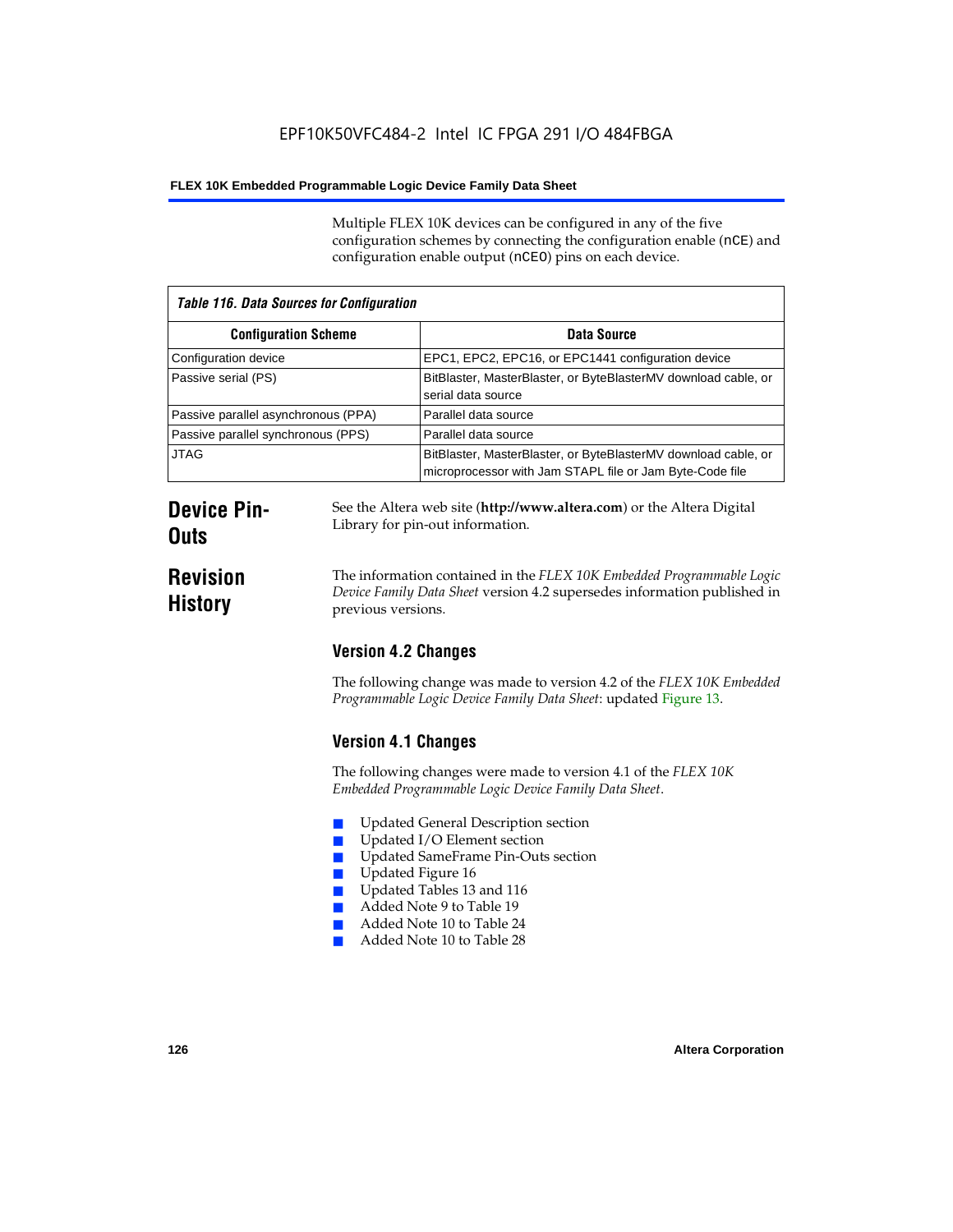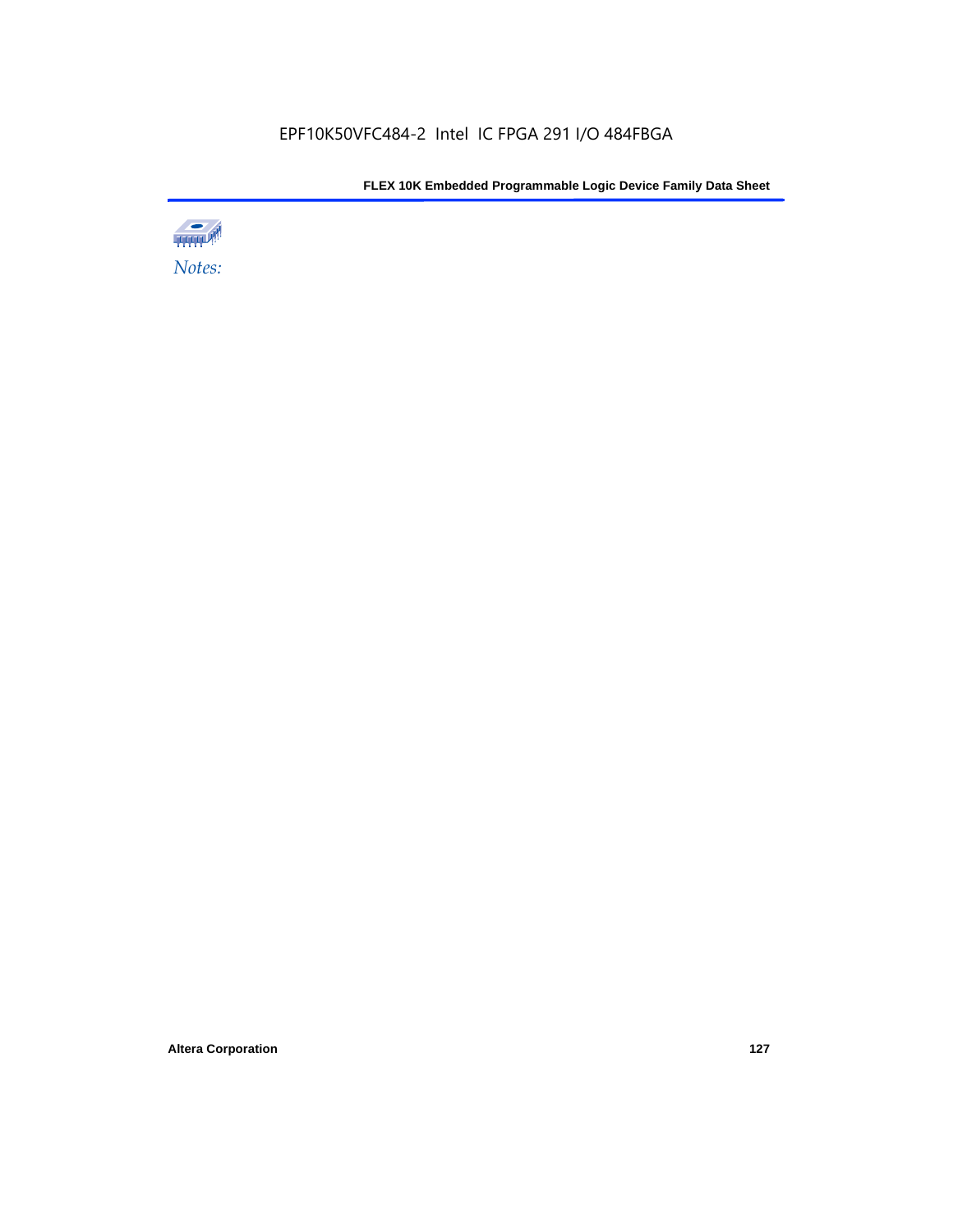

101 Innovation Drive San Jose, CA 95134 (408) 544-7000 http://www.altera.com Applications Hotline: (800) 800-EPLD Customer Marketing: (408) 544-7104 Literature Services: lit\_req@altera.com

Copyright © 2003 Altera Corporation. All rights reserved. Altera, The Programmable Solutions Company, the stylized Altera logo, specific device designations, and all other words and logos that are identified as trademarks and/or service marks are, unless noted otherwise, the trademarks and service marks of Altera Corporation in the U.S. and other countries. All other product or service names are the property of their respective holders. Altera products are protected under numerous U.S. and foreign patents and pending applications, maskwork rights, and copyrights. Altera warrants performance of its semiconductor products to

current specifications in accordance with Altera's standard warranty, but reserves the right to make changes to any products and services at any time without notice. Altera assumes no responsibility or liability arising out of the application or use of any information, product, or service described herein except as expressly agreed to in writing by Altera Corporation. Altera customers are advised to obtain the latest version of device specifications before relying on any published information and before placing orders for products or services.